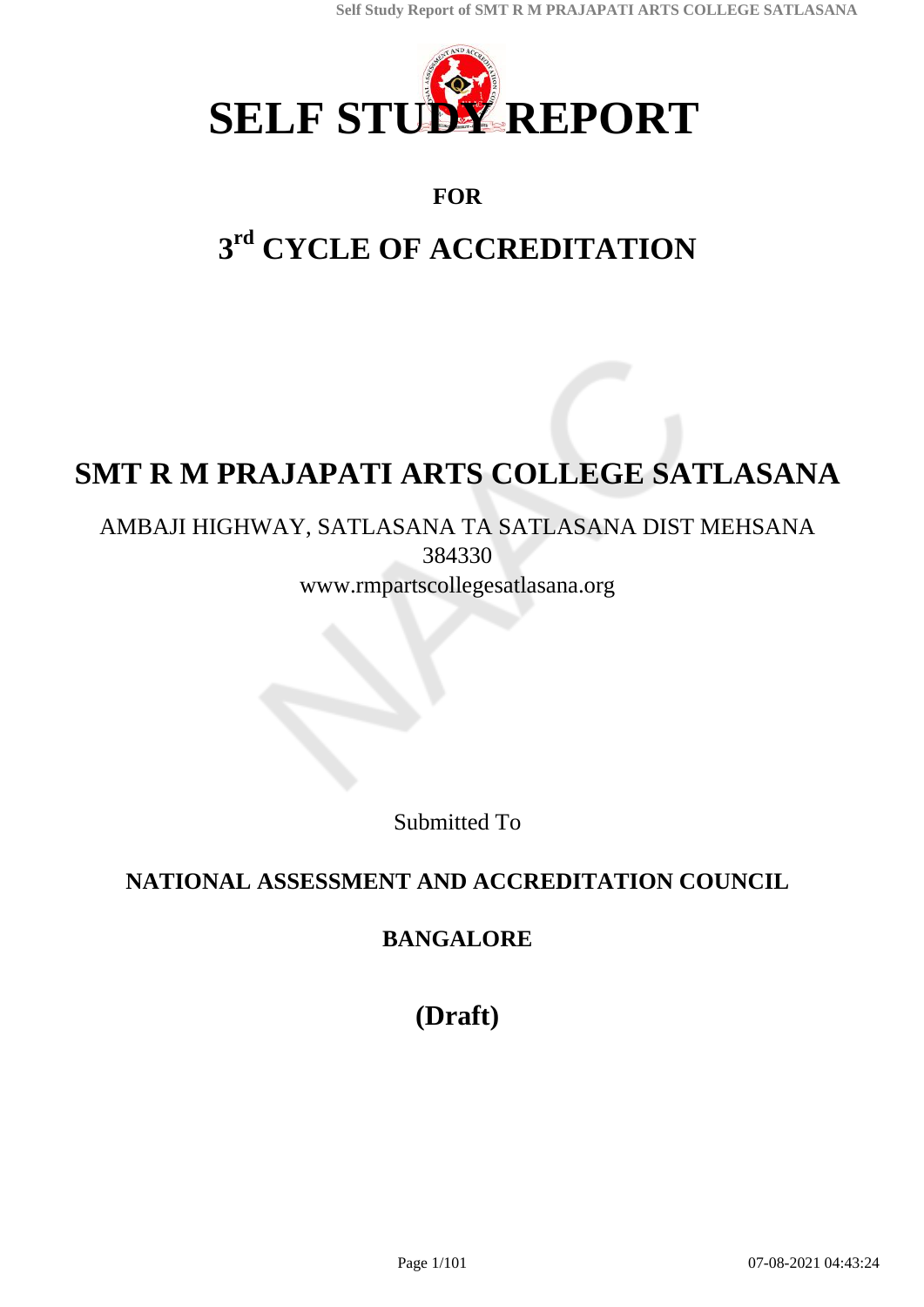## **1. EXECUTIVE SUMMARY**

## **1.1 INTRODUCTION**

**Smt. R. M. Prajapati Arts College** is located at **Satlasana** in Mehsana district of Gujarat State. Our college was established in 1996 with the name "Smt. R. M. Prajapati Arts College". In 2003, a new building of college was built up with the help of a donor 'Shri Babulal Punamchand Shah' as a consequence, the name of the trust was changed and now it is recognized as **'Shri Babulal Punamchand Shah Vidhya Shankul'.** Our college is affiliated to Hemchandracharya North Gujarat University, Patan. Our college has been awarded **College with Potential for Excellence by UGC in 2012**. The college opted for first accreditation in **2009** and was awarded **"B" Grade with 2.51 CGPA** and the second accreditation in **2014 with "B" Grade - 2.79 CGPA.** 

#### **Vision**

To impart higher education to the local youths, especially to those girls who live in and around remote rural / tribal areas, to prepare them in the context of social and economic needs. The institution tries to develop the overall healthy personality of the students to contribute in the development of the nation.

#### **Mission**

The mission of our institute is committed in the path of empowerment of rural youths (especially girls) through access to quality higher education, enabling them to develop educationally intellectually, socially, and morally to inculcate in them the values of social, economic and national responsibilities.

## **1.2 Strength, Weakness, Opportunity and Challenges(SWOC)**

#### **Institutional Strength**

- Our College has been awarded **College with Potential for Excellence** by UGC in 2012.
- The college has **received 3 star with a CGPA of 2.09 out of 5** in **Category of Colleges** by GSIRF in 2019
- The college has **recevied 3 star with a CGPA of 3 out of 5** in **Category of Colleges** by GSIRF in 2021
- The institute has got 200th rank under **Unnat Bharat Abhiyan**
- The institute has got ISO 9001:2015 certificate
- Enviroment friendly neat and clean campus
- The college has offered 10 add-on courses
- Highly qualified faculty
- Special coaching for competitive exam
- Provision for career counseling and value based education.
- Continuous evaluation is done as a part of internal examination.
- Health card is issued and free of cost primary health treatment is provided.
- Poor Student Relief fund is established.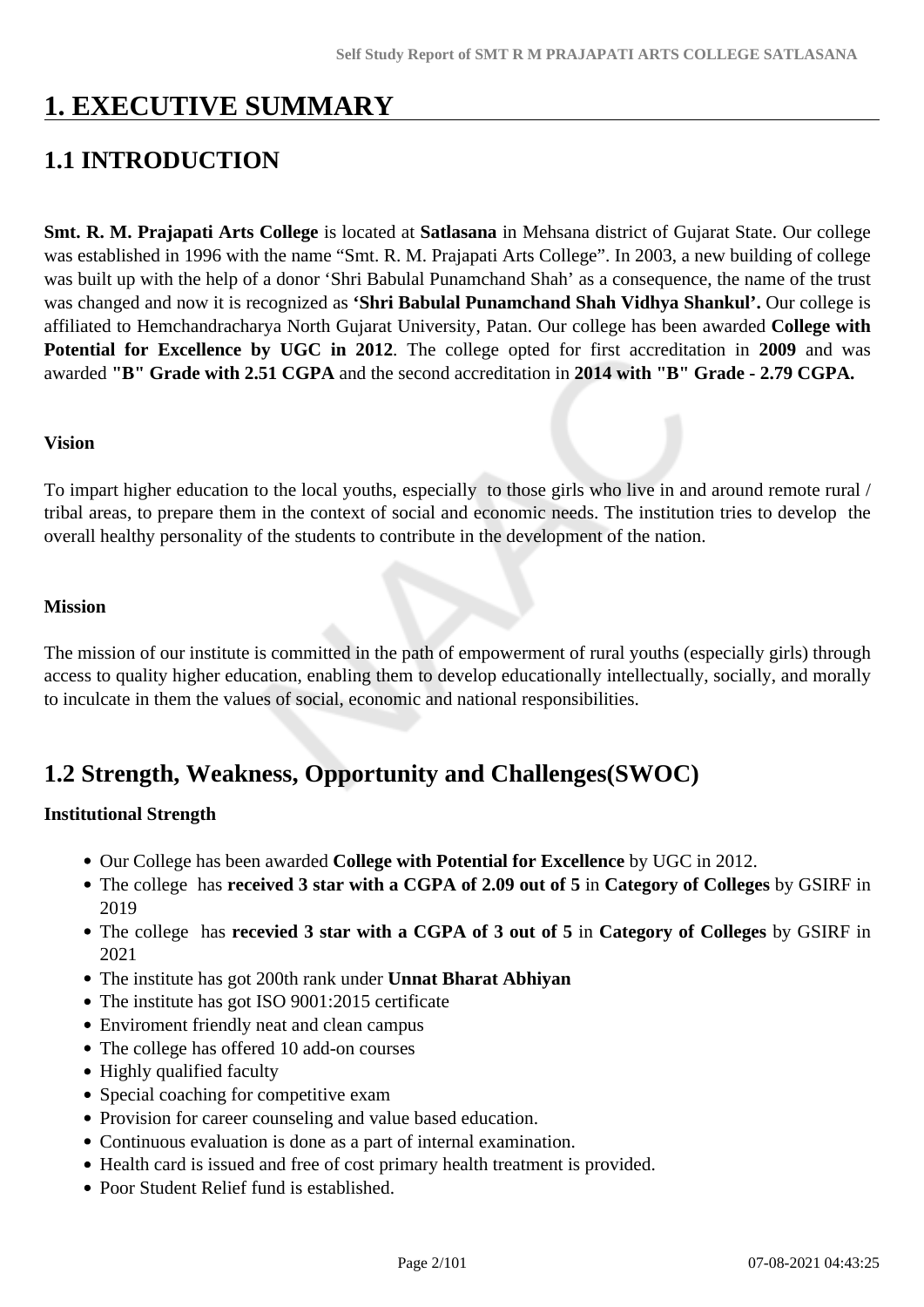- Well equipped audio visual class room.
- Three Smart classrooms
- Newly constructed Library is equipped with SOLE software and open access system
- Gymansium
- Research center
- Indoor Sports facility
- Healthy co-ordination between management and staff.
- Girls room with Senitary Pad machine
- Active Anti-ragging Cell and Grievance Redressal Committee.
- Guidance of IQAC in academic and research matters.
- Excellent student support system.
- Gender Equity / Gender Sensitization Prgorammes
- Emphasis on holistic development of students.

#### **Institutional Weakness**

- Lack of encouragement from uneducated and poor parents to their children for higher education
- Lack of positive attitude towards English and Technology among students
- Students and faculty exchanage programme still in initial stage.
- Lack of industry and other job related firms in the context of placement
- Due to only Arts faculty, placement fair and campus interview is not organized.

#### **Institutional Opportunity**

- Under Finishing School Programmes, life and empoloyability skill are provided
- There is a scope for Socio economic research in thes rural area which would be directly or indirectly useful in preparing the national level rural development policy.
- Serving first generation rural learners.
- Creating a platform for self employment by promoting various job related add on courses.
- To train students to face the challenges in their life
- Extension activity as a part of personality development
- College infrastructural facilities like library, indoors sports facilities,gymnasium, play ground, garden and neat and clean campus etc are shared with the general public to mould a physically fit generation under **Fit India** campaign

#### **Institutional Challenge**

- To mould the first generation learners to face the global challenge.
- To prepare students for highly competitive exam because of lack of Basic English knowledge.
- Inculcate Positive Attitude Towards English and ICT among Staff and Students
- To encourage students to understand their social responsibility through college out reach programme.
- Limited institutes, industries or companies ready to organize placement fair
- Delay in sanctioning of administrative posts.
- Preparing the Students for National and Global Competitions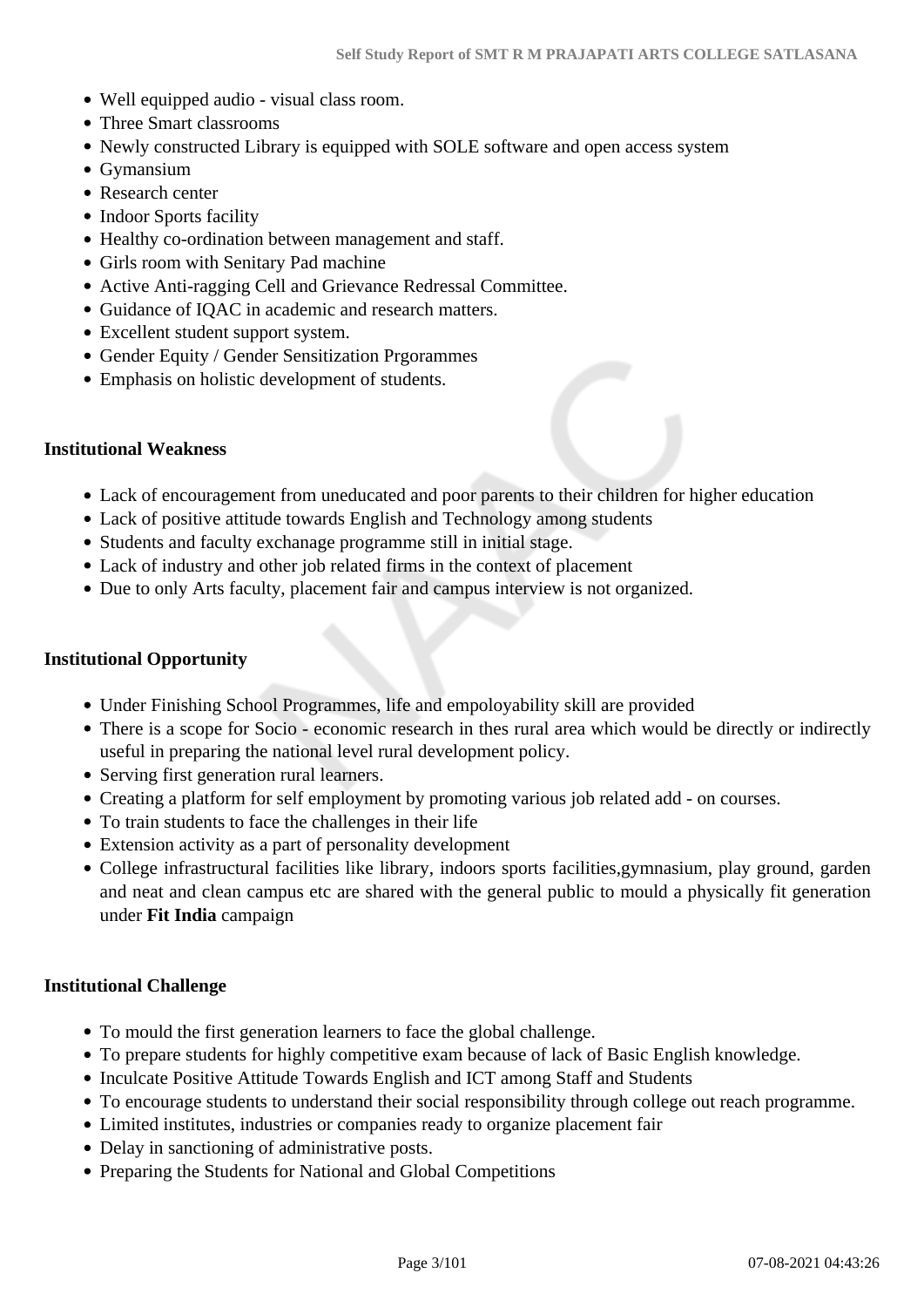## **1.3 CRITERIA WISE SUMMARY**

#### **Curricular Aspects**

Our college is affiliated to Hemchandracharya North Gujarat University, Patan. So, the institution scrupulously follows the Curriculum and Academic Calender prescribed by the university.The University frames the curriculum of all the subjects to be delivered in the affiliated institutions. University designed curriculum is accepted. Though at the time of development of new curriculum, appointed faculty of the institution gives suggestions. Curriculum is developed and improved regularly by the university Board of Studies. The faculty is made aware with the new syllabus in the meeting with Internal Quality Assurance

Cell. The College Board of Studies takes steps to enhance the effectiveness of the implementation of the Curriculum by analyzing the suggestions given by the members of the committee. These suggestions are communicated to the Boards of Studies, HNGU. Thus, the content gets updated time and again. Currently, the college offers five UG Programmes and five PG Programmes. Promotion of Self-Learning Group Studies, Vocational Training, Transferable Life Skills, Add-on Courses and Programmes, Educational Tours and Field Work occupy a significant place under general studies. In the **College Induction Programme**, students are given detailed information about various subjects offered by the institution under CBCS, Co-curricular activities, NSS, NCC, Sports, add-on courses and so on. In the monitoring and evaluative process of the curriculum, weekly tests, Book review, assignments, project work, seminars and viva voce are being conducted for all the students towards their internal assessment. Students are exposed to the latest evelopments in their respective fields through Guest Lectures and seminars. Before the commencement of each semester, the faculty members frame Lesson plans as per the Academic Calendar and these plans are implemented in accordance with the academic Diaries. Feedback is also collected from the students for getting response on Curricular and Co-curricular Activities. Thus, the major goal of the college is a holistic development of students for competence and productive career in a challenging and competitive world.

#### **Teaching-learning and Evaluation**

The IQAC focuses on the quality of teaching - learning and through it, new techniques in teaching process and structural reforms are suggested and introduced. Our admission process is transparent and very clear. We also maintain reservation policy of state government. Students are given prospectus at the time of admission which contains detailed information about various subjects offered by the institution under CBCS system and cocurricular activities. In the **College Induction Programme** also, students are informed with college activities academic as well as co - curricular. Rankers in each subject and co-curricular activities are awared with Gold medal, shield and certificates. 80% faculty has been awarded Ph.D. Along with three digital class rooms, all the class rooms are well equipped with LCD projector, acrylic boards, lecture stands, Interactive penal board, HOP, visualizer. The faculty is provided Laptop. LCD Projector, Laptop, CDs are used for the teaching and learning process. Students are encouraged to attend SANDHAN, a live teaching programme of State government. The NAMO and UMA wi-fi campus keeps the teachers and students active through the working hours. Most of the faculty teach students by using power point presentation (PPT). Many workshops and seminars based on research and competitive exam are organized from time to time. Weekly tests, Book review, project work, assignment, term paper, presentation, class room seminar are compulsory for the students as a part of continuous evaluation. Under students and faculty exchange programme, various activities and programme are organized on syllabus and employability. Students are paid proper attention if they have any grievances regarding examination results and other issues. Grivences are solved by showing answer papers to the students. Under Finishing School Programme registred students are given special guiadance related to life and employability skills. The IQAC evaluates the performance of each department through the Quartely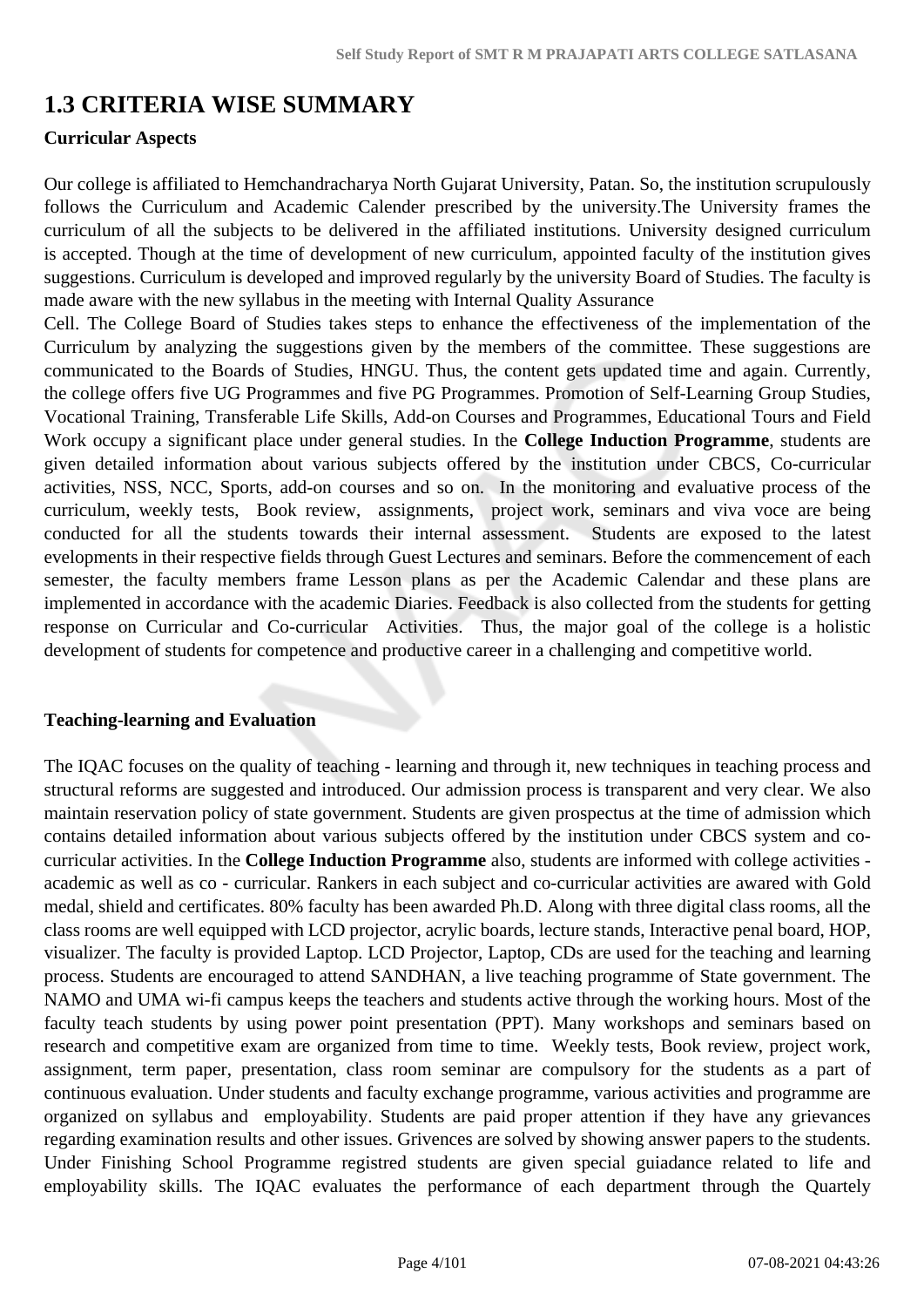Performance Report.

#### **Research, Innovations and Extension**

The institution promoted research and invotation during the last 12 years. The college has already a local Research Committee comprising of five members from various subjects under the co-ordinatorship of Dr.B.K.Prajapati. The college has established Research center, with well equipment and necessary research related books. The Committee also encourages faculty to participate in various seminars, conferences and workshops. The college has organized 18 national / state level seminar and conference during last five years. Selected research articles are published in the book form with ISBN number by the institute. Out of total 22 permanent faculty members, **18 are Ph.D. and 08 faculty members have successfully cleard NET / SLET** exam. The faculty is encouraged to do research and book publication work. As a result, 13 minor research projects have already completed. Besides, more than **46** books, **75** chapter in edited books and **132** research papers / articles. have been published with ISBN number / UGC approved / Peer reviewed journals.

 Under Extension programme, the College has organized many programmes like Blood Donation Camp, Thalessemia Awareness Programme, HIV Aids Awareness Programme, Human Rights workshop, woman empowerment week etc. Under **Unnat Bharat Abhiyan**, five villages are selected for social economical survey. As a result, the report is submitted to MHRD. A special coaching and guidance regarding various Competitive examinations are also provided under Career Counseling Cell, UGC sponsored Entry in Service programme, Udisha and Gyandhara. Students are encourged to participate in extension activities and university level youth festival. They have received ranks in drama and other competition. Students participated in university organized various indoor and outdoor games. Our college has been got university chaimpianship in Badminton. NSS and NCC play major role in overall development of the students. We also received number of prizes, awards and certificate of appreciation under extension programme. Thelassemmia test is compulsory for all the students. Solar system is installed on the library building to save energy. In this way, our instution has been playing a big role in the society through her research, innovation and Extension activities.

#### **Infrastructure and Learning Resources**

#### **Infrastructural Facilities**

Our management always focused on providing the best infrastructure and facilities as per global standards. The infrastructure facilities of the institution are designed to meet the requirements of the various stakeholders. The institute has a neat and clean campus with 5 acres of land. The institute has separate buildings like Library building, Girls Hostel, Indoor Sports Hall etc. The College has total ----------- Sq. Mt. built up area. The college has adequate number of ICT enabled classrooms, three digital class rooms, counseling room, girls room, wellequipped staff room, Digital Education and Learning Laboratory (DELL), NAMO and UMA Wi-Fi CampusFacility, Dynamic Website, Facebook Page, Android App, Indoor Gymnasium, research center etc. The college has a canteen facility, adequate number of washrooms, NCC office, NSS office and Mineral Water Facility. The entire campus is under CCTV surveillance. The college has xerox facility with duplicator, generator with 40KV, scanner printer, etc. Common facilities like Ground and seminar hall are provided to the public and to the neighbouring institutions on prior request. A wheel chair is available and separate ramp has been built for differently abled persons.

#### **Library as a Learning Resource**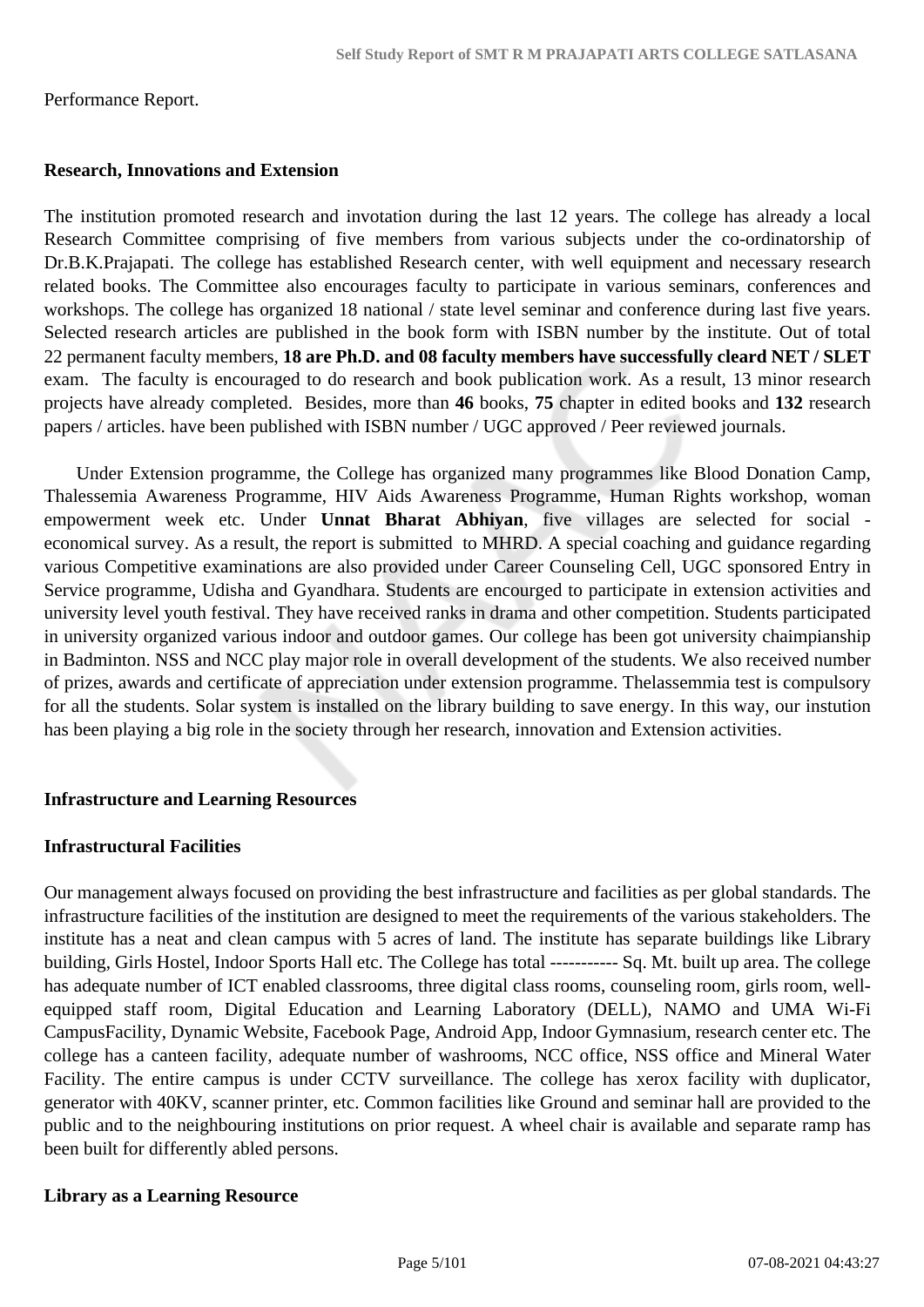The college has fully computerized newly constructed library with INFLIBNET facility and open access system. The library is an outsanding learning resource with a stock of ---------------- titles .................. books ............. periodicals .......... CDs and ............ manuscript. It has sections for Book Bank and career guidance with internet facilities. On the first floor, a big reading room with capacity of 200 students is available.

The library has automated, using integrated library management software SOUL 2.0. The college is a member of INFLIBNET N-List consortia for many years and provides access to thousands of e-resources. The college provides old paper sets of University as well as College exams Dissemination of new arrivals. There is a wellorganized mechanism for Maintenance of Campus Infrastructure.

#### **Student Support and Progression**

Strong student-support mechanisms are developed to strengthen the curricular and extracurricular capabilities of students. The College offers an ideal environment for students, to excel in academics and to imbibe cultural, moral and social values.

We divide student support services into four catagories like academic, co-curricular, career guidance and placement, scholorship and other financial supports. The academic support and career guidance consist of Choice Based Credit System, Book review, project work, assigment, weekly test, term papers, Internal evaluation exams, Seminars and workshops, Add-On Programmes, Guidance for competitive examinations under Udisha, Entry In Services and Career Counseling Cell, Spoken English under COP Spoken English Programme, life and employbility skill under Finishing School Programme, SCOPE examinations etc.

SC, ST, OBC, EBC and PH students benefited by scholarships provided by the Government. Capability enhancement and development schemes: Under the Poor Boys Relief Fund, needy students are given scholarship. Economical poor students are also provided reading and study material under Entery In Service programme. With a view to paying atentions to the complaint of the students, various committees like students council, Students Grievance Redressal cell and Woman cell have been forme. Students are also motivated to participate in indoor and out door games. They are also motivated in university level youth festival. Special training is also given to the selected students by professional trainer for better preformance. Every year Thalessemia test in done only by paying Rs.150/- in association with Indian Red Cross Society. For girls students, an expert lecturer on Gynac Problems is organized from time to time. Students are encouraged to participate in various co-curricular activities and saptdhara programme, an initiative of Govt of Gujarat. About ------------- of students go to higher studies, ------- % in various jobs, and the rest of the farming and selfemployment -------- students have qualified for State-level SLET, TET, TAT, etc. competitive examination for government services.

The Alumni are a strong support to the institution Our Alumni Association is always ready to look after the overall development of the institution through financial and non financial means. Alumni meetings are heald to review the progress of the students.

#### **Governance, Leadership and Management**

Keeping in mind the Vision and Mission of the institution, the IQAC designed the quality policy and plans of the institute carefully. IQAC consists of Management, Principal, faculty members, students, Alumni and educationalists. The policies and plans of the institute are constituted, monitored and evaluated by IQAC. All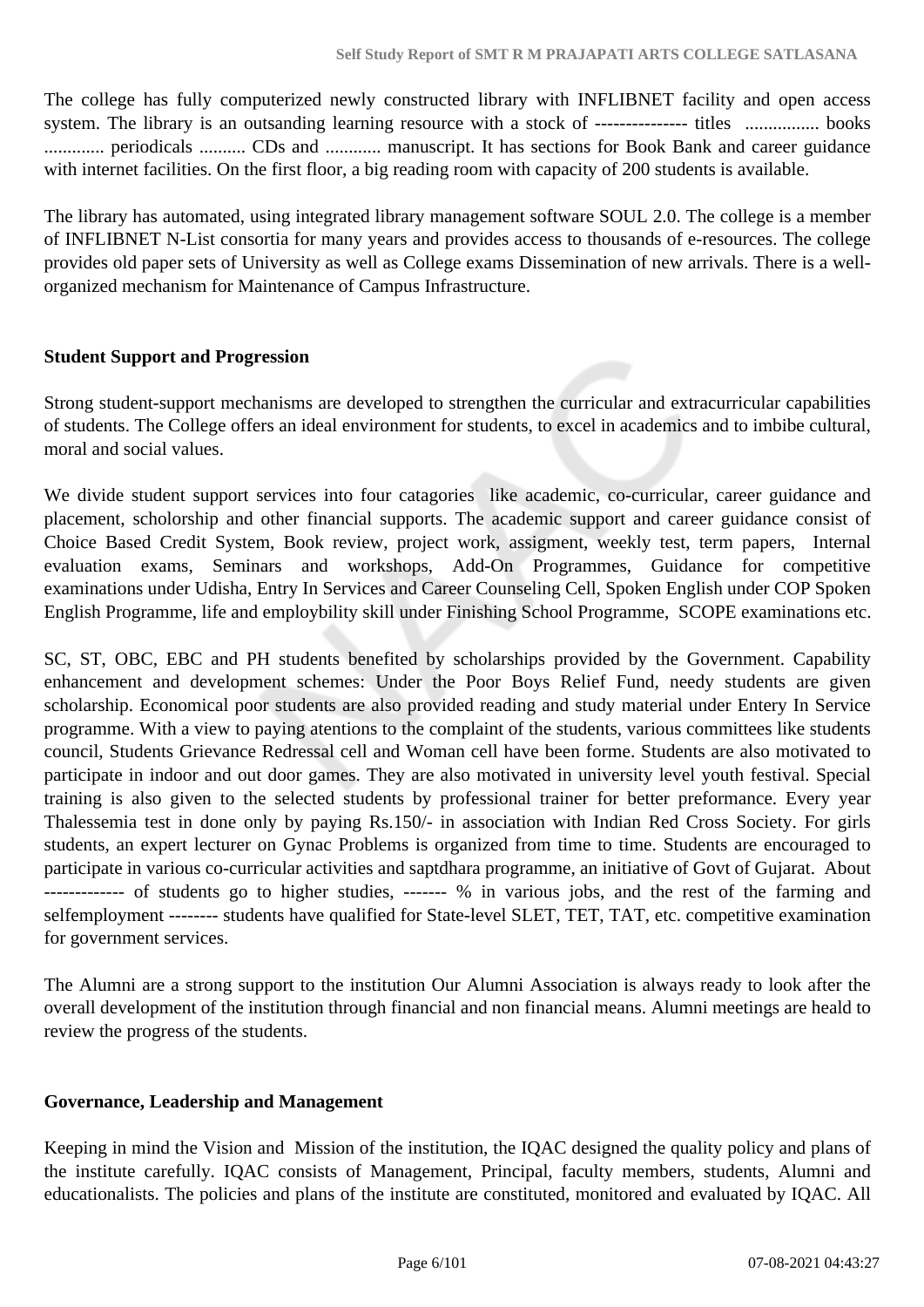decisions, related to policy matters and planning are taken by the Governing body.They take the leadership role in the effective implementation of the teaching - learning and the student support programmes.The Principal, Management and IQAC assess the performance of teachers based on the evaluation and feedbacks from the stakeholders and corrective measures are suggested. During the begnning of every acadamic year, the president and the management committee holds the meeting with the principals and the staff to frame the policies and action plan for the year. The plans and policies are implemented by appointing various committees.The coordinators of various committees are given freedom to plan and implement their activities. The management is always encouraged Principal and staff to take part in various activities related to society. Faculty is given TA, DA, registration fee, duty leave by the management for attending seminars, conferences and workshops. The IQAC takes initiative in planning and implementing the quality improvement strategies of the college. The college has a mechanism for internal and external audit. The management appointed internal auditor for transperent audit. The Woman cell, the Anti-Ragging committee and Students Grievance Redressal cell are the three committees which provide anxiety free enviornment in the college campus. To groom leadership at the student level, the students' representatives are also encouraged and nominated to handle the co-curricular and extracurricular activities. It plays a pivotal role in ensuring and amplifying the quality of the teaching-learning, assessment and evaluation, research and planning and organizes seminars, workshops, exhibitions and quiz competitions.

#### **Institutional Values and Best Practices**

Keeping in mind environmental and climate change issues, our instutute has been taken major initiatives like solar system, rain water harvesting, solid, liquid and e-waste recycling etc. Celebration of environment awareness programmes, cleanliness campaign and Unnat Bharat are the activities through which we try to prepare our students to face challenges of life. Divyang students are given first priority in admission process, library book issue and co-curricular actitivites. In order to establish the concept of Karuna and Jivdaya, Special Chabutra for Birds has made in the college campus. Equity and access in availability, special attention to the weaker sections and representation of women in all aspects ensure the promotion of social justice.

The post accreditation initiatives include 03 Digital Classrooms, Finishing School Programe for enhancing life and employability skill, Student Induction Programme, Social and Economical Survey in the selected five villages under Unnat Bharat Abhiyan, Mentoring and Counselling Sessions, Organizing National and State level Seminar, Conferences and Workshop in every subject, a national seminar on 150th Birth anniversary of Mahatma Gandhai life and message of Dr.Babasaheb Ambedakar, Celebrating National Festivals like Subhashchandra Boz Birth Anniversary, Celebrating International Yoga Day every year, Celebrating Karuna Abhiyan by distributing food and shelter for birds, Use of ICT in large measures, Library Reading sessions, weekly test after the completion of every unit, unit test after the completion of every semester are some of the new initiatives of the College . Higher Education Department organized Placement fair, Special camp in the flood affected village Ujjayanvada, Special coaching about various competitive examination, seminar on personality development and interview skill, Blood donation and Thelessemia test are some of the major initiative taken by the institute as a part of best practices.

The Two Best Practices are :

- 1. Guidance for competitive Examination
- 2. Add on -courses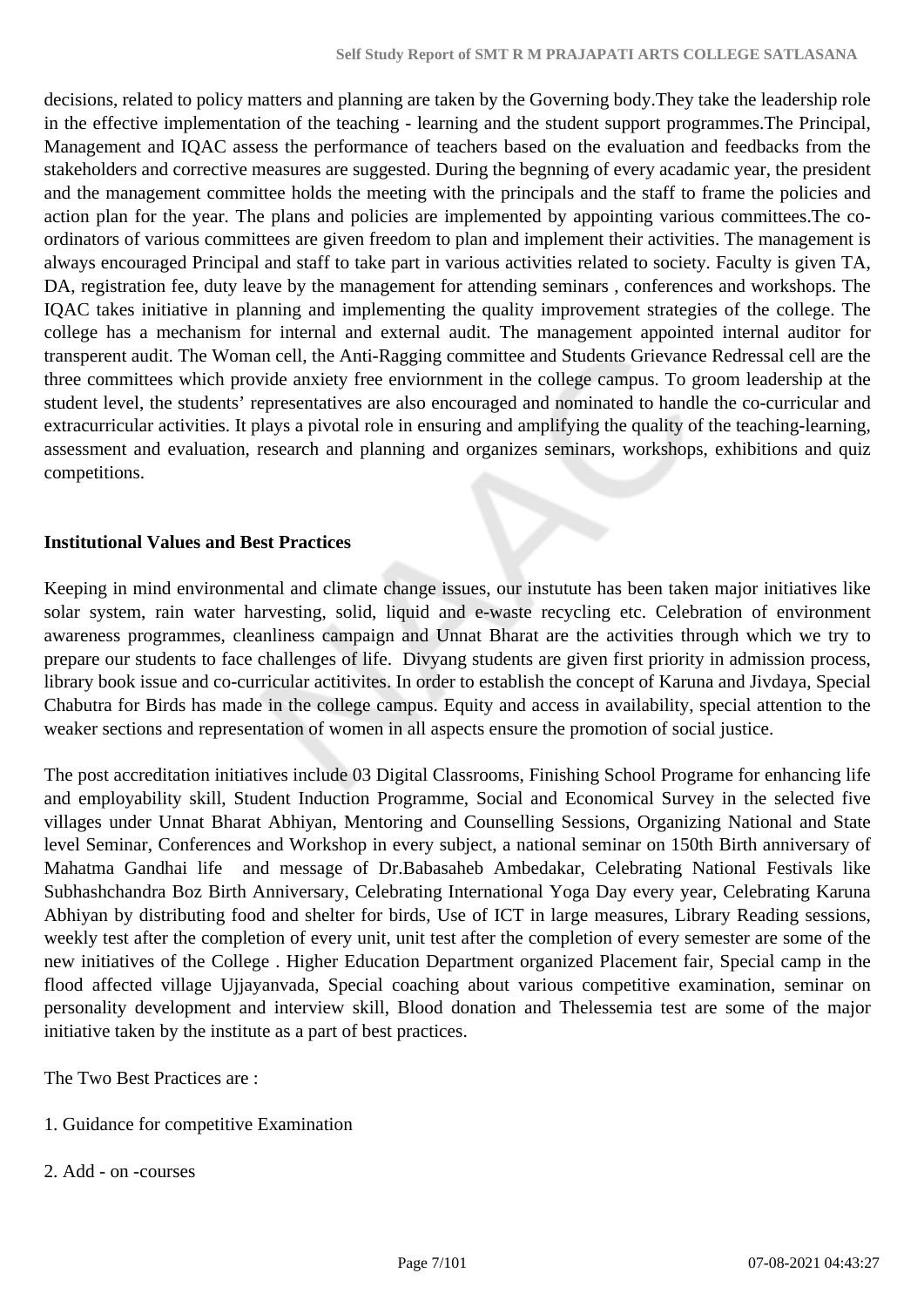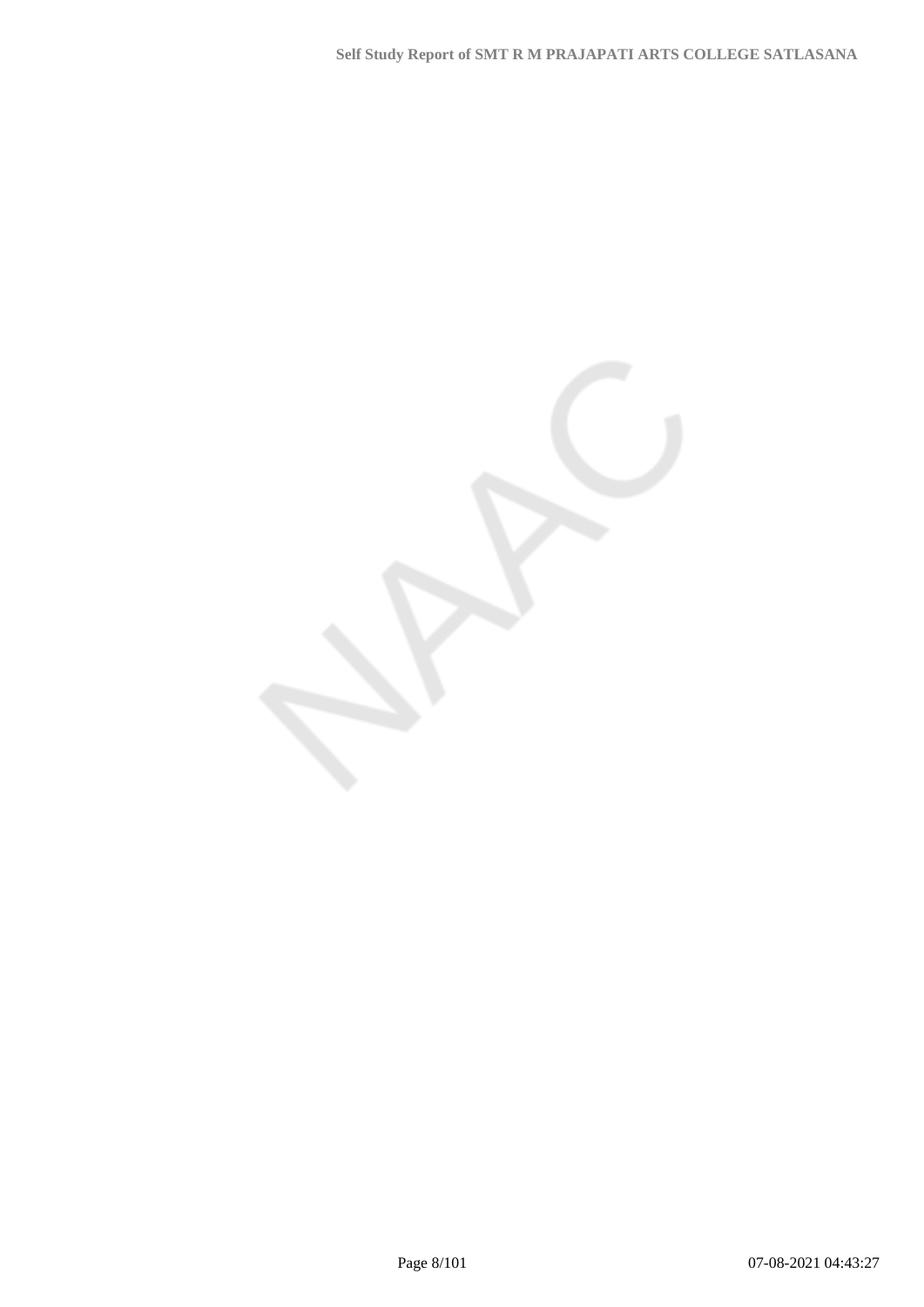## **2. PROFILE**

## **2.1 BASIC INFORMATION**

| Name and Address of the College |                                                        |  |
|---------------------------------|--------------------------------------------------------|--|
| Name                            | SMT R M PRAJAPATI ARTS COLLEGE<br><b>SATLASANA</b>     |  |
| Address                         | AMBAJI HIGHWAY, SATLASANA TA<br>SATLASANA DIST MEHSANA |  |
| City                            | Satlasana                                              |  |
| <b>State</b>                    | Gujarat                                                |  |
| Pin                             | 384330                                                 |  |
| Website                         | www.rmpartscollegesatlasana.org                        |  |
|                                 |                                                        |  |

| <b>Contacts for Communication</b> |                          |                                          |               |                          |                                    |
|-----------------------------------|--------------------------|------------------------------------------|---------------|--------------------------|------------------------------------|
| <b>Designation</b>                | <b>Name</b>              | <b>Telephone with</b><br><b>STD Code</b> | <b>Mobile</b> | Fax                      | <b>Email</b>                       |
| Principal                         | Jayesh N<br><b>Barot</b> | 02761-253540                             | 9426362329    | 02761-25923              | artscollegesatlasan<br>a@gmail.com |
| IQAC / CIQA<br>coordinator        | Bharatbhai S<br>Patel    |                                          | 9427531934    | $\overline{\phantom{0}}$ | acs.bharatpatch@g<br>mail.com      |

| <b>Status of the Institution</b> |              |
|----------------------------------|--------------|
| <b>Institution Status</b>        | Grant-in-aid |

| Type of Institution |              |  |
|---------------------|--------------|--|
| By Gender           | Co-education |  |
| By Shift            | Day          |  |

| <b>Recognized Minority institution</b>     |                |  |
|--------------------------------------------|----------------|--|
| If it is a recognized minroity institution | N <sub>o</sub> |  |
|                                            |                |  |

| <b>Establishment Details</b>         |                |
|--------------------------------------|----------------|
| Date of establishment of the college | $ 01-01-1996 $ |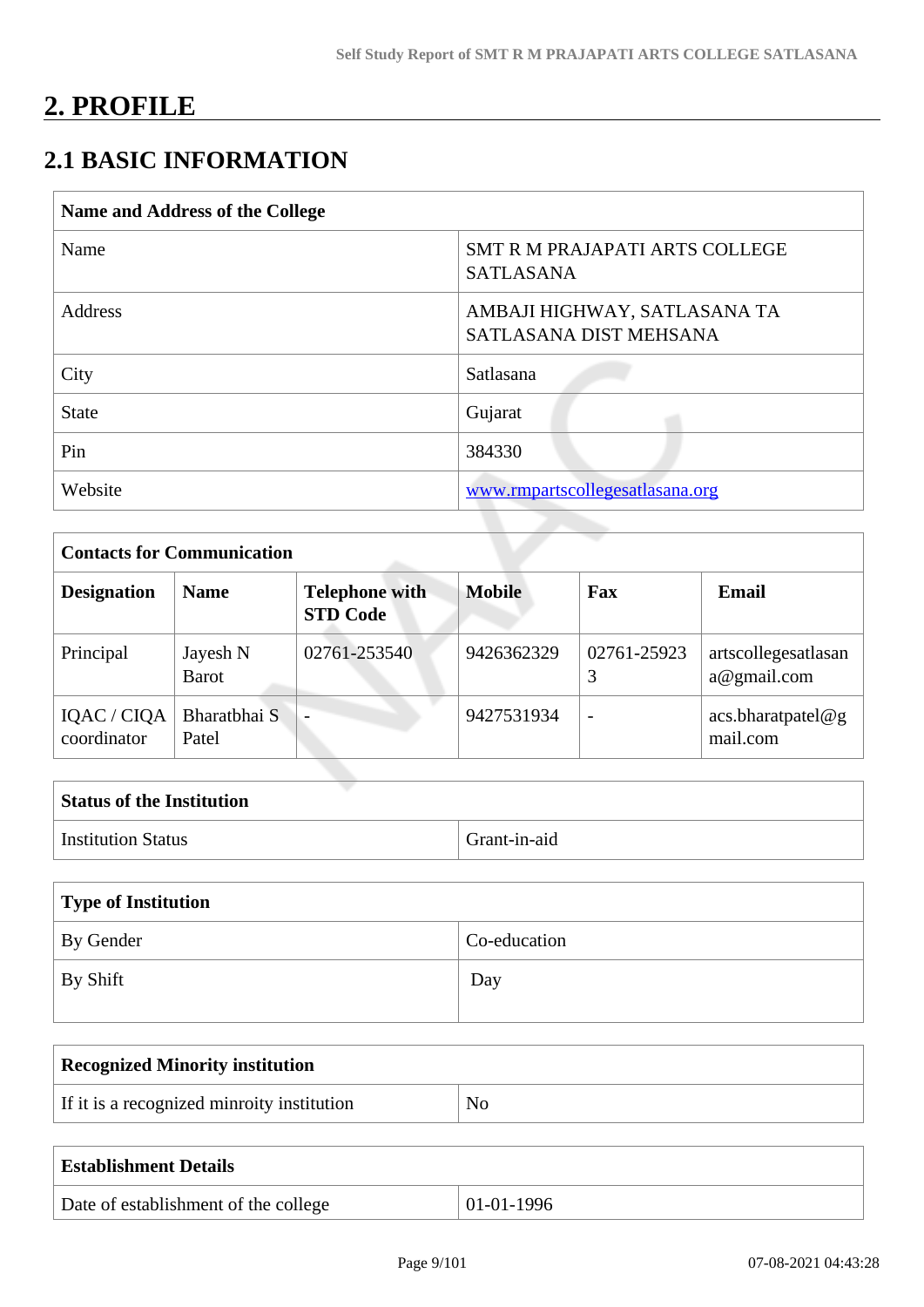|                  | University to which the college is affiliated/ or which governs the college (if it is a constituent |
|------------------|-----------------------------------------------------------------------------------------------------|
| $\vert$ college) |                                                                                                     |

| <b>State</b> | <b>University name</b>                                       | <b>Document</b> |
|--------------|--------------------------------------------------------------|-----------------|
| Gujarat      | Hemchandracharya North Gujarat   View Document<br>University |                 |

## **Details of UGC recognition**

| <b>Under Section</b> | <b>View Document</b><br>Date |                      |
|----------------------|------------------------------|----------------------|
| 2f of UGC            | 17-10-2008                   | <b>View Document</b> |
| 12B of UGC           | 17-10-2008                   | <b>View Document</b> |

|                                                           | Details of recognition/approval by stationary/regulatory bodies like<br>AICTE, NCTE, MCI, DCI, PCI, RCI etc(other than UGC) |                                        |                              |                |
|-----------------------------------------------------------|-----------------------------------------------------------------------------------------------------------------------------|----------------------------------------|------------------------------|----------------|
| <b>Statutory</b><br><b>Regulatory</b><br><b>Authority</b> | <b>Recognition/App</b><br>roval details Inst<br>itution/Departme<br>nt programme                                            | Day, Month and<br>year(dd-mm-<br>yyyy) | <b>Validity in</b><br>months | <b>Remarks</b> |
| No contents                                               |                                                                                                                             |                                        |                              |                |

| Details of autonomy                                                                                                                  |    |  |
|--------------------------------------------------------------------------------------------------------------------------------------|----|--|
| Does the affiliating university Act provide for<br>conferment of autonomy (as recognized by the<br>UGC), on its affiliated colleges? | No |  |

| <b>Recognitions</b>                                                                  |            |  |
|--------------------------------------------------------------------------------------|------------|--|
| Is the College recognized by UGC as a College<br>with Potential for Excellence(CPE)? | Yes        |  |
| If yes, date of recognition?                                                         | 13-05-2011 |  |
| Is the College recognized for its performance by<br>any other governmental agency?   | No         |  |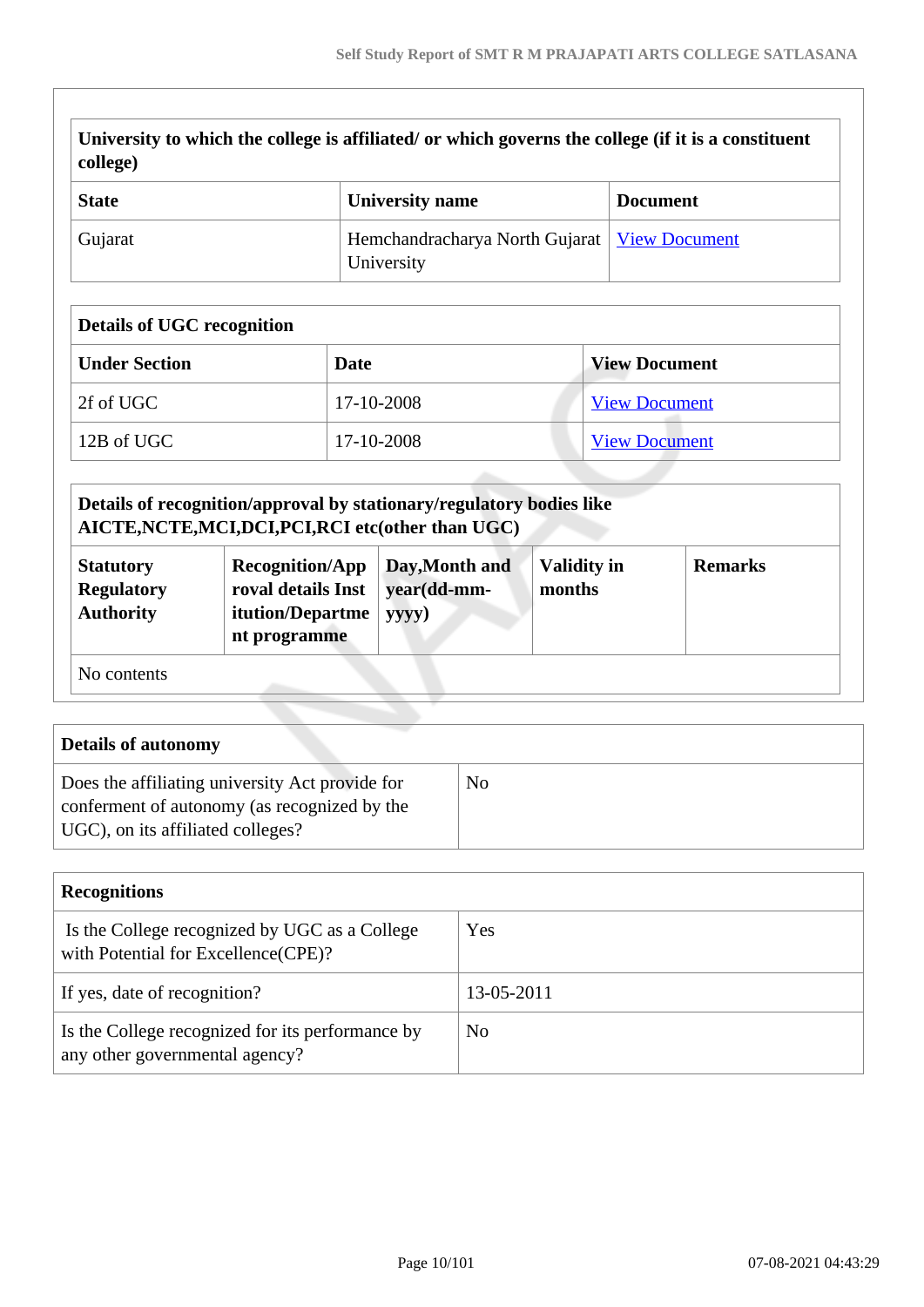| <b>Location and Area of Campus</b> |                                                                            |           |                                |                             |  |  |  |  |  |  |
|------------------------------------|----------------------------------------------------------------------------|-----------|--------------------------------|-----------------------------|--|--|--|--|--|--|
| <b>Campus Type</b>                 | <b>Address</b>                                                             | Location* | <b>Campus Area</b><br>in Acres | Built up Area in<br>sq.mts. |  |  |  |  |  |  |
| Main campus<br>area                | AMBAJI HIGHWAY,<br>SATLASANA TA<br><b>SATLASANA DIST</b><br><b>MEHSANA</b> | Rural     | $\mathcal{L}$                  | 2741.58                     |  |  |  |  |  |  |

## **2.2 ACADEMIC INFORMATION**

|                           |                                         |                                     | Details of Programmes Offered by the College (Give Data for Current Academic year) |                                        |                                      |                                             |
|---------------------------|-----------------------------------------|-------------------------------------|------------------------------------------------------------------------------------|----------------------------------------|--------------------------------------|---------------------------------------------|
| Programme<br><b>Level</b> | <b>Name of Pr</b><br>ogramme/C<br>ourse | <b>Duration</b> in<br><b>Months</b> | <b>Entry</b><br>Qualificatio<br>$\mathbf n$                                        | <b>Medium of</b><br><b>Instruction</b> | <b>Sanctioned</b><br><b>Strength</b> | No.of<br><b>Students</b><br><b>Admitted</b> |
| <b>UG</b>                 | BA, English                             | 36                                  | <b>HSC OR EQ</b><br><b>UVALENT</b>                                                 | Gujarati                               | 120                                  | 118                                         |
| <b>UG</b>                 | BA, Sociolog<br>y                       | 36                                  | <b>HSC OR EQ</b><br><b>UVALENT</b>                                                 | Gujarati                               | 360                                  | 353                                         |
| <b>UG</b>                 | <b>BA,Sanskrit</b>                      | 36                                  | <b>HSC OR EQ</b><br><b>UVALENT</b>                                                 | Gujarati                               | 103                                  | 99                                          |
| <b>UG</b>                 | BA, Hindi                               | 36                                  | HSC OR EQ<br><b>UVALENT</b>                                                        | Gujarati                               | 115                                  | 109                                         |
| <b>UG</b>                 | BA, Gujarati                            | 36                                  | <b>HSC OR EQ</b><br><b>UVALENT</b>                                                 | Gujarati                               | 280                                  | 274                                         |
| PG                        | MA, English                             | 24                                  | <b>BA OR EQU</b><br><b>VALENT</b>                                                  | Gujarati                               | 60                                   | 57                                          |
| PG                        | MA, Sociolo<br>gy                       | 24                                  | <b>BA OR EQU</b><br><b>VALENT</b>                                                  | Gujarati                               | 130                                  | 130                                         |
| PG                        | MA,Sanskrit                             | 24                                  | <b>BA OR EQU</b><br><b>VALENT</b>                                                  | Gujarati                               | 60                                   | 14                                          |
| PG                        | MA, Hindi                               | 24                                  | <b>BA OR EQU</b><br><b>VALENT</b>                                                  | Gujarati                               | 60                                   | 12                                          |
| PG                        | MA, Gujarati                            | 24                                  | <b>BA OR EQU</b><br><b>VALENT</b>                                                  | Gujarati                               | 60                                   | 40                                          |

**Position Details of Faculty & Staff in the College**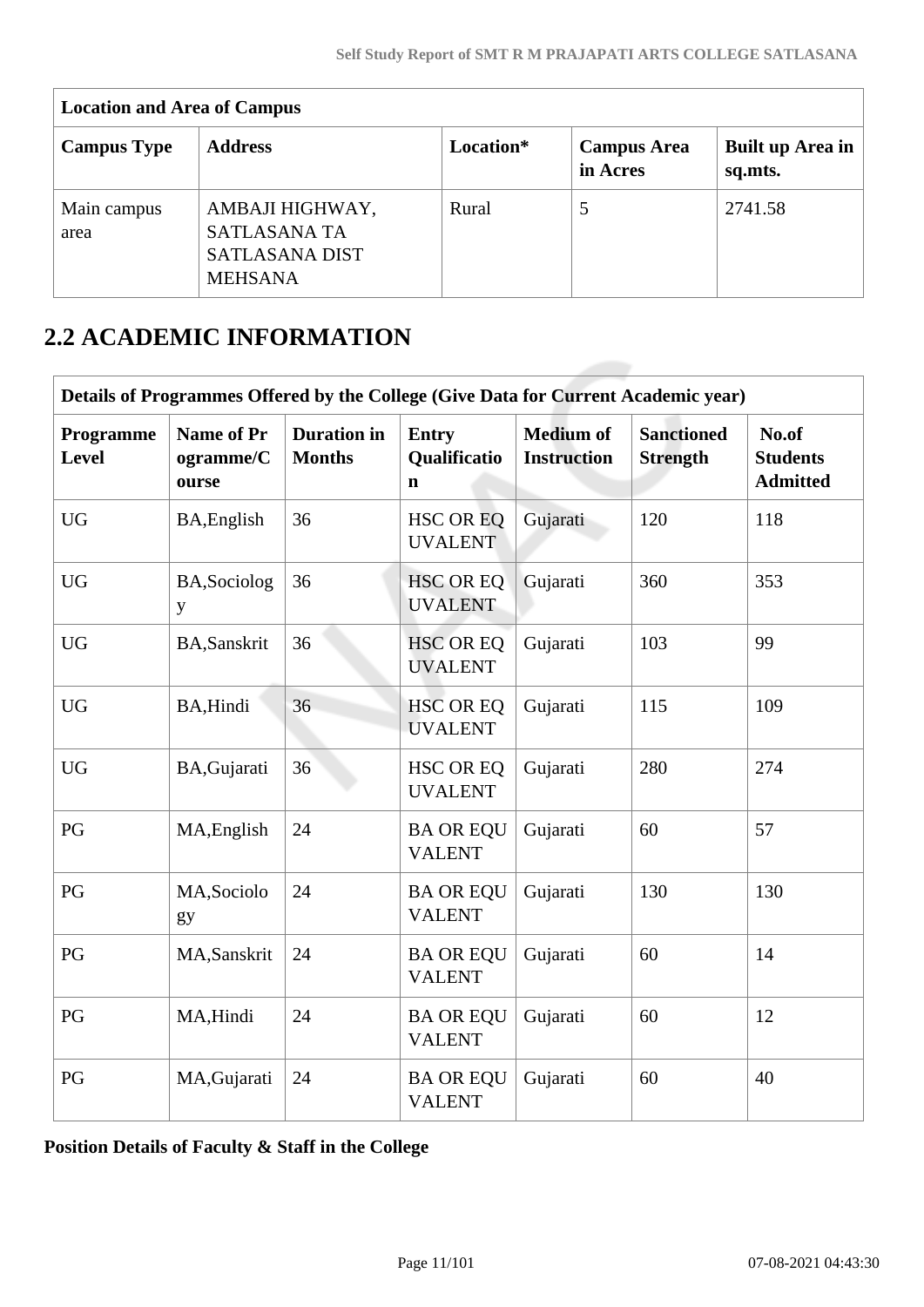|                                                                                     | <b>Teaching Faculty</b> |                  |                |                |                |                            |                |                  |                            |                |                |                |
|-------------------------------------------------------------------------------------|-------------------------|------------------|----------------|----------------|----------------|----------------------------|----------------|------------------|----------------------------|----------------|----------------|----------------|
|                                                                                     |                         | <b>Professor</b> |                |                |                | <b>Associate Professor</b> |                |                  | <b>Assistant Professor</b> |                |                |                |
|                                                                                     | Male                    | Female           | Others         | Total          | Male           | Female                     | Others         | Total            | Male                       | Female         | Others         | Total          |
| Sanctioned by the<br>UGC /University<br><b>State</b><br>Government                  |                         |                  |                | $\overline{0}$ |                |                            |                | 14               |                            |                |                | 8              |
| Recruited                                                                           | $\overline{0}$          | $\overline{0}$   | $\overline{0}$ | $\overline{0}$ | 13             | $\mathbf{1}$               | $\overline{0}$ | 14               | $\overline{4}$             | $\overline{4}$ | $\overline{0}$ | 8              |
| Yet to Recruit                                                                      |                         |                  |                | $\overline{0}$ |                |                            |                | $\theta$         |                            |                |                | $\overline{0}$ |
| Sanctioned by the<br>Management/Soci<br>ety or Other<br>Authorized<br><b>Bodies</b> |                         |                  |                | $\overline{0}$ |                |                            |                | $\boldsymbol{0}$ |                            |                |                | $\theta$       |
| Recruited                                                                           | $\overline{0}$          | $\overline{0}$   | $\overline{0}$ | $\theta$       | $\overline{0}$ | $\overline{0}$             | $\overline{0}$ | $\boldsymbol{0}$ | $\overline{0}$             | $\overline{0}$ | $\overline{0}$ | $\overline{0}$ |
| Yet to Recruit                                                                      |                         |                  |                | $\overline{0}$ |                |                            |                | $\overline{0}$   |                            |                |                | $\Omega$       |
|                                                                                     |                         |                  |                |                |                |                            |                |                  |                            |                |                |                |

|                                                                                 |             | <b>Non-Teaching Staff</b> |                  |                |
|---------------------------------------------------------------------------------|-------------|---------------------------|------------------|----------------|
|                                                                                 | <b>Male</b> | <b>Female</b>             | <b>Others</b>    | <b>Total</b>   |
| Sanctioned by the<br><b>UGC</b> / University State<br>Government                |             |                           |                  | 10             |
| Recruited                                                                       | 10          | $\overline{0}$            | $\boldsymbol{0}$ | 10             |
| Yet to Recruit                                                                  |             |                           |                  | $\theta$       |
| Sanctioned by the<br>Management/Society<br>or Other Authorized<br><b>Bodies</b> |             |                           |                  | 5              |
| Recruited                                                                       | 5           | $\overline{0}$            | $\boldsymbol{0}$ | 5              |
| Yet to Recruit                                                                  |             |                           |                  | $\overline{0}$ |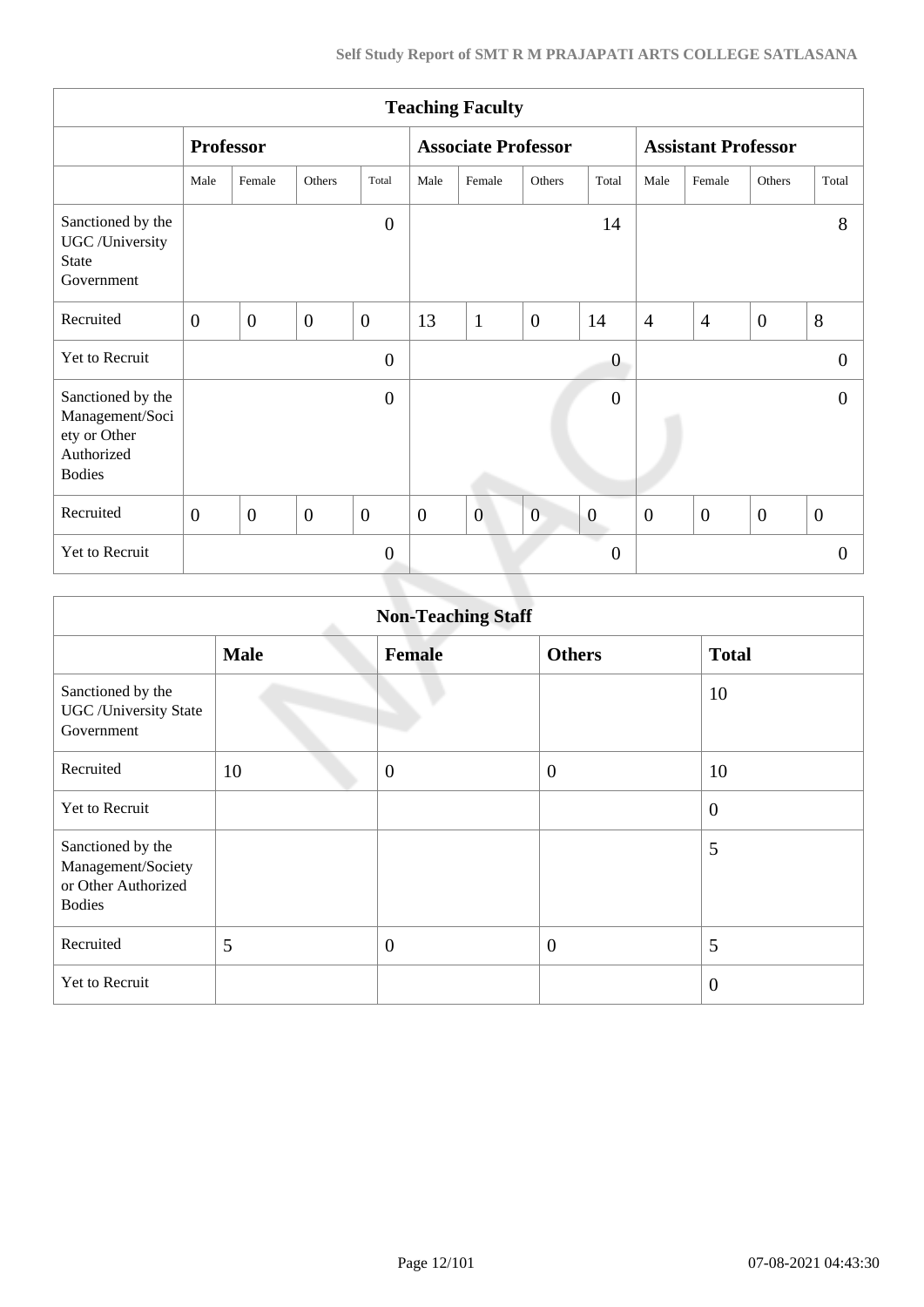|                                                                                 | <b>Technical Staff</b> |              |                |                  |  |  |  |  |  |  |  |
|---------------------------------------------------------------------------------|------------------------|--------------|----------------|------------------|--|--|--|--|--|--|--|
|                                                                                 | <b>Male</b>            | Female       | <b>Others</b>  | <b>Total</b>     |  |  |  |  |  |  |  |
| Sanctioned by the<br>UGC/University State<br>Government                         |                        |              |                | $\theta$         |  |  |  |  |  |  |  |
| Recruited                                                                       | $\mathbf{0}$           | $\theta$     | $\overline{0}$ | $\boldsymbol{0}$ |  |  |  |  |  |  |  |
| Yet to Recruit                                                                  |                        |              |                | $\theta$         |  |  |  |  |  |  |  |
| Sanctioned by the<br>Management/Society<br>or Other Authorized<br><b>Bodies</b> |                        |              |                | $\overline{0}$   |  |  |  |  |  |  |  |
| Recruited                                                                       | $\overline{0}$         | $\mathbf{0}$ | $\overline{0}$ | $\mathbf{0}$     |  |  |  |  |  |  |  |
| Yet to Recruit                                                                  |                        |              |                | $\overline{0}$   |  |  |  |  |  |  |  |

## **Qualification Details of the Teaching Staff**

|                                     | <b>Permanent Teachers</b> |                |                |                |                            |                |                |                            |                |                |  |  |
|-------------------------------------|---------------------------|----------------|----------------|----------------|----------------------------|----------------|----------------|----------------------------|----------------|----------------|--|--|
| <b>Highest</b><br>Qualificatio<br>n | <b>Professor</b>          |                |                |                | <b>Associate Professor</b> |                |                | <b>Assistant Professor</b> |                |                |  |  |
|                                     | Male                      | Female         | <b>Others</b>  | Male           | Female                     | Others         | Male           | Female                     | Others         | Total          |  |  |
| D.sc/D.Litt.                        | $\overline{0}$            | $\mathbf{0}$   | $\overline{0}$ | $\theta$       | $\overline{0}$             | $\theta$       | $\overline{0}$ | $\theta$                   | $\overline{0}$ | $\overline{0}$ |  |  |
| Ph.D.                               | $\overline{0}$            | $\overline{0}$ | $\overline{0}$ | 9              | $\mathbf{1}$               | $\overline{0}$ | $\overline{4}$ | $\overline{4}$             | $\theta$       | 18             |  |  |
| M.Phil.                             | $\boldsymbol{0}$          | $\overline{0}$ | $\overline{0}$ | $\overline{2}$ | 1                          | $\overline{0}$ | $\overline{4}$ | $\overline{4}$             | $\overline{0}$ | 11             |  |  |
| PG                                  | $\theta$                  | $\overline{0}$ | $\theta$       | 13             | $\mathbf{1}$               | $\overline{0}$ | $\overline{4}$ | $\overline{4}$             | $\overline{0}$ | 22             |  |  |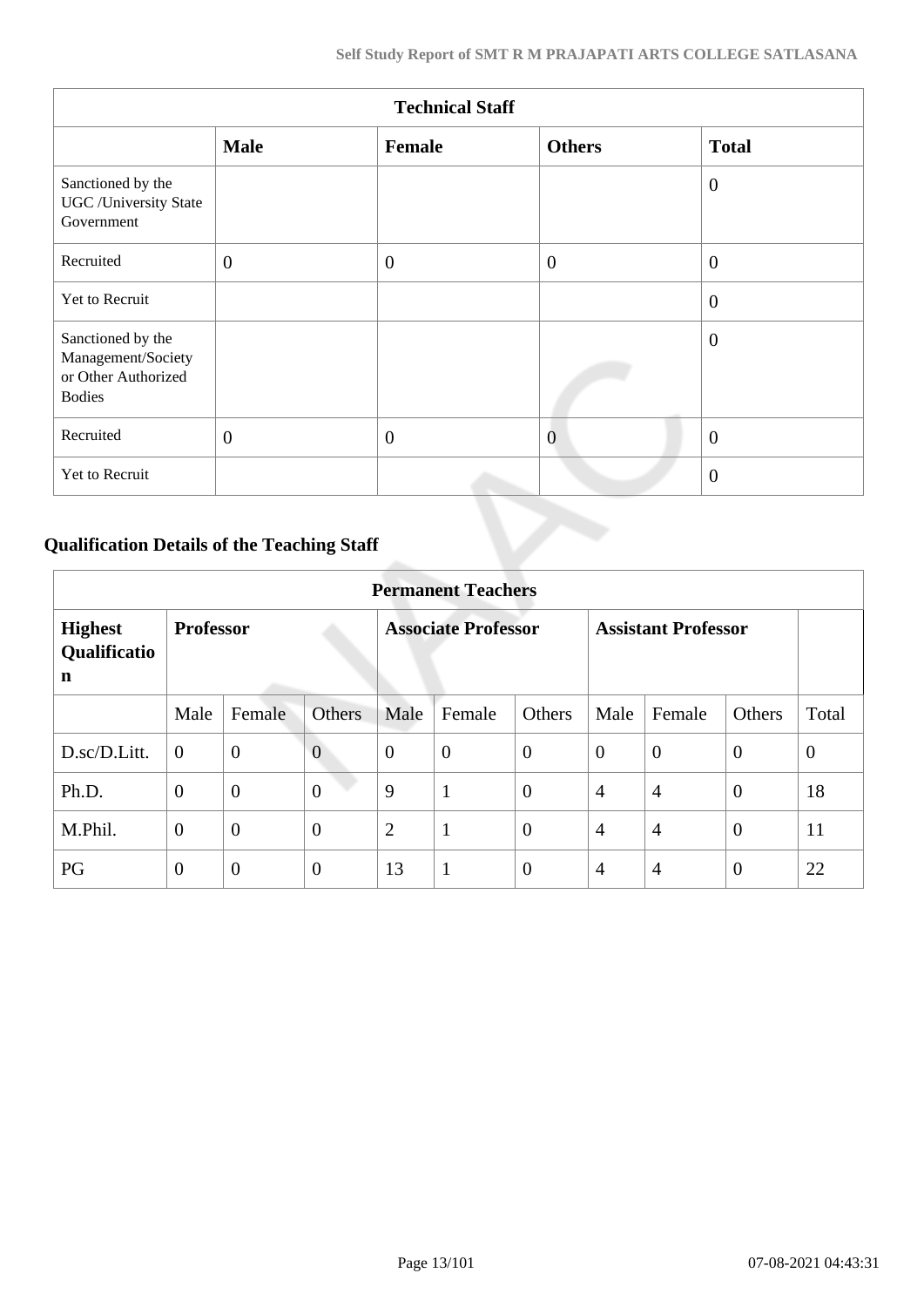| <b>Temporary Teachers</b>           |                  |                  |                  |                            |                |                |                            |                |                |                |  |  |
|-------------------------------------|------------------|------------------|------------------|----------------------------|----------------|----------------|----------------------------|----------------|----------------|----------------|--|--|
| <b>Highest</b><br>Qualificatio<br>n | <b>Professor</b> |                  |                  | <b>Associate Professor</b> |                |                | <b>Assistant Professor</b> |                |                |                |  |  |
|                                     | Male             | Female           | Others           | Male                       | Female         | Others         | Male                       | Female         | Others         | Total          |  |  |
| D.sc/D.Litt.                        | $\theta$         | $\overline{0}$   | $\overline{0}$   | $\overline{0}$             | $\overline{0}$ | $\overline{0}$ | $\overline{0}$             | $\overline{0}$ | $\overline{0}$ | $\overline{0}$ |  |  |
| Ph.D.                               | $\overline{0}$   | $\theta$         | $\boldsymbol{0}$ | $\overline{0}$             | $\overline{0}$ | $\overline{0}$ | $\theta$                   | $\overline{0}$ | $\theta$       | $\overline{0}$ |  |  |
| M.Phil.                             | $\theta$         | $\overline{0}$   | $\overline{0}$   | $\overline{0}$             | $\overline{0}$ | $\overline{0}$ | $\overline{0}$             | $\overline{0}$ | $\theta$       | $\overline{0}$ |  |  |
| PG                                  | $\overline{0}$   | $\boldsymbol{0}$ | $\mathbf{0}$     | $\overline{0}$             | $\overline{0}$ | $\overline{0}$ | $\overline{0}$             | $\theta$       | $\overline{0}$ | $\theta$       |  |  |

|                                     | <b>Part Time Teachers</b> |                |                |                            |                  |                  |                            |                |                |                |  |  |
|-------------------------------------|---------------------------|----------------|----------------|----------------------------|------------------|------------------|----------------------------|----------------|----------------|----------------|--|--|
| <b>Highest</b><br>Qualificatio<br>n | <b>Professor</b>          |                |                | <b>Associate Professor</b> |                  |                  | <b>Assistant Professor</b> |                |                |                |  |  |
|                                     | Male                      | Female         | Others         | Male                       | Female           | Others           | Male                       | Female         | Others         | Total          |  |  |
| D.sc/D.Litt.                        | $\theta$                  | $\overline{0}$ | $\overline{0}$ | $\overline{0}$             | $\overline{0}$   | $\overline{0}$   | $\overline{0}$             | $\overline{0}$ | $\overline{0}$ | $\overline{0}$ |  |  |
| Ph.D.                               | $\overline{0}$            | $\mathbf{0}$   | $\overline{0}$ | $\overline{0}$             | $\overline{0}$   | $\overline{0}$   | $\theta$                   | $\overline{0}$ | $\overline{0}$ | $\theta$       |  |  |
| M.Phil.                             | $\mathbf{0}$              | $\overline{0}$ | $\overline{0}$ | $\overline{0}$             | $\boldsymbol{0}$ | $\overline{0}$   | $\theta$                   | $\overline{0}$ | $\overline{0}$ | $\theta$       |  |  |
| PG                                  | $\mathbf{0}$              | $\overline{0}$ | $\overline{0}$ | $\overline{0}$             | $\overline{0}$   | $\boldsymbol{0}$ | $\overline{0}$             | $\overline{0}$ | $\mathbf{0}$   | $\theta$       |  |  |

| <b>Details of Visting/Guest Faculties</b> |             |        |               |              |  |  |  |  |
|-------------------------------------------|-------------|--------|---------------|--------------|--|--|--|--|
| <b>Number of Visiting/Guest Faculty</b>   | <b>Male</b> | Female | <b>Others</b> | <b>Total</b> |  |  |  |  |
| engaged with the college?                 |             |        |               |              |  |  |  |  |

**Provide the Following Details of Students Enrolled in the College During the Current Academic Year**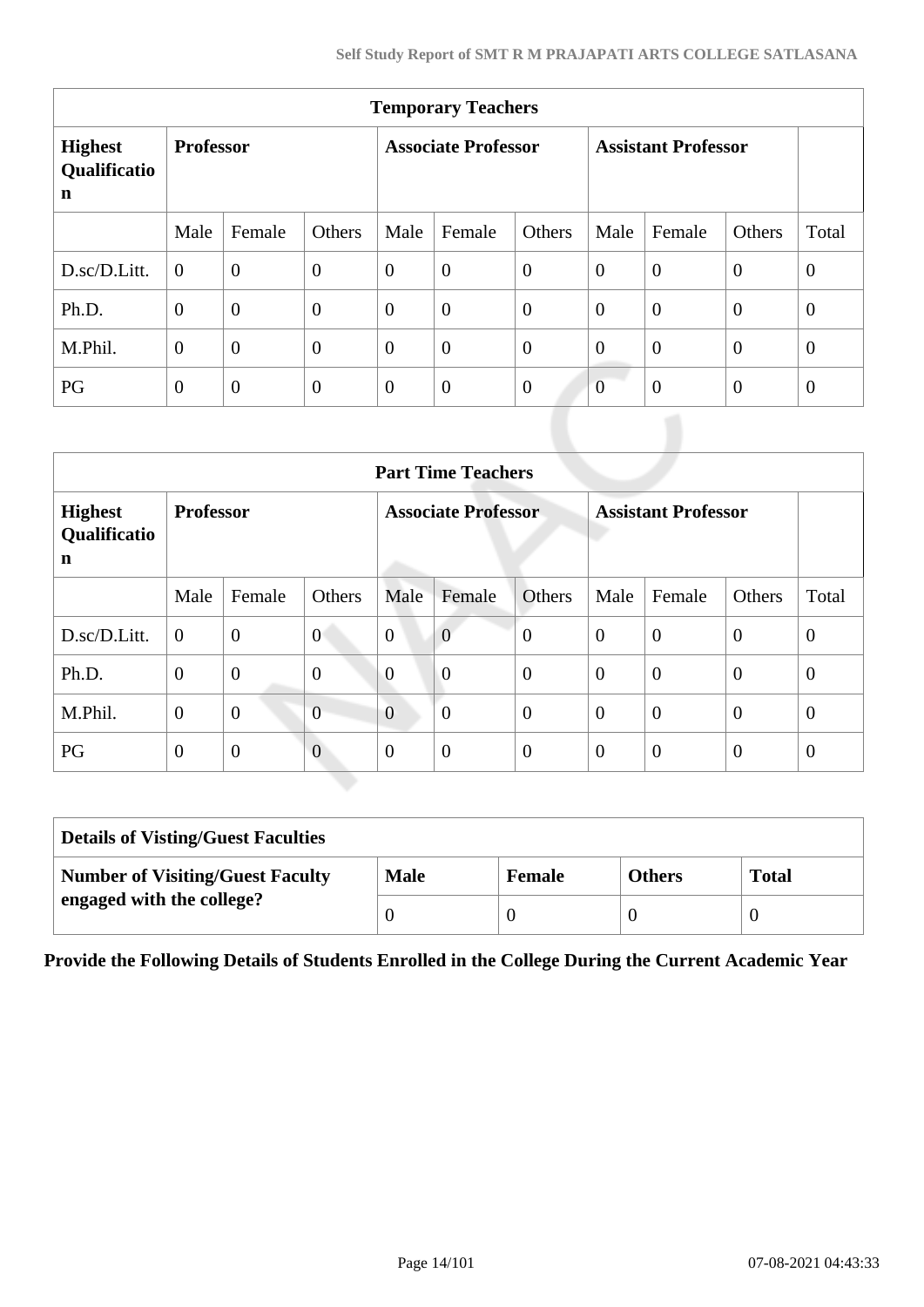| Programme     |        | <b>From the State</b><br><b>Where College</b><br>is Located | <b>From Other</b><br><b>States of India</b> | <b>NRI Students</b> | Foreign<br><b>Students</b> | <b>Total</b>   |
|---------------|--------|-------------------------------------------------------------|---------------------------------------------|---------------------|----------------------------|----------------|
| Certificate / | Male   | 921                                                         | $\overline{0}$                              | $\theta$            | $\overline{0}$             | 921            |
| Awareness     | Female | 858                                                         | $\mathbf{0}$                                | $\theta$            | $\overline{0}$             | 858            |
|               | Others | $\overline{0}$                                              | $\theta$                                    | $\overline{0}$      | $\overline{0}$             | $\overline{0}$ |
| PG            | Male   | 175                                                         | $\overline{0}$                              | $\overline{0}$      | $\overline{0}$             | 175            |
|               | Female | 318                                                         | $\mathbf{1}$                                | $\overline{0}$      | $\overline{0}$             | 319            |
|               | Others | $\overline{0}$                                              | $\overline{0}$                              | $\overline{0}$      | $\overline{0}$             | $\overline{0}$ |
| <b>UG</b>     | Male   | 1435                                                        | $\overline{0}$                              | $\overline{0}$      | $\overline{0}$             | 1435           |
|               | Female | 1003                                                        | $\overline{0}$                              | $\overline{0}$      | $\overline{0}$             | 1003           |
|               | Others | $\overline{0}$                                              | $\overline{0}$                              | $\overline{0}$      | $\mathbf{0}$               | $\mathbf{0}$   |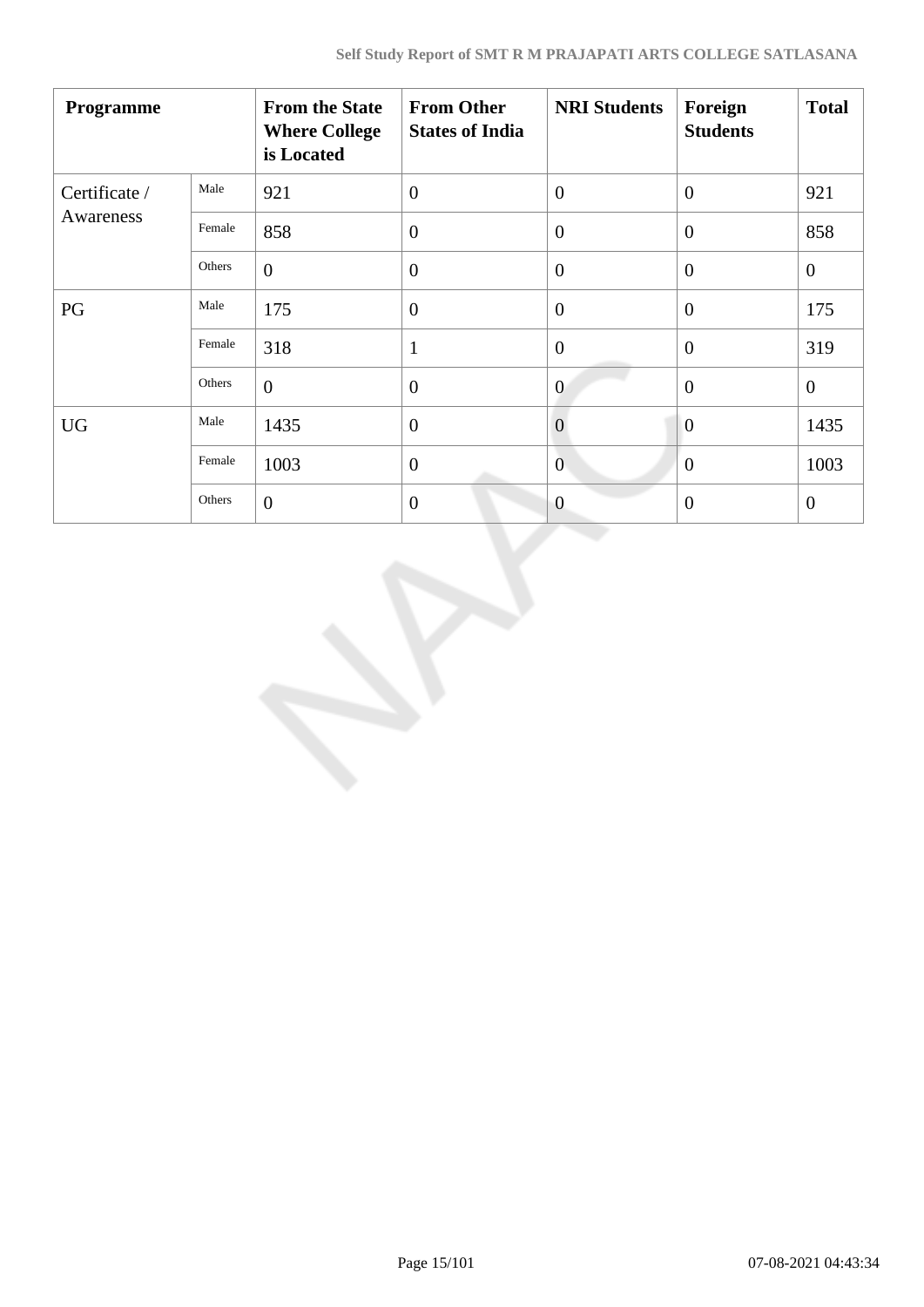| <b>Y</b> ears |        |                  |                  |                  |                |
|---------------|--------|------------------|------------------|------------------|----------------|
| Programme     |        | Year 1           | Year 2           | Year 3           | Year 4         |
| <b>SC</b>     | Male   | 143              | 112              | 94               | 100            |
|               | Female | 103              | 109              | 92               | 99             |
|               | Others | $\boldsymbol{0}$ | $\boldsymbol{0}$ | $\overline{0}$   | $\overline{0}$ |
| ${\cal ST}$   | Male   | 162              | 151              | 139              | 105            |
|               | Female | 71               | 73               | 65               | 65             |
|               | Others | $\overline{0}$   | $\boldsymbol{0}$ | $\mathbf{0}$     | $\mathbf{0}$   |
| <b>OBC</b>    | Male   | 768              | 630              | 556              | 557            |
|               | Female | 437              | 414              | 462              | 534            |
|               | Others | $\overline{0}$   | $\boldsymbol{0}$ | $\boldsymbol{0}$ | $\mathbf{0}$   |
| General       | Male   | 179              | 170              | 147              | 142            |
|               | Female | 150              | 144              | 138              | 128            |
|               | Others | $\overline{0}$   | $\overline{0}$   | $\mathbf{0}$     | $\overline{0}$ |
| Others        | Male   | 104              | 109              | 89               | 88             |
|               | Female | 13               | 9                | 13               | 24             |
|               | Others | $\overline{0}$   | $\boldsymbol{0}$ | $\overline{0}$   | $\mathbf{0}$   |
| Total         |        | 2130             | 1921             | 1795             | 1842           |

**Provide the Following Details of Students admitted to the College During the last four Academic Years**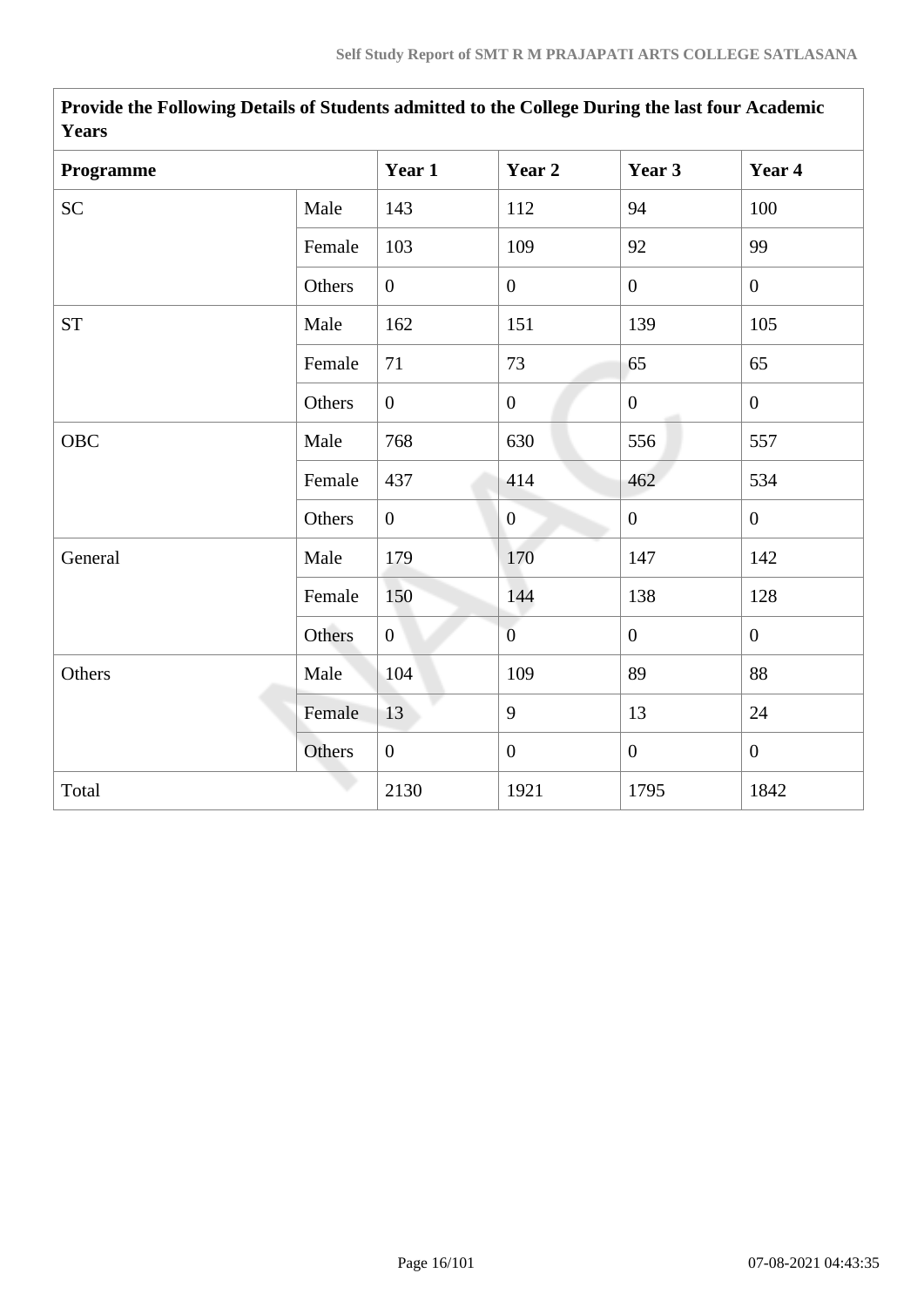## **Extended Profile**

## **1 Program**

## **1.1**

### **Number of courses offered by the Institution across all programs during the last five years**

| 2018-19                              | 2017-18 | 2016-17 |  | 2015-16              | 2014-15 |  |
|--------------------------------------|---------|---------|--|----------------------|---------|--|
| 254                                  | 254     | 254     |  | 254                  | 254     |  |
| <b>File Description</b>              |         |         |  | Document             |         |  |
| Institutional data prescribed format |         |         |  | <b>View Document</b> |         |  |

### **1.2**

#### **Number of programs offered year-wise for last five years**

| 2018-19 | 2017-18           | 2016-17 | $ 2015-16 $ | 2014-15 |
|---------|-------------------|---------|-------------|---------|
| 10      | $1 \Omega$<br>1 U | 10      | 10          | 10      |

## **2 Students**

#### **2.1**

#### **Number of students year-wise during last five years**

| 2018-19                                 | 2017-18 | 2016-17  |                      | 2015-16 | 2014-15 |  |
|-----------------------------------------|---------|----------|----------------------|---------|---------|--|
| 2109                                    | 2075    | 2279     |                      | 2583    | 2447    |  |
| <b>File Description</b>                 |         | Document |                      |         |         |  |
| Institutional data in prescribed format |         |          | <b>View Document</b> |         |         |  |

#### **2.2**

### **Number of seats earmarked for reserved category as per GOI/State Govt rule year-wise during last five years**

| 2018-19 | 2017-18 | 2016-17 | 2015-16 | 2014-15 |
|---------|---------|---------|---------|---------|
| 1665    | 1610    | 1758    | 2028    | 1947    |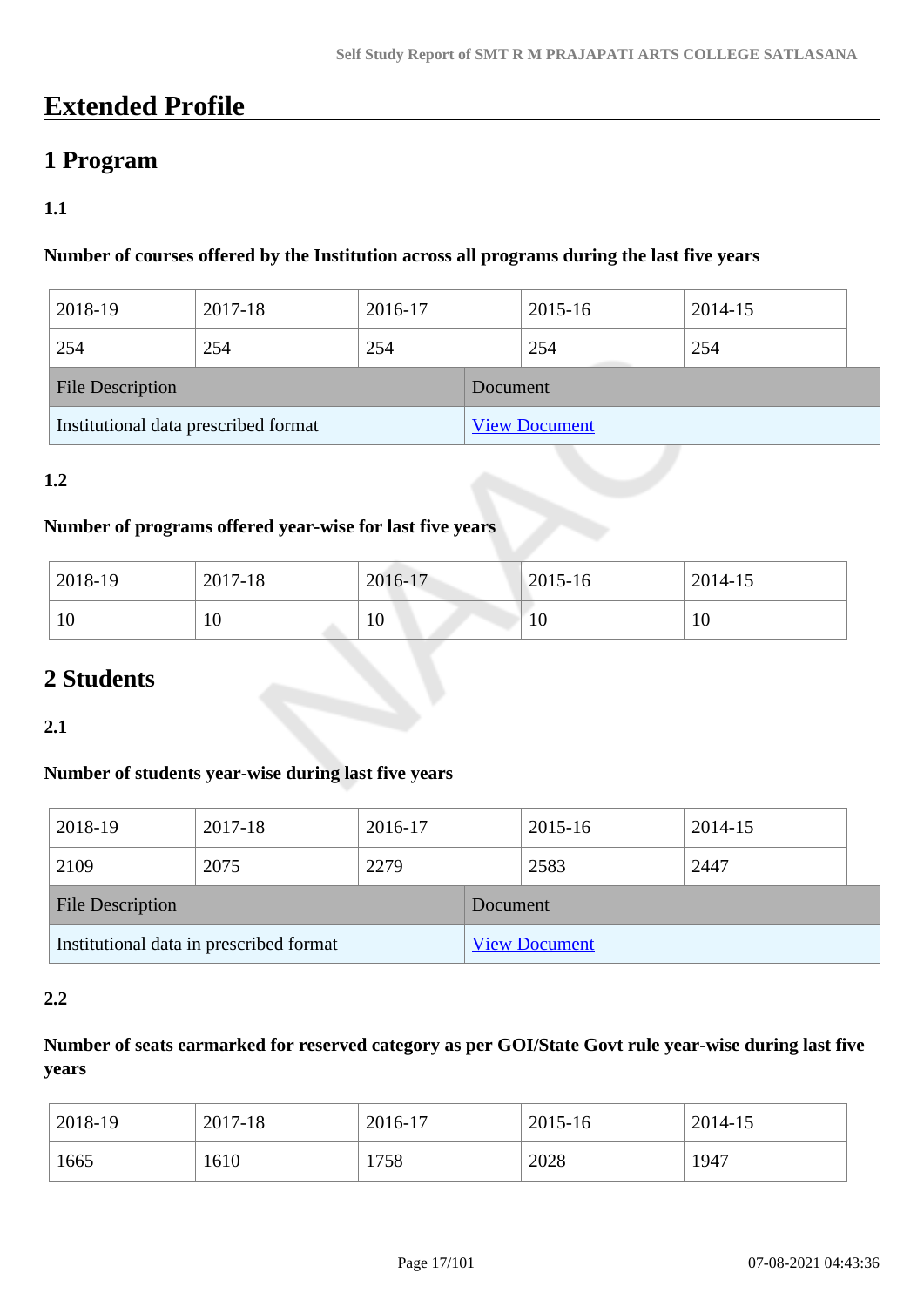| <b>File Description</b>                 | Document             |
|-----------------------------------------|----------------------|
| Institutional data in prescribed format | <b>View Document</b> |

## **2.3**

#### **Number of outgoing / final year students year-wise during last five years**

| 2018-19                                 | 2017-18 | 2016-17  |                      | 2015-16 | 2014-15 |  |
|-----------------------------------------|---------|----------|----------------------|---------|---------|--|
| 594                                     | 388     | 428      |                      | 536     | 588     |  |
| <b>File Description</b>                 |         | Document |                      |         |         |  |
| Institutional data in prescribed format |         |          | <b>View Document</b> |         |         |  |

## **3 Teachers**

## **3.1**

### **Number of full time teachers year-wise during the last five years**

| 2018-19                 | 2017-18                                 | 2016-17  |  | 2015-16              | 2014-15 |
|-------------------------|-----------------------------------------|----------|--|----------------------|---------|
| 21                      | 21                                      | 21       |  | 21                   | 14      |
| <b>File Description</b> |                                         | Document |  |                      |         |
|                         | Institutional data in prescribed format |          |  | <b>View Document</b> |         |

### **3.2**

## **Number of sanctioned posts year-wise during last five years**

| 2018-19                                 | 2017-18 | 2016-17  |                      | 2015-16 | 2014-15 |
|-----------------------------------------|---------|----------|----------------------|---------|---------|
| 24                                      | 24      | 26       |                      | 24      | 28      |
| <b>File Description</b>                 |         | Document |                      |         |         |
| Institutional data in prescribed format |         |          | <b>View Document</b> |         |         |

## **4 Institution**

### **4.1**

**Total number of classrooms and seminar halls**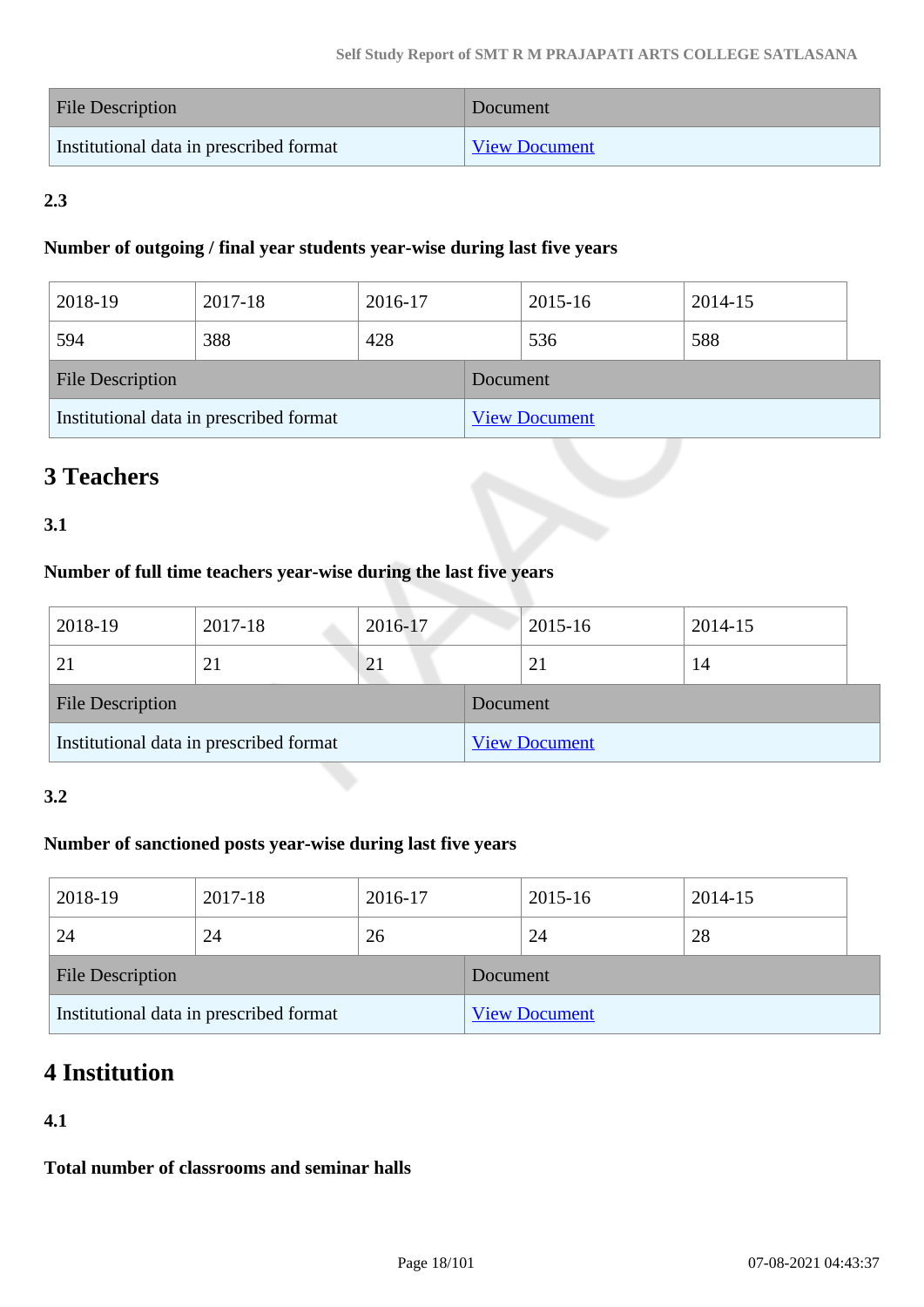## **Response: 14**

### **4.2**

### **Total Expenditure excluding salary year-wise during last five years ( INR in Lakhs)**

| 2018-19 | 2017-18 | 2016-17  | 2015-16 | 2014-15 |
|---------|---------|----------|---------|---------|
| 5722970 | 6939139 | 10534301 | 6845924 | 5814129 |

**4.3**

## **Number of Computers**

#### **Response: 81**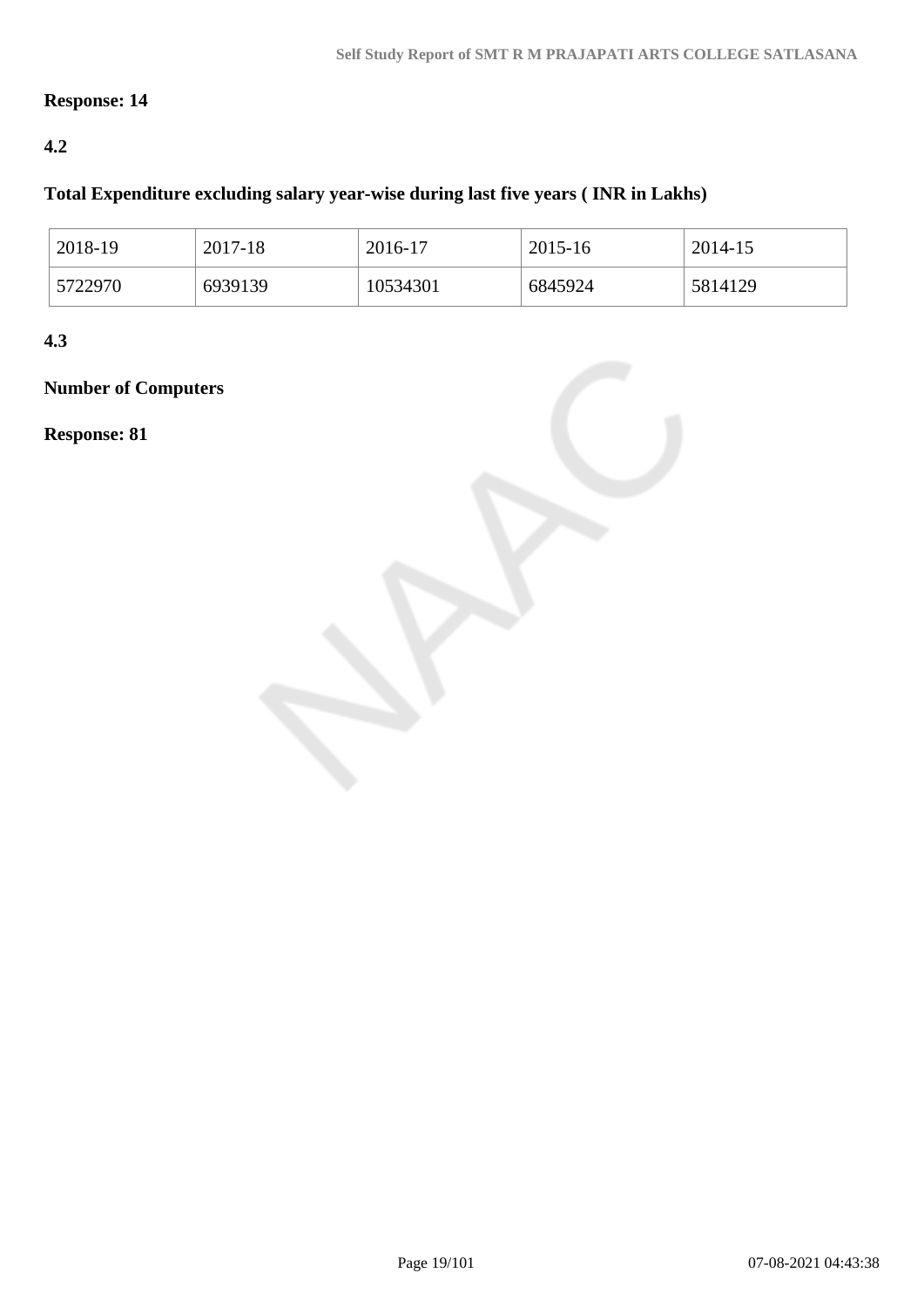## **4. Quality Indicator Framework(QIF)**

## **Criterion 1 - Curricular Aspects**

## **1.1 Curricular Planning and Implementation**

 **1.1.1 The Institution ensures effective curriculum delivery through a well planned and documented process**

#### **Response:**

### **Response :**

The college, affiliated to Hemchandracharya North Gujarat University, Patan, ensures effective curriculum delivery through a well planned and documented process. The initiatives taken up for efective curriculum delivery are as under:

### **Teaching Plan :**

In the departmental meeting of the HODs with the teachers, they distribute copies of the departmental and individual time - tables to the faculties. The faculties prepare micro teaching plan and follow it properly. Each department conducts continuous assessment which includes weekly test, Unit test, assignments, seminars, Book review, group discussions, presentaion, quiz etc.

#### **Academic Diary :**

For the effective implementation of curriculum, the teacher works out on the syllabus to be taught and writes units and chapters in the academic diary which he / she plans to teach in the class. The academic diary has the record of daily teaching with all the details. The diary is verified and signed by the Head of Department and Principal.

#### **Industrial Tours / Field Visits :**

For effective curriculum delivery, the college organizes academic tours and field visits for the benefit of students. It is organized for the students of all classes to get practical knowledge of the course content.

#### **Inviting Experts :**

Each department invites and arranges guest lectures of experts. The lectures are based on curriculum. We invite prestigeous persons of related subject for the series of lecture.

#### **Add-on Cefrtificate Programmes :**

The college runs Add-on Certificate programmes for better understanding of their respective subjects. These programmes help students understand the subject in a better way. All the departments in the college organize remedial classes for slow and weak learners. For advanced learners additional support and guidance is provided by the faculties.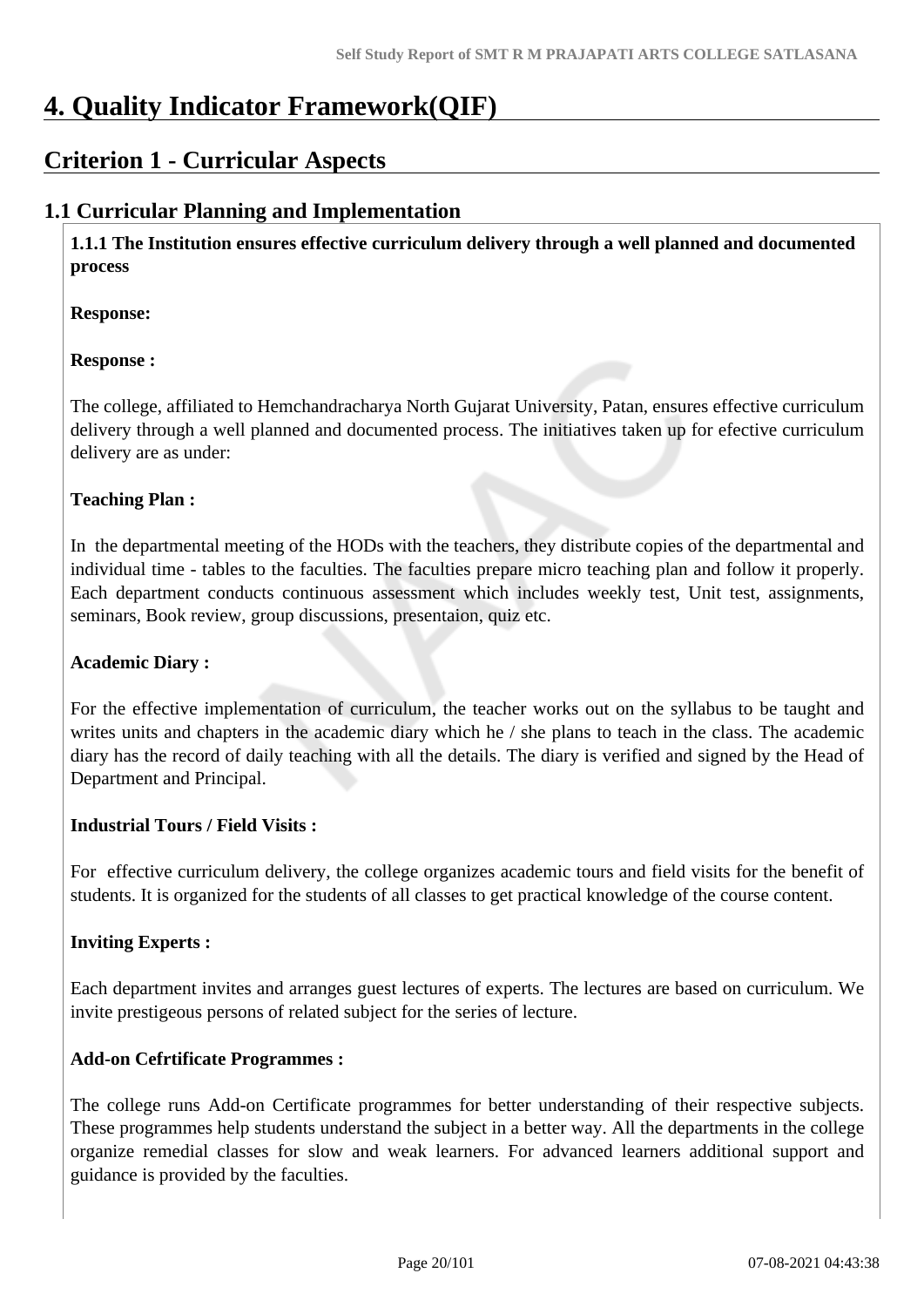### **Feedbacks :**

The college takes feedback on college activities and its functioning from the students, Parents and Alumni in manual format. Their suggestions are taken into consideration and accordingly woked on it. The students and teachers review the syllabus through feedback. These feedbacks are analysed and discussed with the staff too.

#### **Infrastructure :**

The college has 13 class rooms with LCD Projecter of which three are smart classrooms. There is a seminar halls with up-to-date audio visual devices, a rich library with reading space for 200 students, rest room for girls, a very large play ground, Indoor Game Hall, Sports Gym, Girls Hostel, two beautful gradens, canteen and many other infrastructural facilities.

#### **ICT Based Educational Tools :**

The curriculum is delivered effectively through ICT based educational tools, such as OHP, LCD Projectors, Digital boards, Speakers, Language Lab, Online teaching through Microsoft Team, Online tests through Google forms, college app, CDs, DVDs, Cassettes, OMR, NAMO Wi-fi connection, Internet, N-List etc. Nearly all the teachers on the staff use ICT for effective curriculum delivery teaching in the classrooms. By making teaching learning very effective, the faculty use Smart Classrooms, Interactive panel board and up-date technology.

| <b>File Description</b>              | <b>Document</b>      |
|--------------------------------------|----------------------|
| <b>Upload Additional information</b> | <b>View Document</b> |
| Link for Additional information      | <b>View Document</b> |

#### **1.1.2 The institution adheres to the academic calendar including for the conduct of CIE**

#### **Response:**

#### **Academic Calendar :**

The Institution strictly adheres to the academic calendar. The IQAC, headed by the Principal, along with all the HODs prepares its Academic Calendar in line with the University Academic Calendar. As per academic calender, we have formed various committees for the better implimentation of activities during every acadimic year. Students' representation has given weightage in the preparation of calender. College plans all the programmes - from **Induction Programme** to the Annual Day celebration and Gold medal / Prize Distrubution function as per calender. The schedule of various academic activities of the college, Continuous Assessment, meetings with stake holders as well as internal and Univerisity examination is published in it. In the departmental meeting of the HODs with the teachers, they distribute copies of the departmental and individual time - tables to the faculties. The faculties prepare micro teaching plan and follow it properly. Each department conducts continuous assessment which includes weekly test, assignments, seminars, Book review, group discussions, presentaion, quiz etc. At the time of preparing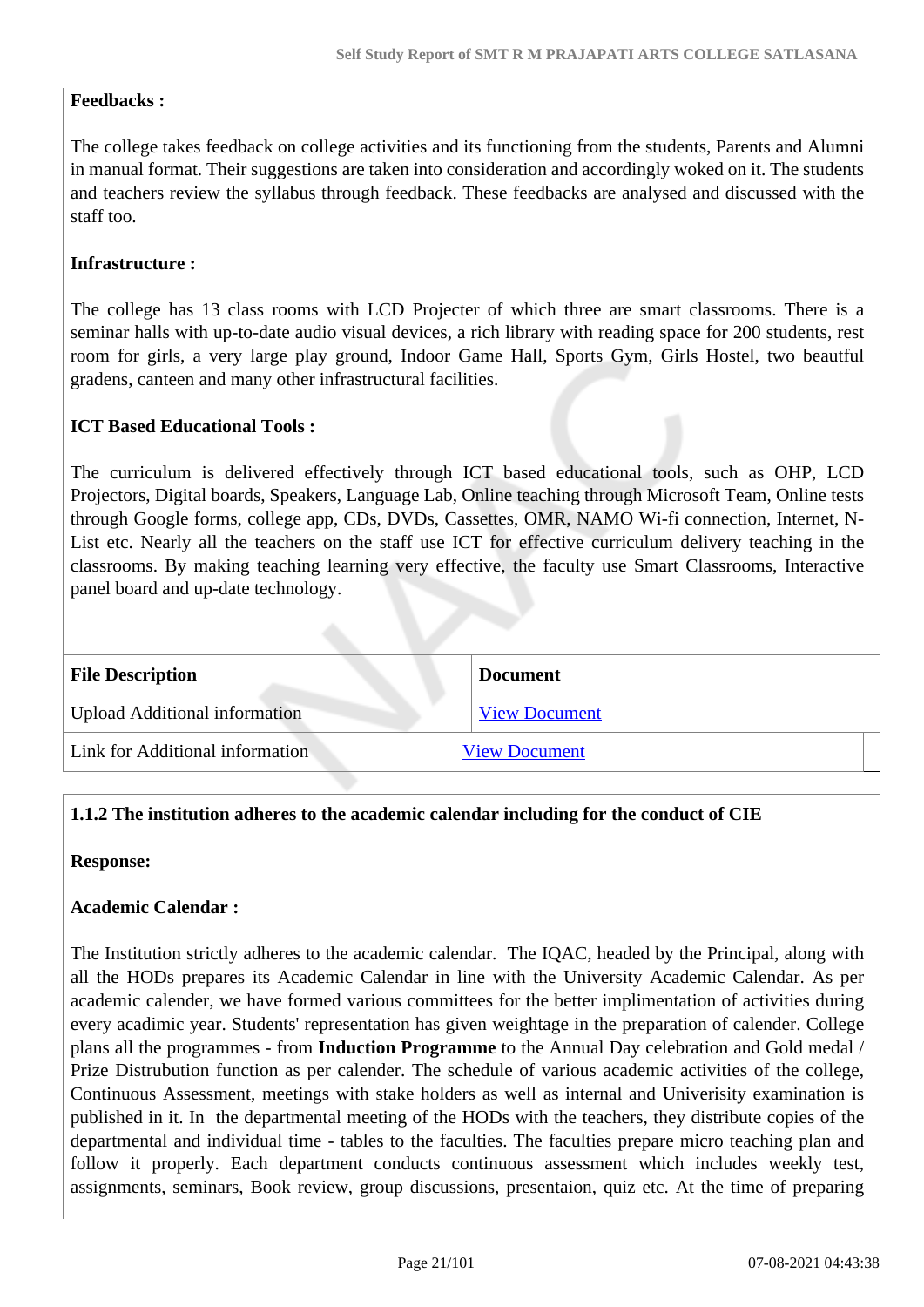academic calander, suggestions from alumni, parents, managments and educationalists are taken in to condsideration.

| <b>File Description</b>         | <b>Document</b>      |
|---------------------------------|----------------------|
| Upload Additional information   | <b>View Document</b> |
| Link for Additional information | <b>View Document</b> |

 **1.1.3 Teachers of the Institution participate in following activities related to curriculum development and assessment of the affiliating University and/are represented on the following academic bodies during the last five years** 

**1.Academic council/BoS of Affiliating university**

- **2.Setting of question papers for UG/PG programs**
- **3.Design and Development of Curriculum for Add on/ certificate/ Diploma Courses**
- **4.Assessment /evaluation process of the affiliating University**

**Response:** A. All of the above

| <b>File Description</b>                                                                                      | <b>Document</b>      |
|--------------------------------------------------------------------------------------------------------------|----------------------|
| Institutional data in prescribed format                                                                      | <b>View Document</b> |
| Details of participation of teachers in various<br>bodies/activities provided as a response to the<br>metric | <b>View Document</b> |
| Link for Additional information                                                                              | <b>View Document</b> |

### **1.2 Academic Flexibility**

 **1.2.1 Percentage of Programmes in which Choice Based Credit System (CBCS)/ elective course system has been implemented** 

**Response:** 100

1.2.1.1 **Number of Programmes in which CBCS / Elective course system implemented.**

Response: 10

| <b>File Description</b>                               | <b>Document</b>      |
|-------------------------------------------------------|----------------------|
| Minutes of relevant Academic Council/ BOS<br>meetings | <b>View Document</b> |
| Institutional data in prescribed format               | <b>View Document</b> |
| Any additional information                            | <b>View Document</b> |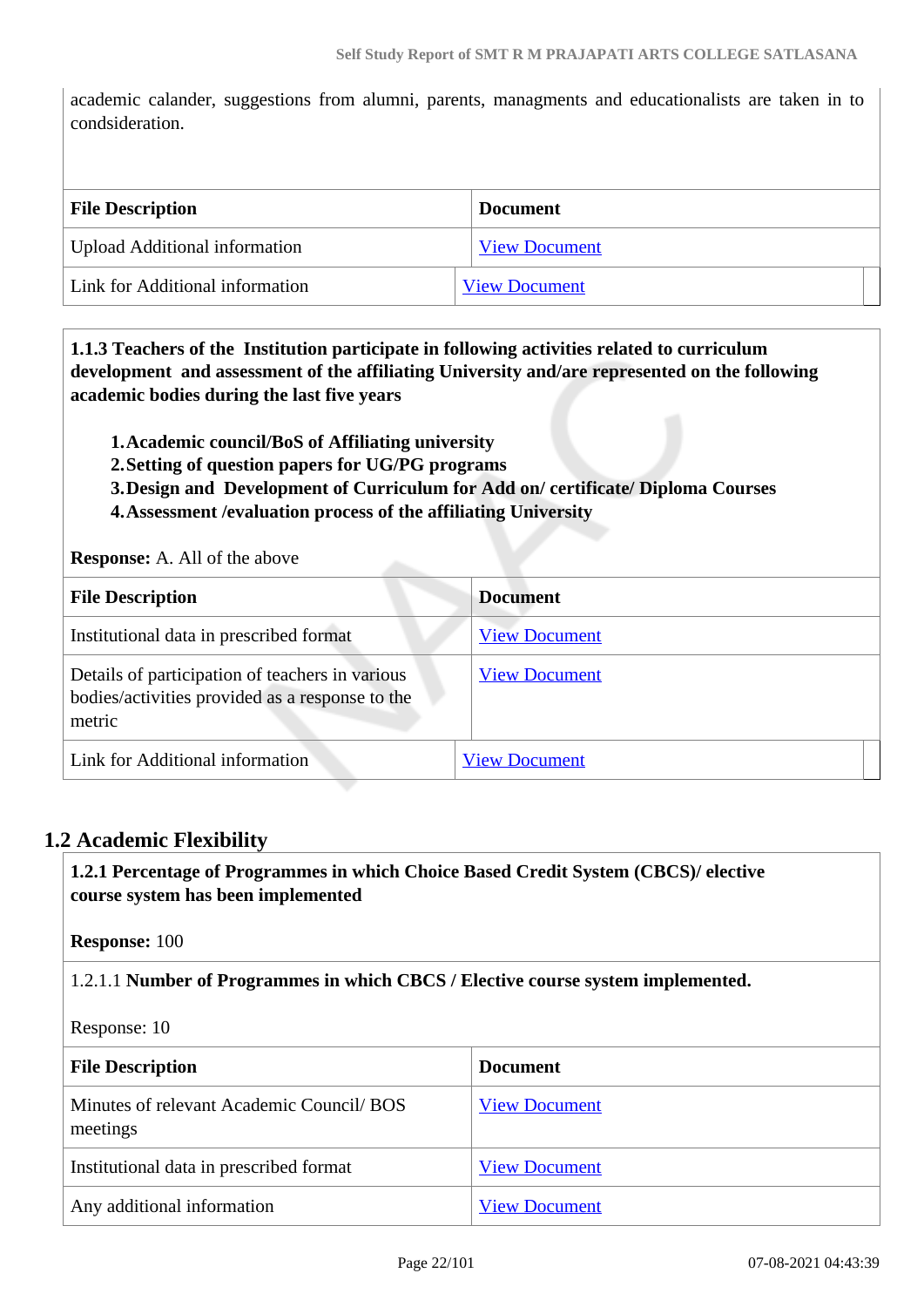| <b>Response: 34</b>                  |                                                   |                      |                                                                                    |         |
|--------------------------------------|---------------------------------------------------|----------------------|------------------------------------------------------------------------------------|---------|
|                                      |                                                   |                      | 1.2.2.1 How many Add on /Certificate programs are offered within the last 5 years. |         |
| 2018-19                              | 2017-18                                           | 2016-17              | $2015 - 16$                                                                        | 2014-15 |
| 07                                   | 06                                                | 05                   | 07                                                                                 | 09      |
|                                      |                                                   |                      |                                                                                    |         |
| <b>File Description</b>              |                                                   |                      | <b>Document</b>                                                                    |         |
| List of Add on /Certificate programs |                                                   | <b>View Document</b> |                                                                                    |         |
| /Certificate programs                | Brochure or any other document relating to Add on |                      | <b>View Document</b>                                                               |         |
| Any additional information           |                                                   | <b>View Document</b> |                                                                                    |         |

## **1.2.3 Average percentage of students enrolled in Certificate/ Add-on programs as against the total number of students during the last five years**

**Response:** 11.43

1.2.3.1 **Number of students enrolled in subject related Certificate or Add-on programs year wise during last five years**

| 2018-19 | 2017-18 | 2016-17 | 2015-16 | 2014-15 |
|---------|---------|---------|---------|---------|
| 277     | 254     | 244     | 235     | 293     |

| <b>File Description</b>                                                                | <b>Document</b>      |
|----------------------------------------------------------------------------------------|----------------------|
| Details of the students enrolled in Subjects related<br>to certificate/Add-on programs | <b>View Document</b> |

## **1.3 Curriculum Enrichment**

 **1.3.1 Institution integrates crosscutting issues relevant to Professional Ethics ,Gender, Human Values ,Environment and Sustainability into the Curriculum**

**Response:**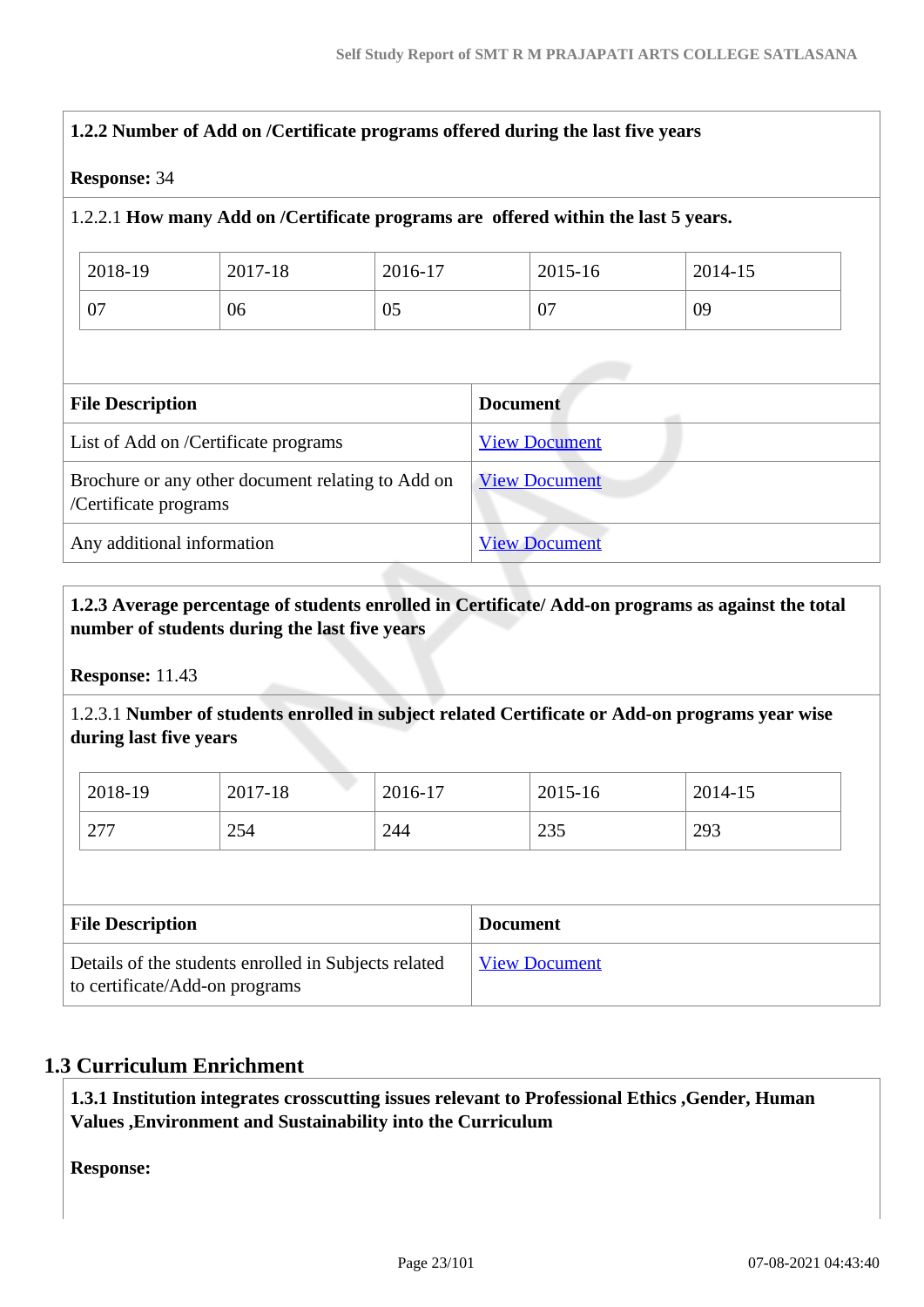The Insitution integrates the cross cutting issues like Gender Sensitization, Environment and Sustainability, Human Values and professional Ethics in the curriculum for the holistic development of the students in fields of life. They enable the students to develop interdisciplinary thinking and collaborative learning. The teachers sense an opportunity to update the students on the needs of the country and the problems of the living through these issues. The inclusion of cross - cutting issues in curriculum helps us develop healthy mind in students, and thereby creating a healthy nation. The following are the representative activities displaying such cross - cutting issues.

### **Human Values and Professional Ethics :**

- We always keep in our mind the line **Service to humanity is service to God.** Following this line honestly, every year our college organize **Blood Donation Camp** in colloboration with Lions Club of Satlasana and **Thalessemia Test** in collobration with Indian Red Cross Society, Ahmedabad.
- Morevoer, the college NSS played a very important philanthropic role during rampant rains in **Ujjanvada Village**, Banaskantha district of Gujarat and provided the affected with all the requirements to restore their lives to normal.
- Swami Vivekananda Center is established in order to celebrate 150 Birth Anniversary of Swami Vivekananda. We purchased more than 150 books on the life and message of Swami Vivekanand.
- Various programmes on the Birth Anniversary or Death Anniversary of our freedom fighters and social reformers are organized on regular bases. During 2019, **150th Birth Anniversary of Mahatma Gandhi** was celebrated by organizing National level Seminar on **Impact of Gandhian Philosophy on life and literature**.

#### **Environment and Sustainability :**

- The efforts of college to sustain environment can be witnessed in a lot of greenery on the campus.
- The motto of our campus: **Neat Campus, Clean Campus, Safe Campus** reflects the awareness about values of natural environment.
- Ours is a Green Audited institute.
- The institute has installed Solar system to save Electricity and protect environment.
- A tree plantation programme, celebration of Ozon day, World Environment day and World Water day are organized every year by NSS and NCC units of our college.
- Volunteers of NSS unit exhibit a noticeable commitment during their one week camp in any neighbouring village by their cleanliness drive, No plastic Move etc.

#### **Gender :**

- The college has a Women cell which carries out the activities with female students at centre. Training of self-defense in collboration with 181 Abhyam and various add-on courses like Sewing and Embroidery are imparted, mostly free - of - charge, to the girl students.
- Expert lectures by medicos are organized regularly on the problems regarding the female gender and consciousness.
- Syllabus having concern with Gender Equality
- A sanitary pad vending machine and used pads destroyer machine
- The college has Anti-Sexual Harassment Cell for the safety of girls.
- We celebrate International Women Day by organizing various programme related to status and carrer of women.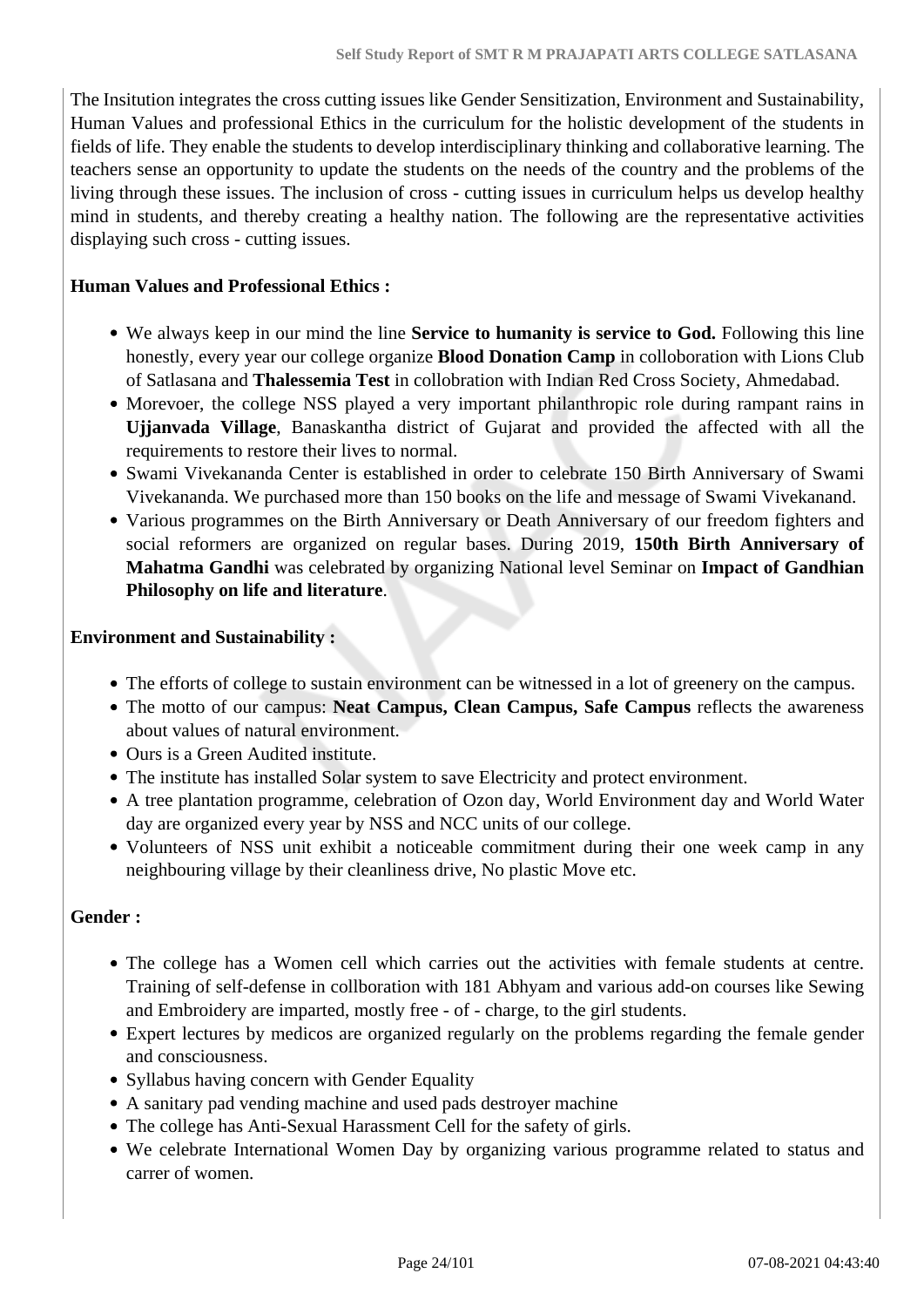| <b>File Description</b>                                                                                                                                              | <b>Document</b>      |
|----------------------------------------------------------------------------------------------------------------------------------------------------------------------|----------------------|
| Upload the list and description of courses which<br>address the Professional Ethics, Gender, Human<br>Values, Environment and Sustainability into the<br>Curriculum. | <b>View Document</b> |

### **1.3.2 Average percentage of courses that include experiential learning through project work/field work/internship during last five years**

**Response:** 2.2

### 1.3.2.1 **Number of courses that include experiential learning through project work/field work/internship year-wise during last five years**

| 2018-19 | 2017-18 | 2016-17 | 2015-16 | 2014-15          |
|---------|---------|---------|---------|------------------|
| 28      |         | v       | ◡       | $\boldsymbol{0}$ |

| <b>File Description</b>                                                                                                                                                          | <b>Document</b>      |
|----------------------------------------------------------------------------------------------------------------------------------------------------------------------------------|----------------------|
| Programme / Curriculum/ Syllabus of the courses                                                                                                                                  | <b>View Document</b> |
| MoU's with relevant organizations for these courses,<br>if any Average percentage of courses that include<br>experiential learning through project work/field<br>work/internship | <b>View Document</b> |
| Minutes of the Boards of Studies/Academic<br>Council meetings with approvals for these courses                                                                                   | <b>View Document</b> |

### **1.3.3 Percentage of students undertaking project work/field work/ internships (Data for the latest completed academic year**

**Response:** 9.44

### 1.3.3.1 **Number of students undertaking project work/field work / internships**

Response: 199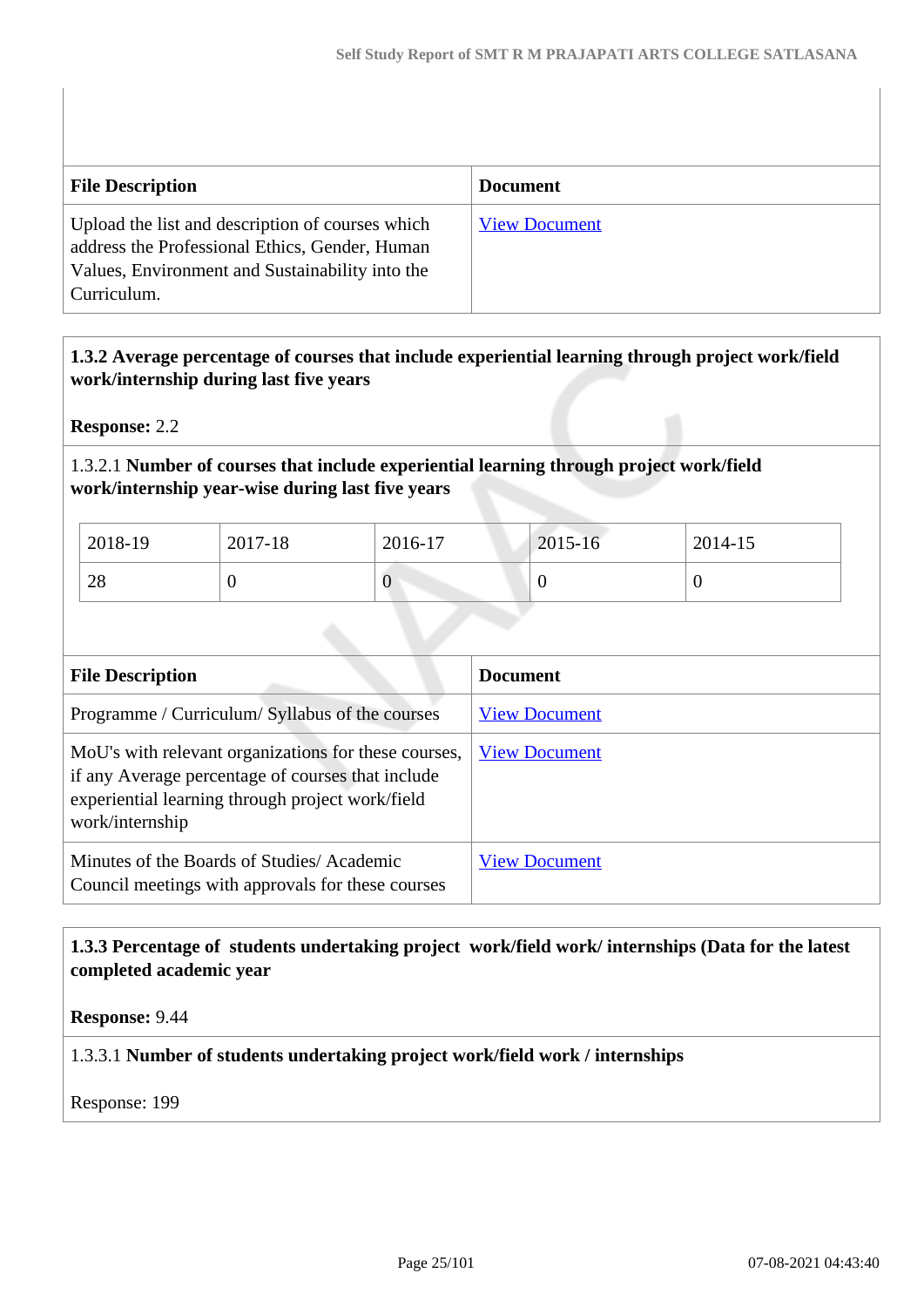| <b>File Description</b>                                                                       | <b>Document</b>      |
|-----------------------------------------------------------------------------------------------|----------------------|
| List of programmes and number of students<br>undertaking project work/field work//internships | <b>View Document</b> |
| Any additional information                                                                    | <b>View Document</b> |

## **1.4 Feedback System**

 **1.4.1** *Institution obtains feedback on the syllabus and its transaction at the institution from the following stakeholders 1) Students 2)Teachers 3)Employers 4)Alumni* 

**Response:** B. Any 3 of the above

| <b>File Description</b>                                                                                                                                    | <b>Document</b>      |
|------------------------------------------------------------------------------------------------------------------------------------------------------------|----------------------|
| Action taken report of the Institution on feedback<br>report as stated in the minutes of the Governing<br>Council, Syndicate, Board of Management (Upload) | <b>View Document</b> |
| URL for stakeholder feedback report                                                                                                                        | <b>View Document</b> |

**1.4.2 Feedback process of the Institution may be classified as follows: Options:**

- **1.Feedback collected, analysed and action taken and feedback available on website**
- **2.Feedback collected, analysed and action has been taken**
- **3.Feedback collected and analysed**
- **4.Feedback collected**
- **5. Feedback not collected**

**Response:** A. Feedback collected, analysed and action taken and feedback available on website

| <b>File Description</b>           | <b>Document</b>      |
|-----------------------------------|----------------------|
| Upload any additional information | <b>View Document</b> |
| URL for feedback report           | <b>View Document</b> |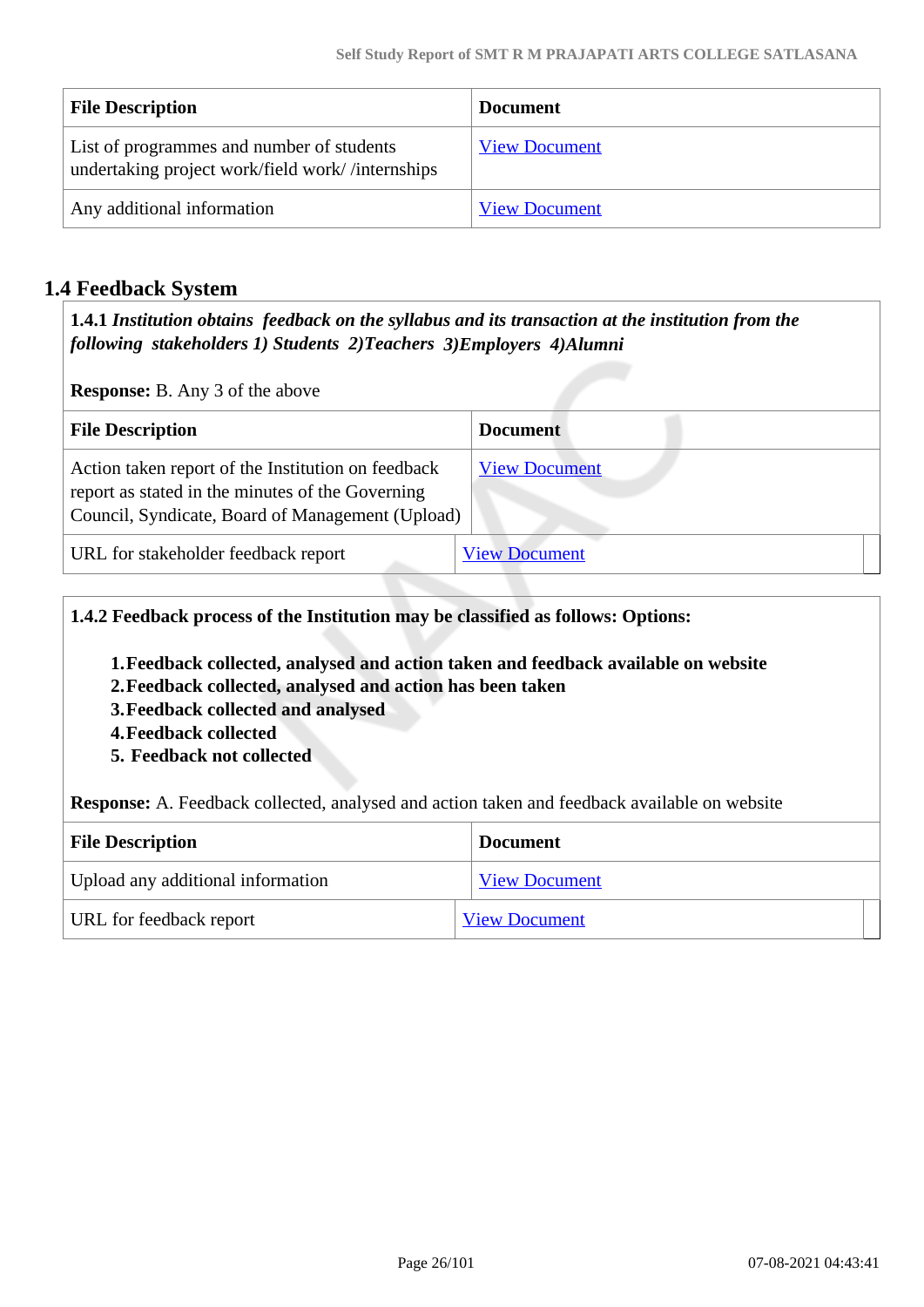## **Criterion 2 - Teaching-learning and Evaluation**

### **2.1 Student Enrollment and Profile**

|                         |         | 2.1.1.1 Number of students admitted year-wise during last five years |                 |         |
|-------------------------|---------|----------------------------------------------------------------------|-----------------|---------|
| 2018-19                 | 2017-18 | 2016-17                                                              | 2015-16         | 2014-15 |
| 867                     | 771     | 752                                                                  | 900             | 960     |
|                         |         | 2.1.1.2 Number of sanctioned seats year wise during last five years  |                 |         |
| 2018-19                 | 2017-18 | 2016-17                                                              | 2015-16         | 2014-15 |
| 900                     | 780     | 780                                                                  | 900             | 960     |
|                         |         |                                                                      |                 |         |
| <b>File Description</b> |         |                                                                      | <b>Document</b> |         |

Any additional information [View Document](https://assessmentonline.naac.gov.in/storage/app/hei/SSR/106996/2.1.1_1627355962_4486.pdf)

 **2.1.2 Average percentage of seats filled against reserved categories (SC, ST, OBC, Divyangjan, etc. as per applicable reservation policy ) during the last five years ( exclusive of supernumerary seats)**

**Response:** 59.35

2.1.2.1 Number of actual students admitted from the reserved categories year-wise during the last five years

| 2018-19 | 2017-18 | 2016-17 | 2015-16 | 2014-15 |
|---------|---------|---------|---------|---------|
| 979     | 979     | 1082    | 1174    | ! 124   |

| <b>File Description</b>                                      | <b>Document</b>      |
|--------------------------------------------------------------|----------------------|
| Average percentage of seats filled against seats<br>reserved | <b>View Document</b> |
| Any additional information                                   | <b>View Document</b> |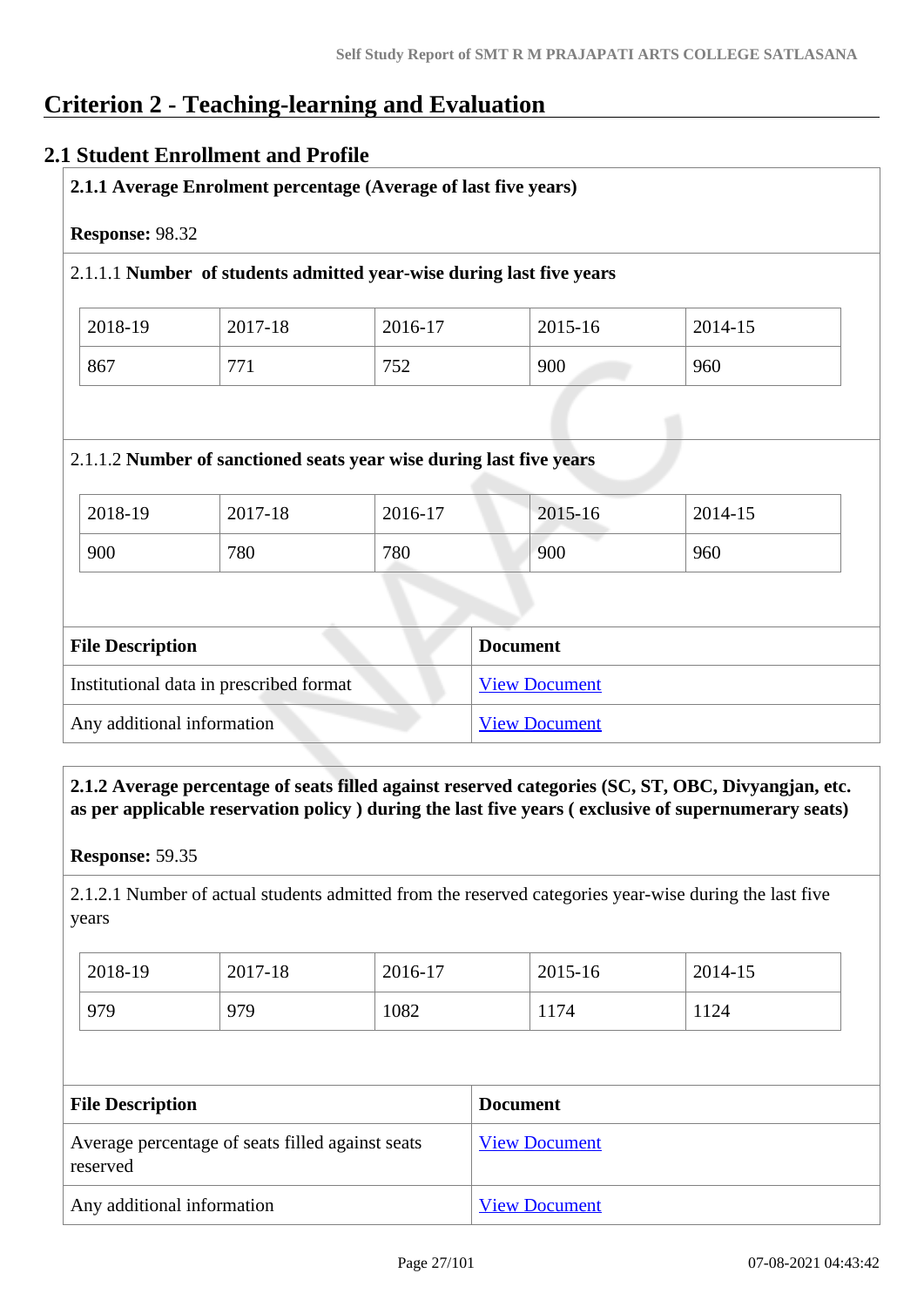## **2.2 Catering to Student Diversity**

#### **2.2.1 The institution assesses the learning levels of the students and organises special Programmes for advanced learners and slow learners**

#### **Response:**

Our Institute is situated in a rural as well as semi-tribal area. In each class, heterogeneous groups of students are admitted. As early as possible, we identify slow and advanced learners by conducting the first internal test. We also take help of various activities for the identification of Slow and Advanced learners like:

- Past Academic history/Parents feedback
- Performance in assignments
- Online Quiz
- Counselling
- Orientation programme
- Student's involvement in academic and curricular and extra curricular activities
- Faculty feedback
- Involvement in the classroom activities

On the basis of various activities/tests, the institution is having a system in order to take extra care of the students who are weaker than the average students and guide better students through study materials. The system was implemented soon with the guidance of IQAC and supports of all the departments. The college has made it a tradition to hold an entrance test. Different departments make sheets on the bases of that test. This test helps the respective department to find out the level of these students. On the bases of these mark sheets, the departments divide them into two groups of **Advanced learners and Slow learners**. Then onwards, apart from regular teaching, these two groups are treated with different strategy. The slow learners are taken special care so that they can be brought to the level of mainstream student. The departments frame the time table in such a way that this group of slow learners get **two lectures extra every week**. Their presence in the class is always on priority. They are regularly given some easy task as homework and activities at home. Their results are monitored regularly. The teachers try to be helpful to the slow learners whenever they need help. The teachers provide them that **study material** which is easier for them to follow. Apart from formal teaching, teachers of the department of sociology try to know about their **social and economic background** and thereby understand their problems. This is a way to develop a positive rapport between such slow learners so that positive attitude can be inculcated among them. On the other hand, the advanced learners are guided by their teachers for extra reading through use of library and ematerials. They are inspired to read certain topics of study before they are taught in the class and then encouraged for discussion while teaching. They are also motivated to secure rank and distinction in University examination. The advance learners are given extended library facilities and if they needed then extra library tickets are also given to them. These advanced learners are also encouraged to participate in seminars, conferences, workshops and University Shibirs held at other colleges in the state. The numerous intellectual and cultural programmes within and outside the campus provide a platform of exposure to develop their innate talent. They are also motivated to prepare for competitive examinations like GPSC, UPSC and other competitive exams.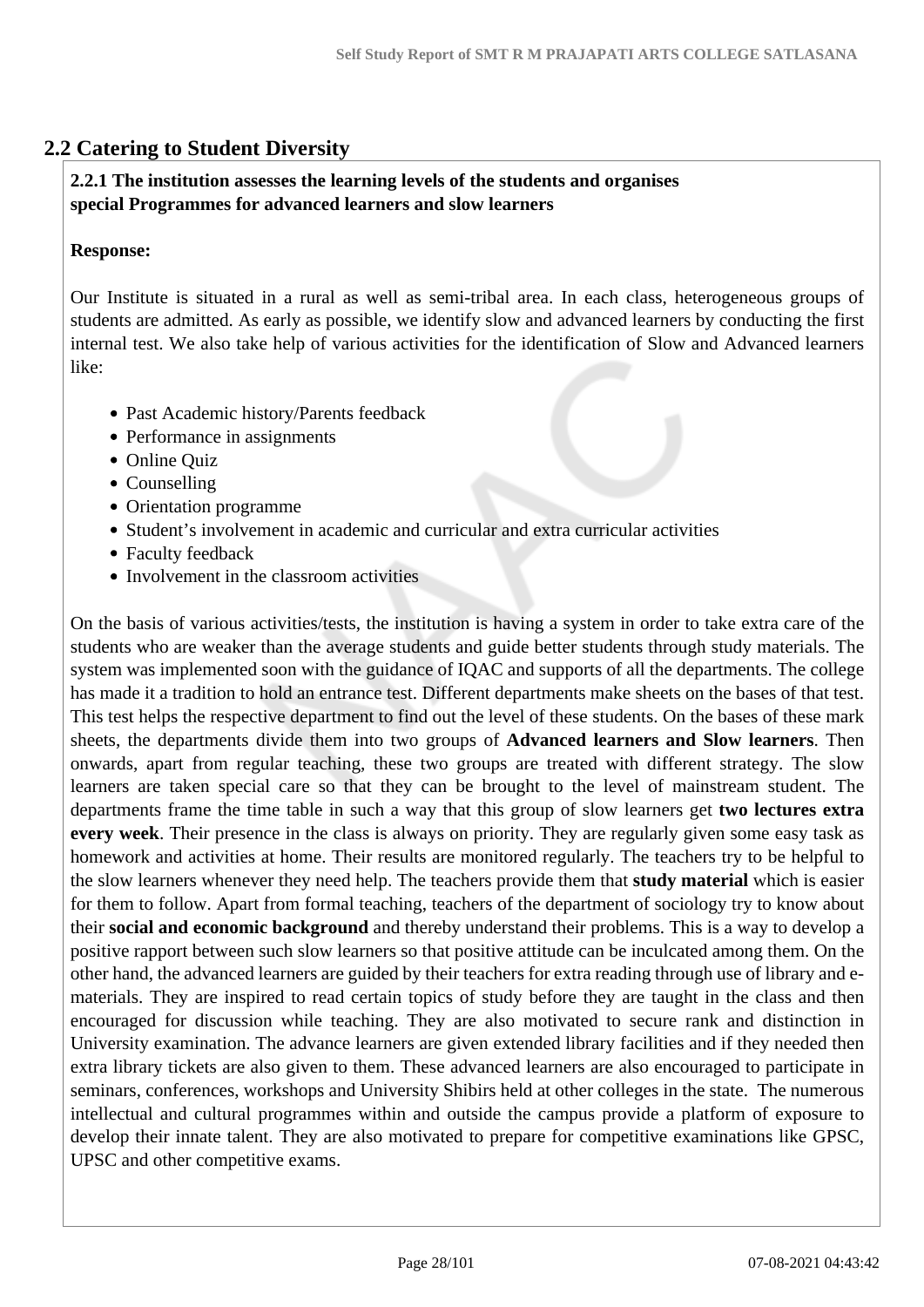| <b>File Description</b>           | <b>Document</b>      |
|-----------------------------------|----------------------|
| Upload any additional information | <b>View Document</b> |

| 2.2.2 Student- Full time teacher ratio (Data for the latest completed academic year) |                      |  |
|--------------------------------------------------------------------------------------|----------------------|--|
| <b>Response:</b> $100:1$                                                             |                      |  |
| <b>File Description</b>                                                              | <b>Document</b>      |  |
| Any additional information                                                           | <b>View Document</b> |  |

### **2.3 Teaching- Learning Process**

 **2.3.1 Student centric methods, such as experiential learning, participative learning and problem solving methodologies are used for enhancing learning experiences**

**Response:** 

#### **Response :**

The institute considers students at the centre of everything. They are the real stakeholders of the institute. All the academic, co-curricular and extra-curricular activities are held in view for their overall development. The faculty is also committed to provide qualitative and value-based education to the students. Students' enthusiasm, involvement and willingness make learning more students centric, inter active, experiential and participatory. By forming various committee and cell like women cell, placement cell, Career and counselling, Udisha, Finishing School Programme our college tries to give proper counselling to the issue related to teaching learning and problem solving.

- The learning is made more participative by organizing various activities such as Weekly test, project work, field visit, group discussion, class room seminar, question answer method, quiz, Scope exam for proficiency in English, writing articles in college annual magazine, Online tests through Google forms in many subjects.
- The college women cell is always active to encourage girls students to participate in various programmes like International Women Day, Human rights awareness programme, Beti Bachavo Beti Padhavo programme etc.
- Under Udisha and Career and counselling cell, various inter college seminars and workshops are organized to provide proper guidance to the students of competitive examination.
- Our Placement cell is always ready to guide students about job opportunities in different fields.
- Students are encouraged to participate in various subject workshops, seminars and shibirs to enhance learning experience.
- During their academic term, the students are given project works in which they are encouraged and provided a proper guidelines.
- Remedial coaching is provided for weak and slow students.
- Various departments conduct a number of activities like seminars, debate and elocution on current issues, group discussion, and science quiz. Such activities develop stage courage, skills of expression, thinking power among the students.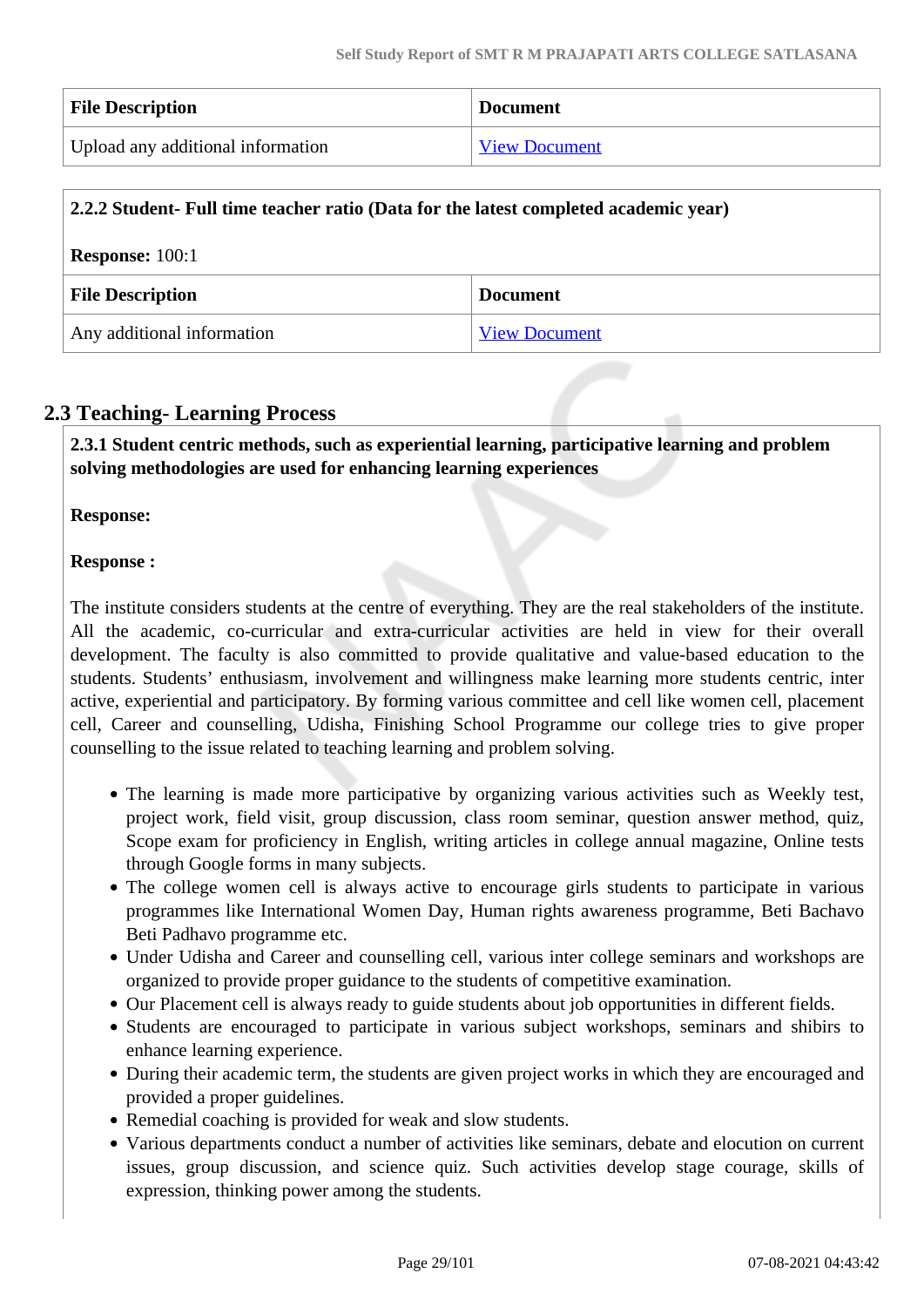- The institution envisages the all-round development of every student. To contribute progress in learning, the institution exercises a student-centric approach.
- Group discussion, quiz, poetry recitation are organized every year.
- Educational tours/field visits etc are arranged every year.
- The students are motivated to participate in Youth festival, Sports meet, Khel Maha Kumbh, Youth Leadership Camp, Pre- RD parade etc. for the development of their personality and for enhancing learning experiences.
- Audio Visual room, Seminar rooms, LCD projectors, Cameras etc, for students' use in preparation enabled college for students to access information.
- The library department also organizes Book exhibition for all every year.
- Well equipped language lab and computer labs are the hubs of experiential learning.
- The college also organizes extra curricular activities, sports and cultural events which help to make learning more effective and develop overall personality of the students.
- The institute also organizes university level workshops on Reading Skill Development, Creative Writing Skill Development etc. of the students.
- the students are given medals and certificates of appreciations for their perfomance during the celebration of Prize Distribution Function and Annual Day Celebration

| <b>File Description</b>           | <b>Document</b>      |
|-----------------------------------|----------------------|
| Upload any additional information | <b>View Document</b> |

### **2.3.2 Teachers use ICT enabled tools for effective teaching-learning process.**

#### **Response:**

- The faculties are encouraged to train themselves in ICT in addition to the traditional chalk and talk method. The students are an important part of the entire educational system and therefore, for a better understanding of the subject, teachers practice various teaching-learning methods.
- In order to make teaching learning process very effective and enjoyable, the institute provide free of cost Laptop to all the faculty members.
- Three digital smart class rooms are very useful for the teachers for effective teaching learning process.
- Teachers use innovative teaching methods such as use of ICT, PPT presentation, use of charts, posters, models, screening educational movies, syllabus based movies and short documentary films etc for effective teaching - learning process.
- The Institution encourages the faculty to have a maximum use of ICT. Such innovative practice has a wide impact on student learning as they develop skills like presentations, communication, creative reading, time management and overall personality development. Not only that but it also enables the teacher to spend more time with individual students and allows students to carry out more work that is independent.
- Many of the teachers use to write reference material for their subject. The teachers are continuously appraised in their own teaching abilities by the institution on the basis of students' feedback.
- Our faculties have also participated in live teaching Programme named **SANDHAN** initiated by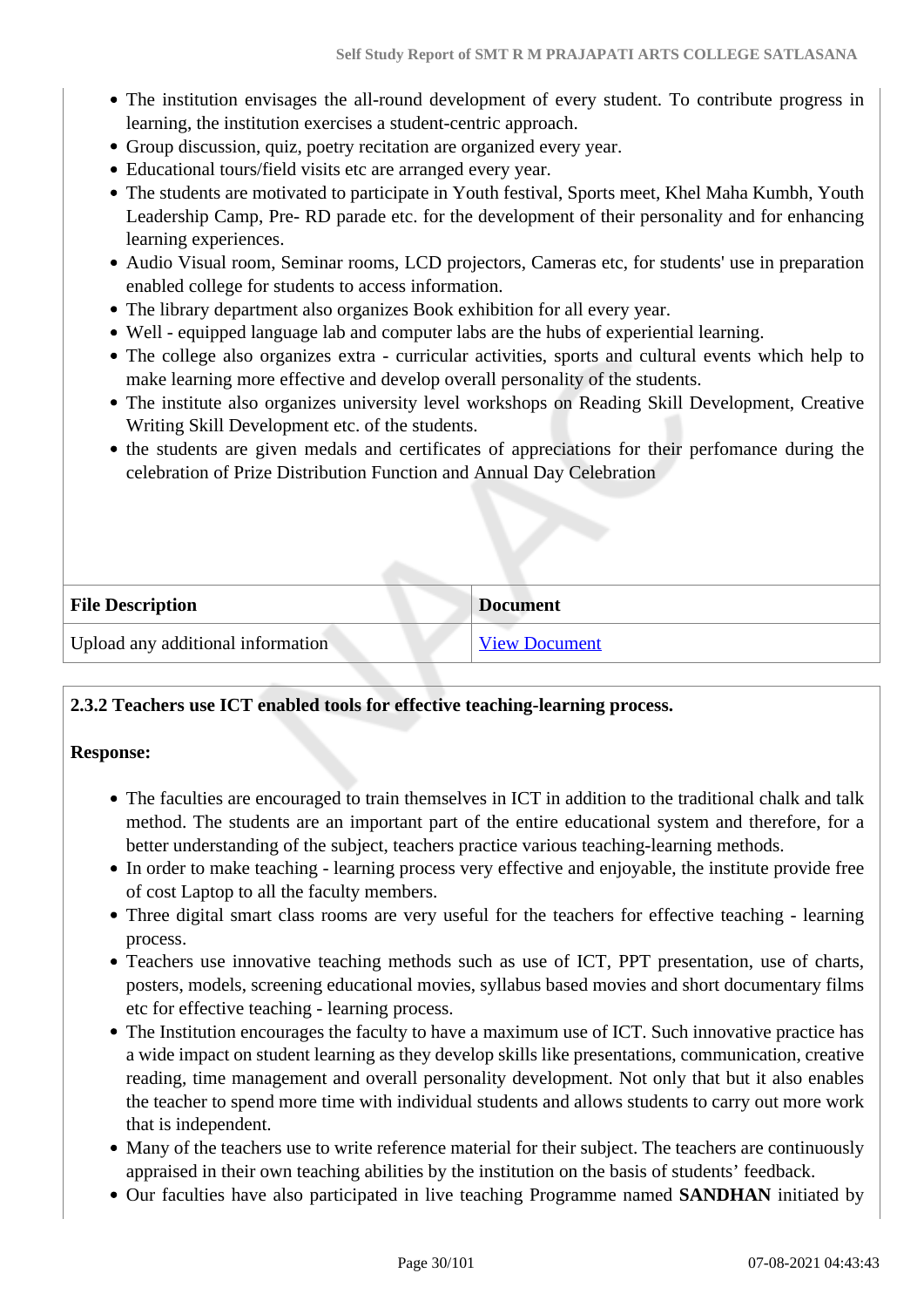State Government and many video lectures of our teachers have been uploaded on **YouTube** by Government. These videos are also available on the **college website.**

- An easy access to free NAMO and UMA wi-fi facility makes teaching and learning process quite innovative and creative.
- The institute became instrumental in distribution of tablets to the new entrants by the government. This provides them easy excess to the vast world of knowledge.
- The college Library provides, N List facility through which one can access e-books, e-journals any material required for syllabus content.
- Teaching through PPT in combination with internet has made teaching and learning enjoyable.
- College App gives details information regarding about admission process, exam details, results etc.
- Every department prepares what's up group of students for updating information related to links for online lectures, seminar, quiz, study materials and various exams.
- The institute is also having display bords / digital notices bords at various places to display important notices related to admission process, examination dates and programmes, scholarship schemes for the students by the government under various schemes, tentative schedule of the activities of the institute etc.

| <b>File Description</b>                                                                                 | <b>Document</b>      |
|---------------------------------------------------------------------------------------------------------|----------------------|
| Upload any additional information                                                                       | <b>View Document</b> |
| Provide link for webpage describing the ICT<br>enabled tools for effective teaching-learning<br>process | <b>View Document</b> |

### **2.3.3 Ratio of students to mentor for academic and other related issues (Data for the latest completed academic year )**

#### **Response:** 141:1

#### 2.3.3.1 Number of mentors

#### Response: 15

| <b>File Description</b>                                                          | <b>Document</b>      |
|----------------------------------------------------------------------------------|----------------------|
| Upload year wise, number of students enrolled and<br>full time teachers on roll. | <b>View Document</b> |
| mentor/mentee ratio                                                              | <b>View Document</b> |
| Circulars pertaining to assigning mentors to mentees   View Document             |                      |

## **2.4 Teacher Profile and Quality**

**2.4.1 Average percentage of full time teachers against sanctioned posts during the last five years**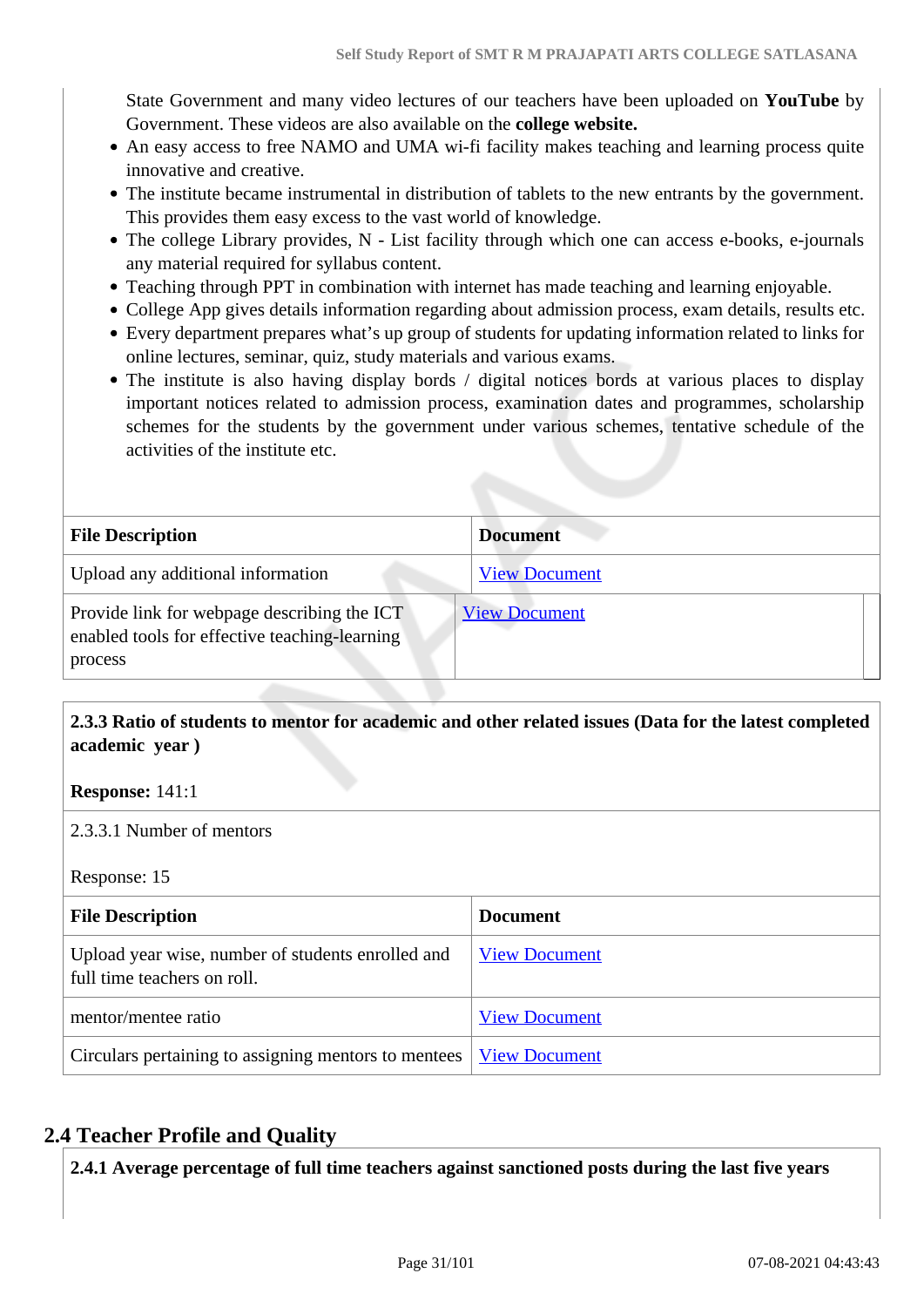| <b>Response: 78.65</b>                                                           |                      |
|----------------------------------------------------------------------------------|----------------------|
| <b>File Description</b>                                                          | <b>Document</b>      |
| Year wise full time teachers and sanctioned posts<br>for 5 years (Data Template) | <b>View Document</b> |
| Any additional information                                                       | <b>View Document</b> |

#### **2.4.2 Average percentage of full time teachers with Ph. D. / D.M. / M.Ch. / D.N.B Superspeciality / D.Sc. / D.Litt. during the last five years (consider only highest degree for count)**

**Response:** 70.95

#### 2.4.2.1 **Number of full time teachers with** *Ph. D. / D.M. / M.Ch. / D.N.B Superspeciality / D.Sc. / D.Litt.* **year wise during the last five years**

| 2018-19        | 2017-18 | 2016-17 | $2015 - 16$ | 2014-15 |
|----------------|---------|---------|-------------|---------|
| $\overline{ }$ | 16      | 14      | 14          |         |

| <b>File Description</b>                                                                                                                                                        | <b>Document</b>      |
|--------------------------------------------------------------------------------------------------------------------------------------------------------------------------------|----------------------|
| List of number of full time teachers with Ph. D.<br>D.M. / M.Ch. / D.N.B Superspeciality / D.Sc. /<br>D. Litt. and number of full time teachers for 5 years<br>(Data Template) | <b>View Document</b> |
| Any additional information                                                                                                                                                     | <b>View Document</b> |

 **2.4.3 Average teaching experience of full time teachers in the same institution (Data for the latest completed academic year in number of years)** 

**Response:** 1

#### 2.4.3.1 **Total experience of full-time teachers**

Response: 21

| <b>File Description</b>                                                                           | <b>Document</b>      |
|---------------------------------------------------------------------------------------------------|----------------------|
| List of Teachers including their PAN, designation,<br>dept and experience details (Data Template) | <b>View Document</b> |
| Any additional information                                                                        | <b>View Document</b> |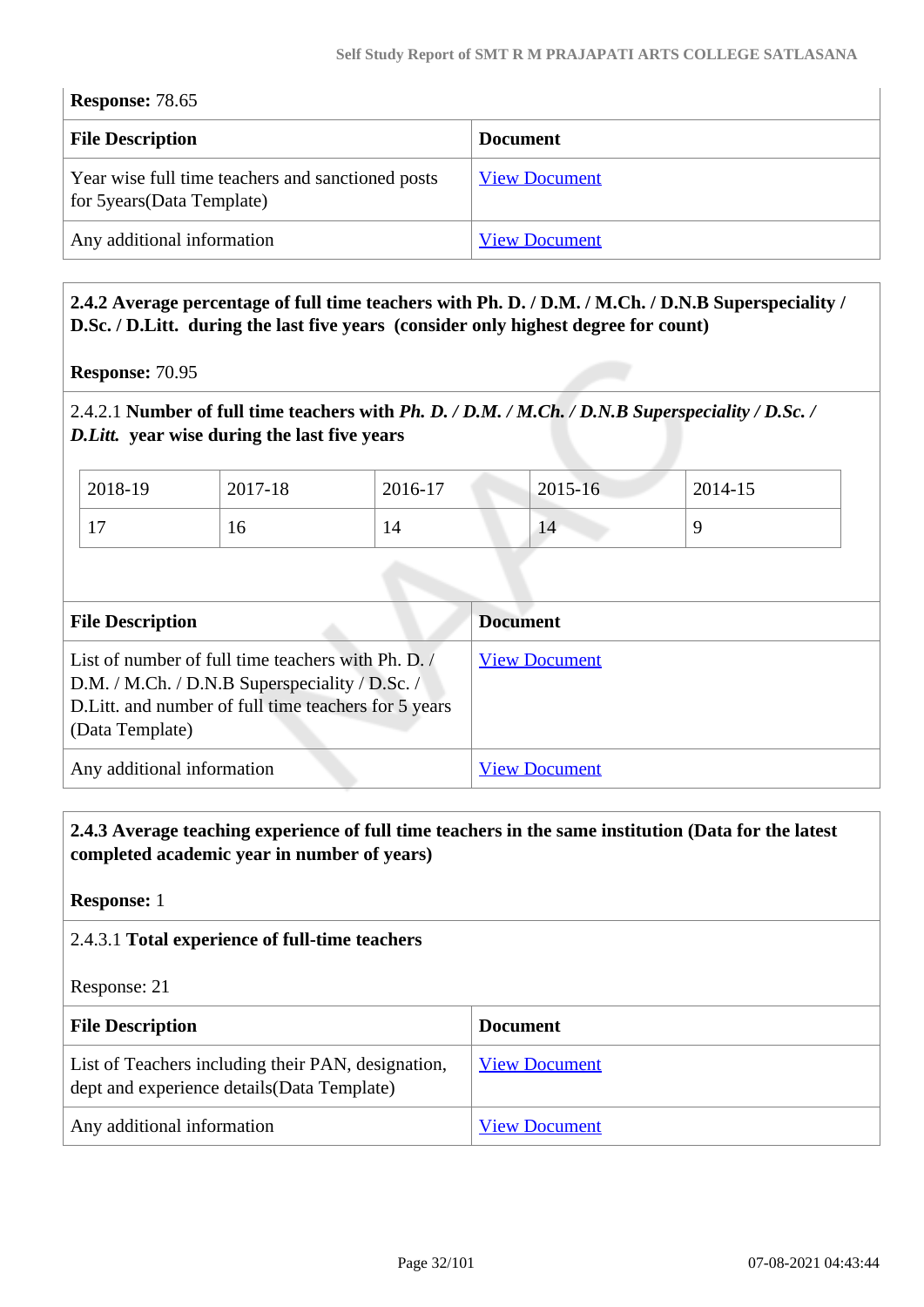### **2.5 Evaluation Process and Reforms**

#### **2.5.1 Mechanism of internal assessment is transparent and robust in terms of frequency and mode**

#### **Response:**

- In order to ensure rigour and transparency in the internal assessment, the examination committee is formed internally.
- The mechanism of internal assessment of our college has to be very transparent and robust in terms of frequency and mode. The planning of the approximate dates of examination is declared to the faculties and the students during the initial month of the semester through Academic Calendar. The Heads of different departments, on the instruction of the Principal and Examination Committee, issue responsibility of drawing question papers to their respective faculties.
- The systems of internal assessment notifications are communicated to the students well in time and they are also made aware of the evaluation pattern at the beginning of the semester during the welcome ceremony.
- The setting of question paper remains as per the university examination pattern. The respective faculty evaluates the test papers promptly and answer papers are submitted to college factotum with in time.
- This process is kept confidential not only from the students but also from other faculty members as well. Even the faculties submit their papers in sealed covers which are directly submitted to the printing unit after at random selection. As a part of internal assessment, Weekly test is conducted for the students of third year. Students are evaluated by submitting assignments, term papers and book reviews.
- The internal examinations are conducted in a very healthy and transparent way. The chart of invigilators is displayed in the staff room one day before examination. The faculties of the college perform the duty of invigilators. Examination committee, consisting of senior faculty members, performs the duty of both senior supervisor and local squad to control malpractices. All the classes and lobbies are always under surveillance of the watchful eyes of CCTV cameras. Students are shown there answer sheet on demand. But the evaluation of the Internal test papers and assignments/ Unit tests/ seminars etc. is done so objectively that there are rare cases of grievances regarding evaluation within the institution.
- In addition to this, institute provides a facility of a separate room at the ground floor for the students who are Physically challenged or having some temporary problem in going to the examination room. A special invigilator is appointed for that class too. Even the students who remain absent on grounds like health reasons, participation in NSS, NCC, Sports or University level representation in cultural activities and Youth fastival are given a chance of re-test. Thus the mechanism of internal assessment is transparent and robust in terms of frequency and variety.
- The institute gives freedom to the departments to choose the method of continuous

internal evaluation to bring the variety in the methods of internal examination and evaluation which include:

- Multiple choice question tests with OMR sheet
- Assignments
- Seminars
- Book review
- Project work
- Presentation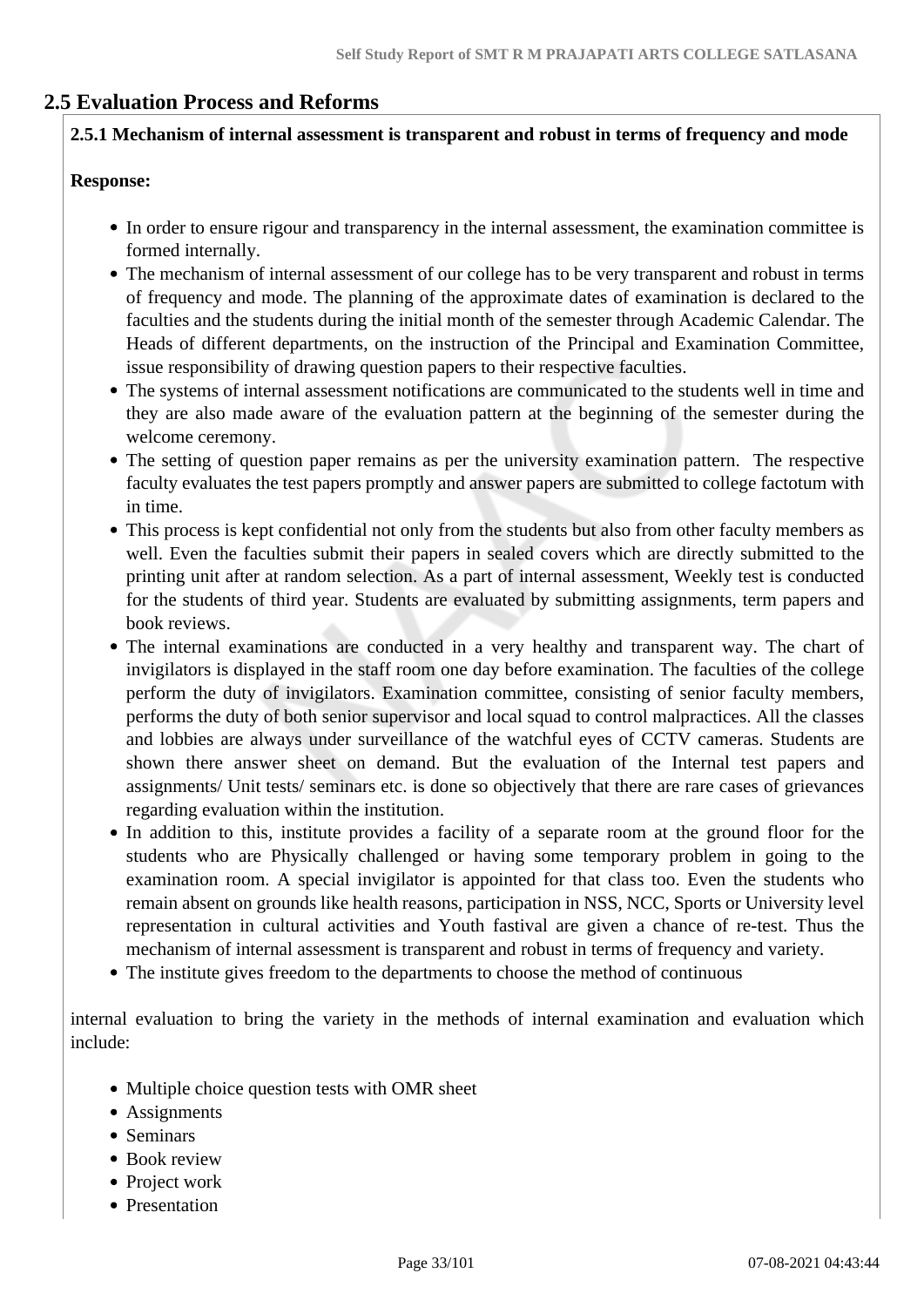• Group Discussion

| <b>File Description</b>    | <b>Document</b>      |
|----------------------------|----------------------|
| Any additional information | <b>View Document</b> |

#### **2.5.2 Mechanism to deal with internal/external examination related grievances is transparent, timebound and efficient**

#### **Response:**

#### **Response:**

Examination is always an important scale to measure the potential of a student. An affiliated institute is supposed to abide by the rules of examination set by the university.

The internal and external exam related grievances of the students are discussed and carried out under the guidance of University and College level **Examination Grievance Redressal Cell**. Students who have any grievance related to the university examinations, they approach Examination Section of Hemchandracharya North Gujarat University and file their application for the same. Their applications are paid proper attention and are answered within a stipulated time. If the students have grievances related to results of their university exam, they have to fill up a form within 15 days of declaration of the result with fixed fee. Their applications are worked upon by a special cell with Examination Controller as the leader of the cell. If the student belongs to final year of degree exam, he can apply for rechecking or reassessment of his answer sheet. A student belonging to Semester I to IV gets the facility of rechecking only. This grievance redressal is done in quite a transparent manner. If the result of reassessment differs from the original one by more than 15%, the effect of difference is sanctioned to the student. Moreover, the students who are caught by the invigilator or university squad for control of malpractices in examination are given a chance to present their case before the **Pariksha Shuddhi Samiti of the university** within 15 days. The committee neutrally decides the level of the students' malpractice and declares the punishment accordingly.

At college level, as far as the grievances related to internal evaluation are concerned, students can approach the Examination Committee who attend to the problem and reach a solution. The faculties submit the results after assessment within given time limit. The internal result sheets are displayed on the noticeboards for the students. There is a transparent mechanism of reassessment of the answer sheet on demand. The evaluation of the internal test papers and assignments/ Unit tests/ seminars etc. is done with extreme sincerity. A student can see his answer sheet and discuss the issues with concerned faculty. The concerned subject faculty will clarify internal examination related issues and questions raised by the students. If required, the matters are discussed with respective HoDs and exam committee Coordinator. They follow a transparent method of attending to the issues within the limits of university rules.

Moreover, the institute provides a facility of a separate room at the ground floor for the students who are physically challenged or having some temporary problem in going to the examination room. A special invigilator is appointed for that class too. Even the students who remain absent on grounds like health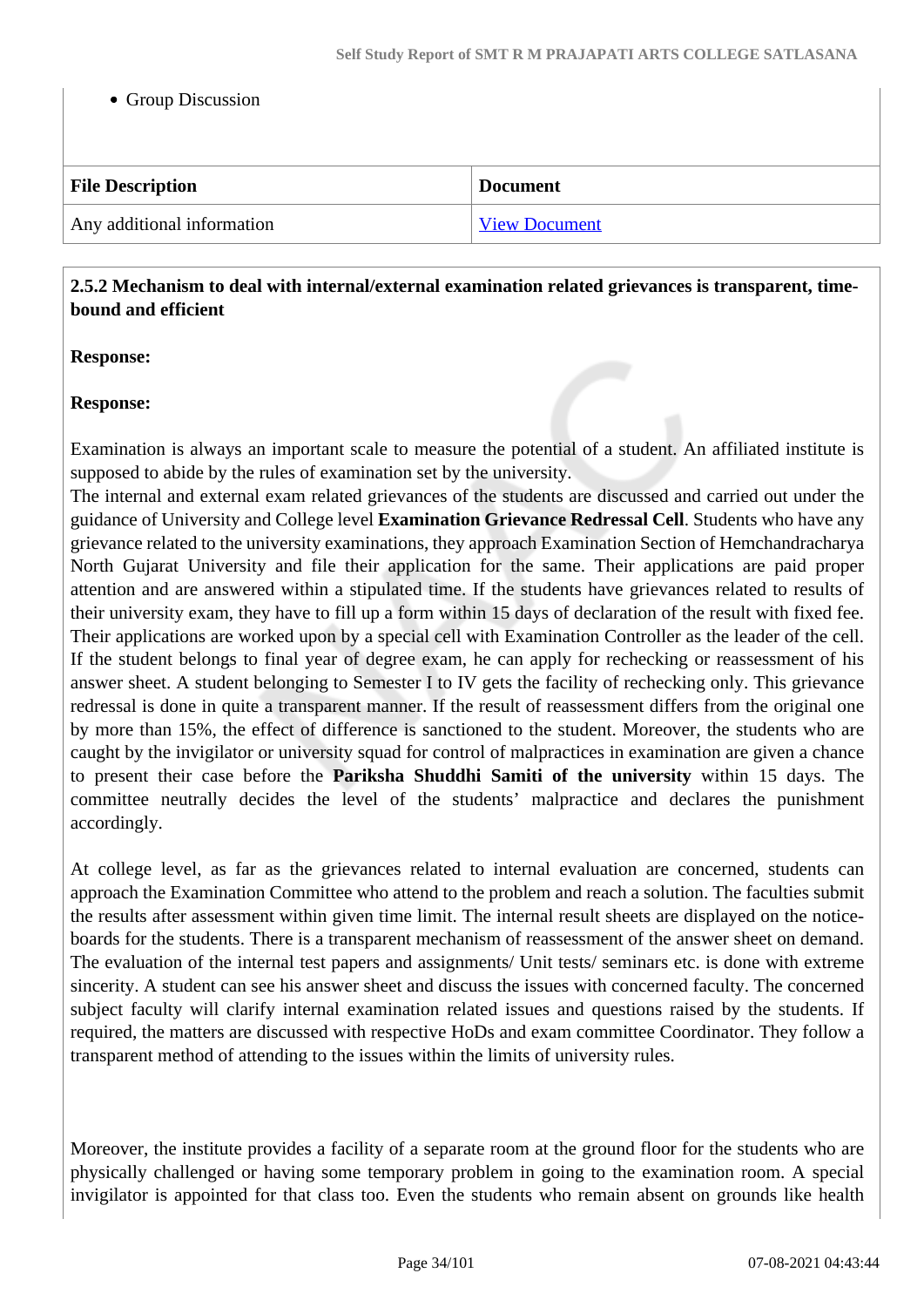issues, participation in NCC, Sports, NSS or University level representation in cultural or any other activities are given a chance of re-test. Thus the mechanism of internal assessment is transparent and robust in terms of frequency and variety.

| <b>File Description</b>    | <b>Document</b>      |
|----------------------------|----------------------|
| Any additional information | <b>View Document</b> |

### **2.6 Student Performance and Learning Outcomes**

 **2.6.1 Programme and course outcomes for all Programmes offered by the institution are stated and displayed on website and communicated to teachers and students.**

#### **Response:**

**Response:** Our College offers Undergraduate as well as Postgraduate programmes under the Faculties of Arts, many certificate courses, short-term courses and value added courses. The College regularly aspires to attain the specific outcomes through teaching learning process, co-curricular activities and extracurricular activities. All the programmes offered by the college are made aware to students and staff through various means like College Website, College Prospectus & pamphlets in the local newspapers etc.

- At the beginning of every academic year, college arranges **Induction Programme or Orientation Programme** for the students of B.A.sem.1 where students are informed about courses, programmes, NSS, NCC, co-curricular activities and Saptdhara to be conducted during the academic year.
- At the Induction Programme of new entrants in the college the Principal, HOD and co-ordinators of various committees talks about the programme outcomes, course ourcomes and co-curricular activities.
- Moreover vision, mission, objectives of the college focus on Programme Outcomes.
- Classroom seminars, Book reviews, OMR test, assignments, academic tours, Unit tests, weekly test, add-on courses are the other tools to understand and learn the benefits of the programme opted by the students.
- Every Year, lectures by Experts are arranged regularly. Lectures by Subject Experts also fulfil the purpose.
- Action plan of each department is prepared at the beginning of the academic year and conveyed to the students

The programme objectives at the end of UG and PG run by the College are as follows:

#### **B.A. Programme :**

- To enrich the knowledge and experiences so as to handle the challenges of life
- To familiarize the students with the knowledge of human rights and duties enshrined in the Constitution of India.
- To develop life and employability skills
- To shape the students so as to add cultured and civilized member to the society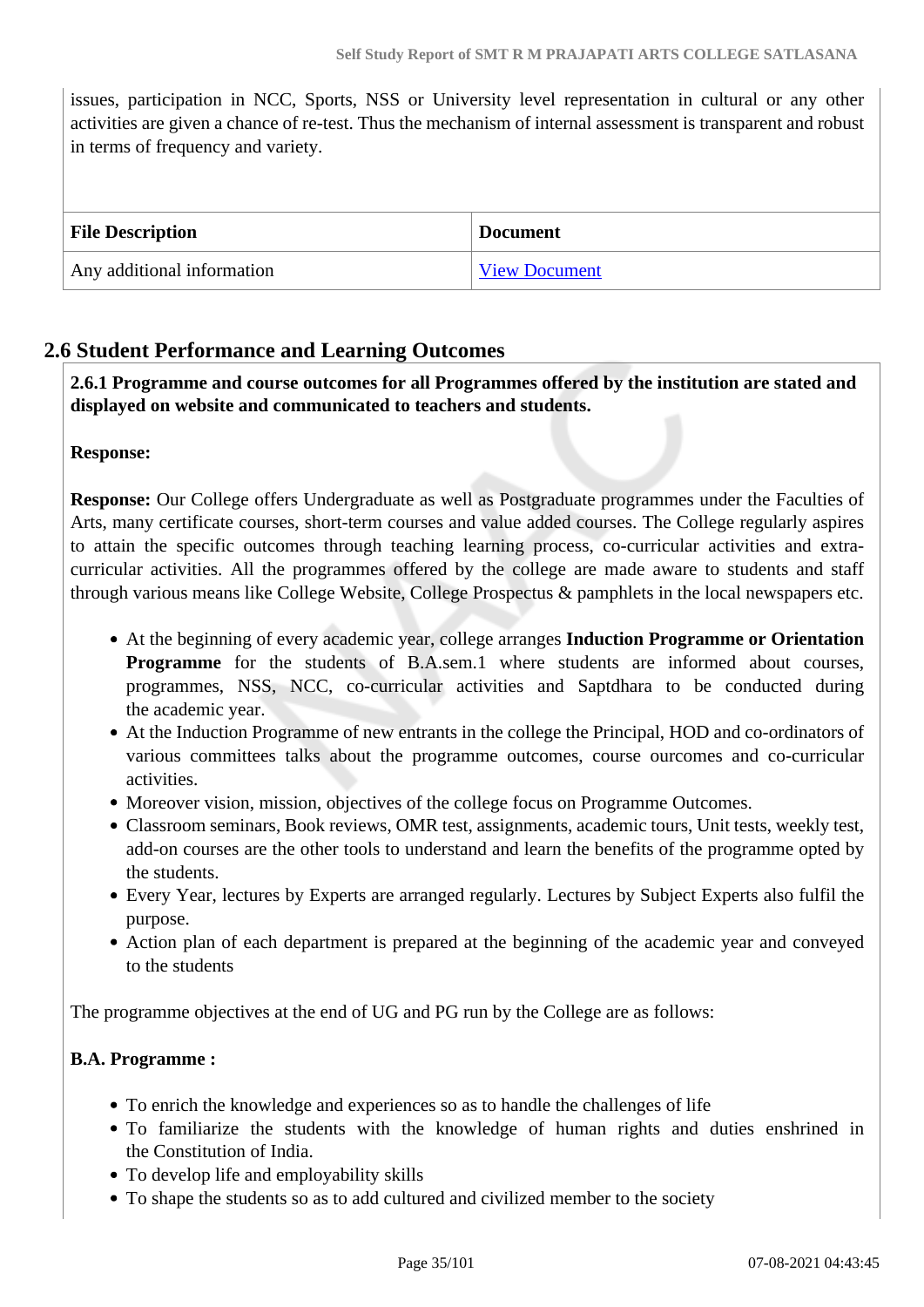- To Provide basic knowledge of various languages like English, Hindi, Sanskrit, Gujarati and subject such as Sociology etc.
- Try our best to ensure employability through communicative approach and personality improvement
- To provide an opportunity to have a lifelong pursuit of knowledge in combination with untiring efforts and positive attitude

#### **M.A. Programme :**

- Understand how the studies in Humanities have led to various social, economical, political changes over last few centuries.
- Recognize the untrodden areas of research in the subject.
- Acquire a deep knowledge in the subject of study.
- Predict the future course of the developments in the subject and its impact on the life of common man.
- Develop pleasure, knowledge & satisfaction as the goals of education.
- Dissolve differences & inequalities due to caste, creed and religion, social status etc

| <b>File Description</b>                                    | <b>Document</b>      |
|------------------------------------------------------------|----------------------|
| Upload COs for all Programmes (exemplars from<br>Glossary) | <b>View Document</b> |
| Past link for Additional information                       | <b>View Document</b> |

#### **2.6.2 Attainment of programme outcomes and course outcomes are evaluated by the institution.**

#### **Response:**

#### **Response:**

The institute monitors and ensures the achievement of Programme Outcomes and Course Outcomes in traditional methods. The college has a mechanism to calculate the attainment of Programme and Course Outcomes at the end of every year. At the end of the analysis of the attainment, the suggestions and recommendations of corrective measures towards the improvement of programme outcomes are communicated to the faculty and even the university. Throughout the semester, the faculties while teaching see to it that a successful bridge is established between the faculty and the students. Here it should be noted that the average result of our institute for the last five years is either higher to the average result of the moher university or similar to the average result of our university. A tuning between the faculty and the students can lead to the attainment of outcomes of Programmes and Courses offered by the institute. There are two methods of assessment of outcomes of programme/course by the institute.

#### **Direct Method**

In direct assessment, the course outcome is assessed through internal examinations and final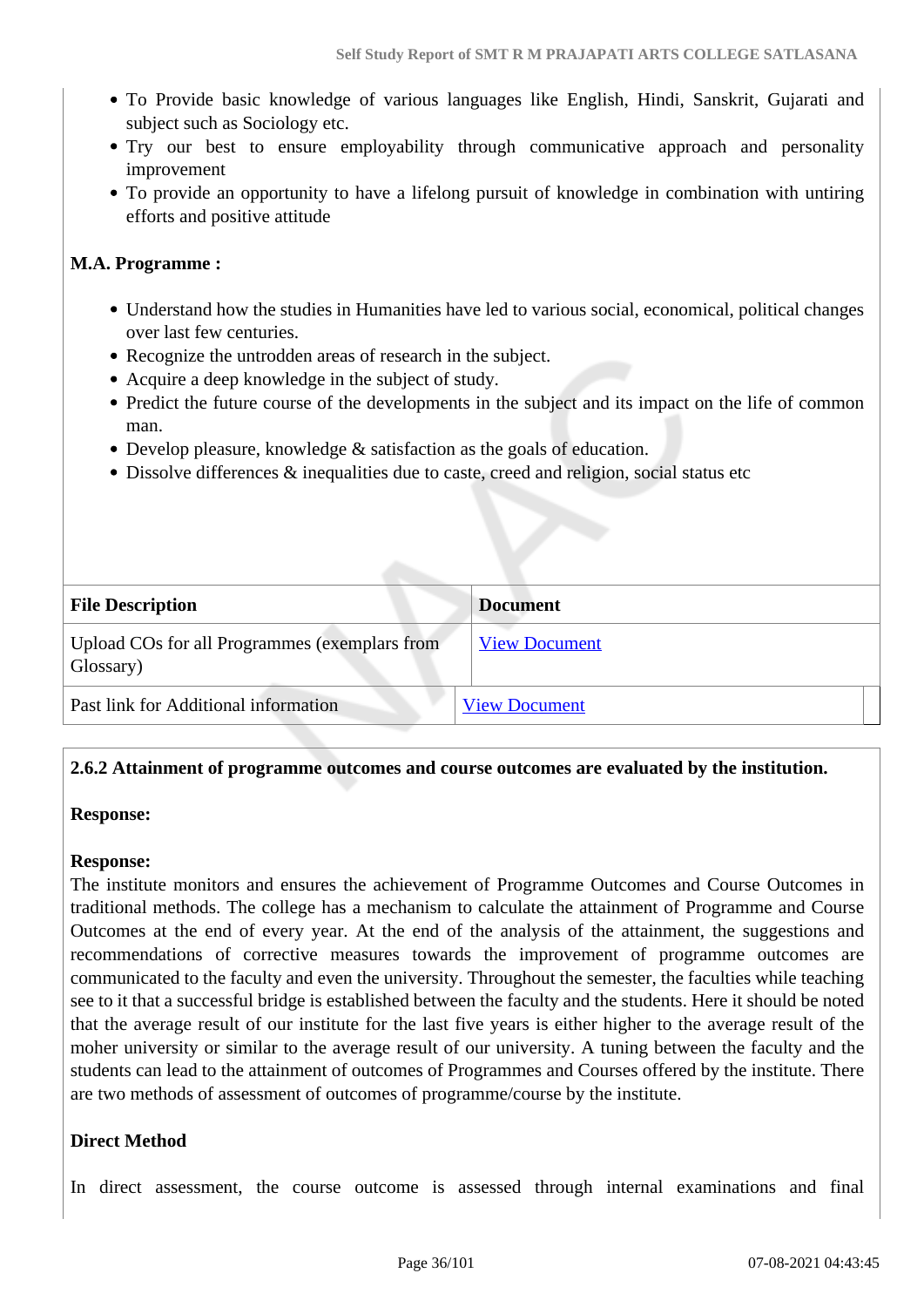examination at the end of the semester. The questions for the internal examinations are framed in line with course outcomes and the attainment is assessed from the answer scripts. The results of the final examinations are used to measure their attainment of POs and COs. The overall Course Outcome is calculated by taking average of percentage attainment of internal assessment and final examination. Various Co-curricular activities such as seminars, workshops, book review, projects, assignments etc. are also useful for the attainment of course/ programme outcomes.

### **Indirect Method :**

The indirect method of assessment is done through feedback collected from the outgoing students at the end of the course. This feedback serves as the genuine opinion of the teachers and institutional mechanism. The suggestions and recommendations regarding corrective measures towards the improvement of programme outcomes are communicated to the University through board meetings. Proportional weightage is given to every portion in a paper as the questions asked in internal exams and assignments are mostly aligned with the Course Outcome of the respective subject. The college has the following mechanism to analyse data on the student performance and learning outcomes to use it for planning and overcoming barriers of learning:

Result analysis

Remedial Coaching

Student Counselling

Identification of weak learners

Identification of advanced learners

Mentoring the slow-advance learners

Personal Counselling

Feedback mechanism of syllabus from students and teachers as well and action-taken report.

#### **Advantages**

The suggestions and recommendations regarding corrective measures towards the improvement of programme outcomes are communicated to the University through board meetings. Proportional weightage is given to every portion in a paper as the questions asked in internal exams and assignments are mostly aligned with Course Outcome of the respective subject.

| <b>File Description</b>               | <b>Document</b>      |
|---------------------------------------|----------------------|
| Upload any additional information     | <b>View Document</b> |
| Paste link for Additional information | <b>View Document</b> |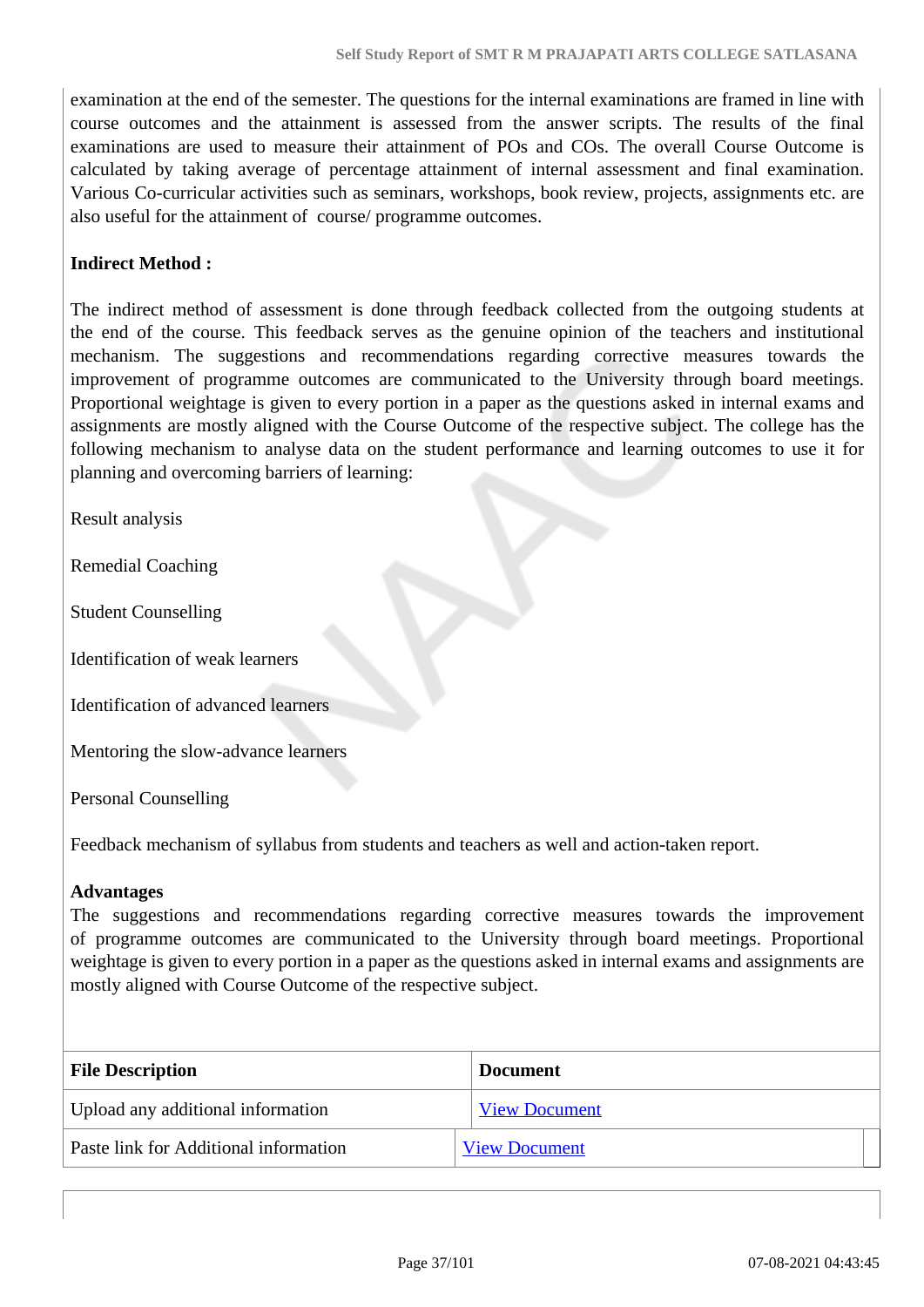## **2.6.3 Average pass percentage of Students during last five years**

## **Response:** 65.14

## 2.6.3.1 **Number of final year students who passed the university examination year-wise during the last five years**

| 2018-19 | 2017-18 | 2016-17 | 2015-16 | 2014-15 |
|---------|---------|---------|---------|---------|
| 468     | 270     | 247     | 352     | 454     |

2.6.3.2 **Number of final year students who appeared for the university examination year-wise during the last five years**

| 2018-19 | 2017-18 | 2016-17 | 2015-16 | 2014-15 |
|---------|---------|---------|---------|---------|
| 581     | 622     | 576     | 530     | 491     |

| <b>File Description</b>                                                                                                  | <b>Document</b>      |
|--------------------------------------------------------------------------------------------------------------------------|----------------------|
| Upload list of Programmes and number of students<br>passed and appeared in the final year examination<br>(Data Template) | <b>View Document</b> |
| Upload any additional information                                                                                        | <b>View Document</b> |

# **2.7 Student Satisfaction Survey**

| 2.7.1 Online student satisfaction survey regarding teaching learning process |                      |  |  |
|------------------------------------------------------------------------------|----------------------|--|--|
| <b>Response:</b>                                                             |                      |  |  |
| <b>File Description</b>                                                      | <b>Document</b>      |  |  |
| Upload database of all currently enrolled students<br>(Data Template)        | <b>View Document</b> |  |  |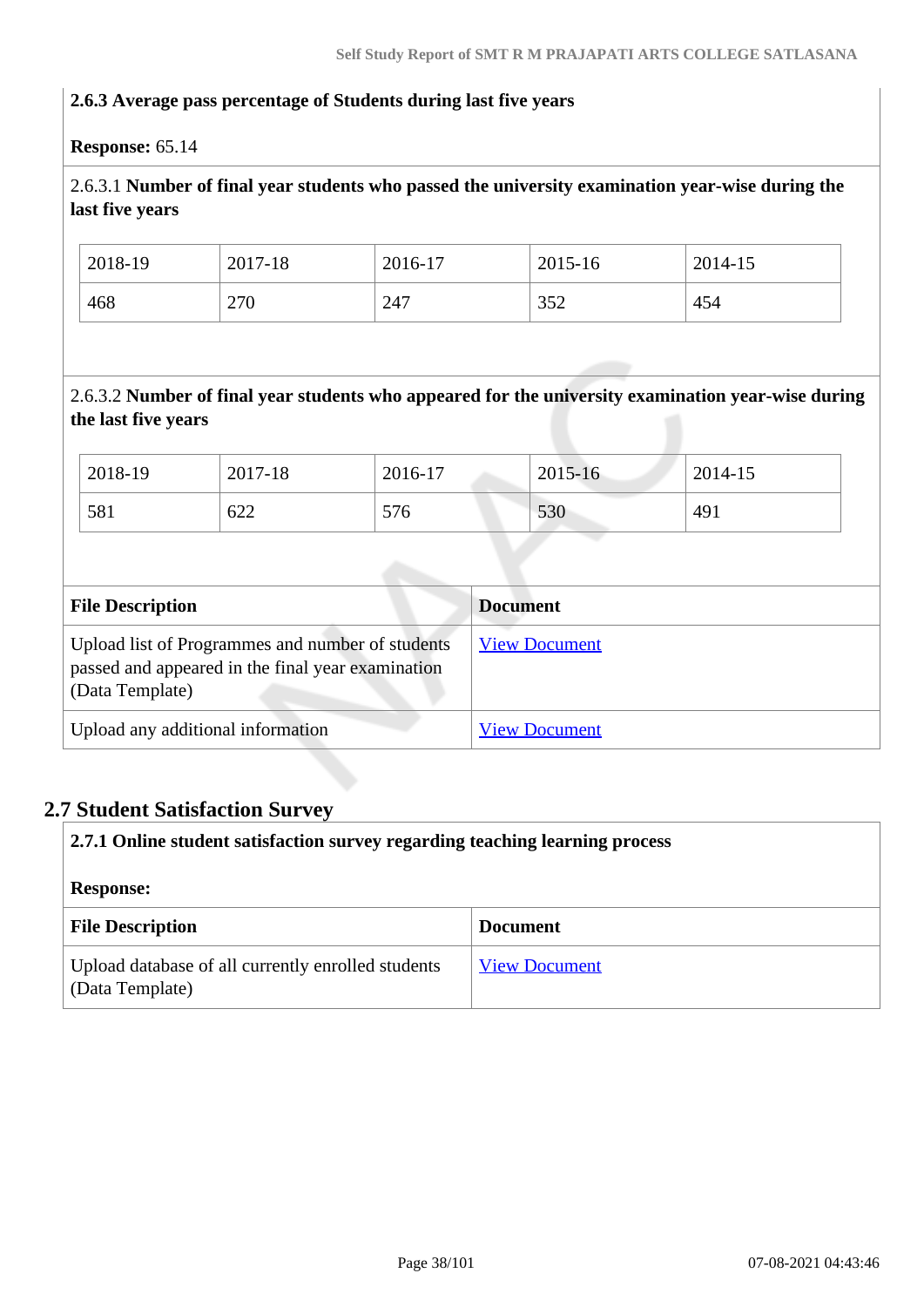# **Criterion 3 - Research, Innovations and Extension**

## **3.1 Resource Mobilization for Research**

 **3.1.1 Grants received from Government and non-governmental agencies for research projects, endowments, Chairs in the institution during the last five years (INR in Lakhs)** 

**Response:** 630000

3.1.1.1 **Total Grants from Government and non-governmental agencies for research projects , endowments, Chairs in the institution during the last five years (INR in Lakhs)**

| 2018-19 | 2017-18 | 2016-17 | 2015-16 | 2014-15 |
|---------|---------|---------|---------|---------|
| 90000   | ν       |         | 90000   | 450000  |

| <b>File Description</b>                                                             | <b>Document</b>      |
|-------------------------------------------------------------------------------------|----------------------|
| List of endowments / projects with details of grants                                | <b>View Document</b> |
| e-copies of the grant award letters for sponsored<br>research projects / endowments | <b>View Document</b> |

### **3.1.2 Percentage of teachers recognized as research guides (latest completed academic year)**

**Response:** 28.57

### 3.1.2.1 **Number of teachers recognized as research guides**

Response: 6

| <b>File Description</b>                 | <b>Document</b>      |
|-----------------------------------------|----------------------|
| Institutional data in prescribed format | <b>View Document</b> |
| Any additional information              | <b>View Document</b> |

## **3.1.3 Percentage of departments having Research projects funded by government and non government agencies during the last five years**

**Response:** 44

3.1.3.1 **Number of departments having Research projects funded by government and nongovernment agencies during the last five years**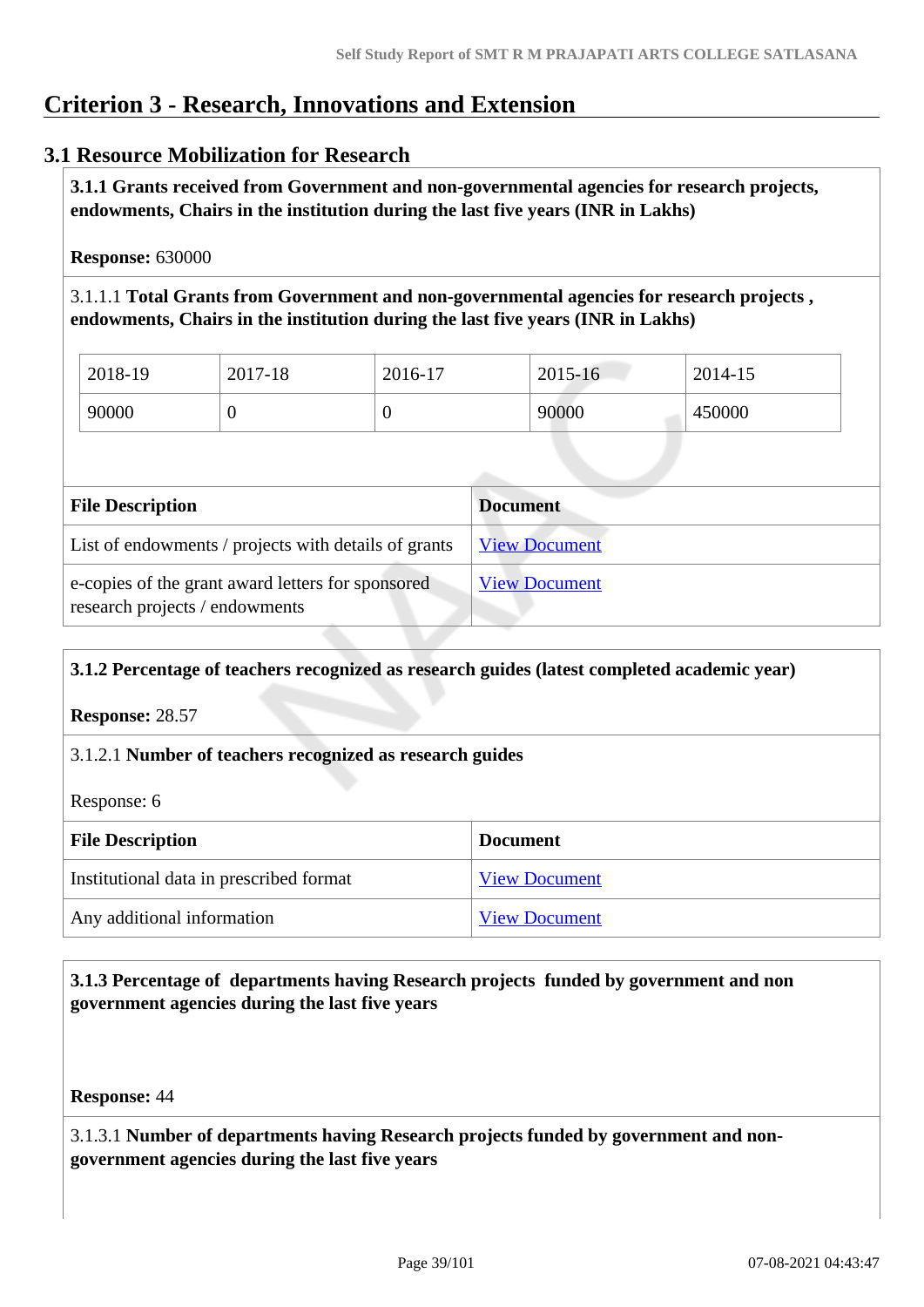| 2018-19                                       | 2017-18  | 2016-17                                                   | 2015-16              | 2014-15 |
|-----------------------------------------------|----------|-----------------------------------------------------------|----------------------|---------|
| $\mathbf{1}$                                  | $\theta$ | $\overline{0}$                                            | $\mathbf{1}$         | 9       |
|                                               |          |                                                           |                      |         |
|                                               |          | 3.1.3.2 Number of departments offering academic programes |                      |         |
|                                               |          |                                                           |                      |         |
| 2018-19                                       | 2017-18  | 2016-17                                                   | 2015-16              | 2014-15 |
| 5                                             | 5        | 5                                                         | 5                    | 5       |
|                                               |          |                                                           |                      |         |
|                                               |          |                                                           |                      |         |
| <b>File Description</b>                       |          |                                                           | <b>Document</b>      |         |
| Supporting document from Funding Agency       |          |                                                           | <b>View Document</b> |         |
| List of research projects and funding details |          |                                                           | <b>View Document</b> |         |
|                                               |          |                                                           |                      |         |

## **3.2 Innovation Ecosystem**

 **3.2.1 Institution has created an ecosystem for innovations and has initiatives for creation and transfer of knowledge**

**Response:** 

### **Response:**

Institution has created an ecosystem for innovations and other initiatives for creation and transfer of knowledge. The institution has always been positive and genuine in creating an academic atmosphere that is encouraging, creative, innovative and progressive to all the stakeholders. The entire teaching learning process, the utmost purpose has been to create a bunch of students and teachers who excel in whatever they are engaged and to promote flavour for research and development. The Institution has constituted a Research Committee to promote, facilitate and monitor research activities in the College. The following initiatives have been taken for creation and transfer of knowledge in the institution.

- All the faculty members have been encouraged to participate in Orientation Programmes, Refresher Courses and Faculty Development Programme organised by KCG, UGC and other institutes which in turn benefits the students.
- Separate research library have been established under CPE so that the students and teachers do their research work easily and successfully.
- The Research Committee encourages and provides necessary guidance to the faculties in submitting research proposals to UGC and other funding agencies.
- The teachers are encouraged to apply for recognized research Scholar of affiliated University.
- It also helps departments in submitting seminar proposals and motivates the teachers to pursue Ph. D. studies.
- The institute also encourages the faculties for publishing research papers.
- They are provided with immense opportunities to submit innovative research papers, publish them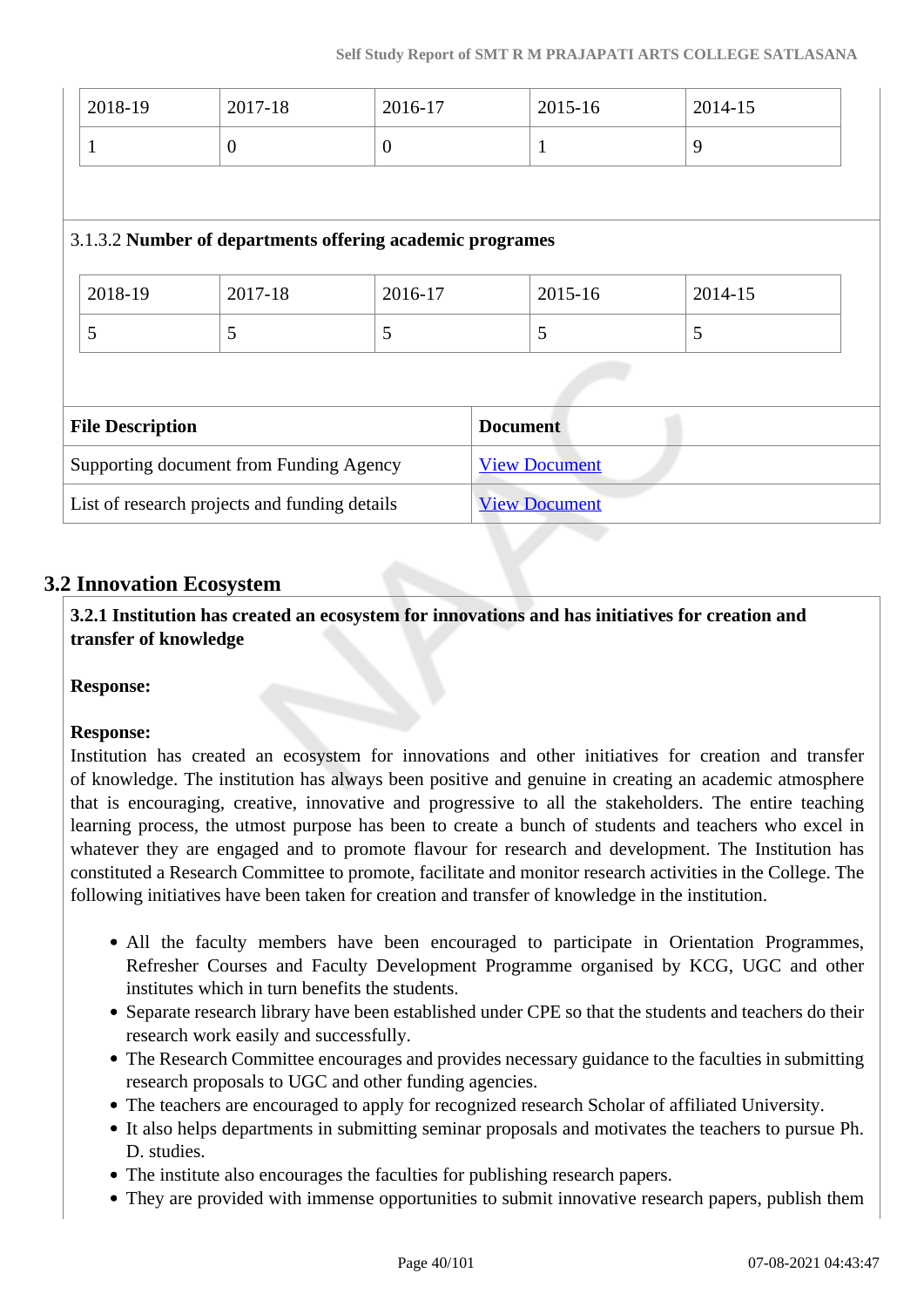as chapters, books and in journals with ISBN and ISSN respectively.

- Faculty members have published many Books and research papers in university approved professional journals during the last five years. The college publishes annual research journal titled "**Arvalli No Tahuko**". Through all these activities, the college has set up a system for transfer of knowledge not only to the students but also to the society.
- The institution has achieved noticeable milestones in the field of research. 22 out of total 18 regular faculties are Ph.D. holders,
- 13 faculties have successfully finished minor research projects granted by the UGC / CPE during these five years.
- The institution is serious in the matter of Energy Conservation. So, Solar system has installed on the Library building.
- The institute organizes department wise workshops on How to do research for the students and teachers

In order to facilitate smooth progress and implementation of research scheme/project, following steps are taken by the institute:

- Due independence and facilities are given to the teacher plunged into research work.
- Due efforts we made to make available all the research work.
- Resources like reference books, computer, internet etc. are provided for research work.
- Separate research section in newly constructed library is developed to access back volume of research journal and thesis.
- In order to make use of e-library, all the faculty members are provided with personal account in INFLIBNET.
- In the institutional functions, the faculty members who have obtained Ph.D degree and research guide ship and published book with ISBN etc. are honoured.

| <b>File Description</b>           | <b>Document</b>      |
|-----------------------------------|----------------------|
| Upload any additional information | <b>View Document</b> |

### **3.2.2 Number of workshops/seminars conducted on Research Methodology, Intellectual Property Rights (IPR) and entrepreneurship during the last five years**

**Response:** 18

3.2.2.1 **Total number of workshops/seminars conducted on Research Methodology, Intellectual Property Rights (IPR) and entrepreneurship year-wise during last five years** 

| 2017-18<br>2018-19<br>2016-17 | 2015-16 | 2014-15              |
|-------------------------------|---------|----------------------|
| ۰.                            |         | $\ddot{\phantom{1}}$ |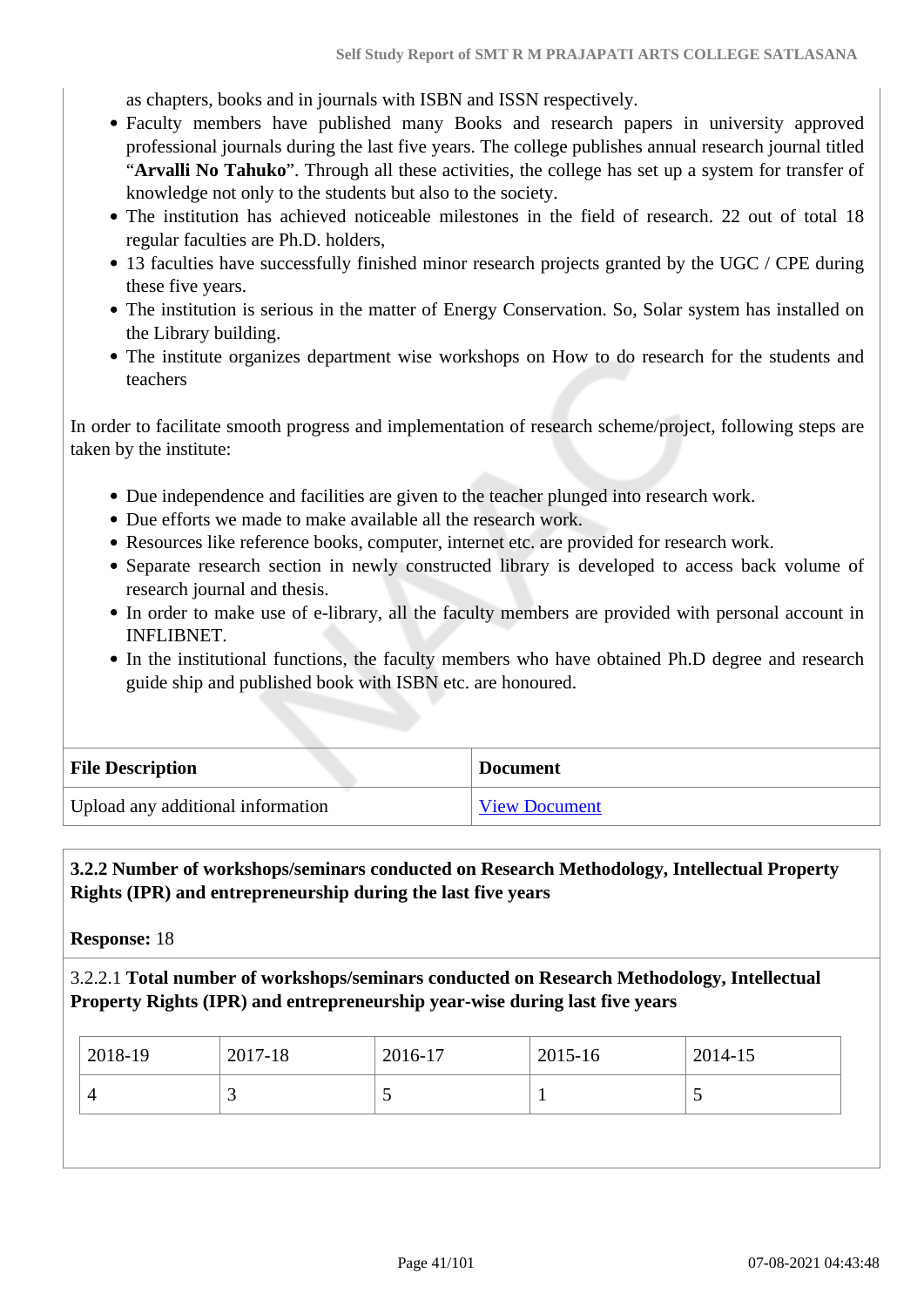| <b>File Description</b>                        | <b>Document</b>      |
|------------------------------------------------|----------------------|
| List of workshops/seminars during last 5 years | <b>View Document</b> |
| Any additional information                     | <b>View Document</b> |

# **3.3 Research Publications and Awards**

| 3.3.1 Number of Ph.Ds registered per eligible teacher during the last five years                     |                      |
|------------------------------------------------------------------------------------------------------|----------------------|
| <b>Response:</b> 0.8                                                                                 |                      |
| 3.3.1.1 How many Ph.Ds registered per eligible teacher within last five years                        |                      |
| Response: 04                                                                                         |                      |
| 3.3.1.2 Number of teachers recognized as guides during the last five years                           |                      |
| Response: 05                                                                                         |                      |
| <b>File Description</b>                                                                              | <b>Document</b>      |
| List of PhD scholars and their details like name of<br>the guide, title of thesis, year of award etc | <b>View Document</b> |
| Any additional information                                                                           | <b>View Document</b> |

## **3.3.2 Number of research papers per teachers in the Journals notified on UGC website during the last five years**

**Response:** 6.58

3.3.2.1 **Number of research papers in the Journals notified on UGC website during the last five years.**

| 2018-19 | 2017-18      | 2016-17            | 2015-16      | 2014-15 |
|---------|--------------|--------------------|--------------|---------|
| IJ      | $\cap$<br>IJ | $\sim$<br>$\sim$ 1 | $\sim$<br>∠∠ | 10      |

| <b>File Description</b>                                                               | Document             |
|---------------------------------------------------------------------------------------|----------------------|
| List of research papers by title, author, department,<br>name and year of publication | <b>View Document</b> |
| Any additional information                                                            | <b>View Document</b> |

# **3.3.3 Number of books and chapters in edited volumes/books published and papers published in**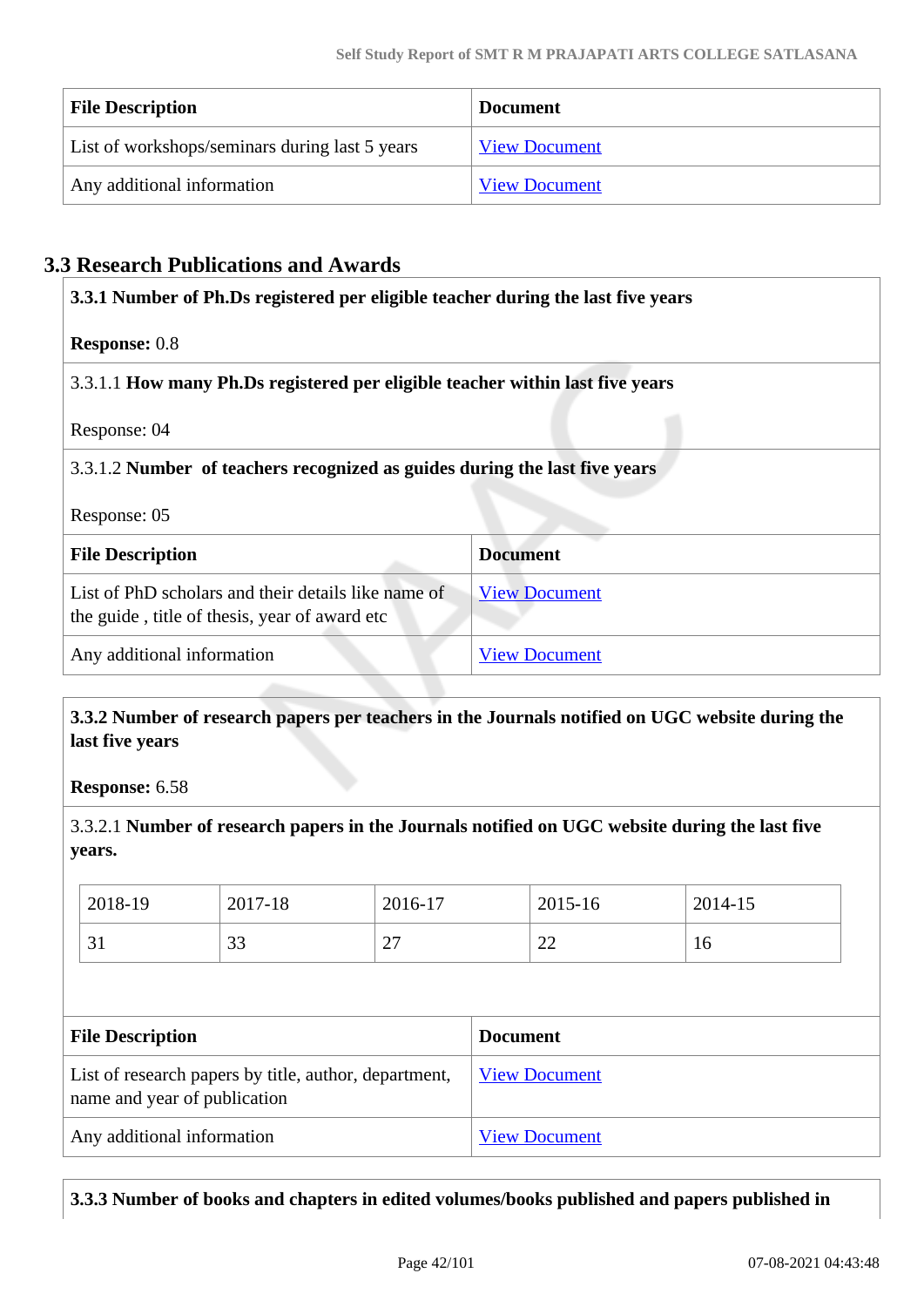### **national/ international conference proceedings per teacher during last five years**

### **Response:** 6.58

## 3.3.3.1 **Total number of books and chapters in edited volumes/books published and papers in national/ international conference proceedings year-wise during last five years**

| 2018-19 | 2017-18 | 2016-17 | 2015-16      | 2014-15 |
|---------|---------|---------|--------------|---------|
| 49      | ◡▴      |         | $\cap$<br>∠∠ | 10      |

| <b>File Description</b>                                   | <b>Document</b>      |
|-----------------------------------------------------------|----------------------|
| List books and chapters edited volumes/books<br>published | <b>View Document</b> |
| Any additional information                                | <b>View Document</b> |

# **3.4 Extension Activities**

 **3.4.1 Extension activities are carried out in the neighborhood community, sensitizing students to social issues, for their holistic development, and impact thereof during the last five years.**

### **Response:**

### **Response:**

Institution promotes Institution–Neighbourhood – Community network through the functioning of various college committees and organisations like NCC, NSS, Unnat Bharat, College Women Cell, Red Ribbon Club, Indian Red Cross Society, Lions Club, Smt H.A.Shah General Hospital, Samarth Diamond etc. The institute emphasizes on students involvement contributing to good citizenship, community service and holistic development of the students, Various programmes are conducted during last five years.

- NSS unit of our institute carried out a remarkable extension activity in supplying relief to the flood affected areas in **Ujjainvada Village** of neighbouring district Banaskantha during monsoon of 2017-18. NSS Programme Officers, the faculties and students not only donated from their pockets but also became instrumental in collecting donations in various forms like food, tents, clothes, medicines, utensils etc.and supplying them to the needy to bring their lives on track.
- The NSS Unit of our institute camped for a week in a village Ujjainvada after this natural calamity of flood and played a remarkable role in bringing life back to its routine.
- **Blood Donation camps** are jointly organized by NSS and NCC unit in colloboration with Lions Club of Satlasana and Blood Bank Mahesana. During 2017-18, on the Centenial year of International Lions club, they made a record contribution of nearly 100 units of blood.
- **Thalessamia Prevention and Sickle Cell Programme** are counducted every year by NSS unit in collobaration with Indian Red Cross Society, Ahmedabad. During last five year more than **3000** students have been tested by paying only Rs.150/-. Those who are found Thalessamia Minor are given proper counseling.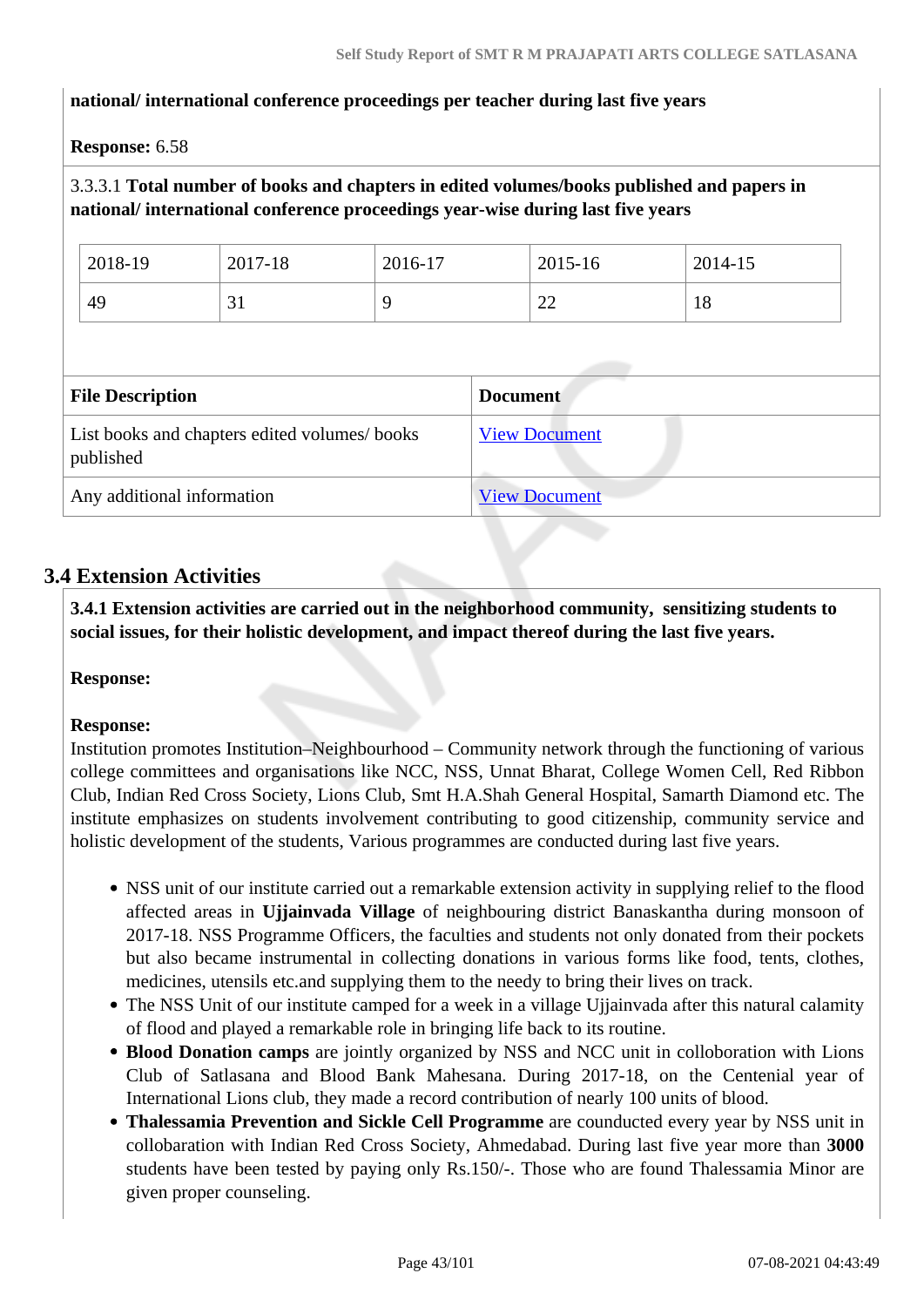- Under **Unnat Bharat Abhiyan**, 05 villages of Satlasana taluka are adopted by college NSS unit. Under this Abhiyan, Various extension activities like social, economical, cultural, educational survey of adopted villages are done regularly. One Day camp, National votters awareness programme, Tobacco Prevantion rally, Swachchhta Abhiyan, Health Awareness Programme, Beti Bachavo and Beti Padhavo Campain, Save the water day are often organized in this villages.
- **Women cell** of the college carries out the activities with female students at centre. Training of selfdefense is conducted in colloboration with 181 Abhyam. Expert lectures by medicos are organized regularly on the problems regarding the female gender and consciousness.
- During the extreme heat of summer, Our NSS unit has organized a **Karuna Abhiyan.** As a part of it, Birds shelter and water pots are distributed to every student of the college. Under 'Save the Bird' abhiyan, the students celebrate Kite Flying Festival by collecting waste string of kites.
- In colloboration with Lions club of Satlasna and college NSS unit, we distrubute clothes, saris and sweets among the people of trible village Kantivas of Banaskantha District under **Food for Hunger Programme.**
- Physically Handicapped students are treated with sympathy and are provided necessary facilities
- Medical camps for animals are arranged in the surrounding villages during the special camp of NSS
- Freedom Fighters and retired armymen are honoured by the institute

| <b>File Description</b>           | <b>Document</b> |
|-----------------------------------|-----------------|
| Upload any additional information | View Document   |

 **3.4.2 Number of awards and recognitions received for extension activities from government/ government recognised bodies during the last five years**

**Response:** 19

3.4.2.1 **Total number of awards and recognition received for extension activities from Government/ Government recognised bodies year-wise during the last five years.**

|      | 2018-19                     | 2017-18                                             | 2016-17 |                 | 2015-16              | 2014-15 |
|------|-----------------------------|-----------------------------------------------------|---------|-----------------|----------------------|---------|
|      | 3                           | 7                                                   | 3       |                 | $\overline{4}$       | 2       |
|      |                             |                                                     |         |                 |                      |         |
|      | <b>File Description</b>     |                                                     |         | <b>Document</b> |                      |         |
| year |                             | Number of awards for extension activities in last 5 |         |                 | <b>View Document</b> |         |
|      | e-copy of the award letters |                                                     |         |                 | <b>View Document</b> |         |

 **3.4.3 Number of extension and outreach programs conducted by the institution through NSS/NCC/Red cross/YRC etc., during the last five years ( including Government initiated programs such as Swachh Bharat, Aids Awareness, Gender Issue, etc. and those organised in collaboration**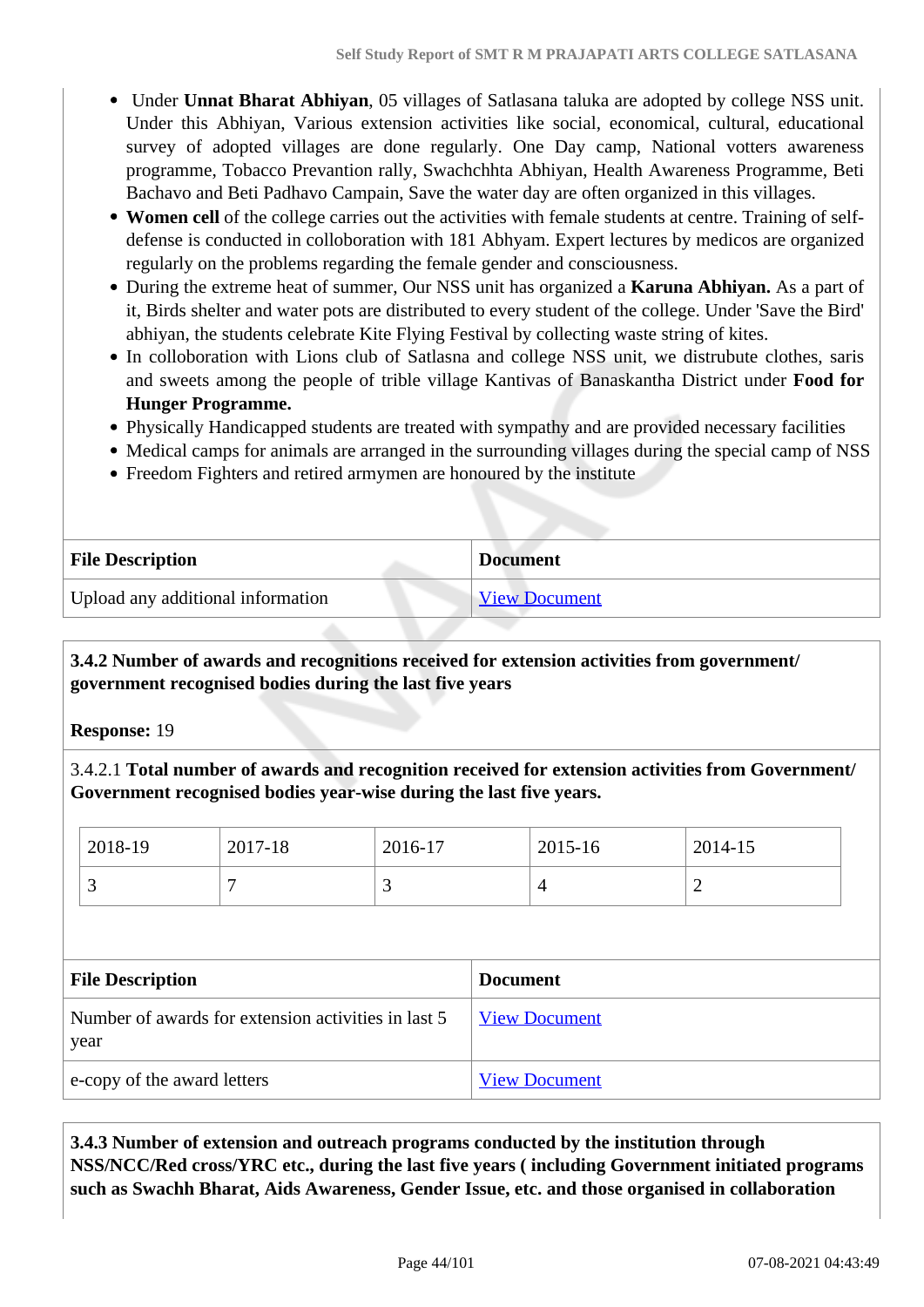#### **with industry, community and NGOs)**

### **Response:** 74

## 3.4.3.1 **Number of extension and outreached Programmes conducted in collaboration with industry, community and Non- Government Organizations through NSS/ NCC/ Red Cross/ YRC etc., yearwise during the last five years**

| 2018-19 | 2017-18      | 2016-17 | 2015-16 | 2014-15       |
|---------|--------------|---------|---------|---------------|
| 20      | $\mathbf{r}$ | 10      | 14      | $\sim$<br>1 J |

| <b>File Description</b>                                                                                          | <b>Document</b>      |
|------------------------------------------------------------------------------------------------------------------|----------------------|
| Reports of the event organized                                                                                   | <b>View Document</b> |
| Number of extension and outreach Programmes<br>conducted with industry, community etc for the last<br>five years | <b>View Document</b> |
| Any additional information                                                                                       | <b>View Document</b> |

## **3.4.4 Average percentage of students participating in extension activities at 3.4.3. above during last five years**

**Response:** 155.31

3.4.4.1 **Total number of Students participating in extension activities conducted in collaboration with industry, community and Non- Government Organizations such as Swachh Bharat, AIDs awareness, Gender issue etc. year-wise during last five years**

| 2018-19 | 2017-18 | 2016-17 | 2015-16 | 2014-15 |
|---------|---------|---------|---------|---------|
| 4316    | 3310    | 2792    | 3045    | 4208    |

| <b>File Description</b>                                                                      | <b>Document</b>      |
|----------------------------------------------------------------------------------------------|----------------------|
| Report of the event                                                                          | <b>View Document</b> |
| Average percentage of students participating in<br>extension activities with Govt or NGO etc | <b>View Document</b> |
| Any additional information                                                                   | <b>View Document</b> |

## **3.5 Collaboration**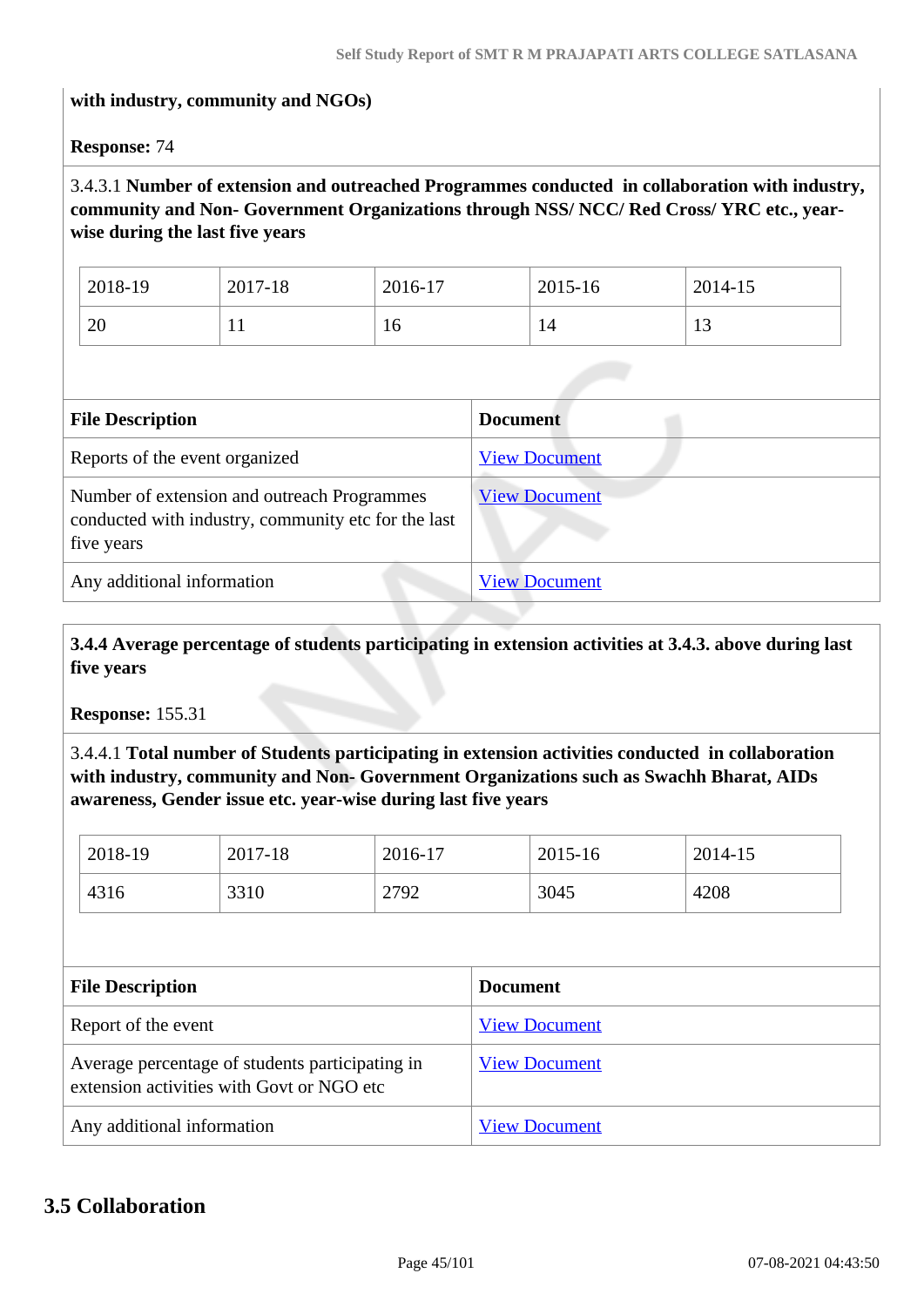| <b>Response: 228</b>    |                                                 |         |                                                                                              |         |
|-------------------------|-------------------------------------------------|---------|----------------------------------------------------------------------------------------------|---------|
|                         | internship year-wise during the last five years |         | 3.5.1.1 Number of Collaborative activities for research, Faculty exchange, Student exchange/ |         |
| 2018-19                 | 2017-18                                         | 2016-17 | 2015-16                                                                                      | 2014-15 |
| 73                      | 47                                              | 61      | 29                                                                                           | 18      |
|                         |                                                 |         |                                                                                              |         |
| <b>File Description</b> |                                                 |         | <b>Document</b>                                                                              |         |
|                         | e-copies of related Document                    |         | <b>View Document</b>                                                                         |         |
|                         |                                                 |         |                                                                                              |         |

| Details of Collaborative activities with      | <b>View Document</b> |
|-----------------------------------------------|----------------------|
| institutions/industries for research, Faculty |                      |
| exchange, Student exchange/internship         |                      |
| Any additional information                    | <b>View Document</b> |

 **3.5.2 Number of functional MoUs with institutions, other universities, industries, corporate houses etc. during the last five years** 

**Response:** 10

3.5.2.1 **Number of functional MoUs with Institutions of national, international importance, other universities, industries, corporate houses etc. year-wise during the last five years**

| 2018-19 | 2017-18 | 2016-17 | 2015-16 | 2014-15 |
|---------|---------|---------|---------|---------|
|         |         | ◡       | . .     | ∼       |

| <b>File Description</b>                                                                                                                     | <b>Document</b>      |
|---------------------------------------------------------------------------------------------------------------------------------------------|----------------------|
| e-Copies of the MoUs with institution/<br>industry/corporate houses                                                                         | <b>View Document</b> |
| Details of functional MoUs with institutions of<br>national, international importance, other universities<br>etc during the last five years | <b>View Document</b> |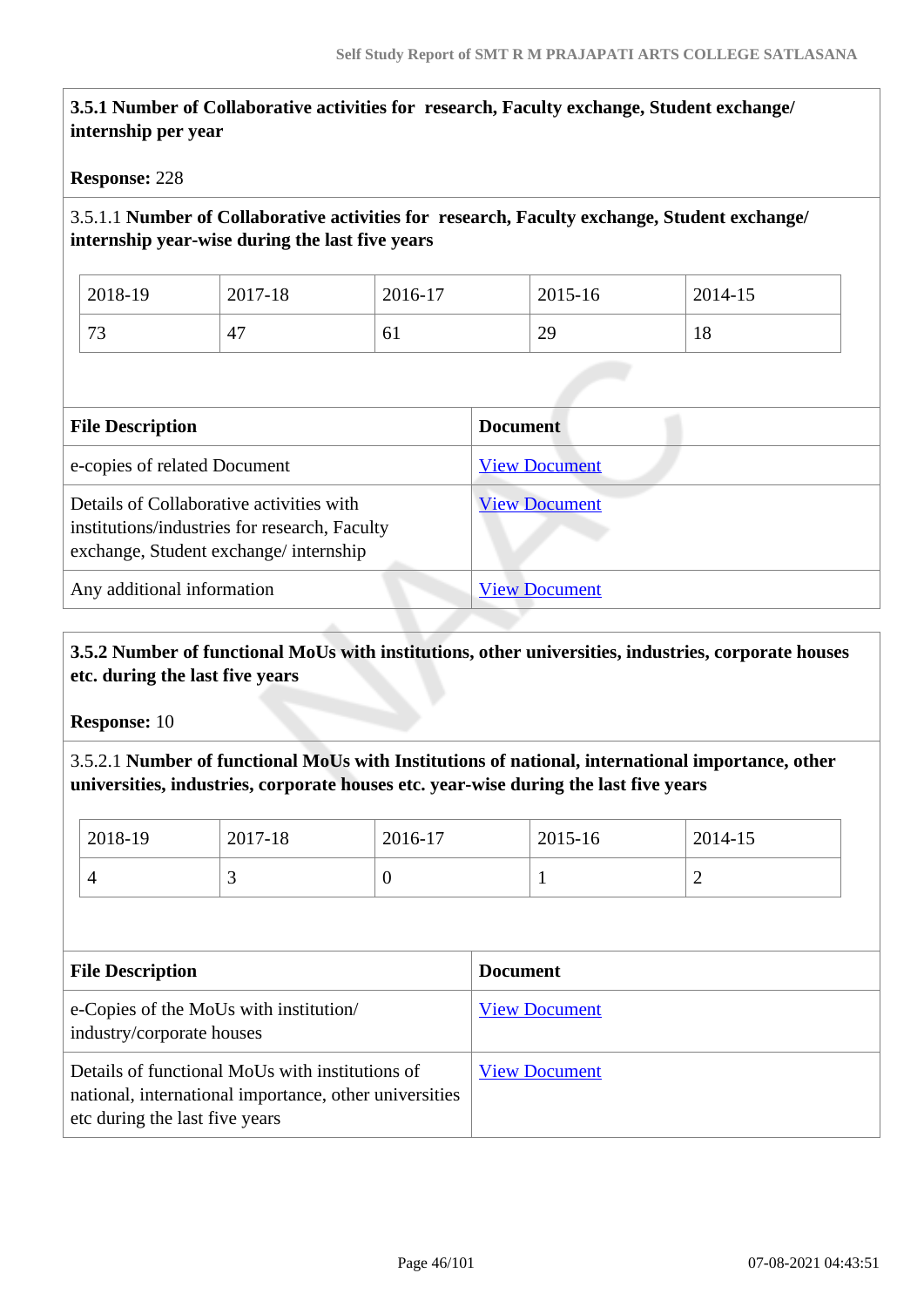# **Criterion 4 - Infrastructure and Learning Resources**

## **4.1 Physical Facilities**

 **4.1.1 The Institution has adequate infrastructure and physical facilities for teaching- learning. viz., classrooms, laboratories, computing equipment etc.** 

### **Response:**

### **Response:**

The institution has adequate infrastructure and physical facilities to fulfil the requirements of the students. Our institute aims at creating an environment of excellence in teaching - learning through technologically advanced tools. The facilities are as under:

- Total Campus area of Institution is 5 acres
- Total built up area of our institution is 5262.38 Sq. mtr. approximately. The building is spread in two storeys.
- The ground floor consists of administrative block, Staff Room, Girls room, Three Smart Class rooms, remaining class rooms with LCD projector and sound system, IQAC room, and examination room. The first floor has, NSS &Career counselling room, Language Lab, Exam Room, Research center, Computer Lab and 05 class rooms.
- There is an Air Conditioned Seminar Hall with a capacity of 200 seats.
- The Institution has fully computerised separate Library building with **33356** books in total, **12543** titles and other reading material such as encyclopaedias, bound volumes etc. On the first floor of the library, the reading room facility is available for 200 students. The Institution has provided **N-**List facility for all the students and teachers. They use this facility for their research or for studies. The institution has purchased **SOUL software** from INFLIBNET for library. OPAC system is also made available in the library. Library is the main source for the students preparing for competitive examination because it provides reading materials, magazines and news papers for reading.
- The Institute has 81 computers, 16 LCD Projectors, Speakers, sound system, interactive panel boards, audio video aids, microphones, scanners, printers, Duplicators, 03 Xerox machines, pen drives, UPS, USB, Web Camera, Digital camera and CCTV cameras.
- The Institution has provided NAMO Wi-Fi facility and free internet access to all.
- The institution authorities have got 3 units of RO Plants installed in the college. They provide purified drinking water to students and staff.
- The Institution has purchased a generator of 40 KV to deal with the rare problem of power cuts.
- The Institution authorities got 10 fire extinguishers installed in the building.
- In this way the institute with a huge campus, two storeys building, enough class rooms, administrative block, staffroom, separate language lab, computer lab ,research centre, library building consisting special N-List facility for all students and teachers as well as institute is having needed instruments for digital learning such as lcd projector, speaker, sound system, audio video aids, microphones, UPS, USB, and web cameraprovide adequate infrastructure and physical facilities for teaching and learning .
- The institute has installed Solar System of 10 Kg watts on the library building for saving the energy consumption
- The premises of the institute is covered with two beautiful gardens having herbal plants and trees also
- Under RUSA, 3 classrooms and a hall are under construction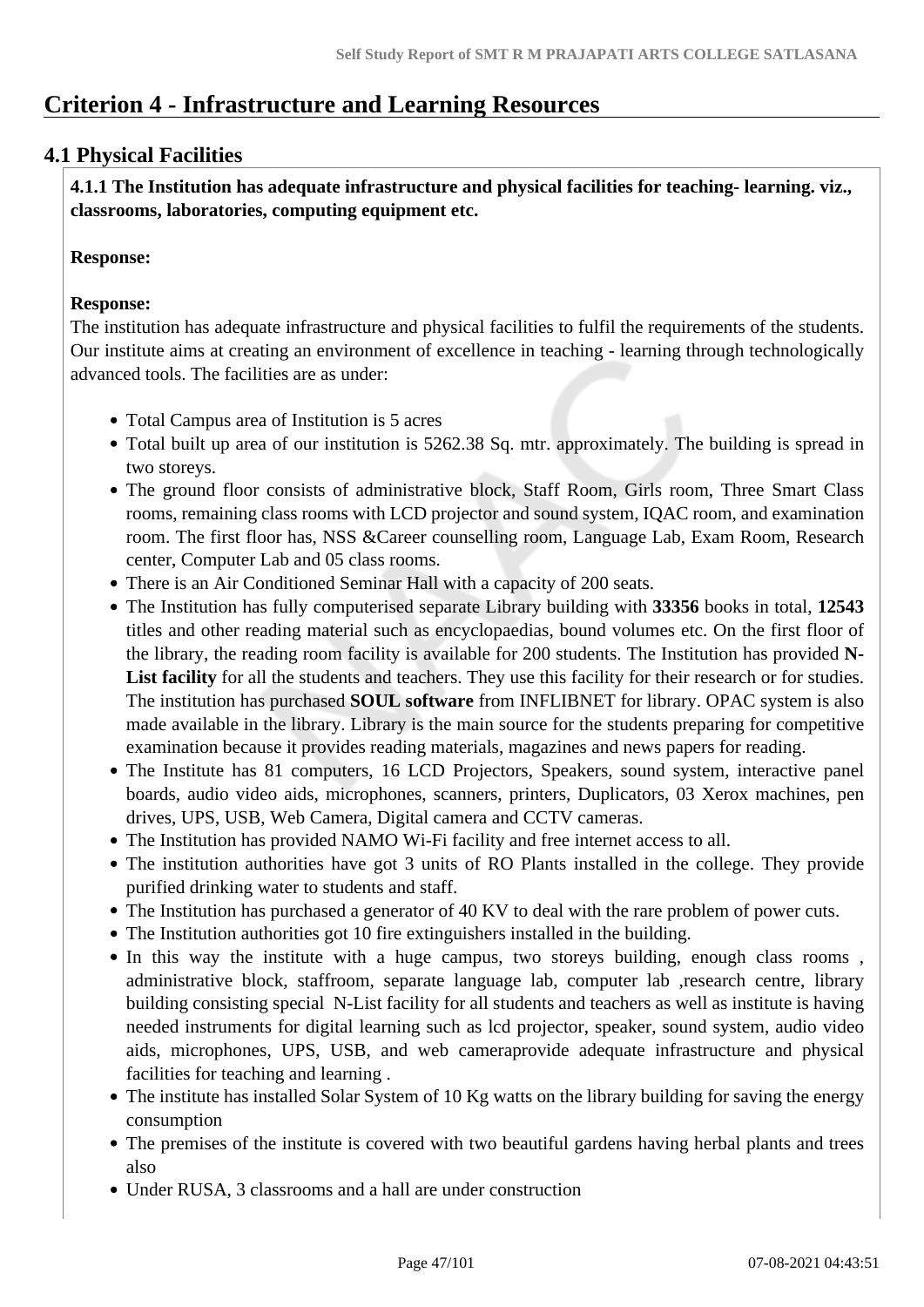- The facilities like Canteen, Parking for the staff and the students etc. are also there in the premises
- The separate Library building is also having reading hall with the capacity of 200 seats. The teachers are also provided seperate space for research and reading in the library.

| <b>File Description</b>               | <b>Document</b>      |
|---------------------------------------|----------------------|
| Upload any additional information     | <b>View Document</b> |
| Paste link for additional information | <b>View Document</b> |

## **4.1.2 The Institution has adequate facilities for cultural activities, sports, games (indoor, outdoor), gymnasium, yoga centre etc.**

**Response:** 

### **Response**:

Our institution has adequate facilities for cultural activities, sports, indoor and outdoor games etc. The success of our institution is because of following facilities:

### **Cultural Activities**

The institute is having facilities like Auditorium hall with stage, sound system, musical instruments, costumes etc. for facilitating the cultural activities. The Saptdhara and Cultural Committee focus on polishing the skills of students, under the guidance of the faculty in charge. Cultural committee and Saptdhara of our institute is always active to organize various cultural programmes in collaboration with women cell. Under Saptdhara, an initiative of KCG organizes various cultural activities under Natyadhara, Geetsangit-Nrutyadhara and Kalakaushalydhara throughout the year on various occasions. Many of our students participate at University youth festival and represent the university at zonal level every year and achieve first, second, third rank number of times. The institution organizes Annual Day and Traditional Dress Day every Year.

### **Sports**

The institution has always tried to produce students who become part of the University and State level teams. The Physical Director conducts intercollegiate tournaments and Annual Sports Day every year. Necessary playgrounds, equipment, kits and sportswear are all provided with. Both students and faculty use the indoor gymnasium. The College participated in almost all university-level sports competitions and performed well. The college facilitated the sportspersons who have selected for the inter-university team Under Sports

### **Indoor Games**

The I**ndoor Sport Hall facility is there in our campus** . Three grounds for playing Badminton for girls and boys, table tennis, chess, carrom in indoor sport hall with stadium is there in our institute.

### **Outdoor Games**

The college provides facilities for outdoor games such as Cricket, Athletics, Kabbadi, Kho-Kho, Handball, Volley-ball etc on its ground.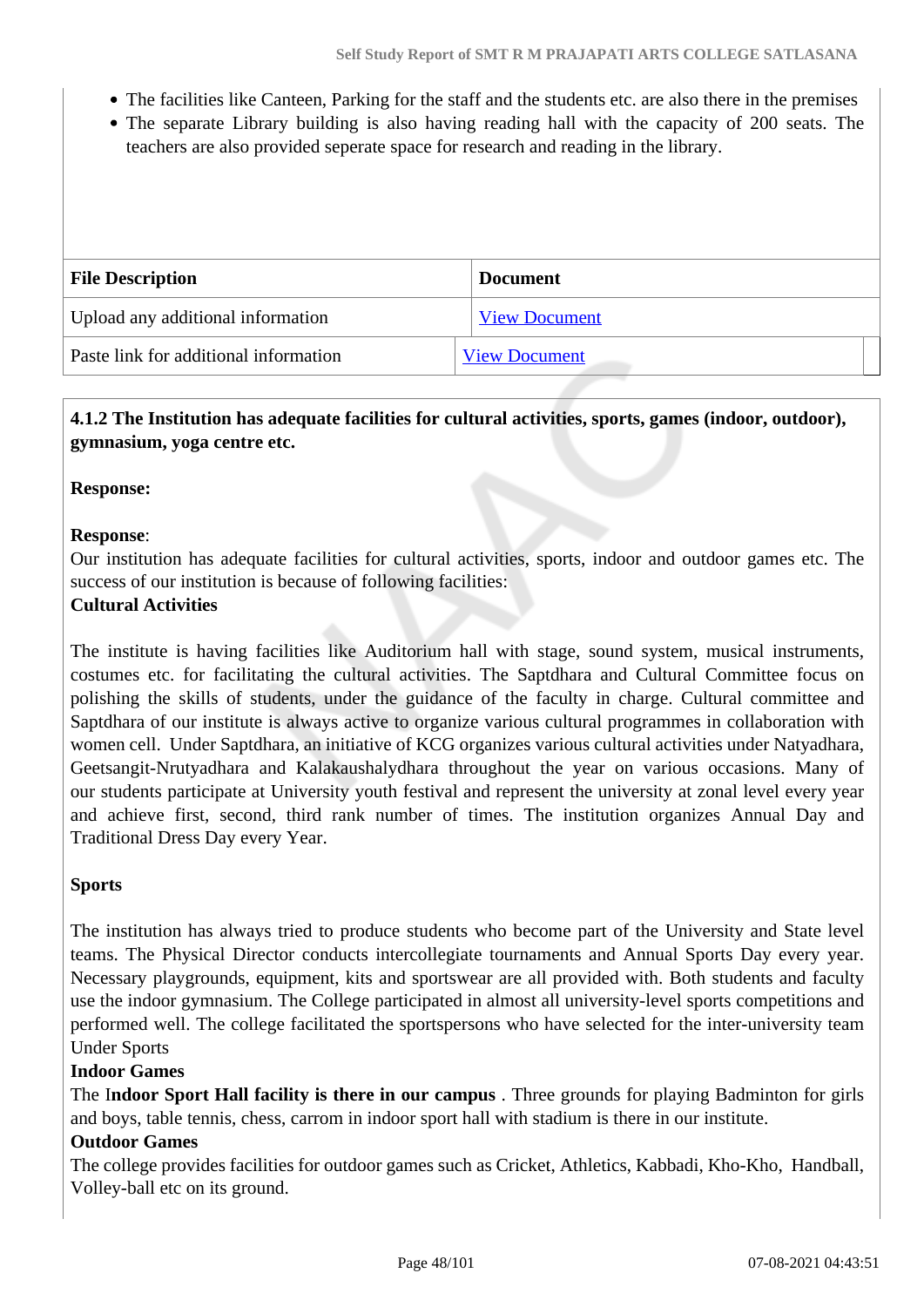## **Yoga**

The institute has a proper ground facility for Yoga practice. Since the UNO declared 21st June as the International Yoga Day, the college has been organising one week practice sessions of Yoga for faculties prior to 21st June every year.

### **Self-Defence**

Self-defence helps one to prepare for unexpected situation and also helps develop increased mental and physical health. The institute organized a sevendays' workshop for self-defence for girls in colloboration with Abhayam 181 and local police station.

### **Health and Hygiene**

**Good personal** hygiene is important for both health and social reasons.

1. The Institute is always conscious about the health of the students in general and sports persons in particular. The college has signed MoU with Smt H A Shah General Hospital for emergency requirement of treatment. The hospital provides prompt and free treatment to our students. Health cards are also issued by the hospital to the college students.

2. First aid is an important tool in quickly responding to accidents to ensure that injuries can be efficiently and promptly dealt with before a trained medical professional arrives to administer more specialised treatment. The institute has a facility of first-aid treatment to the needy.

3. The institute has installed Sanitary Pad Dispensing and Disposing Machine in Girls Room through financial assistance of Alumni Association.

| <b>File Description</b>               | <b>Document</b>      |
|---------------------------------------|----------------------|
| Upload any additional information     | <b>View Document</b> |
| Paste link for additional information | <b>View Document</b> |

 **4.1.3 Percentage of classrooms and seminar halls with ICT- enabled facilities such as smart class, LMS, etc.** *(Data for the latest completed academic year)*

**Response:** 100

4.1.3.1 Number of classrooms and seminar halls with ICT facilities

Response: 14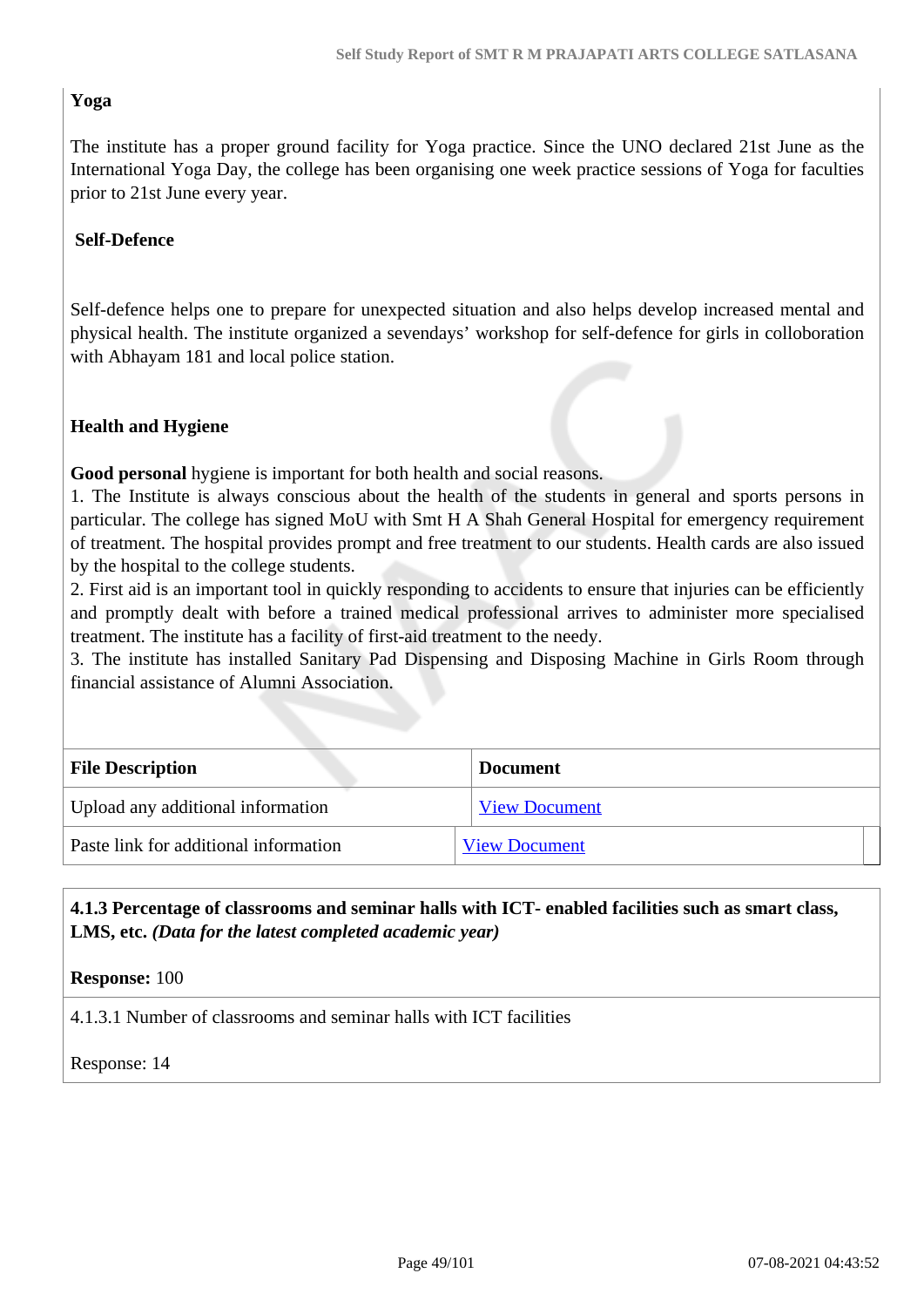| <b>File Description</b>                                                                      | <b>Document</b>      |
|----------------------------------------------------------------------------------------------|----------------------|
| Upload Number of classrooms and seminar halls<br>with ICT enabled facilities (Data Template) | <b>View Document</b> |
| Upload any additional information                                                            | <b>View Document</b> |
| Paste link for additional information                                                        | <b>View Document</b> |

### **4.1.4 Average percentage of expenditure, excluding salary for infrastructure augmentation during last five years(INR in Lakhs)**

**Response:** 100

4.1.4.1 **Expenditure for infrastructure augmentation, excluding salary year-wise during last five years (INR in lakhs)**

| 2018-19 | 2017-18 | 2016-17  | $2015 - 16$ | 2014-15 |
|---------|---------|----------|-------------|---------|
| 5722970 | 6939139 | 10534301 | 6845924     | 5814129 |

| <b>File Description</b>                                                                             | <b>Document</b>      |
|-----------------------------------------------------------------------------------------------------|----------------------|
| Upload Details of budget allocation, excluding<br>salary during the last five years (Data Template) | <b>View Document</b> |
| Upload audited utilization statements                                                               | <b>View Document</b> |

# **4.2 Library as a Learning Resource**

**4.2.1 Library is automated using Integrated Library Management System (ILMS)**

**Response:** 

Response :

The intitute has a library committee to take care of the isues related to library.

| $\operatorname{Sr}\operatorname{No}$ | Name                        | <b>Position</b>       |
|--------------------------------------|-----------------------------|-----------------------|
|                                      | $\Delta$ Dr. Jayesh N Barot | Principal as Chairman |
| 12                                   | Dr.B.K.Chaudhari            | Librarian as Convener |

The details of the library are as follows:

| Total area of the library | $ 400 \text{ square metres} $ |
|---------------------------|-------------------------------|
| Total seating capacity    | 200                           |
|                           |                               |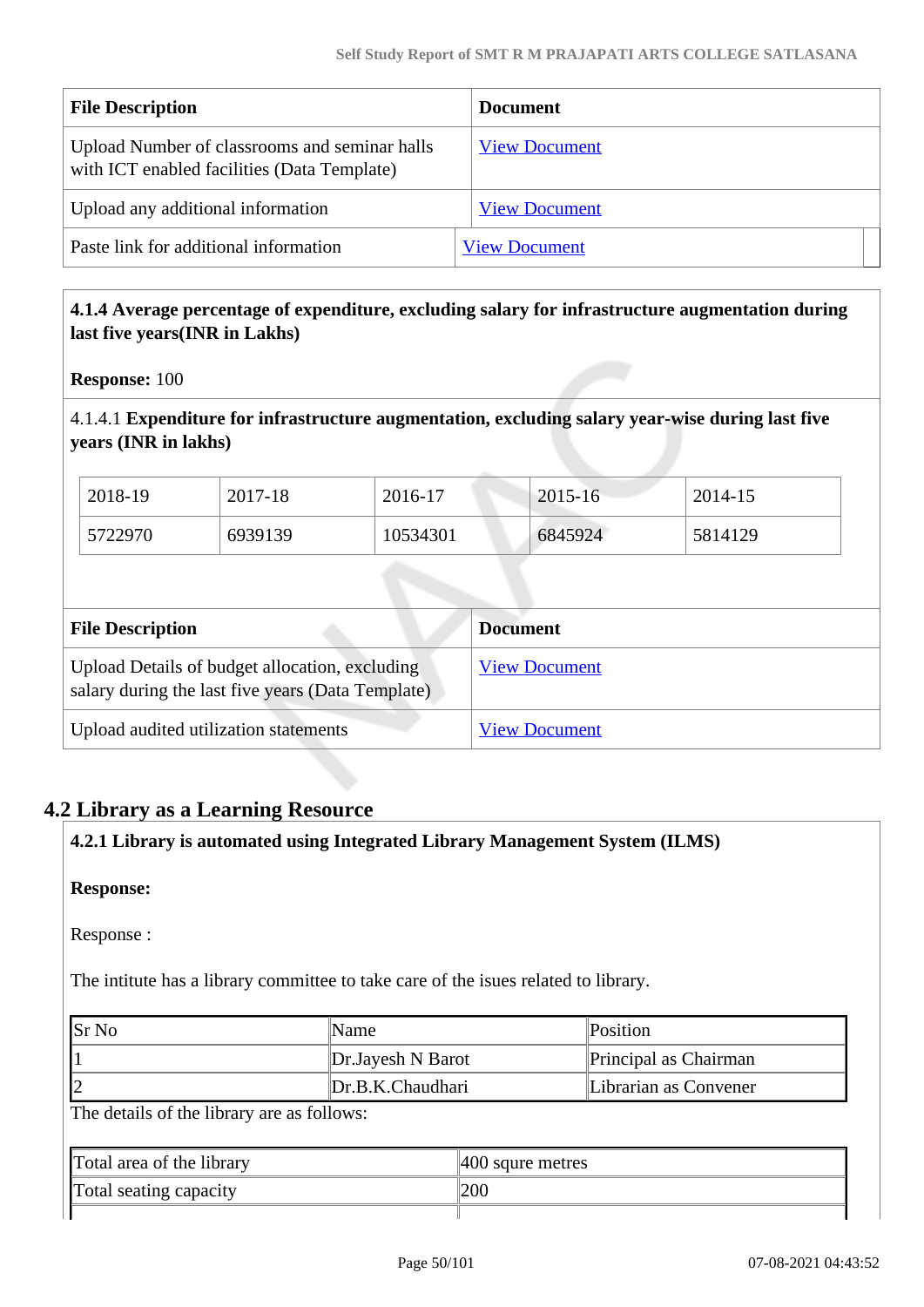| <b>Working Hours</b>                      | $\parallel$ 7.30am to 1.00pm                              |
|-------------------------------------------|-----------------------------------------------------------|
| <b>Working Hourse during examinations</b> | $\vert 9.00$ am to 5.00pm                                 |
| e-resources                               | 10 computer systems with internet and N-list<br>facility. |
|                                           |                                                           |
| Digital Library facility                  | Round the Clock                                           |

The College Library Committee plays a vital role in deciding the infrastructural requirements of the library, particularly with regard to purchase of books, maganizes, Periodicals, journals, software and providing access of online journals to the Departments.

The following are the details of ILMS.

The College has a good collection of books. A good number of books and journals are added every year. The General Library subscribes Periodicals, Magazines and Research Journals and Newspapers. The Library has online access to INFLIBNET e-Resources which provides online Journals and e-books. The library has automated, using integrated library management software SOUL 2.0. It provides a very userfriendly atmosphere in the library. The college is a member of INFLIBNET N-List consortia for many years and provides access to thousands of e-resources. It provides web-based services including access to ebooks, e-journals, and research databases.

- ILMS software: Soul Software
- OPAC: using Web OPAC 2.0 Software
- Electronic Resource Management package for e-journals for N-List
- Federated searching tools to search articles in multiple databases
- Library Website: www.rmpartscollegesatlasana.org
- Library automation : SOUL software
- Total number of computers for students' access : 10
- Total numbers of printers for public access : 2
- Internet band width/ speed 40 mbps
- Institutional Repository
- Participation in Resource sharing networks/consortia (like Inflibnet)
- A well-furnished fully automated library
- Separate reading facility for faculty and 200 students at a time
- A wide repository of books, journals, CDs, educational videos, films, newspapers, rare books, eresources, previous years' question papers etc.
- Provision of specialized services like Inter-Library Loan Service (ILL), Information Deployment and Notification, Photocopying facility, e-Library Solution Search, Reservation of books, INFLIBNET, N-LIST Programme, **Book Bank** Scheme and Extension activities
- Special sections of books earmarked for BPL, NET/SET Coaching, Remedial Studies, State Public Service Examination, Civil Service Examination, Career and Counselling Guidance
- Availability of issue slip, barcode printer and barcode reader, systems for internet browsing and book search
- Newspaper clipping service focusing on information regarding the various activities in the college
- Link search facility is provided to the students in the library link of the College website.
- Regular activities like book exhibitions, book donation campaign, reading competitions during the year
- Binding of Old Journals and volumes.
- The college provides old paper sets of University as well as College exams
- Dissemination of new arrivals and activities through college application, notice-board, display in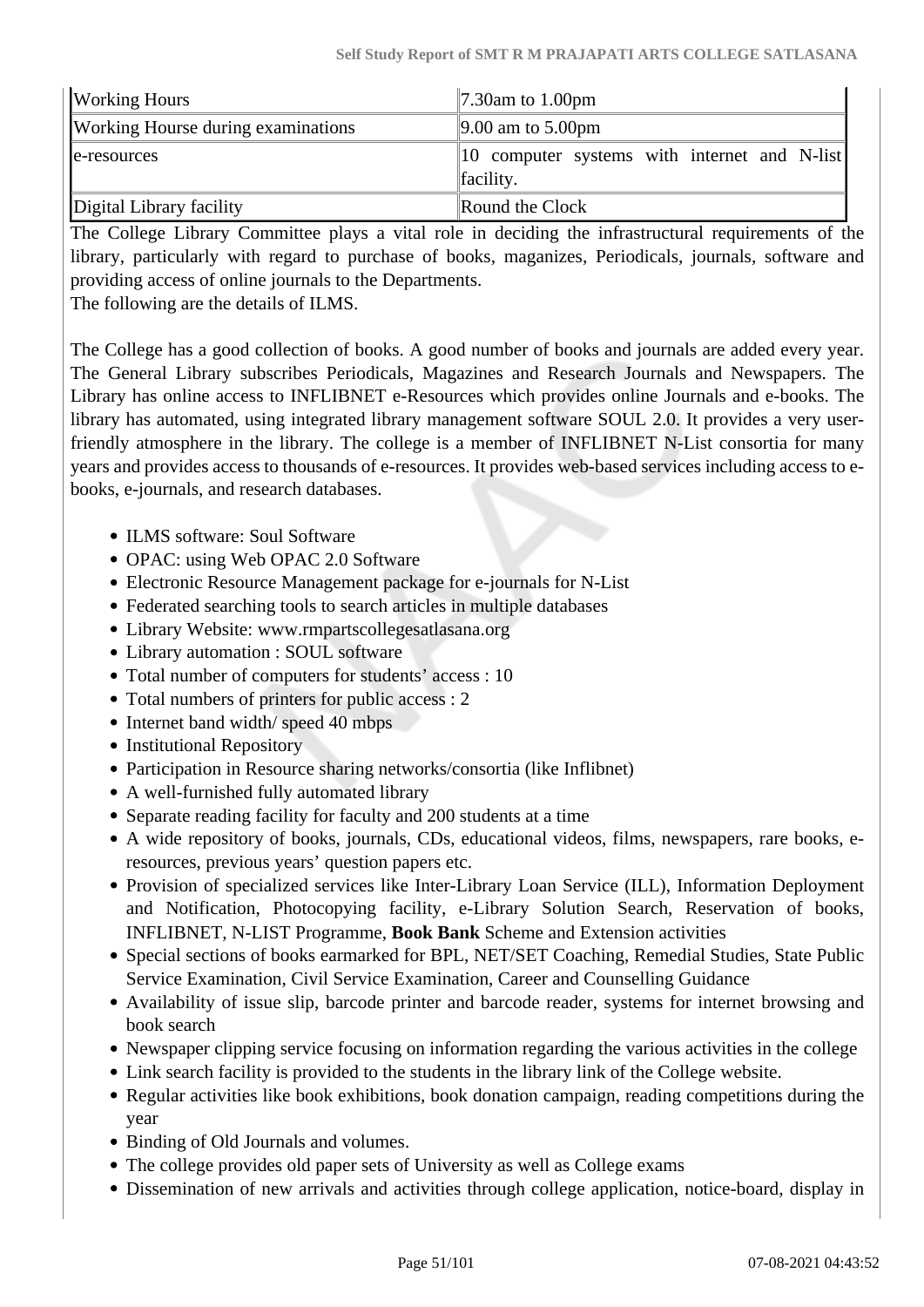stand and college website.

| <b>File Description</b>               | <b>Document</b>      |
|---------------------------------------|----------------------|
| Upload any additional information     | <b>View Document</b> |
| Paste link for Additional Information | <b>View Document</b> |

| 4.2.2 The institution has subscription for the following e-resources                                                                                                                       |                      |  |
|--------------------------------------------------------------------------------------------------------------------------------------------------------------------------------------------|----------------------|--|
| 1.e-journals<br>2.e-ShodhSindhu<br>3. Shodhganga Membership<br>4.e-books<br><b>5.Databases</b><br><b>6. Remote access to e-resources</b><br><b>Response:</b> A. Any 4 or more of the above |                      |  |
| <b>File Description</b>                                                                                                                                                                    | <b>Document</b>      |  |
| Upload any additional information                                                                                                                                                          | <b>View Document</b> |  |
| Details of subscriptions like e-journals, e-<br>ShodhSindhu, Shodhganga Membership, Remote<br>access to library resources, Web interface etc (Data<br>Template)                            | <b>View Document</b> |  |

## **4.2.3 Average annual expenditure for purchase of books/e-books and subscription to journals/ejournals during the last five years (INR in Lakhs)**

**Response:** 282859.4

4.2.3.1 **Annual expenditure of purchase of books/e-books and subscription to journals/e- journals year wise during last five years (INR in Lakhs)**

| 2018-19 | 2017-18 | 2016-17 | 2015-16 | 2014-15 |
|---------|---------|---------|---------|---------|
| 126672  | 414557  | 94752   | 231372  | 546944  |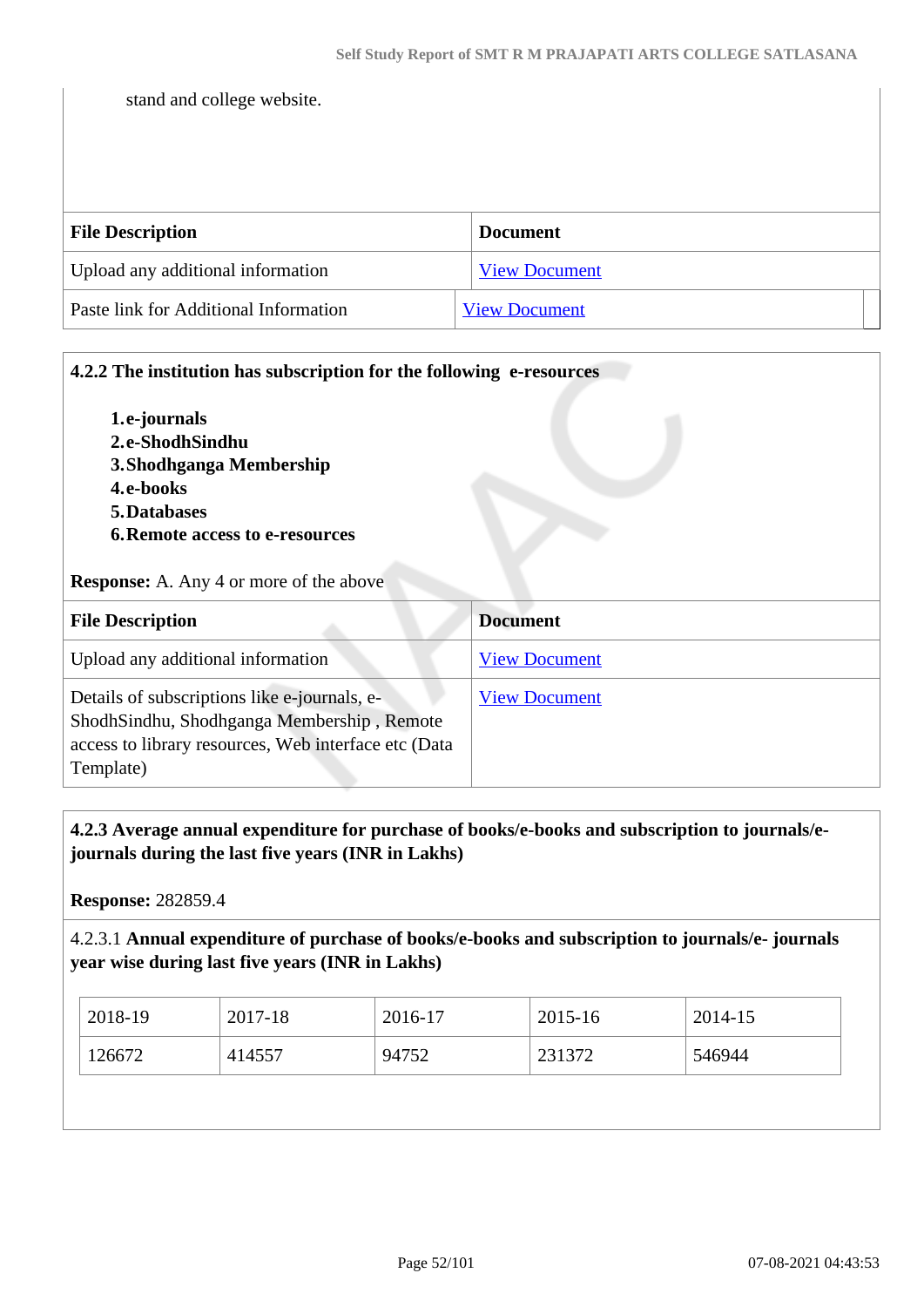| <b>File Description</b>                                                                                                               | Document             |
|---------------------------------------------------------------------------------------------------------------------------------------|----------------------|
| Details of annual expenditure for purchase of<br>books/e-books and journals/e- journals during the<br>last five years (Data Template) | <b>View Document</b> |
| Audited statements of accounts                                                                                                        | <b>View Document</b> |

### **4.2.4 Percentage per day usage of library by teachers and students ( foot falls and login data for online access) during the last completed academic year**

### **Response:** 1.64

4.2.4.1 Number of teachers and students using library per day over last one year

| Response: 35                                      |                      |  |
|---------------------------------------------------|----------------------|--|
| <b>File Description</b>                           | <b>Document</b>      |  |
| Details of library usage by teachers and students | <b>View Document</b> |  |
| Details of library usage by teachers and students | <b>View Document</b> |  |
| Any additional information                        | <b>View Document</b> |  |

# **4.3 IT Infrastructure**

## **4.3.1 Institution frequently updates its IT facilities including Wi-Fi**

### **Response:**

The College has successfully oriented the campus and office activities towards integrating IT into everyday activities. IT has been amalgamated into the college activities for improving the quality of teaching, learning and evaluation processes, and also for making the administrative processes user-friendly, efficient and transparent. Here it should be noted that with the passing of time the IT facilities of the institute have also been updated. In the beginning, we have Computers having Pentium III processors. With the passing of time, they were updated to Pentium IV Processors, then to Intel i3 Processors and now to Intel i5 Processors. Similarly, previously there was Windows 2003 Server, which was converted to Windows 2008 and then Windows 2008 RZ server. The Window Operating System was also having the version of Windows 98 which is at present Windows 10. The Printers are also changed from Dot Matrix to Laser. Similarly Internet facility started with Dial-up connection with 512 kbps speed which is now 30 mbps speed (Namo Wi-Fi). The Classroom facilities are also changed with the passing of time. Initially only black boards were there in the class room, then came the White Boards, then Smart Interactive Panel Board and now there are Wi-Fi enabled Smart Classrooms are there. Now a days the students are also using online e-resources for the latest upgradation in their respective subjects.

### Details about IT facilities

• Internet Subscription : NAMO & UMA Wi-Fi available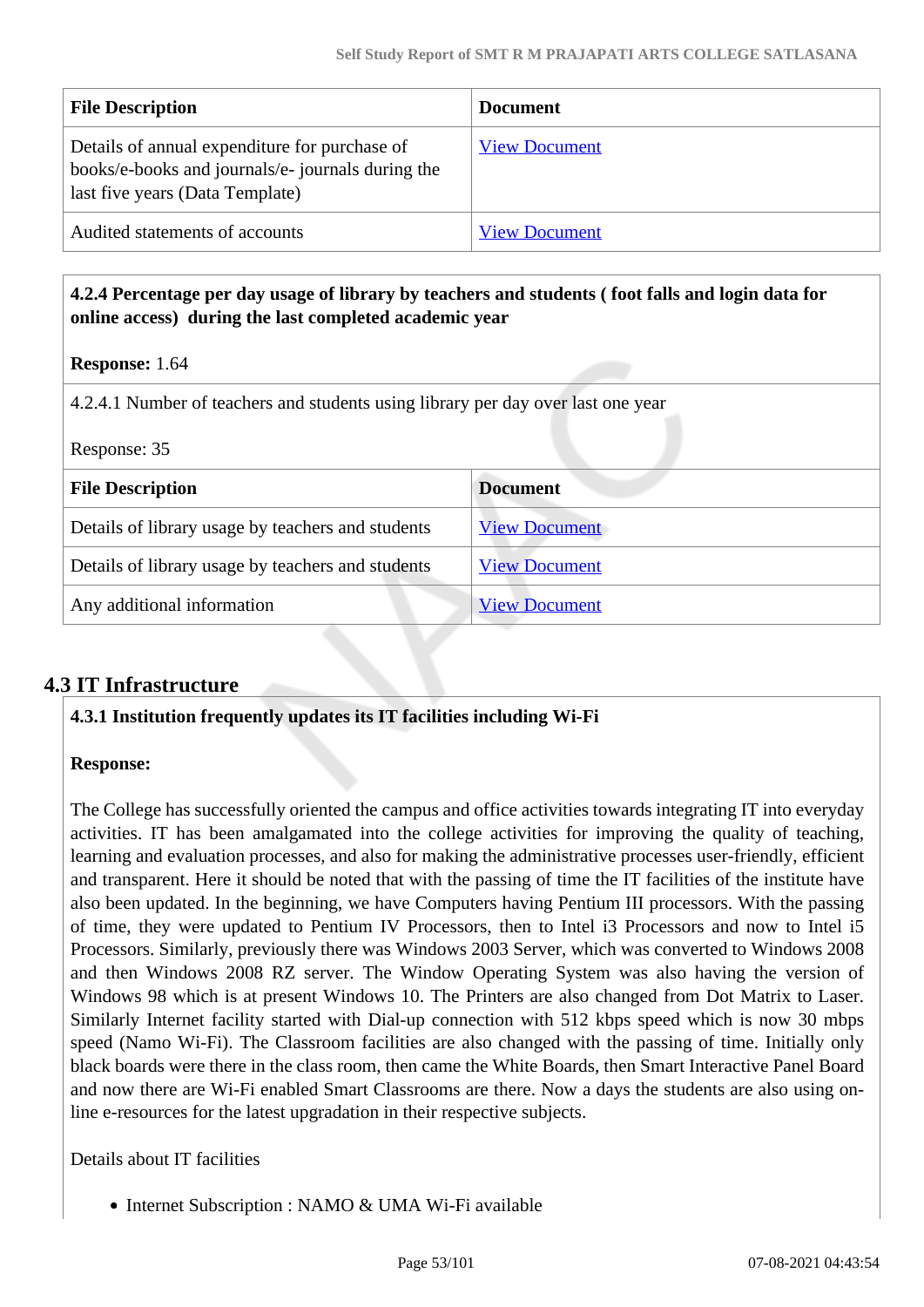- LAN and Wired Inter Connectivity : Available in the campus
- Photo Copiers : 03
- Duplicator : 01
- Wi-Fi service : Available to the faculty and students in the whole college campus.
- Digital Library facility both for students and staff
- Digital visualization for classrooms to enhance teaching and learning.
- 13 class rooms with LCD Projectors 03 class smart class rooms.
- Most of the faculty members are provided with Laptops for teaching-learning and research activities
- Membership with INFLIBNET N-list to access e-resources
- The Computer facility of total 81 computers gets upgraded by adding the number of computers in accordance with the increasing number of students.
- The college has a Language Lab which receives annual updation in the form of maintenance of computers and addition of novel video lessons.
- The Student Service Centre in library has 10 computers with internet connectivity which are accessible to students on their requirements.
- One computer, LCD TV & LCD Projector are available in the staff room which has good Wi-Fi connectivity.
- Two panel boards are available in the two classrooms.
- OMR Reader helps is to asses students answer sheet in a transparent way.
- OHP facility.
- The College has Seminar Hall with IT facilities.
- The College has a well-equipped fully automated Library with computers for accessing digital materials through INFLIBNET and browsing the internet.
- The IQAC of the College has computer with internet connectivity to facilitate Documentation and Communication Management System.
- The IOAC is equipped with a printer-scanner cum photocopier.
- The office of the College is fully automated under LAN and Internet connectivity.

| <b>File Description</b>               | <b>Document</b>      |
|---------------------------------------|----------------------|
| Upload any additional information     | <b>View Document</b> |
| Paste link for additional information | <b>View Document</b> |

### **4.3.2 Student - Computer ratio (Data for the latest completed academic year)**

#### **Response:** 26:1

| <b>File Description</b>           | <b>Document</b>      |
|-----------------------------------|----------------------|
| Upload any additional information | <b>View Document</b> |

### **4.3.3 Bandwidth of internet connection in the Institution**

### **Response:** A. ?50 MBPS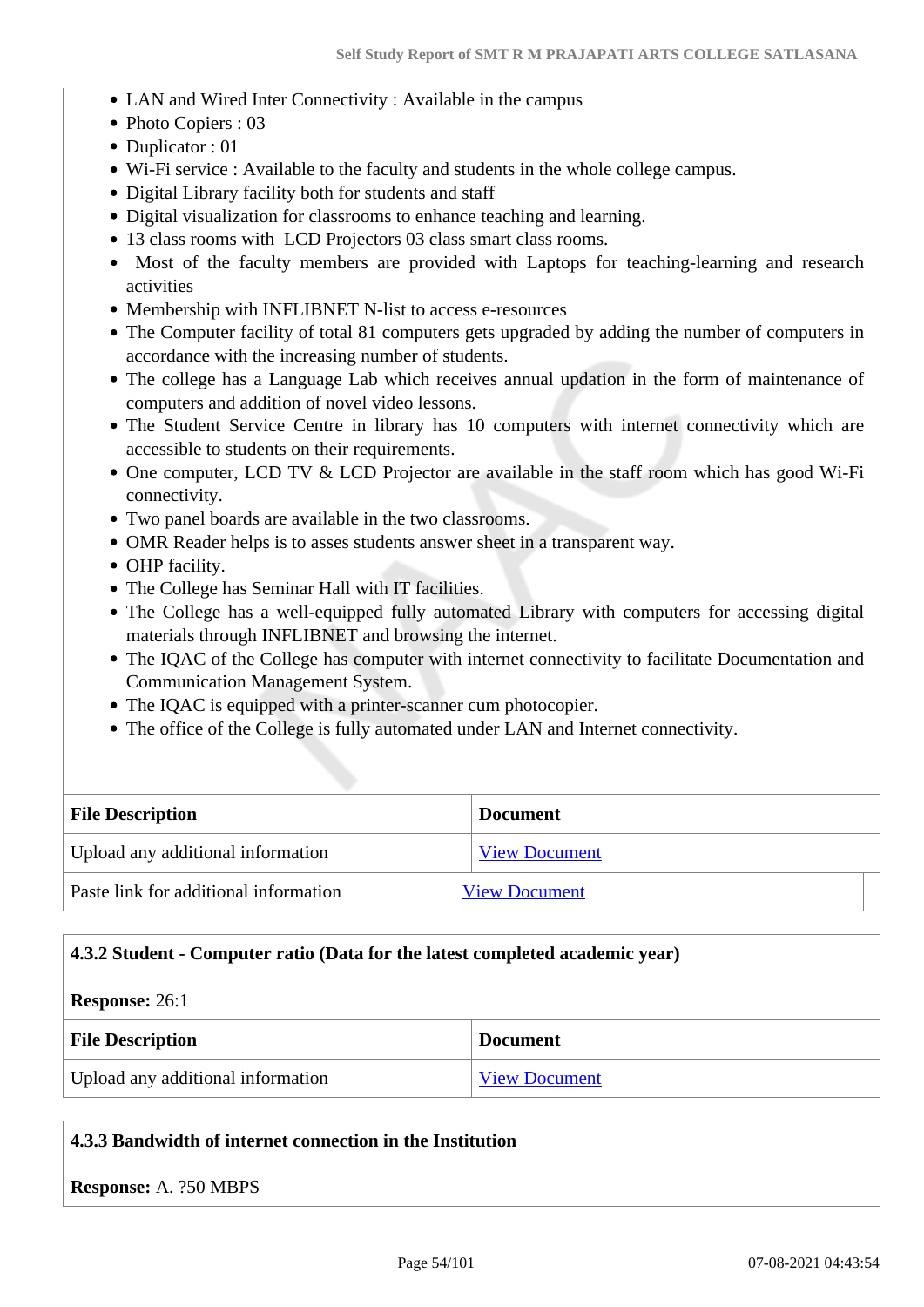| <b>File Description</b>                                                     | <b>Document</b>      |
|-----------------------------------------------------------------------------|----------------------|
| Upload any additional Information                                           | <b>View Document</b> |
| Details of available bandwidth of internet<br>connection in the Institution | <b>View Document</b> |

# **4.4 Maintenance of Campus Infrastructure**

 **4.4.1 Average percentage of expenditure incurred on maintenance of infrastructure (physical and academic support facilities) excluding salary component during the last five years(INR in Lakhs)**

**Response:** 100

4.4.1.1 **Expenditure incurred on maintenance of infrastructure (physical facilities and academic support facilities) excluding salary component year-wise during the last five years (INR in lakhs)**

| 2018-19 | 2017-18 | 2016-17  | 2015-16 | 2014-15 |
|---------|---------|----------|---------|---------|
| 5722970 | 6939139 | 10534301 | 6845924 | 5814129 |

| <b>File Description</b>                                                                                                     | <b>Document</b>      |
|-----------------------------------------------------------------------------------------------------------------------------|----------------------|
| Upload any additional information                                                                                           | <b>View Document</b> |
| Details about assigned budget and expenditure on<br>physical facilities and academic support facilities<br>(Data Templates) | <b>View Document</b> |
| Audited statements of accounts                                                                                              | <b>View Document</b> |

 **4.4.2 There are established systems and procedures for maintaining and utilizing physical, academic and support facilities - laboratory, library, sports complex, computers, classrooms etc.**

**Response:** 

### **Response:**

The Management of our institution takes direct initiative in the maintenance and upkeep of infrastructure and support facilities in consultation with the Principal, IQAC and Campus Development committee. The Principal and the Governing Body monitor the quality of maintenance of infrastructure and equipments. The custodians of the equipments frequently examine them for timely maintenance and repairs to ensure performance and accuracy.

### **Library**

Library facilities are open to the students of not only our college but also students and researchers of other institutes and even outside members. Maintenance and utilization of library resources are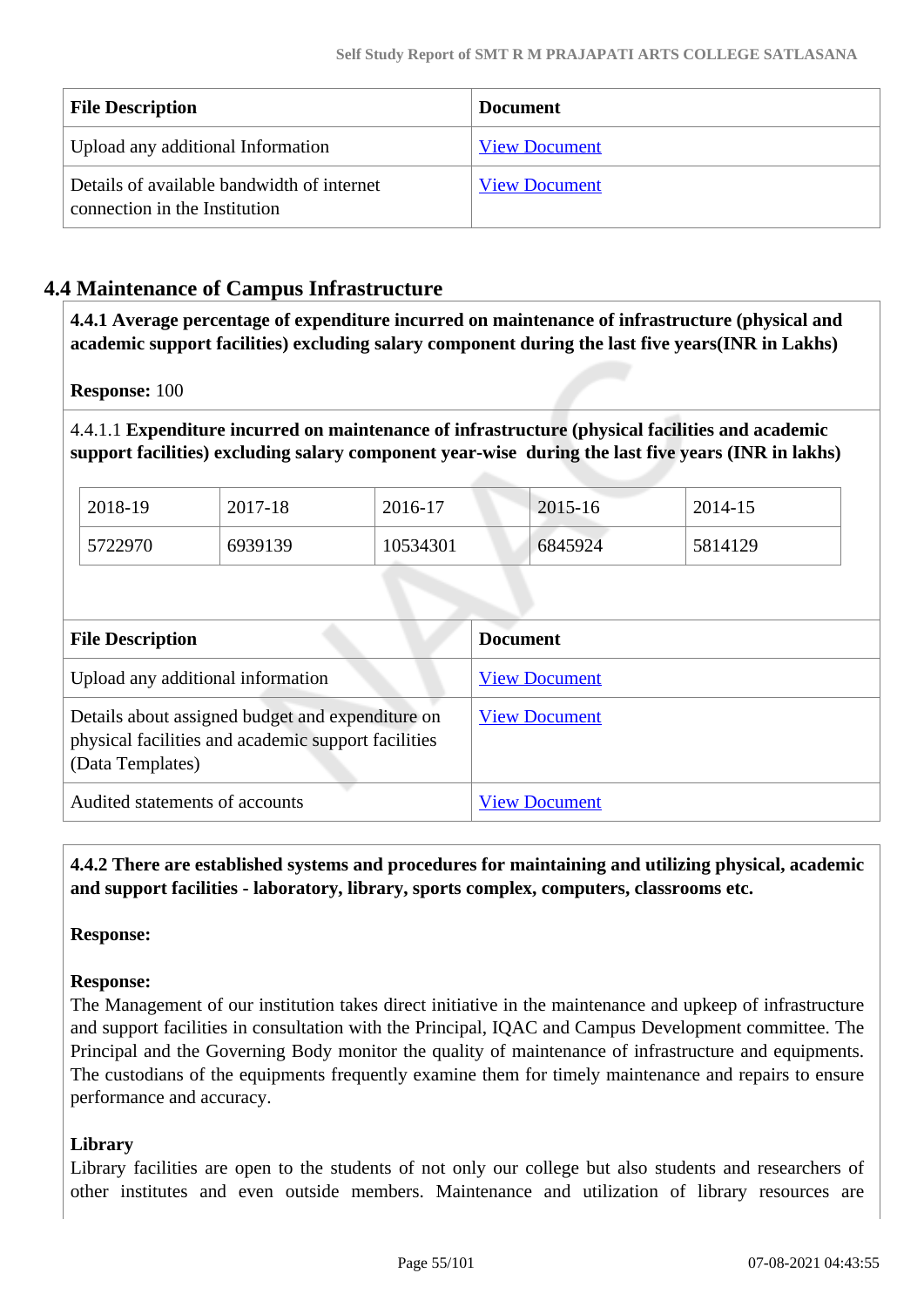done through strictly following the library rulesThe library is automated regularly through software SOUL 2.0 Maintenance and digitizing of rare books, back volumes, manuscripts and reports with special care. IT infrastructure is maintained regularly. OPAC system for book search has been devised and regularly updated.. A register is maintained to keep the record of all the readers. The maximum period of loan for books is 14 days. A book, if damaged or lost by a member, he/she shall pay the cost of the book as compensation.

### **Sports**

All Sports facilities are under the in charge of the Director of Physical Education.Physical Director and Sports Committee monitor the maintenance of Sports Facilities The maintenance of the Indoor games sports Hall and playground are done on time. Time is allotted to students for using sports facilities. Common facilities like Ground, seminar hall and running track are provided to the candidates preparing for competitive exam like PSI, Police, Army, Forest etc.

## **ICT and Internet**

 The college has a comprehensive IT policy regarding service, data, and network security. The college has a mechanism of adopting free software and anti-piracy protocol Computer Instructor addresses internet broadband connectivity and Wi-Fi problems. The use of Internet facilities is distributed secured and monitored by Cyber Roam Software. In order to minimize e-waste, computers are serviced and reused as far as possible. The Dynamic College Website, College Android App, INTRANET facility are maintained by appointed Computer Instructor.

In case of any repairs beyond the capacity of the local computer operator, the college has made a contract to external agency namely Unique Tech who looks after the maintenance of computer systems in the college.

### **Class Rooms**

The Principal, the IQAC and faculties of Campus Development Committe oversee the maintenance of the classroom equipments. Senior students and students representative of each committee take care of preserving facilities in the college intact. The college building is lent to the external agencies and Government for Exams on request.

### **Language Lab**

SCOPE exams are conducted two time in a year. So, students can avail Language Lab facilities on rotation basis. The students are allowed under the supervision of language teachers only.

### **Seminar Hall (BISAG)**

Seminar Hall is used to organize small functions like various competitions at college level, meetings of Alumni or Parents' Association etc. This hall is availed for screening of films based on educational topics or texts too. Sabar Electronic look afters the maintenance of BISAG connectivity.

| <b>File Description</b>           | <b>Document</b>      |
|-----------------------------------|----------------------|
| Upload any additional information | <b>View Document</b> |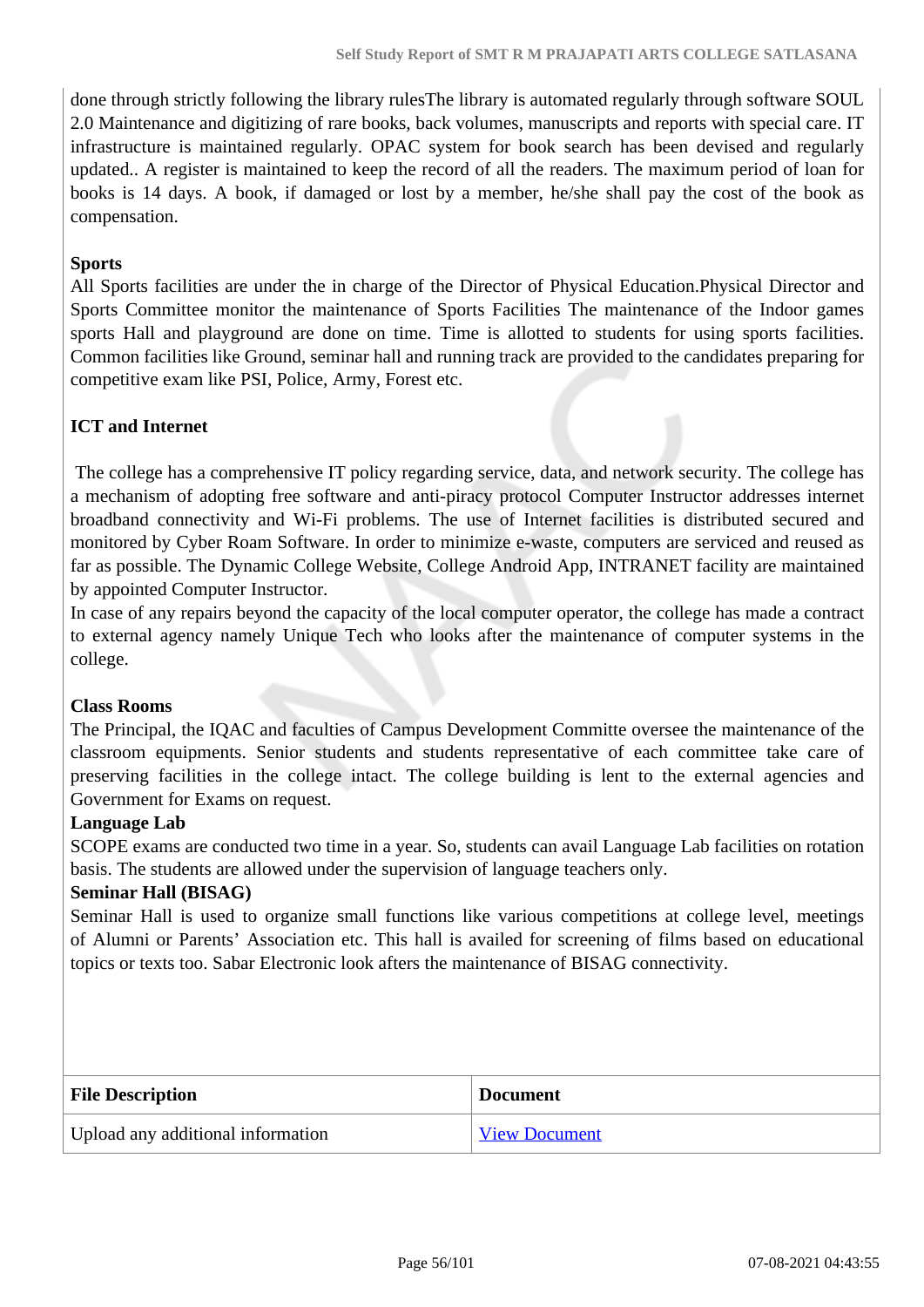# **Criterion 5 - Student Support and Progression**

## **5.1 Student Support**

 **5.1.1 Average percentage of students benefited by scholarships and freeships provided by the Government during last five years** 

**Response:** 86.94

5.1.1.1 **Number of students benefited by scholarships and freeships provided by the Government year-wise during last five years**

| 2018-19 | 2017-18 | 2016-17 | $2015 - 16$ | 2014-15 |
|---------|---------|---------|-------------|---------|
| 2242    | 1863    | 1992    | 1941        | 1861    |

| <b>File Description</b>                                                                                                                                                                 | <b>Document</b>      |
|-----------------------------------------------------------------------------------------------------------------------------------------------------------------------------------------|----------------------|
| upload self attested letter with the list of students<br>sanctioned scholarship                                                                                                         | <b>View Document</b> |
| Upload any additional information Average<br>percentage of students benefited by scholarships and<br>freeships provided by the Government during the<br>last five years (Data Template) | <b>View Document</b> |

## **5.1.2 Average percentage of students benefitted by scholarships, freeships etc. provided by the institution / non- government agencies during the last five years**

**Response:** 0.51

5.1.2.1 **Total number of students benefited by scholarships, freeships, etc provided by the institution / non- government agencies year-wise during last five years**

| 2018-19 | 2017-18 | 2016-17                            | 2015-16  | 2014-15 |
|---------|---------|------------------------------------|----------|---------|
| ∼       | v       | $\sim$<br>$\overline{\phantom{a}}$ | -<br>. . | O       |

| <b>File Description</b>                                                                                                                | <b>Document</b>      |
|----------------------------------------------------------------------------------------------------------------------------------------|----------------------|
| Upload any additional information                                                                                                      | <b>View Document</b> |
| Number of students benefited by scholarships and<br>freeships institution / non-government agencies in<br>last 5 years (Date Template) | <b>View Document</b> |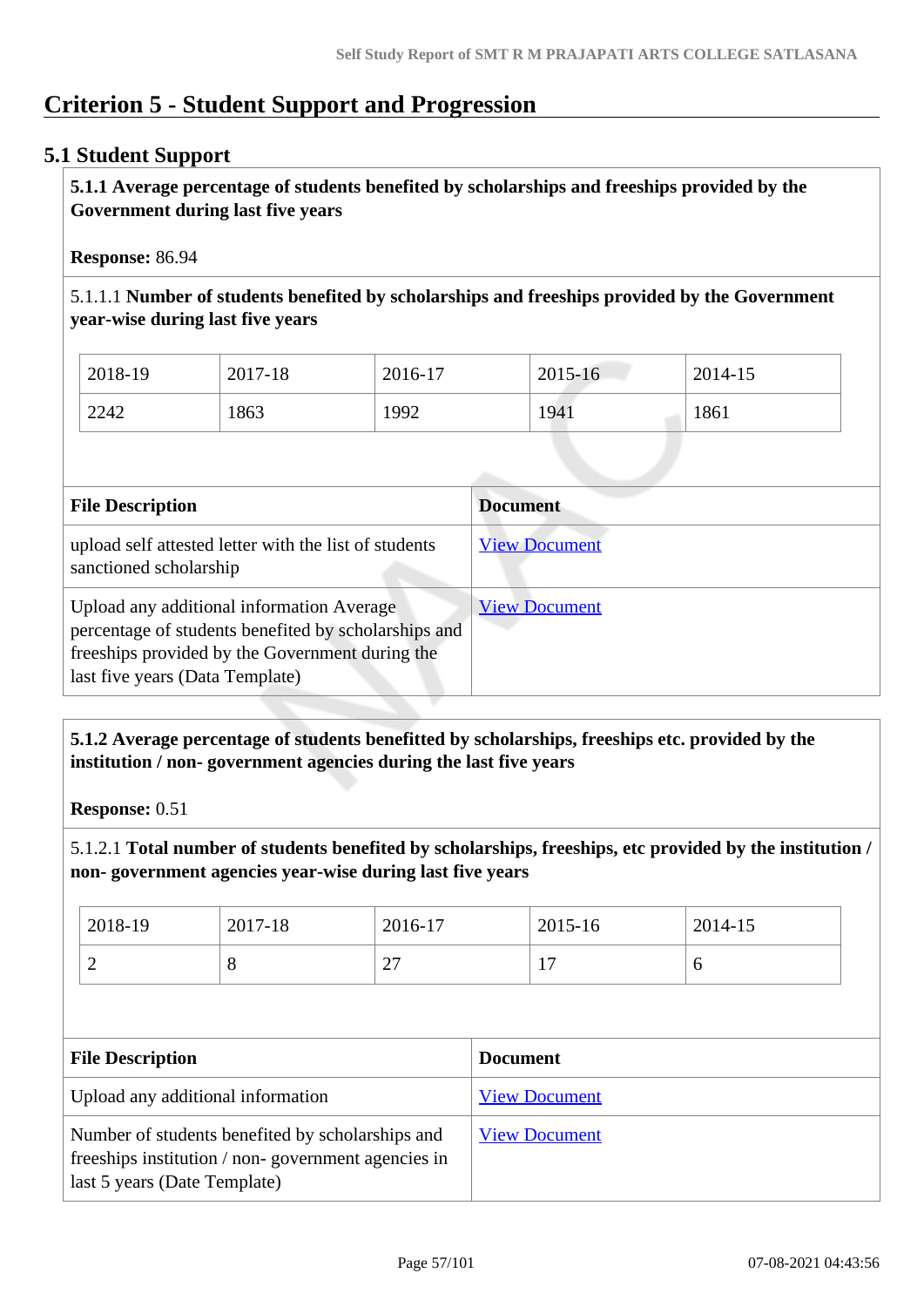**5.1.3 Capacity building and skills enhancement initiatives taken by the institution include the following**

### **1.Soft skills**

**2.Language and communication skills** 

**3.Life skills (Yoga, physical fitness, health and hygiene)**

## **4.ICT/computing skills**

**Response:** A. All of the above

| <b>File Description</b>                                                              | <b>Document</b>      |
|--------------------------------------------------------------------------------------|----------------------|
| Details of capability building and skills<br>enhancement initiatives (Data Template) | <b>View Document</b> |
| Any additional information                                                           | <b>View Document</b> |

## **5.1.4 Average percentage of students benefitted by guidance for competitive examinations and career counselling offered by the Institution during the last five years**

**Response:** 24.96

5.1.4.1 **Number of students benefitted by guidance for competitive examinations and career counselling offered by the institution year wise during last five years**

| 2018-19 | 2017-18 | 2016-17 | 2015-16     | 2014-15 |
|---------|---------|---------|-------------|---------|
| 247     | 594     | 709     | ワつく<br>ل کے | 619     |

| <b>File Description</b>                                                                                                       | <b>Document</b>      |
|-------------------------------------------------------------------------------------------------------------------------------|----------------------|
| Number of students benefited by guidance for<br>competitive examinations and career counselling<br>during the last five years | <b>View Document</b> |
| Any additional information                                                                                                    | <b>View Document</b> |

 **5.1.5 The Institution has a transparent mechanism for timely redressal of student grievances including sexual harassment and ragging cases**

**1.Implementation of guidelines of statutory/regulatory bodies**

**2.Organisation wide awareness and undertakings on policies with zero tolerance**

- **3.Mechanisms for submission of online/offline students' grievances**
- **4.Timely redressal of the grievances through appropriate committees**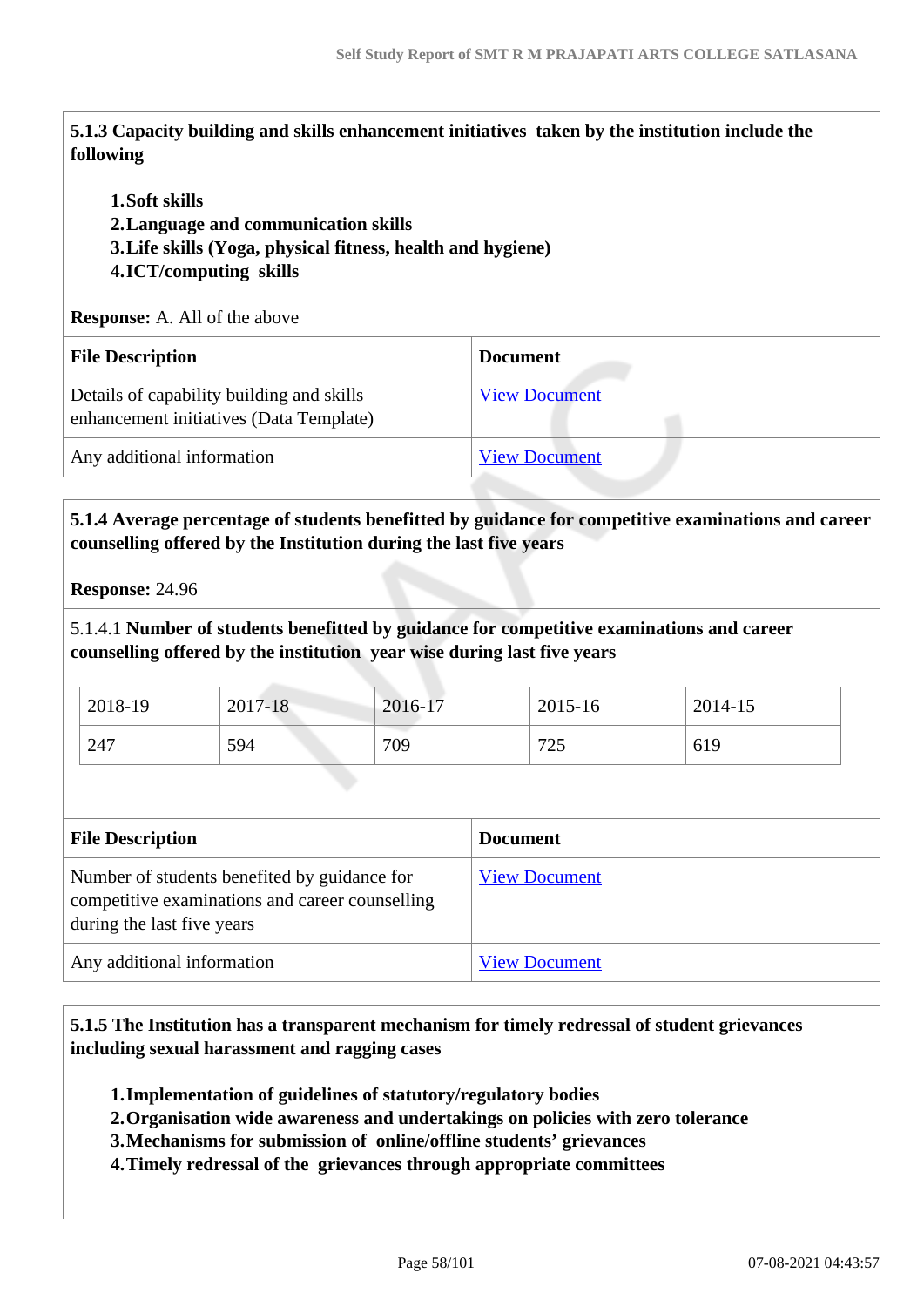| <b>Response:</b> A. All of the above                                                                                               |                      |  |  |
|------------------------------------------------------------------------------------------------------------------------------------|----------------------|--|--|
| <b>File Description</b>                                                                                                            | <b>Document</b>      |  |  |
| Upload any additional information                                                                                                  | <b>View Document</b> |  |  |
| Minutes of the meetings of student redressal<br>committee, prevention of sexual harassment<br>committee and Anti Ragging committee | <b>View Document</b> |  |  |
| Details of student grievances including sexual<br>harassment and ragging cases                                                     | <b>View Document</b> |  |  |

## **5.2 Student Progression**

|                         |                                                   |         | 5.2.1 Average percentage of placement of outgoing students during the last five years |         |  |
|-------------------------|---------------------------------------------------|---------|---------------------------------------------------------------------------------------|---------|--|
| <b>Response: 9.56</b>   |                                                   |         |                                                                                       |         |  |
|                         |                                                   |         | 5.2.1.1 Number of outgoing students placed year - wise during the last five years.    |         |  |
| 2018-19                 | 2017-18                                           | 2016-17 | 2015-16                                                                               | 2014-15 |  |
| 62                      | 52                                                | 53      | 43                                                                                    | 21      |  |
|                         |                                                   |         |                                                                                       |         |  |
| <b>File Description</b> |                                                   |         | <b>Document</b>                                                                       |         |  |
|                         | Upload any additional information                 |         | <b>View Document</b>                                                                  |         |  |
| years (Data Template)   | Details of student placement during the last five |         | <b>View Document</b>                                                                  |         |  |

## **5.2.2 Average percentage of students progressing to higher education during the last five years**

**Response:** 30.98

# 5.2.2.1 **Number of outgoing student progression to higher education during last five years**

Response: 184

| <b>File Description</b>                                               | <b>Document</b>      |
|-----------------------------------------------------------------------|----------------------|
| Upload supporting data for student/alumni                             | <b>View Document</b> |
| Details of student progression to higher education<br>(Data Template) | <b>View Document</b> |
| Any additional information                                            | <b>View Document</b> |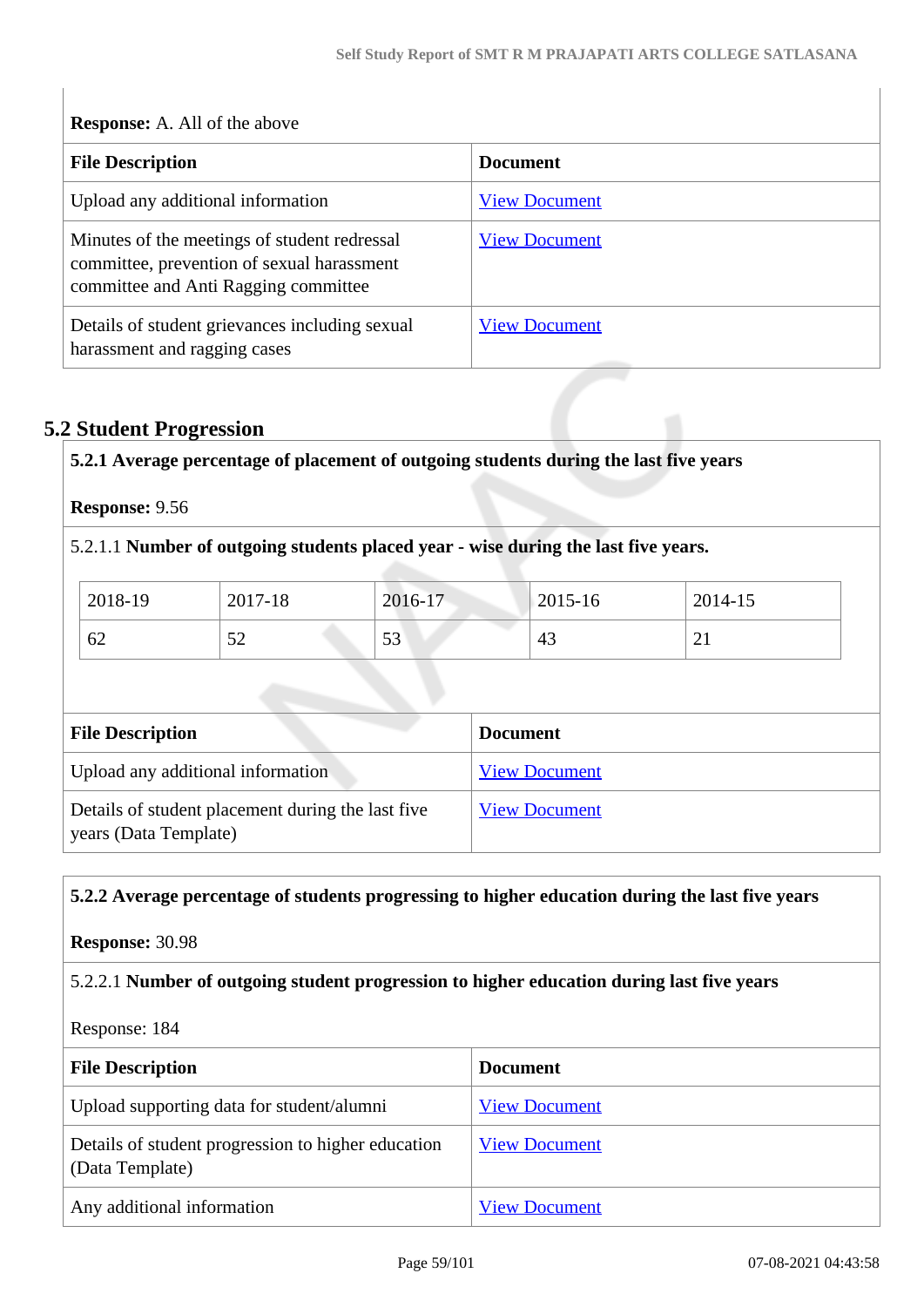**5.2.3 Average percentage of students qualifying in state/national/ international level examinations during the last five years (eg: IIT-JAM/CLAT/ NET/SLET/GATE/ GMAT/CAT/GRE/ TOEFL/ Civil Services/State government examinations, etc.)**

### **Response:** 8.59

## 5.2.3.1 **Number of students qualifying in state/ national/ international level examinations (eg: IIT/JAM/ NET/ SLET/ GATE/ GMAT/CAT/GRE/ TOEFL/ Civil Services/ State government examinations***, etc.)***) year-wise during last five years**

| 2018-19 | 2017-18 | 2016-17 | 2015-16 | 2014-15 |
|---------|---------|---------|---------|---------|
| 34      | $\circ$ | ∼       | v       |         |

## 5.2.3.2 **Number of students appearing in state/ national/ international level examinations (eg: JAM/CLAT/NET/ SLET/ GATE/ GMAT/CAT,GRE/ TOFEL/ Civil Services/ State government examinations) year-wise during last five years**

| 2018-19 | 2017-18 | 2016-17 | $2015 - 16$ | 2014-15 |
|---------|---------|---------|-------------|---------|
| 134     | 118     | 214     | 199         | 120     |

| <b>File Description</b>                                                                                                            | <b>Document</b>      |
|------------------------------------------------------------------------------------------------------------------------------------|----------------------|
| Number of students qualifying in state/national/<br>international level examinations during the last five<br>years (Data Template) | <b>View Document</b> |
| Any additional information                                                                                                         | <b>View Document</b> |

# **5.3 Student Participation and Activities**

 **5.3.1 Number of awards/medals won by students for outstanding performance in sports/cultural activities at inter-university/state/national / international level (award for a team event should be counted as one) during the last five years.**

**Response:** 34

5.3.1.1 **Number of awards/medals for outstanding performance in sports/cultural activities at university/state/national / international level (award for a team event should be counted as one) yearwise during the last five years.**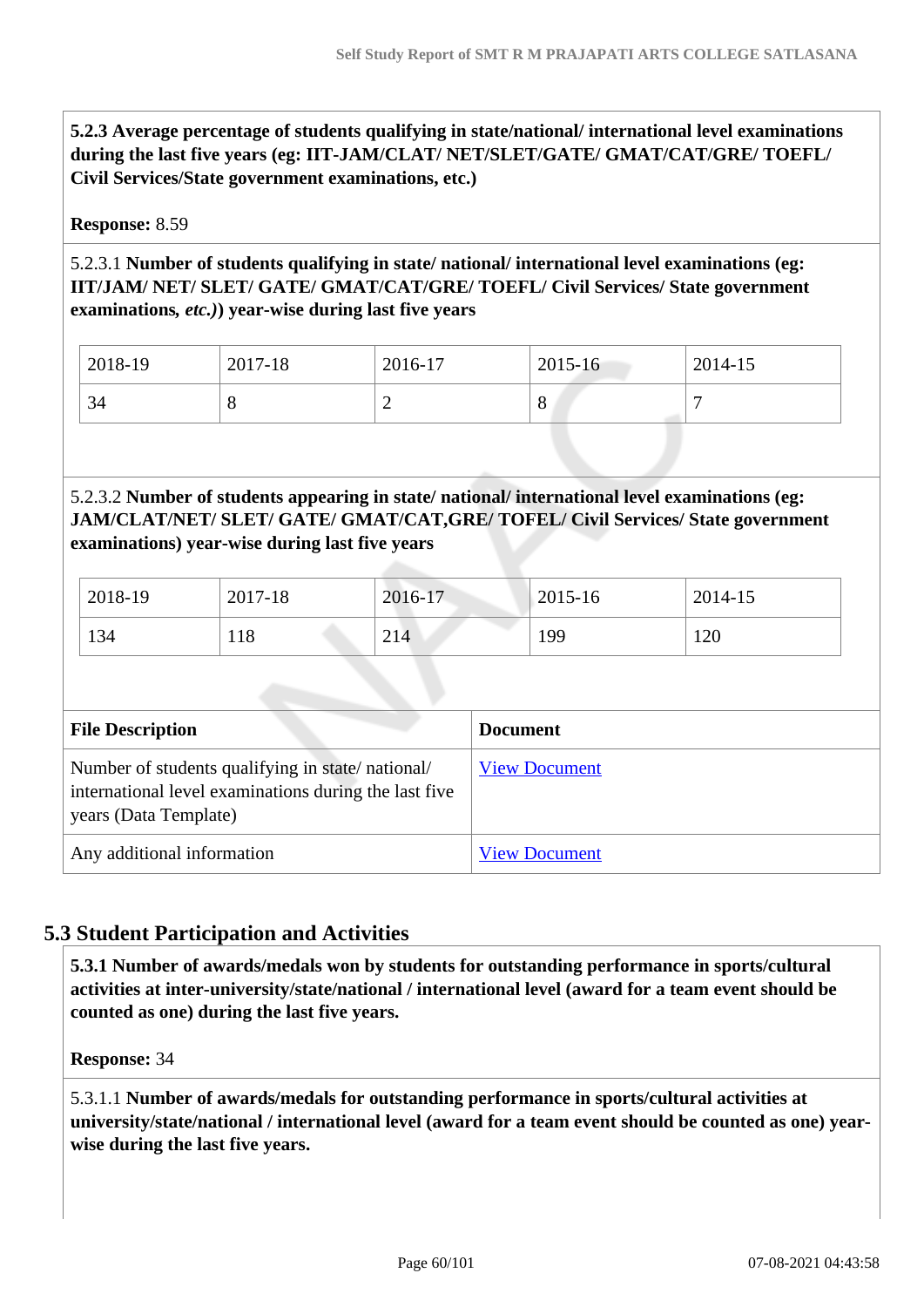| 2018-19 | 2017-18 | 2016-17 | 2015-16 | 2014-15 |
|---------|---------|---------|---------|---------|
| 10      | ◡       | ັ       | ັ       |         |

| <b>File Description</b>                                                                                                                                                | <b>Document</b>      |
|------------------------------------------------------------------------------------------------------------------------------------------------------------------------|----------------------|
| Number of awards/medals for outstanding<br>performance in sports/cultural activities at<br>university/state/ national/international level during<br>the last five year | <b>View Document</b> |
| e-copies of award letters and certificates                                                                                                                             | <b>View Document</b> |
| Any additional information                                                                                                                                             | <b>View Document</b> |

## **5.3.2 Institution facilitates students' representation and engagement in various administrative, cocurricular and extracurricular activities following duly established processes and norms (student council, students representation on various bodies)**

### **Response:**

The institute provides proper platform to the students for their representation and engagement in various administrative, co-curricular and extra-curricular committees.

### **Student Council:**

**I**n order to give students representation in various committees, student council is formed as per rules and regulations. In student council, the toppers of different semesters in university exam are selected as General Secretory, Ladies Representative and other members of the council. In Sports, Cultural, NSS, NCC, exam etc. committees, the student representatives play very active role.

## **Students Representation in Women Cell, Udisha, Sapta-dhara, SC/ST Cell and Anti-regging Committee:**

The girl students of the institute are appointed as the members in different committees. They play very vital role in the meetings. Under various committees, they are given proper guidance by the faculty. They are encouraged and appreciated by the institute. They are given opportunities during the functions of the institute like announcer, organizer, co-ordinator, stage performer etc. The students are also given an opportunity to share their views and experiences during the functions.

### **Guidance for Competitive exam:**

Along with regular academic teaching, the institute also offers coaching and guidance for state / national level competitive exams. The students are given responsibility to conduct tests, to prepare the schedule of the programme and also to organize the programme.

**Career Counselling :**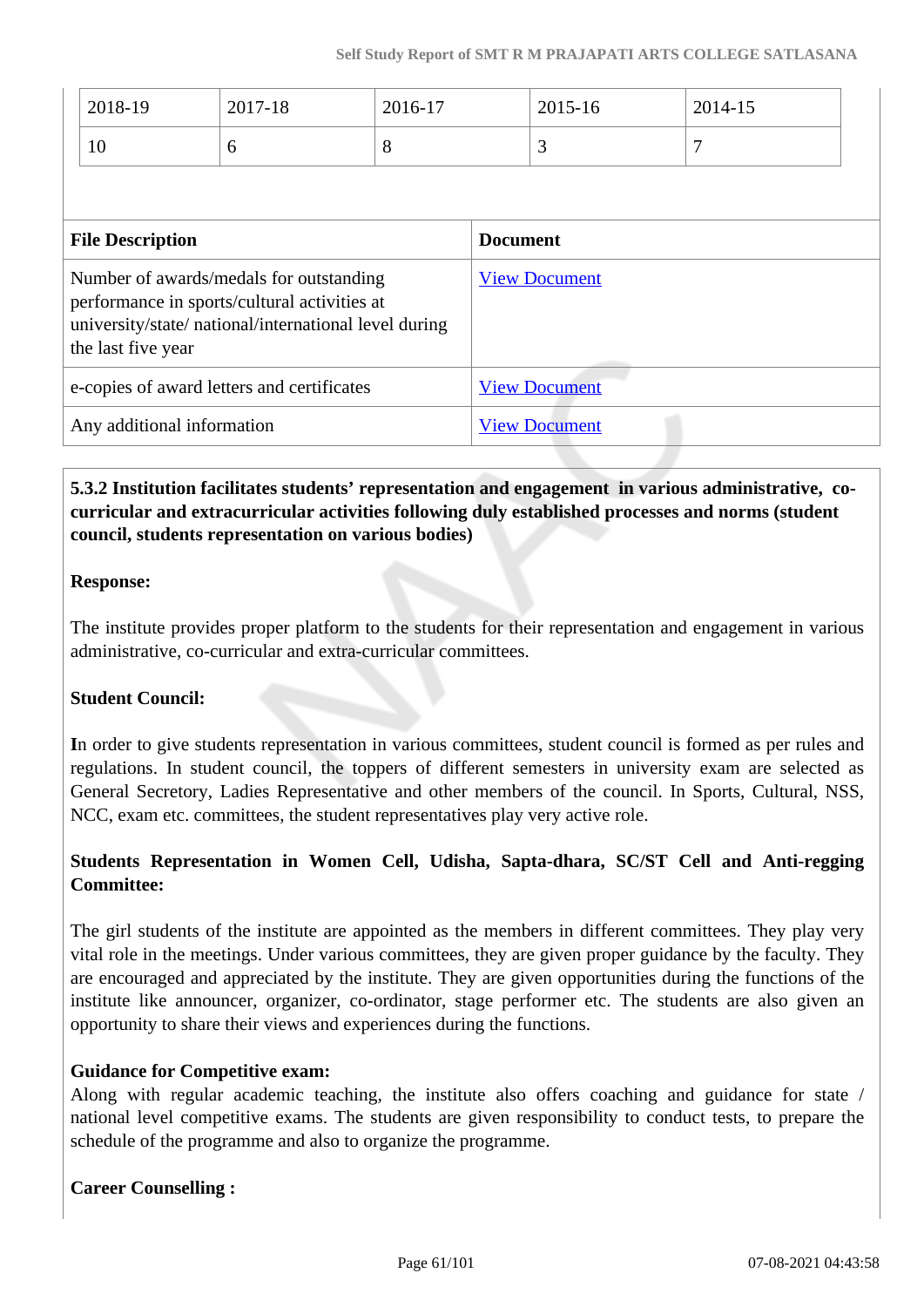Our institute is having career-counselling cell in association with Government of Gujarat 'UDISHA' project. In Career Counselling, the students participation plays an important role. On the basis of the feedback by the students, experts are invited to give lectures. The students handle the entire programme from welcome to farewell of the guest. Career counselling cell of the college organizes various activities like seminars, invited lectures, conferences, and workshops. The main aim of career counselling is to help students choose a field that is in tune with their skills and their job expectations. Thus, with the help of career counselling, most candidates end up choosing the right career, and perform their level best, which ultimately helps them succeed.

### **Soft Skill development:**

### **Society for Creation of Opportunity through Proficiency in English (SCOPE):**

SCOPE-an initiative of KCG is one of the best platforms to build English language proficiency among the students and thereby to create employment opportunities for them. Our institute is a registered centre for SCOPE in Gujarat State. SCOPE programme is centred on three main challenges of education - Access, Equity and Quality. Cambridge English Language Assessment, part of the University of Cambridge, UK is the Assessment and Certification partners of SCOPE. Every year, the students of our institute participate/pass exams of SCOPE. The students are given responsibility of maintaining the ELL room.

| <b>File Description</b>           | <b>Document</b>      |
|-----------------------------------|----------------------|
| Upload any additional information | <b>View Document</b> |

 **5.3.3 Average number of sports and cultural events/competitions in which students of the Institution participated during last five years (organised by the institution/other institutions)**

**Response:** 224.2

5.3.3.1 **Number of sports and cultural events/competitions in which students of the Institution participated year-wise during last five years**

|                          | 2015-16<br>2014-15 |
|--------------------------|--------------------|
| 300<br>317<br>200<br>156 | 148                |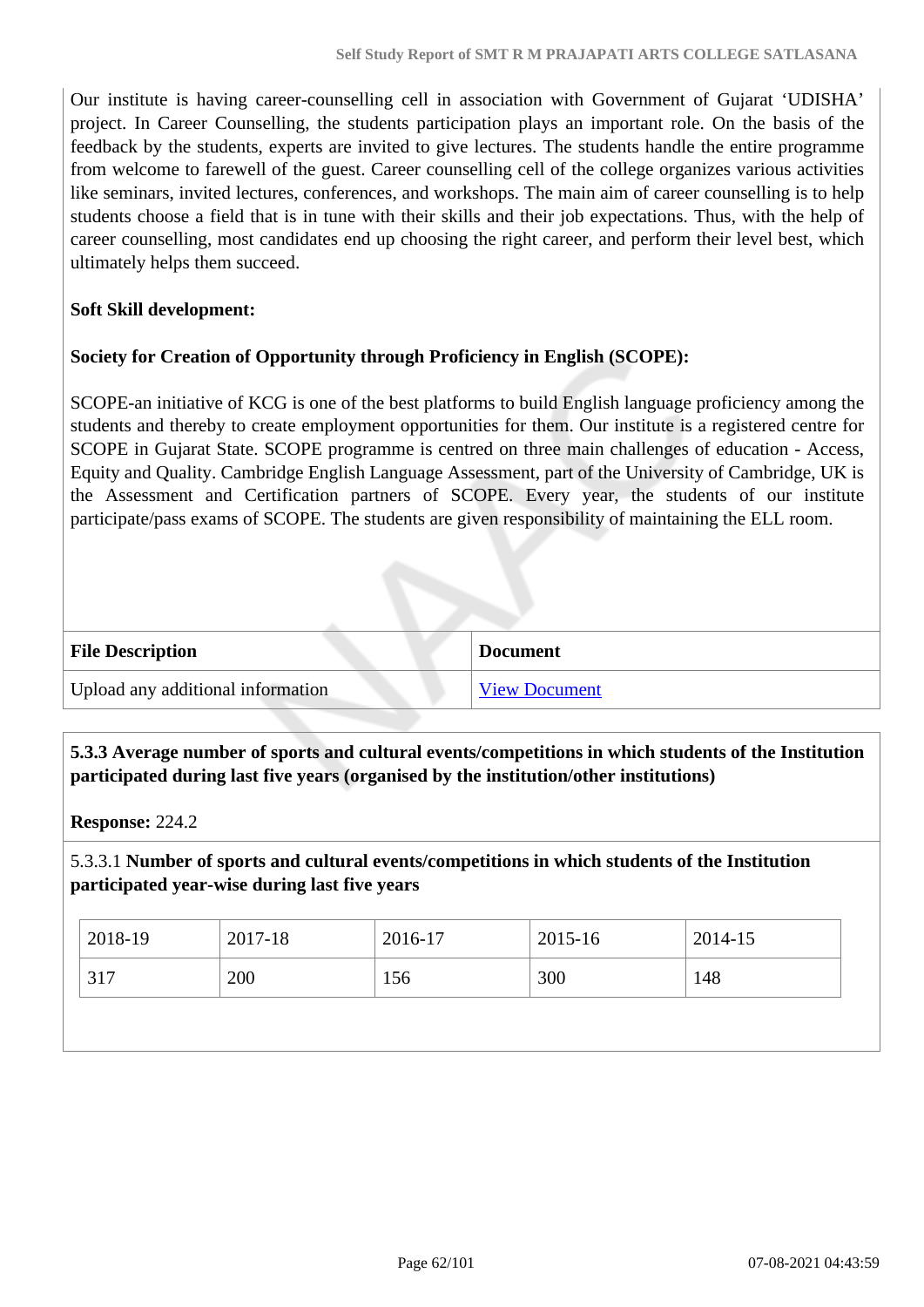| <b>File Description</b>                                                                                                                                                                              | <b>Document</b>      |
|------------------------------------------------------------------------------------------------------------------------------------------------------------------------------------------------------|----------------------|
| Upload any additional information                                                                                                                                                                    | <b>View Document</b> |
| Report of the event                                                                                                                                                                                  | <b>View Document</b> |
| Number of sports and cultural events/competitions<br>in which students of the Institution participated<br>during last five years (organised by the<br>institution/other institutions (Data Template) | <b>View Document</b> |

# **5.4 Alumni Engagement**

 **5.4.1 There is a registered Alumni Association that contributes significantly to the development of the institution through financial and/or other support services**

## **Response:**

The institute is having very active Alumni association working under the Co-Ordinator ship of Dr. R.S. Prajapati. This Alumni Association is not registered organisation but having same rules and regulations. Alumni are playing a crucial role in overall development of the institute by providing financial support, active interest in various activities, facilitating various programmes as well as valuable suggestions. Every year, Alumni Association organize get to gather program for which the alumni are invited through personal contacts, Facebook page and institutional website. Ongoing activities and new future plans are discussed openly and their valuable suggestions are taken. Our college has made it a tradition of registering all the outgoing students of the college in Alumni Association. The alumni gathering normally takes place twice a year. Though, here it should be noted that most of the alumni are working at various places of the state so, physically many of them do not remain present in the meeting. They visit the institute at their suitable time and take very active interest in institutional activities. They also share their experiences of visiting other institutes and give their valuable suggestions to implement new initiatives taken by other institutes. Very often they talk with the Principal and faculty regarding new courses/programmes to be started in the college related to career and job opportunity in the current trends.

Besides annual gathering, alumni are invited in different programs of the institute like Annual Day, Induction Programme, Sports and Cultural Activities, NSS programs, Swachh Bharat Abhiyan, Save the girl child, Hygiene awareness for girls, etc. It was one of the topics of discussion in the meeting of Alumni and as a result Sanitary Pad Machine with Destroyer is donated by Alumni association worth of Rs.35000/ to the institute. These machines have been put in the Girls' Room. Parents of one of our alumni has deposited Rs.15000/- for their daughter 'Late Tinaben Rabari ' and the interest of that amount is utilized for the students who get excellency in our college. Many of our alumni are presently working in different sectors like Police, Teacher, Army, Revenue, Health, Bank, Post, Transport etc.

In this way, the non-registered College Alumni Association contribures significantly in the development of the institution through financial assistant, visit of the institute, participation in the meetings, active participation in other activities like tree plantation, cultural programmes, cleanliness campaign, blood donation camp, sport related activities, AIDS awareness programme etc. The alumni also provide guidance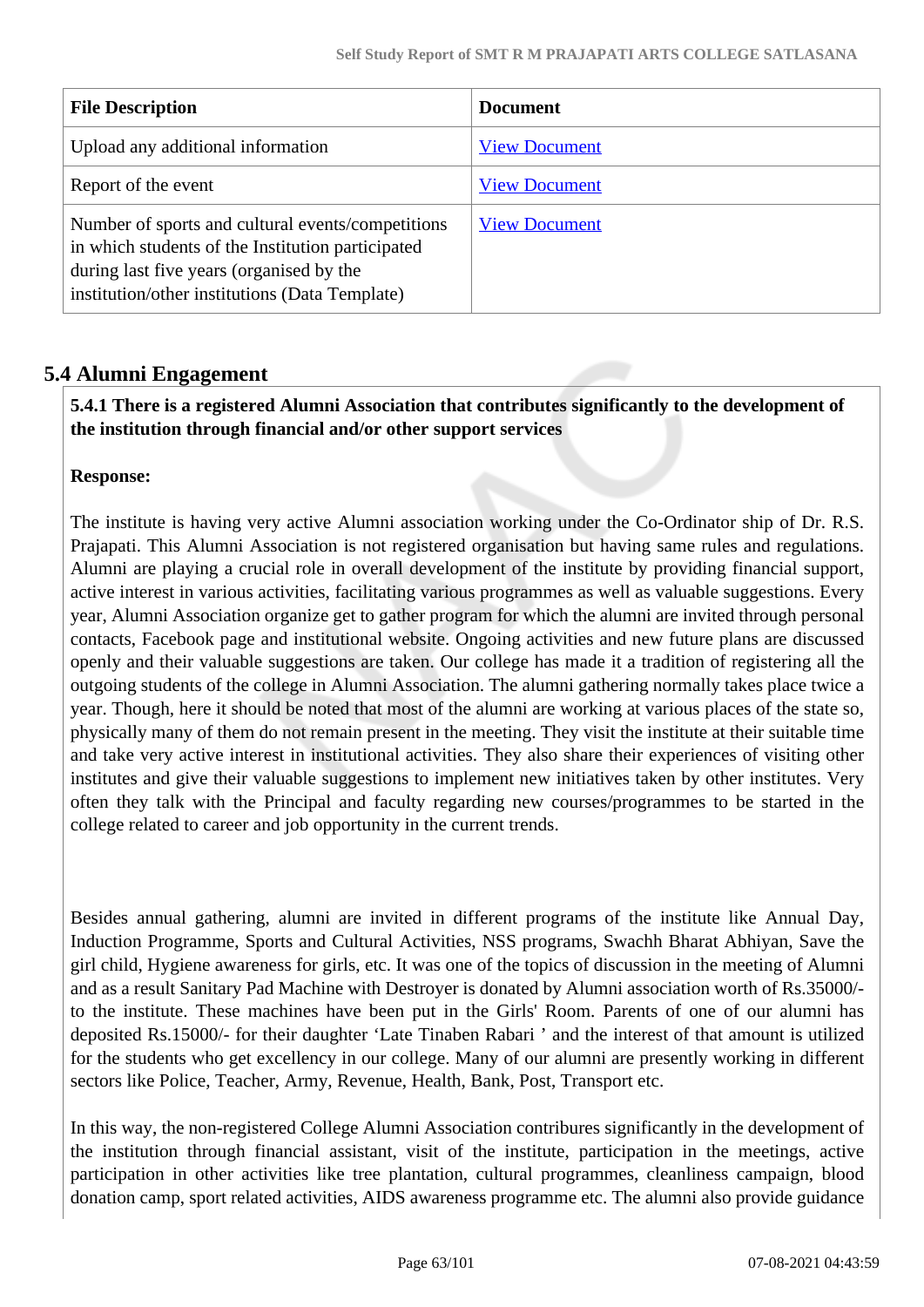and motivation to the new commers for the selection of subject, participation in NCC, NSS, saptadhara etc.

| <b>File Description</b>               | <b>Document</b>      |
|---------------------------------------|----------------------|
| Upload any additional information     | <b>View Document</b> |
| Paste link for additional information | <b>View Document</b> |

| 5.4.2 Alumni contribution during the last five years (INR in lakhs) |                      |
|---------------------------------------------------------------------|----------------------|
| <b>Response:</b> E. $<1$ Lakhs                                      |                      |
| <b>File Description</b>                                             | <b>Document</b>      |
| Upload any additional information                                   | <b>View Document</b> |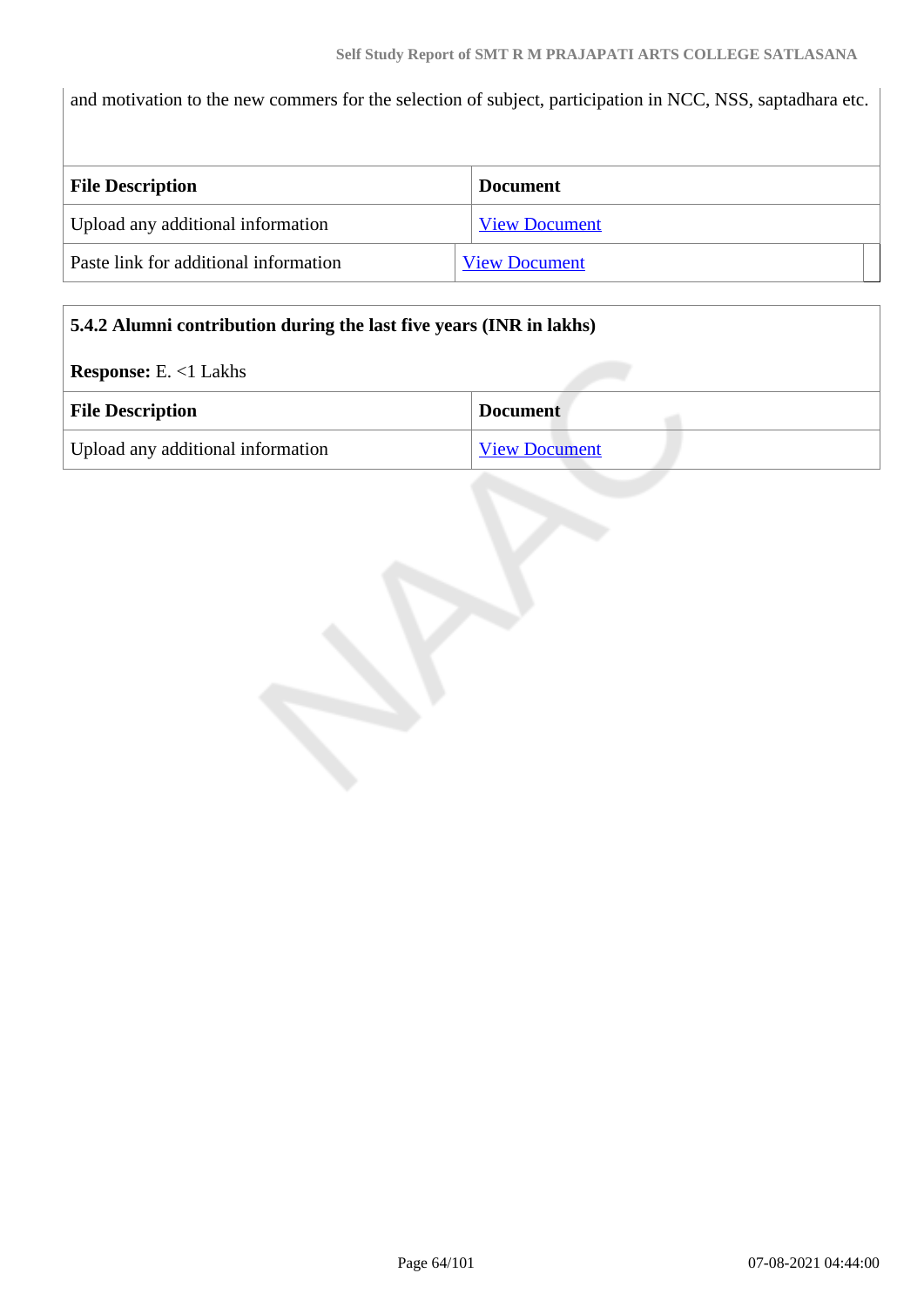# **Criterion 6 - Governance, Leadership and Management**

## **6.1 Institutional Vision and Leadership**

 **6.1.1 The governance of the institution is reflective of and in tune with the vision and mission of the institution**

**Response:** 

**Response:**

**Vision :-** 

To impart higher education to the local youths, especially to those girls who live in and around remote rural / tribal areas, to prepare them in the context of social and economic needs. The institution tries to develop the overall healthy personality of the students to contribute in the development of the nation.

## **Mission :-**

The mission of our institute is committed in the path of empowerment of rural youths (especially girls) through access to quality higher education, enabling them to develop educationally intellectually, socially, and morally to inculcate in them the values of social, economic and national responsibilities.

## **Quality Policy:**

Smt R. M. Prajapati Arts College, Satlasana was instiatuted in this remote part of North Gujarat. 25 years ago with the noble aim of serving the basic educational needs for the economically and socially retroflexed students. The college enshrines the following key aspects of academic pursuit *viz*., intellectual competence, moral uprightness, social integration and openness to further growth as core values in its philosophy. It is brought into practice through programmes like participating in academic, sports related and cultural activities, counseling sessions, mentoring, activities of Women Cell etc.

### **Nature of Governance:**

The history of the institute is such that initially 400 donors from the surrounding area contributed 11,000/- Rs. for the construction of the main building. The trust is a major source of donation for various activities and construction. The Management of the institute acts as the patron facilitator. It adopts the role of a vigilant adviser striving to fulfill the Vision, Mission and objectives of the institution. It takes keen interest in selection of teaching faculty and support staff, infrastructural development, renovation, maintenance and upkeep of facilities to enhance the quality of education and facilities students and staff to achieve academic excellence. Students are encouraged to participate in workshops for self development. The President, the Secretary, the Principal, IQAC and the faculty invest collective efforts bringing in a conducive academic atmosphere in the college. The IQAC takes initiatives in planning, implementing and streamlining the various quality improvement strategies of the college and discuss the policies in the staff meetings prior to its implementation. The recommendations are presented in staff meetings for modification. Even suggestions from stake holders are sought and modifications are incorporated. The faculty imparts quality education in keeping in line with the vision, mission and objectives of the institution.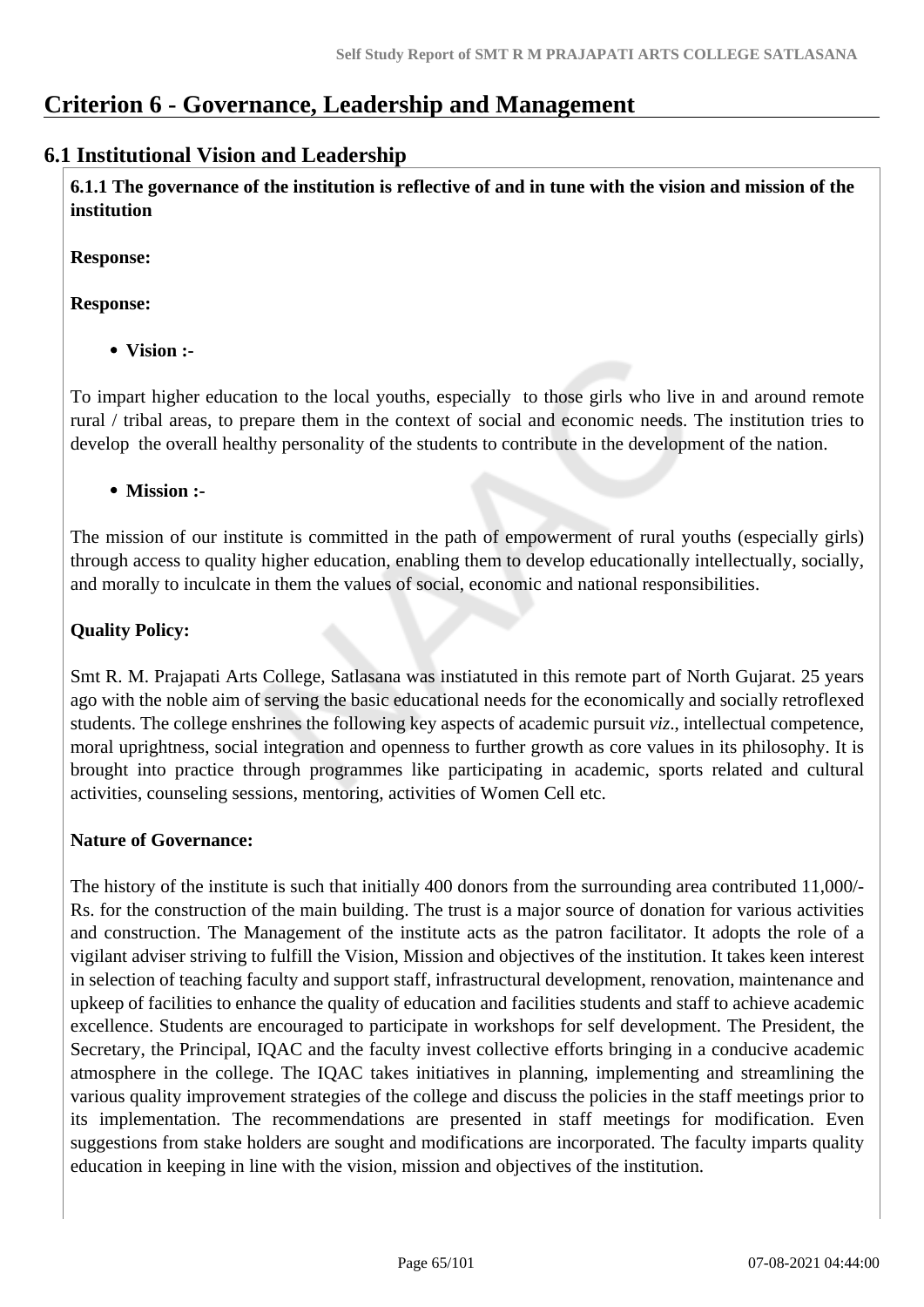The institute is committed to providing educational opportunities to students of all sections of society and achieving standards of excellence in all our endeavours, namely, teaching, learning, mentoring, placement and scholarship for meritorious as well as backward students and creating conducive environment for study. It aims to provide innovative, distinctive and career-oriented programmes to bring in the desired change in the target audience. Students attended various self development workshops and shibirs organized by various institutes. With the help of bench of academic, non-academic aspects including mentoring, motivational training sessions apart from regular academic schedule, a blend of competency, discipline and holistic developments is cultivated.

| <b>File Description</b>           | <b>Document</b>      |
|-----------------------------------|----------------------|
| Upload any additional information | <b>View Document</b> |

## **6.1.2 The effective leadership is visible in various institutional practices such as decentralization and participative management**

### **Response:**

Decentralization and participative management is perceptible in the functioning of the institution at various levels. The effective leadership is always visible in various institutional practices. The administration of institution is decentralized. The Management, the Principal, the IQAC and faculties work in tune for implementation of policy and plans. The Management monitors to promote and sustain quality. The Principal and HoDs are given total academic liberty by the Management. The management provides an opportunity to the teaching and non-teaching staff appointing them on various committees of management like Campus Development Committee.

 At institution level various committees have been constituted to plan and monitor the functioning of different departments. The IQAC takes specific measures through deliberations and interactions by getting feedback from the departments and faculty. The IQAC regularly review teaching - learning process in quarterly meetings.

 All the faculty members participate in the decision making by providing suggestions from time to time in oral form. They also figure in the academic and administrative committees of the institution Students Grievance Redressal Committee, Discipline Committee, Library Committee, Research committee and Campus Development Committee. All the committees are constituted with a judicious combination of youth and experience. The College prepares its institutional budget. Even the library committee also prepares budget in advance.

 The students of the institution also play an effective role in decision making. Students are given weight age in the constitution of various committees. Even the suggestions from the Alumni, parents and employees are incorporated by the institution.

## **File Description**

Under the efficient leadership of the Principal, the IQAC also plays a vital role in college administration. Enough autonomy is given to all HoDs to run their Departments in accordance with the vision, mission and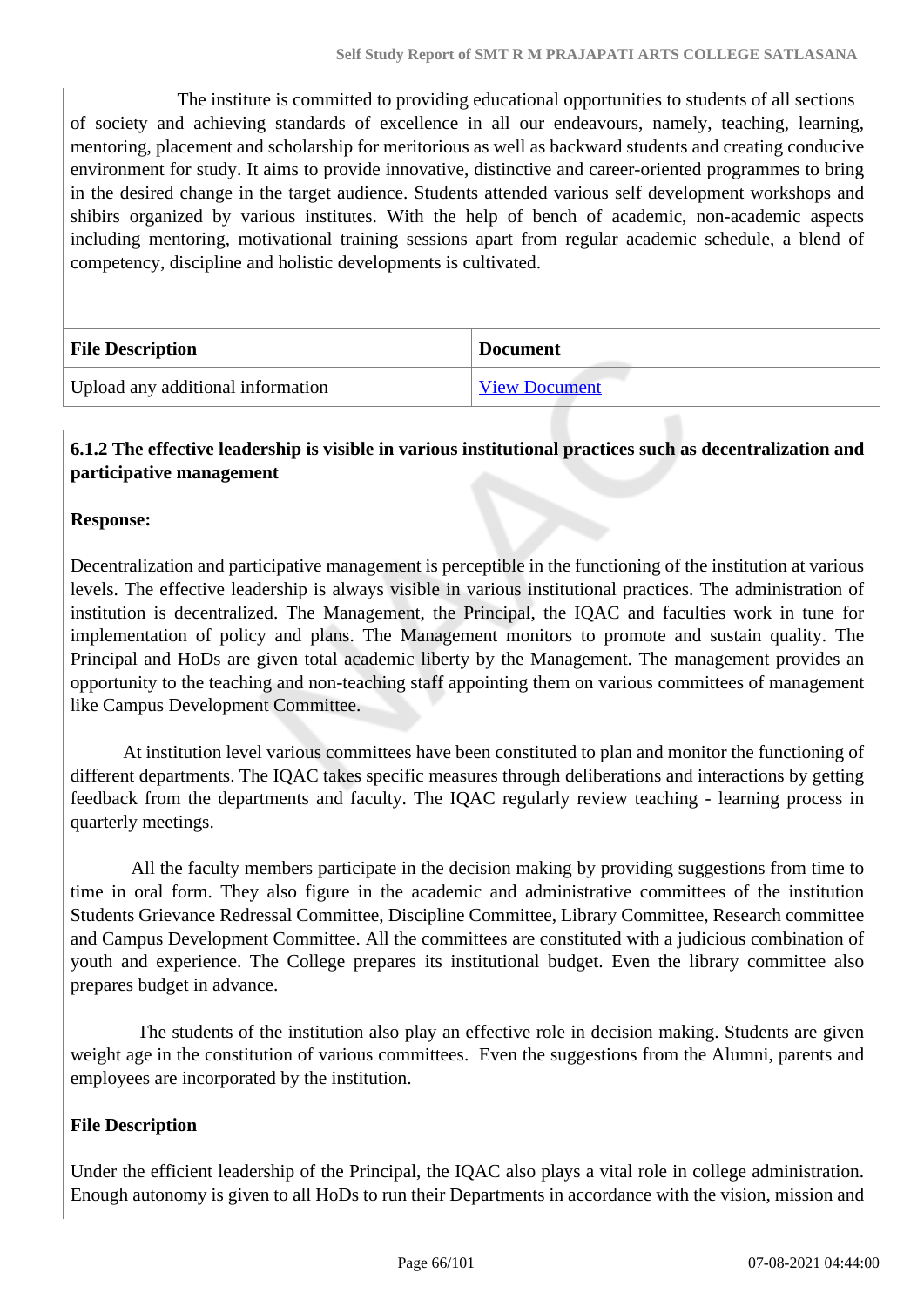objectives of the college.

### **Collaborative Autonomy to the Departments**

Every department is given autonomy and flexibility to conduct various activities within the department like Workshop, Project work, Seminars, Mentoring programme etc. Participatory management is achieved in this institution through transparency and reliability.

## **Decentralization and participative management in the institution in practice is shown in College Annual Day and Prize Distribution Function:**

The Institute organizes Annual Day and Prize Distribution function to encourage meritorious students and outstanding performers in various activities in the college, University and other levels of competitions each year. The function is an unique example of participative management as the Principal, IQAC, Teaching-Non Teaching staff, students, Alumni, Parents, Management, External Speakers, and other stakeholders are present and actively involved in the preparation and execution of the event. After deciding on a mutually convenient date for the function various meetings are held and all the stakeholders are involved. List of meritorious students, winners and outstanding performers is prepared by respective departments, committees. Guest for the function and external speakers are decided and invitation is conveyed. Alumni and Parents are invited. Students perform various cultural and entertainment programmes. The President and the Secretary are present and through the presentation of the annual report all stakeholders are made aware of the activities and achievements of the institute.

| <b>File Description</b>           | <b>Document</b>      |
|-----------------------------------|----------------------|
| Upload any additional information | <b>View Document</b> |

## **6.2 Strategy Development and Deployment**

### **6.2.1 The institutional Strategic / Perspective plan is effectively deployed**

**Response:** 

### **Response:**

The Principal is supposed to present strategic plan every year to management. Under his leadership, the following six major strategic imperatives are identified :

### **1.Introduction of New Programme :**

Keeping in mind the need of present scenario, the college introduced Finishing School Programme, an initiative of KCG in 2018. The purpose of the programme is to enhance life and employability skill of students. UGC Sponsored COC Spoken English 20 credit HNGU Patan affiliated programme is also introduced.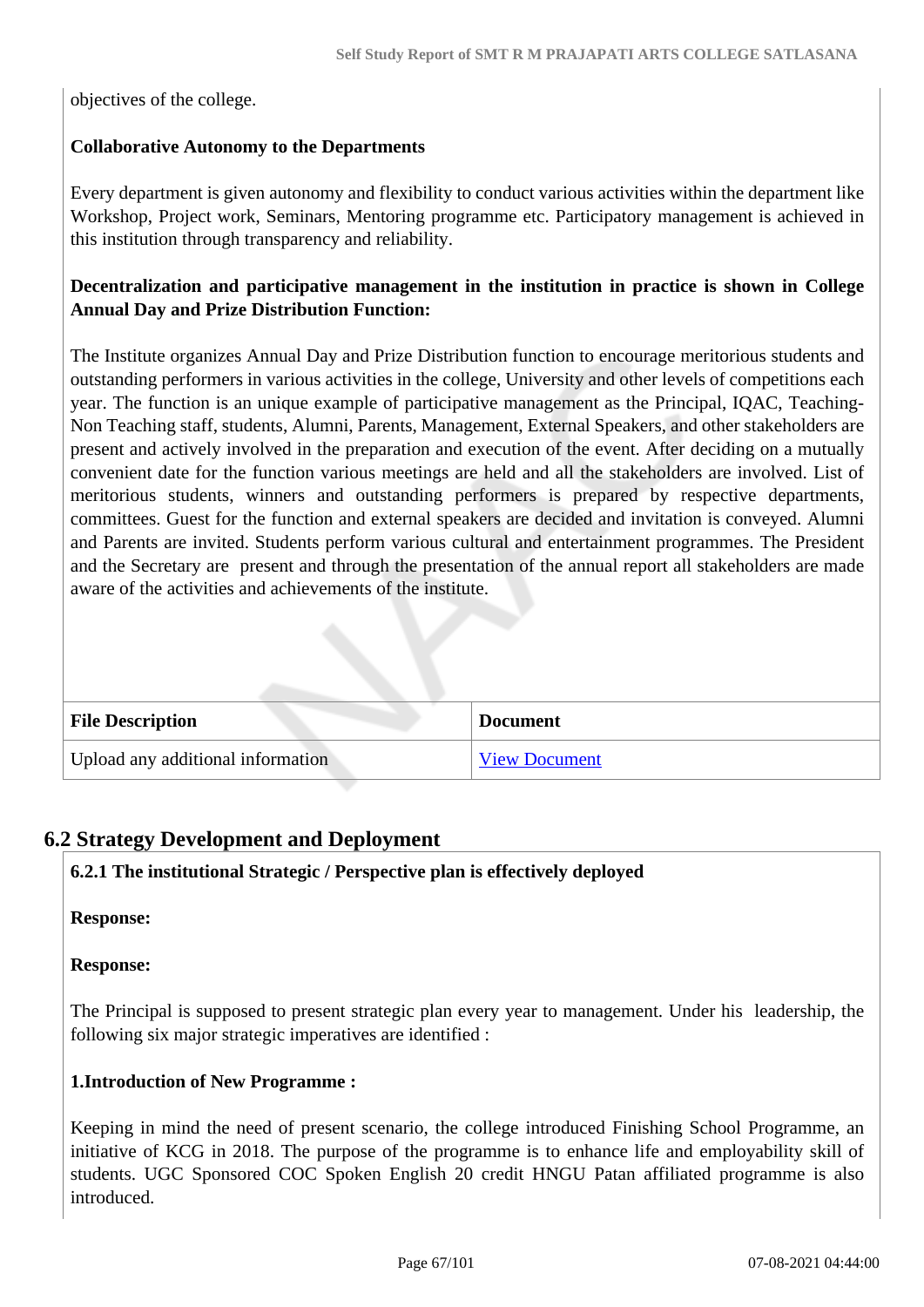## **2. Improving Infrastructural Facilities**

The college increased its infrastructural facilities by adding 03 Digital Smart Classrooms and a separate library building with adequate equipments and reading room also. Under RUSA component - 9 construction, Class rooms and Auditorium Hall are under progress.

## **3. Enhancing Research**

In order to promote research work and provide platform to the faculty as well as students, the college has made it a tradition to organize a national level seminar in the college every year. The tradition has been followed by the departments like Sanskrit, Sociology, Gujarati, Hindi and English during last five years. Article of the researchers in each five subject are published by the institution in book form with ISBN. Every teacher is supposed to get at least two articles published in a peer review journal with ISSN every year. In 2016 a workshop on **Sanskrit Curriculum** is organized by Department of Sanskrit. In 2017 a workshop on **Pure and Applied Research** is organized by Department of Sociology. Workshop on **How to do Research** is organized by each department. Research center is also established to promote research activities and research project work.

### **4. Employability of the Students**

The Institute provides proper Environment for employability of students. Students are encouraged to participate in Job placement fair organized by institute and government. Placement fair, online fillup form facility, coaching regarding various competitive exam, reading materials are also provided to the students. Under UGC sponsored Entry In Services, Udisha Club and Carrere Counseling Cell, various job oriented programmes are organized regularly.

### **5. Co-Curricular and Extra-curricular Activities**

Our institute is organized a number of co-curricular and extra-curricular activities under various committees during last five years. NSS, NCC, Cultural Committees, Saptdhara and Women Cell are the various committee through which various awareness programmes are organized. Students are also given trophy, certificate of apprecition and medals in the college annual day.

### **6. Alumni Association and Parents' Association**

Every year, under the guidance of Principal and IQAC the Alumni committee of the college holds meetings of alumni association and parents' association. Suggestions of these two associations are properly taken into consideration. Financial Assistance from alumni association are also given through which we purchase Sanitary Pad Machine for girls students. Parents of one of our Alumni has deposited Rs.15000/ for there daughter Late Tinaben Rabari and the interest of that amount is utilized for the students who gat excellency in college. Gold medals from five donors and late Karshanbhai Maganbhai Prajapati award are also given to the college first student in each subject.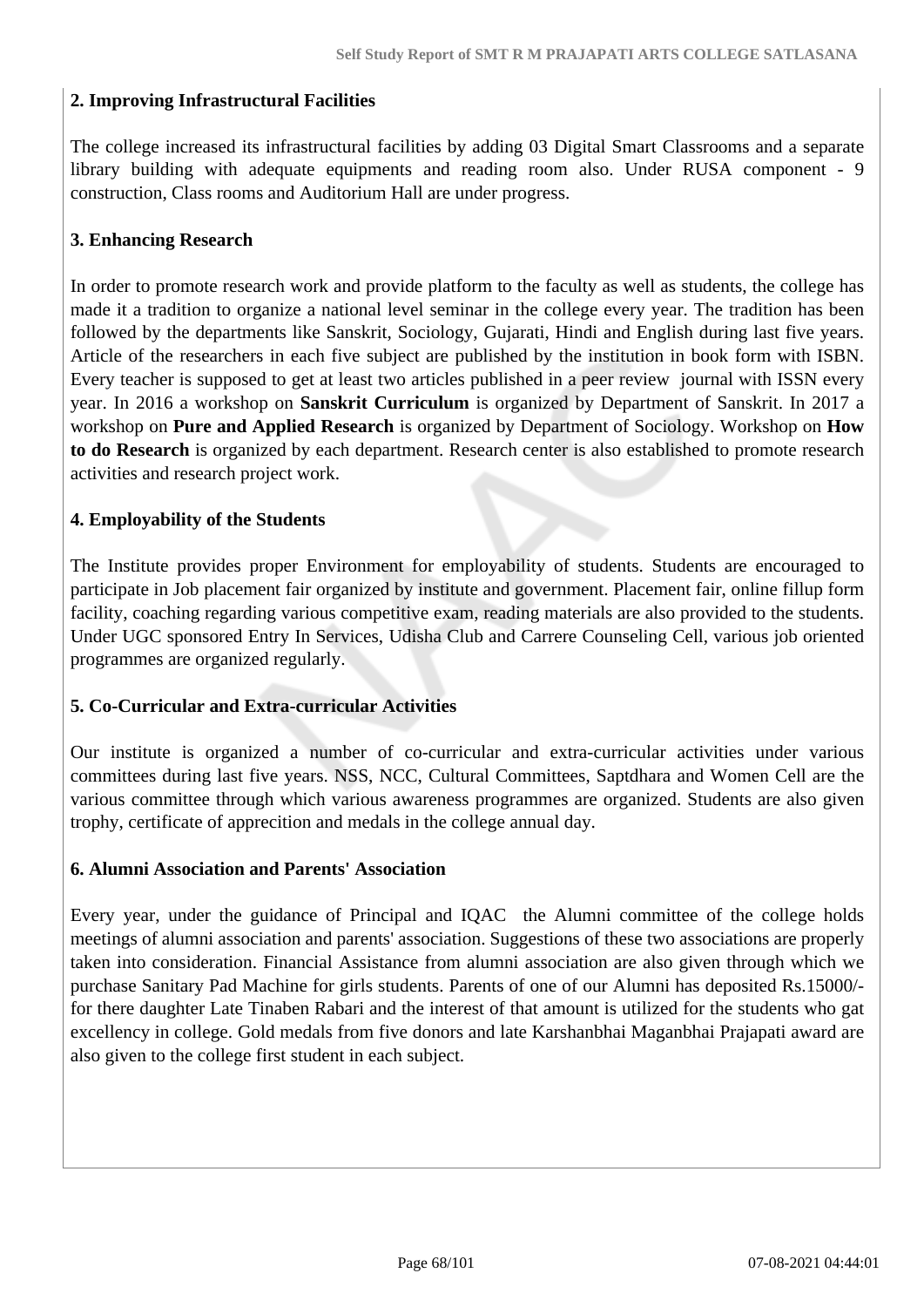| <b>File Description</b>           | <b>Document</b>      |
|-----------------------------------|----------------------|
| Upload any additional information | <b>View Document</b> |

## **6.2.2 The functioning of the institutional bodies is effective and efficient as visible from policies, administrative setup, appointment and service rules, procedures, etc.**

**Response:** 

**Response:**

### **Organizational Structure of the College Management:**

Shri B.P.Shah Vidhyasankul has transparent and democratic structure for effective and efficient administration. The governing body of the institute is headed by the President Shri Poonamchand Shah and Secretary Dr.Natvarlal Patel. The governing body is the torchbearer and patron of the institution. The effectiveness and efficiency of the institutional management is clearly visible in policy formation, administrative setup, appointment and promotion of the staff etc. The institute is having a transparent michanism. The Vision and Mission of the institution point towards the concerns of the management and their endeavours for the upliftment of women students in the vicinity. The governing body comprises nineteen following members:

Mr. Poonamchand A. Shah - President

Dr.Natvarlal R. Patel - Secretary

Shri Bhagvatiprasad D. Joshi - Internal Auditor

Shri Virendrasinh K. Thakor - Member

Shri Manubhai M. Prajapati - Member

Shri Joitabhai B. Patel - Member

Shri Jethabhai J. Chaudhari - Member

Shri Purshotambhai B. Chaudhari - Member

Shri Kacharabhai C. Chaudhari - Member

Shri Harjibhai K. Desai - Member

Shri Rameshchandra S. Modi - Member

Shri Bharatbhai J. Soni - Member

Shri Kaushikkumar I. Maheta - Member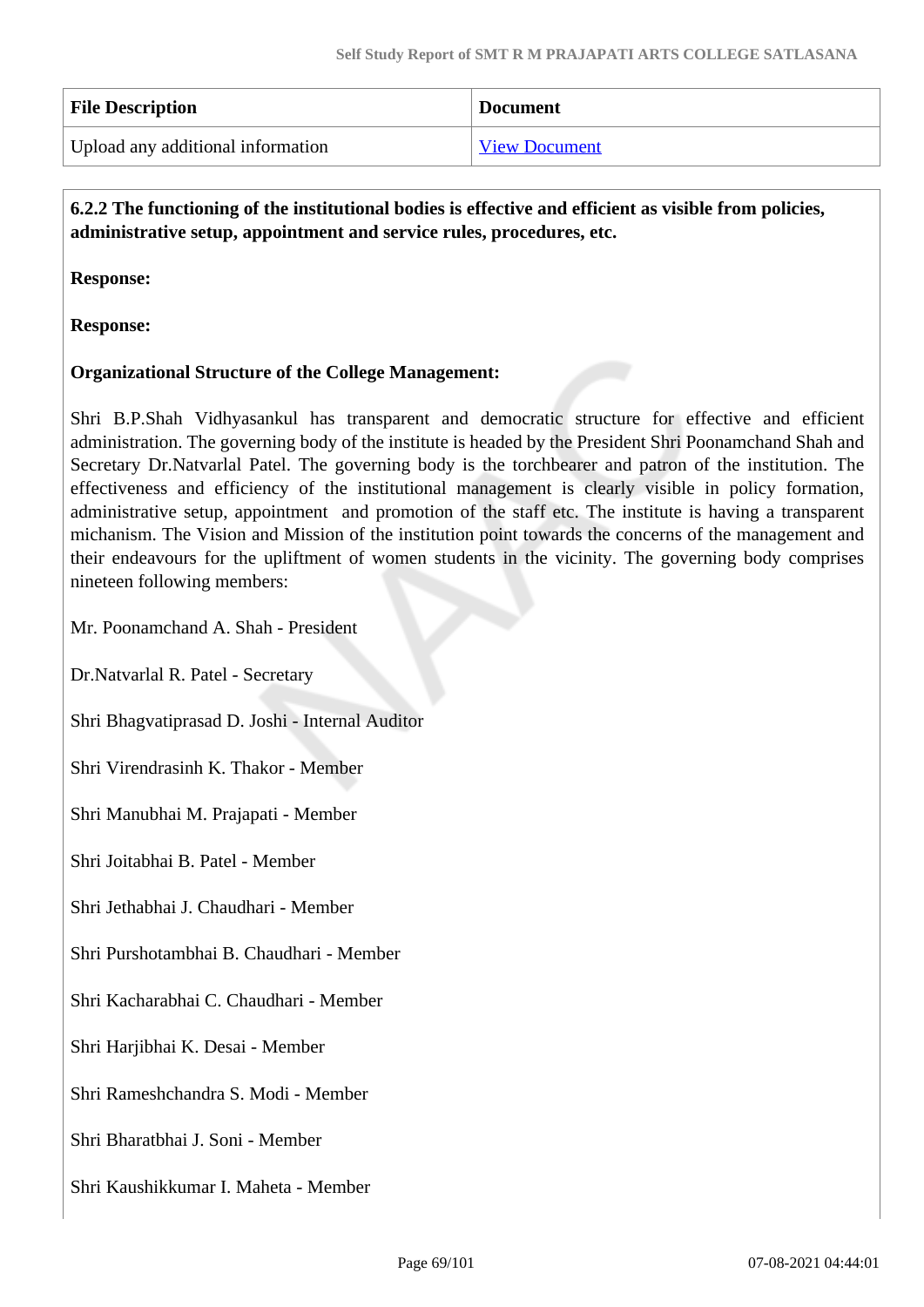### Shri Madhabhai R. Patel - Member

Shri Harshadbhai Mevada - Member

Shri Sureshchandra J. Shah - Member

Shri Pravinchandra J. Kothari - Member

Shri Kanubhai J. Patel - Member

Shri Lalitbhai Patel - Member

### **Organizational Structure of our College**

**The Principal:** Principal Dr. Jayesh N. Barot is the Administrative Head of the College.

**The IQAC:** The IQAC is formed in accordance with the Guideline of the NAAC. The IQAC looks after the matters regarding the maintenance of quality of education in the college.

**HoDs:** The College has five departments. The Departments are run by the Heads and the faculty members.

The Administrative office is run with Senior clerk, Junior clerks, peons and watchman.

- For different curricular and co-curricular activities, various committees of teachers are formed.
- NCC, NSS, Women Cell, Anti ragging Cell, Anti-Sexual Harassment Cell, Sports Committee, Cultural Committee, Grievance Redressal Cell, Poor Student Relief Fund Committee are chief of the main committees.
- The IQAC is also contributing to the smooth administration of the college.

Service rules of the HNG University, State government and of the college management are applied in administration, recruitment and in all other matters. All recruitments, promotions and retirement policies are as per the State Government rules.

### **Grievance Redressal Cell**

Students' Grievance Redressal Cell is active to solve complain of the students and staff members. complaint Box, written complain, College Website, College e-mail address are the means through which we come to know about the grievances of the students. The Grievance Redressal Cell studies the complaint and brings it to the notice of the Principal and IQAC. The Principal takes up the issue and works out its solution.

| <b>File Description</b>                       | <b>Document</b>      |
|-----------------------------------------------|----------------------|
| Upload any additional information             | <b>View Document</b> |
| Link to Organogram of the Institution webpage | <b>View Document</b> |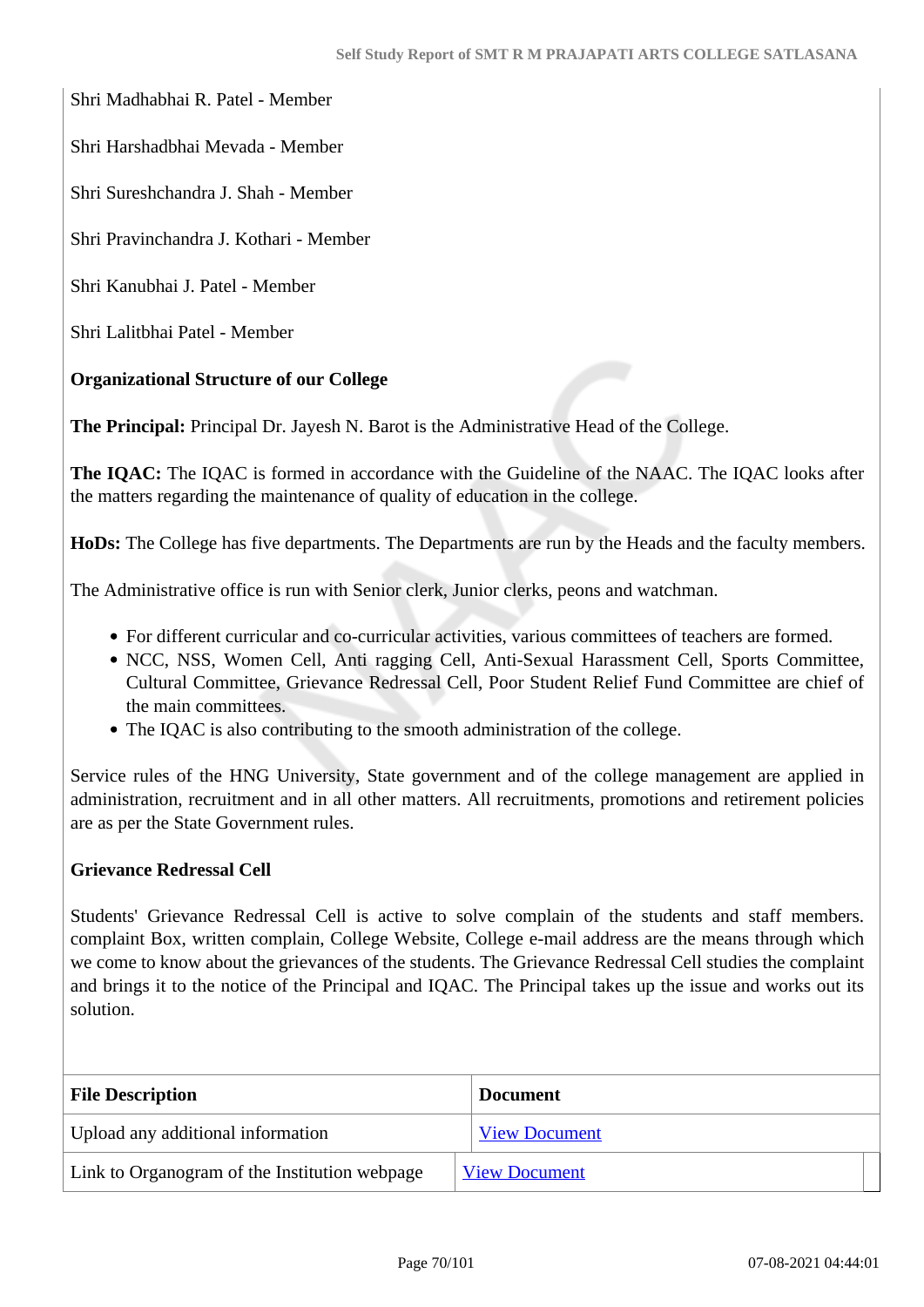| 6.2.3 Implementation of e-governance in areas of operation<br>1. Administration<br>2. Finance and Accounts<br>3. Student Admission and Support<br>4. Examination |                      |
|------------------------------------------------------------------------------------------------------------------------------------------------------------------|----------------------|
| <b>Response:</b> B. 3 of the above                                                                                                                               |                      |
| <b>File Description</b>                                                                                                                                          | <b>Document</b>      |
| Screen shots of user interfaces                                                                                                                                  | <b>View Document</b> |
| ERP (Enterprise Resource Planning) Document                                                                                                                      | <b>View Document</b> |
| Details of implementation of e-governance in areas<br>of operation, Administration etc                                                                           | <b>View Document</b> |
| Any additional information                                                                                                                                       | <b>View Document</b> |

# **6.3 Faculty Empowerment Strategies**

### **6.3.1 The institution has effective welfare measures for teaching and non-teaching staff**

### **Response:**

### **Response:**

The institution provides a lot of welfare schemes to its staff and has been taken various measures for teaching and non teaching staff.

 . As per State Government Rules 12 days of casual leave are available to the teaching staff and 12 days for non-teaching staff.

- The non-teaching staff avail 30 days of Earned Leave every year.
- 20 half pay leave or ten days leave can be commuted every year by every employee
- Fully support and assistance is provided to the faculty for pursuing higher studies and Research Projects.
- Provision to grant duty leaves to all the staff members to attend various Training Programmes/ Orientation/ Refresher/ FDP/ Workshop/ Seminar/ Examination / Election duties as per the Government rules. Even T.A. and seminar registration fee are also given by the institution.
- Lady teachers can claim six months' Maternity Leave as per Government rules
- Male teachers can claim Paternity Leave as per Government rules.
- Government offers various mandatory Insurance Schemes to the staff
- There is a Registered Co-Operative Credit Society, directed and managed by the staff. This credit society provides various services like deposit and loan to its shareholders upto 3 lakhs.
- During the last five years, the co-operative credit society has given loan of 38,45,573 to its share holders. This Co-operative society has also created an environment of regular saving by compulsory monthly saving to its members. The members of this co-operative society are given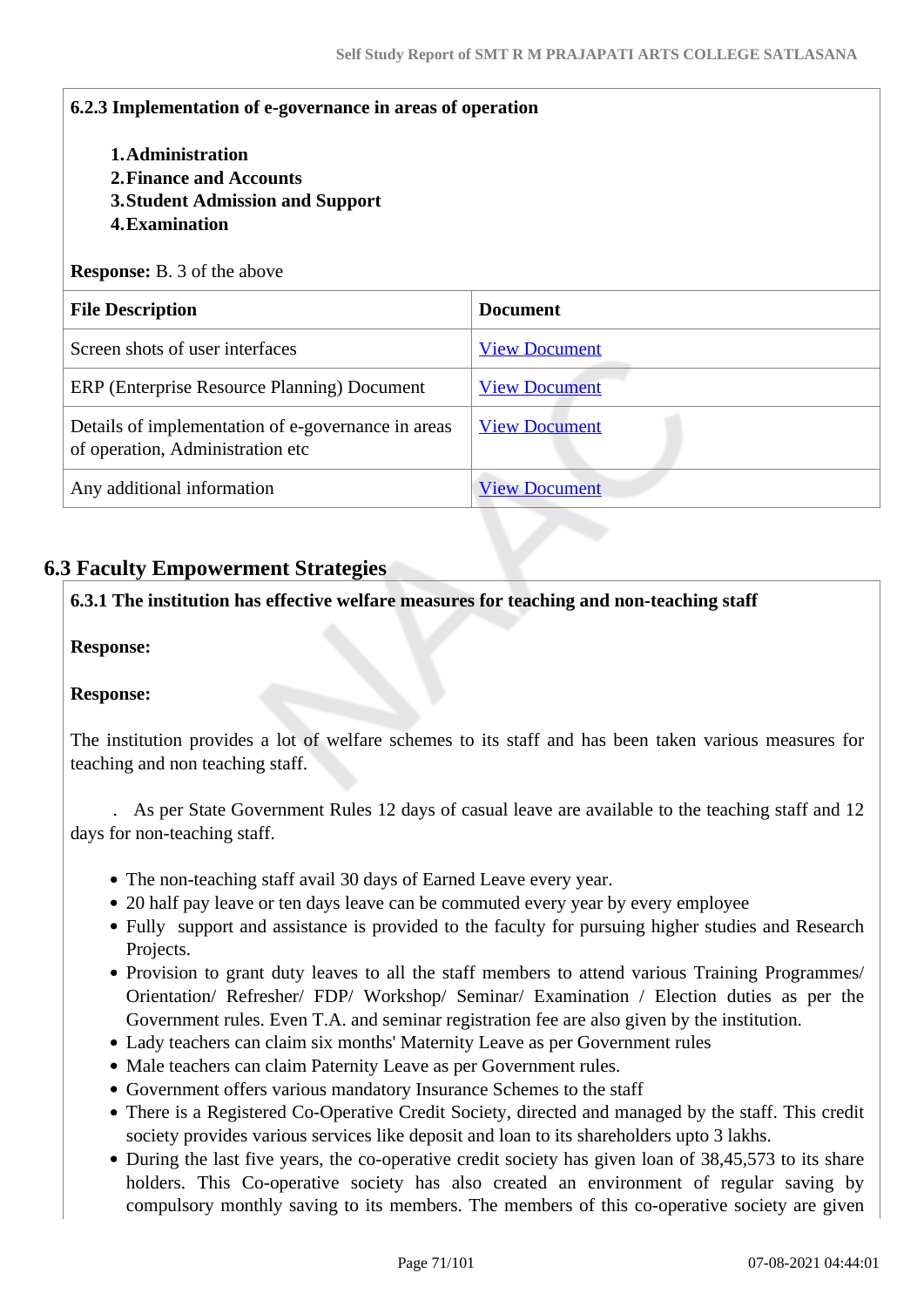dividend every year.

- Gratuities, Pension and all other such Government welfare schemes and measures are given to the staff
- The college management appreciate specific of faculty and honor him / her in college Annual Day by giving certificate and momento.
- First Aid Facility on the campus
- MoUs with leading hospitals and Educational Institute.
- Additional Facility of library is provided to teachers conducting research. Book bank facility is also started.
- Grievance Redresal Cell takes care of the complaints of the students as well as staff.
- Anti-Sexual Harassment cell for prevention of Sexual Harassment of women at work place
- Parking Facility is available for staff and students.
- UMA speed 30mbps & NAMO Wi-Fi facility speed 100mbps throughout the college campus.
- Uniform for Class-IV employees and security guards every year
- Accidental Death Policy Insurance Scheme for all staff members as well as all the students on the campus
- Tablets, free ST Bus pass for girls and scholarship are also given to the students.
- Free Wi-Fi facility throughout the college

| <b>File Description</b>               | <b>Document</b>      |
|---------------------------------------|----------------------|
| Upload any additional information     | <b>View Document</b> |
| Paste link for additional information | <b>View Document</b> |
|                                       |                      |

### **6.3.2 Average percentage of teachers provided with financial support to attend conferences/workshops and towards membership fee of professional bodies during the last five years**

**Response:** 53.33

6.3.2.1 **Number of teachers provided with financial support to attend conferences/workshops and towards membership fee of professional bodies year wise during the last five years**

| 2018-19 | 2017-18 | 2016-17 | 2015-16  | 2014-15 |
|---------|---------|---------|----------|---------|
| 10      |         | −       | -<br>. . | ∸∸      |

| <b>File Description</b>                                                                                                  | <b>Document</b>      |  |  |  |
|--------------------------------------------------------------------------------------------------------------------------|----------------------|--|--|--|
| Upload any additional information                                                                                        | <b>View Document</b> |  |  |  |
| Details of teachers provided with financial support<br>to attend conference, workshops etc during the last<br>five years | <b>View Document</b> |  |  |  |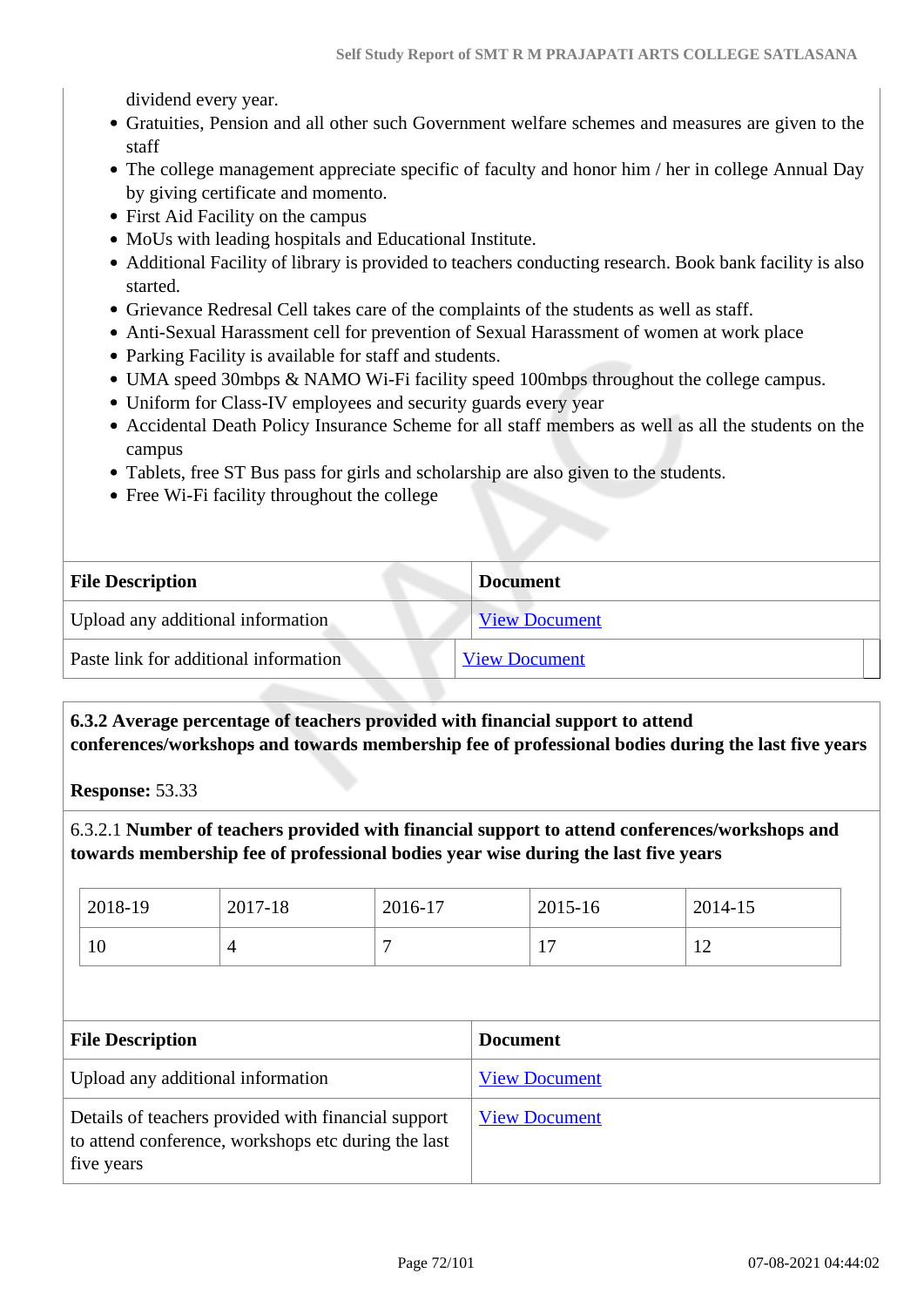## **6.3.3 Average number of professional development /administrative training programs organized by the institution for teaching and non teaching staff during the last five years**

## **Response:** 4

## 6.3.3.1 **Total number of professional development /administrative training Programmes organized by the institution for teaching and non teaching staff year-wise during the last five years**

| 2018-19 | 2017-18  | 2016-17 | 2015-16 | 2014-15  |
|---------|----------|---------|---------|----------|
|         | $\sim$ . | ັ       |         | $\prime$ |

| <b>File Description</b>                                                                                                                        | <b>Document</b>      |
|------------------------------------------------------------------------------------------------------------------------------------------------|----------------------|
| Upload any additional information                                                                                                              | <b>View Document</b> |
| Reports of the Human Resource Development<br>Centres (UGC ASC or other relevant centres)                                                       | <b>View Document</b> |
| Details of professional development / administrative<br>training Programmes organized by the University<br>for teaching and non teaching staff | <b>View Document</b> |

 **6.3.4 Average percentage of teachers undergoing online/ face-to-face Faculty Development Programmes (FDP)during the last five years (Professional Development Programmes, Orientation / Induction Programmes, Refresher Course, Short Term Course ).**

#### **Response:** 27.14

6.3.4.1 **Total number of teachers attending professional development Programmes viz., Orientation / Induction Programme, Refresher Course, Short Term Course year-wise during the last five years**

| 2018-19                           | 2017-18 | 2016-17 |                      | 2015-16 | 2014-15 |  |
|-----------------------------------|---------|---------|----------------------|---------|---------|--|
| 9                                 | 4       | 1       | $\overline{4}$       |         | 7       |  |
|                                   |         |         |                      |         |         |  |
| <b>File Description</b>           |         |         | <b>Document</b>      |         |         |  |
| Upload any additional information |         |         | <b>View Document</b> |         |         |  |
| <b>IQAC</b> report summary        |         |         | <b>View Document</b> |         |         |  |
|                                   |         |         |                      |         |         |  |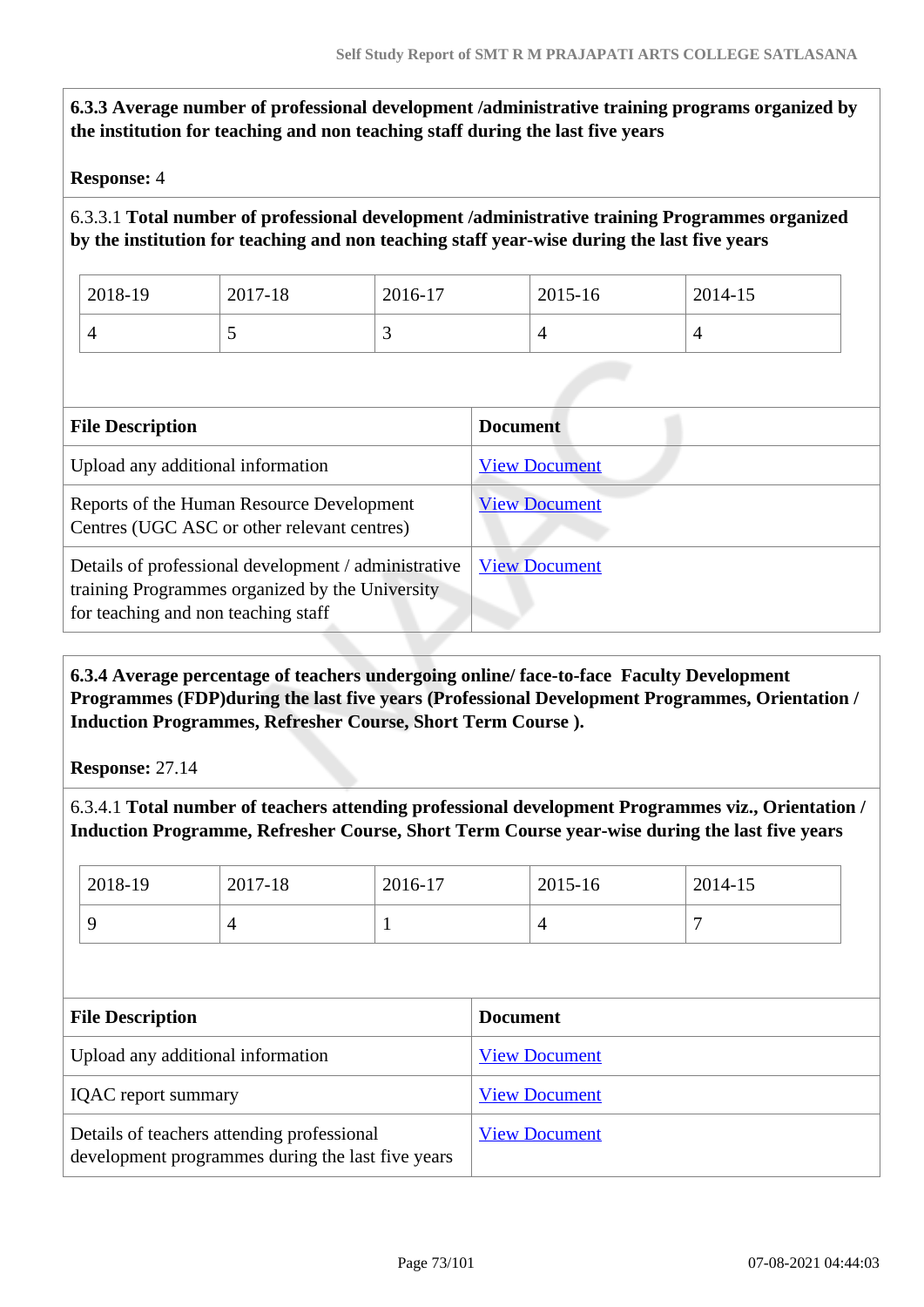## **6.3.5 Institutions Performance Appraisal System for teaching and non-teaching staff**

**Response:** 

#### **Response :**

#### **Performance appraisal system for Teaching Staff**

The Institution has mechanism for appraisal of the performance of the teachers. Self appraisal report helps to figure out what teachers strength and weakness are. It is a process of self evaluation to determine the level of self efficiency. It is part of continuing professional development or career advancement. The Principal analyses the evaluation report and meets the teachers in person to give proper feedback and to suggest corrective measures.

## **Teacher's Self Appraisal Report**

It is a mandatory process for every teacher to have the self appraisal form furnished by UGC as per regulation 2010. In this stage the teacher furnishes the form in such a manner that it sheds light on the activities pertinent to the creation and dissemination of knowledge apart from the teaching learning process. It also evaluates the involvement of the teacher in the extracurricular and co-curricular activities. Participation in seminars and conferences; presentation of papers in seminars and publication of articles in journals and involvement in extension activities are also assessed at this juncture. The self-furnished appraisal form is then handed over to the Head of the Department who transfers it to the IQAC.

#### **Teacher's Diary**

The Teacher's Diary is also an assessment mechanism, evaluated by the HoD and the Principal. It is a record of the teacher's work throughout the year.

#### **The Results of Exams**

On the bases of the statistics of the results of Semester exams, the Principal tries to judge the performance of the teacher and discusses the matter with the concerned teacher personally. He guides the teacher for improvement in his/her performance.

## **The main parameters of performance appraisal for teaching staff consist of:**

- 1. Regularity and Time Management
- 2. Use of innovative teaching methods and ICT tools.
- 3. Continuous improvement through participation in seminars, workshops, FDP etc.
- 4. Timely completion of syllabus
- 5. Feedback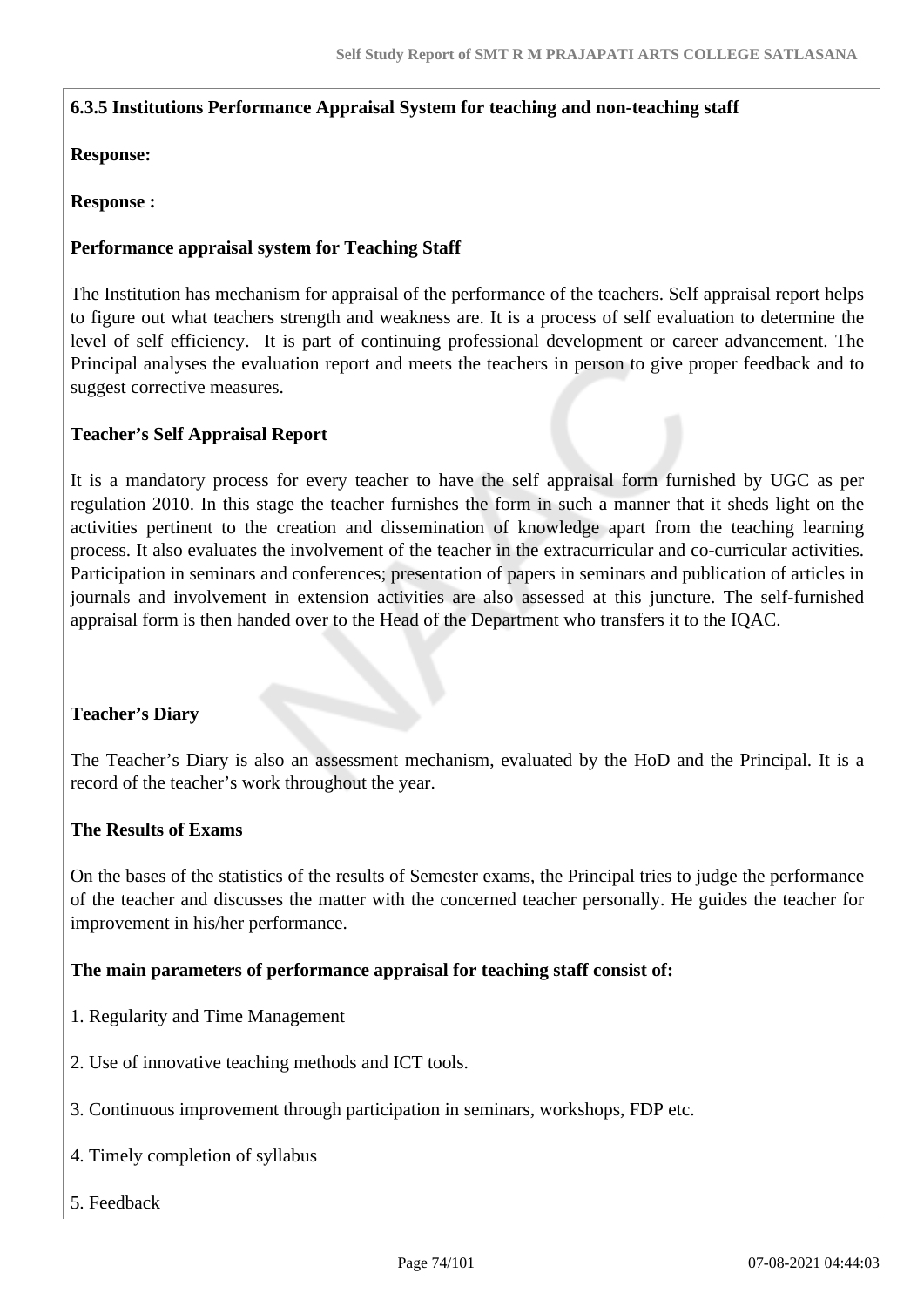6. Active participation in various awareness programmes.

## **Non-Teaching Staff**

The performance of the non-teaching staff of the college is assessed on the basis of general feedback form filled by the students and parents about the college. Training programme related to life skill and computer skill is also conducted by college management from time to time.

## **The parameters of performance appraisal system for non teaching staff :**

- 1. Punctuality and time being completion of given work.
- 2. Commitment
- 3. Sympathetic Behavior with students.
- 4. Attitude to work
- 5. Accuracy and sense of responsibility
- 6. Co-ordination ability
- 7. Team spirit
- 8. Discipline and conduct
- 9. Knowledge of Government rules and procedures.
- 10. Knowledge of University rules

| <b>File Description</b>           | <b>Document</b>      |
|-----------------------------------|----------------------|
| Upload any additional information | <b>View Document</b> |

## **6.4 Financial Management and Resource Mobilization**

 **6.4.1 Institution conducts internal and external financial audits regularly Response: Response:**

## **Institution conducts internal and financial external audits regularly**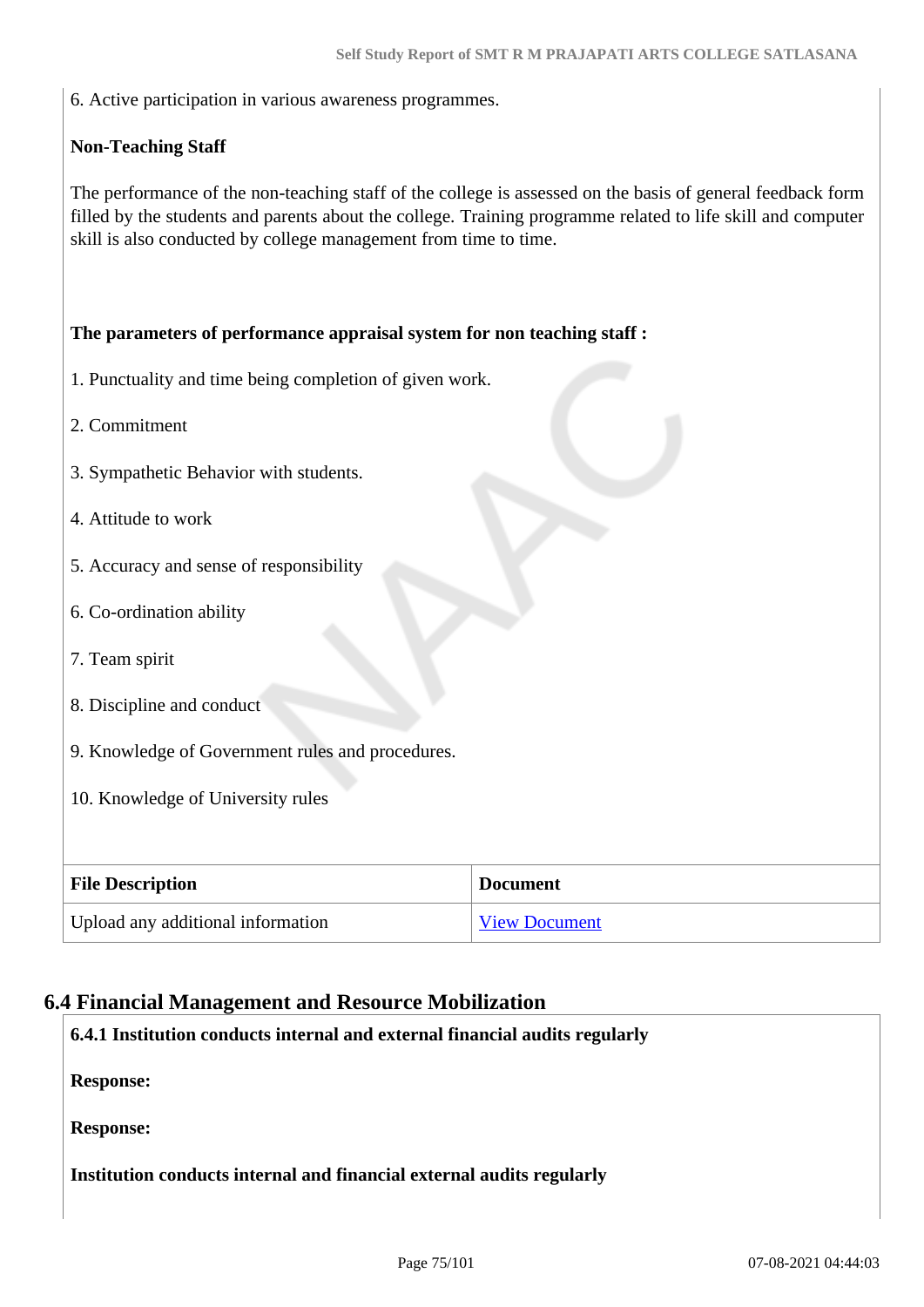The Accountant, junior clerk and the Principal jointly scrutinize and verify the financial data regularly. They follow the directions from the Higher Education department and external Chartered Account for this internal audit. At the end of every financial year, the annual financial statement which is inclusive of all the receipts and expenditure is prepared and sent to the authorities in the Department of Education. Even the college management has appointed internal auditor for internal audit of the college. After the scrutiny and checking of expenditure of the institute by an internal auditor, it is forwarded to the recognized CA. Here it should be noted that, every year, in time audit of the institute is done.

#### **Financial Audit of the Grants and fees sanctioned by the Government**

The college seeks the services of the External auditor for interim audit in September and Final audit in March every year. All the financial documents of the period are submitted to the external auditor, the Chartered Accountant for verification and audit certificate. Omissions or errors, if any, reported by the Chartered Accountant are corrected as per his directions and the final balance sheet report and certificate are issued by him. Recently, the A.G.Audit of the government from the Department of Education visits the college and inspects all the files related to financial matters of all the schemes that the college has availed of. They submit the audit report to the concerned officer of Education department. Any correction, if required, has been effected on the basis of the audit report and clarifications called by them are submitted as audit reply.

#### **Financial Audit of the Grants sanctioned by the UGC**

After the completion of the specified period of a Special Development Grant from UGC, all the files relating to that grant are submitted to our external auditor, Ashvin Yagnik, Mehsana, a qualified Chartered Accountant for verification and audit certificate. If any errors, reported by the C.A. are corrected as per his directions and then only the Income Expenditure Utilization Certificate is issued by him. These certificates and statements of account are submitted to the UGC. All the accounts regarding the grants received from UGC upto 11th and 12th plan have been settled and UGC has granted No Objection Certificates for the same.

#### **Financial Audit of the Management account**

The Accountant, Junior clerk in the college keeps the daily financial transactions on behalf of the Management. He executes the decisions and policies of the management relating to financial and other matters in the college. An auditor from the management visits the college at end of every quarter and verifies the accounts, prepares the journal and ledger and submits a quarterly report to the Management. So, the internal audit is first audited by the college auditor and then end of the financial year he prepares the annual financial statement and final audit report.

| <b>File Description</b>           | <b>Document</b>      |
|-----------------------------------|----------------------|
| Upload any additional information | <b>View Document</b> |

**6.4.2 Funds / Grants received from non-government bodies, individuals, philanthropers during the**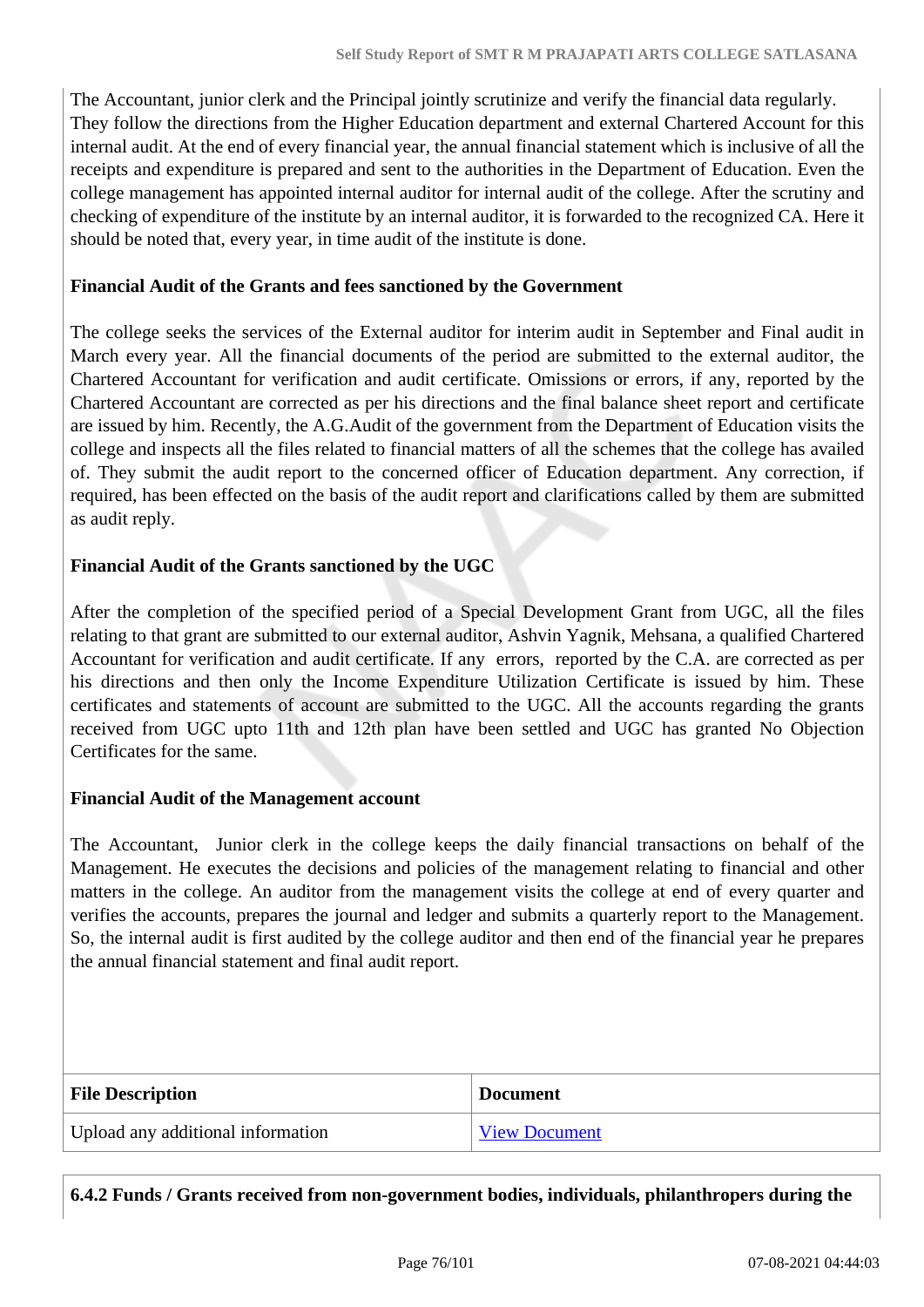## **last five years (not covered in Criterion III)**

## **Response:** 2991000

6.4.2.1 Total Grants received from non-government bodies, individuals, Philanthropers year wise during the last five years (INR in Lakhs)

| 2018-19 | 2017-18 | 2016-17 | 2015-16 | 2014-15 |
|---------|---------|---------|---------|---------|
| 284000  | 707000  | 1000000 |         | ◡       |

| <b>File Description</b>                                                                                                             | <b>Document</b>      |
|-------------------------------------------------------------------------------------------------------------------------------------|----------------------|
| Details of Funds / Grants received from of the non-<br>government bodies, individuals, Philanthropers<br>during the last five years | <b>View Document</b> |
| Any additional information                                                                                                          | <b>View Document</b> |
| Annual statements of accounts                                                                                                       | <b>View Document</b> |

#### **6.4.3 Institutional strategies for mobilisation of funds and the optimal utilisation of resources**

**Response:** 

**Response:**

#### **The following are the various strategies for mobilization of funds:**

- UGC grants
- RUSA grants
- Scholarships from central/state governments
- Funding from various Government Heads like Saptadhara, Finishing School Programme, Udisha, Cultural Activities, Placement etc.
- Central/State Government funding for NSS,NCC, Eco club etc.
- University assistance for different activities
- Contribution from teachers, donors and parents association under Poor Students Relief Fund.
- Financial assistance from Management
- Assistance from philanthropists for Gold Medal.
- Sponsored funds

#### **The various systems to look into the effective and efficient use of financial resources are:**

- The College Governing Body
- Building and Infrastructure Committee
- Purchase Committee
- Library Committee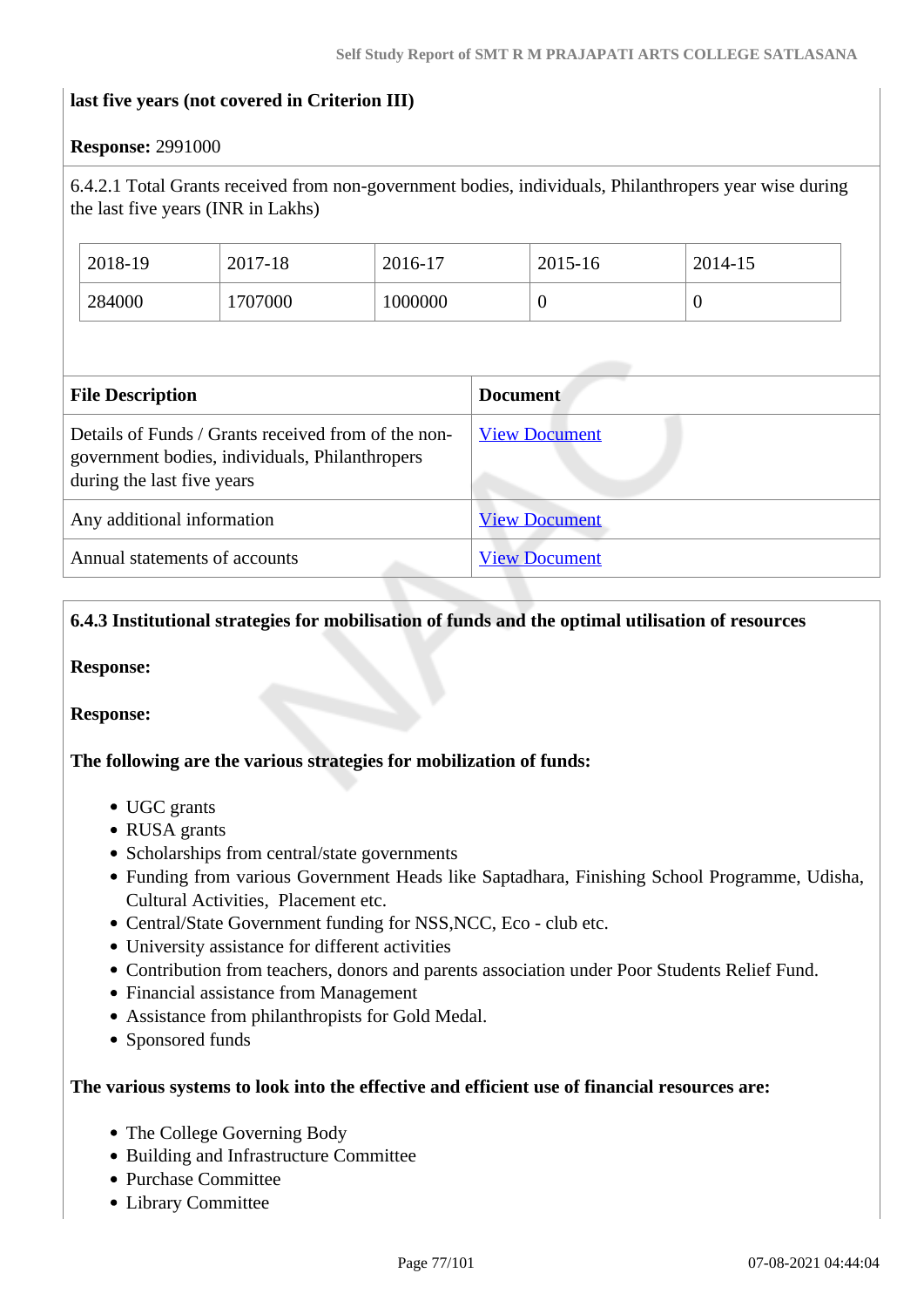- The UGC committee
- Internal Auditor

#### **Various ways of utilizing funds :**

- Funds received from UGC 11th and 12th plan are implemented under various schemes like Girls Hostel, Indoor Sports Facility, Young College, Additional Grants, Development Grants etc. Utilization certificate of all the schemes are also submitted to UGC head office. As a result of it, No Objection Certificate (NOC) of all scheme are received.
- UGC funds are deposited in separate bank accounts and utilized as per the heads which is sanctioned by UGC.
- Students scholarships from Government and private agencies are distributed only through bank accounts
- Most of Items are purchased through GEM and payment is paid through PFMS. Tenders quotation system is regularly implemented and all the payment are paid through cheque.
- The income from fees is spent on the maintenance of the purchased equipments, furniture, library maintenance, sports facilities and updating of other facilities. Fee is taken and spent as per its head.
- Sponsored funds are utilized mainly for instituting endowments for meritorious students, sportspersons with exceptional performances and artists from cultural programme who earned fame to the name of the institute.
- Contribution of teachers are provided to support financially backward open category students.
- Library fees are used for library requirements. In the beginning of every academic year, advance budget related to books, magazines and equipments are papered by college librarian.
- All the collections are deposited in the bank and all expenditure, recurring and non-recurring, are incurred through cheques.
- Only authorized persons by management can operate the transaction through the bank. The Internal Auditor of the management audits first and then Chartered Accountant conducts a financial audit twice in every financial year to verify the compliance. The State Government periodically does the external audit. The grant of State Government is finalized only after the audit. Proper accounts and utilization are ensured through financial auditing at the end of each financial year
- College maintains an annual budget system and internal-external audit for the effective and efficient utilization of available financial resources.
- Collection of tuition fees, purchases of materials, books, stationeries, equipment and its maintenance, payment of bills are through centralized accounts department. All purchases are done through a tender system. Each and every transaction is supported by the vouchers.

| <b>File Description</b>               | <b>Document</b>      |  |  |
|---------------------------------------|----------------------|--|--|
| Upload any additional information     | <b>View Document</b> |  |  |
| Paste link for additional information | <b>View Document</b> |  |  |

## **6.5 Internal Quality Assurance System**

 **6.5.1 Internal Quality Assurance Cell (IQAC) has contributed significantly for institutionalizing the quality assurance strategies and processes**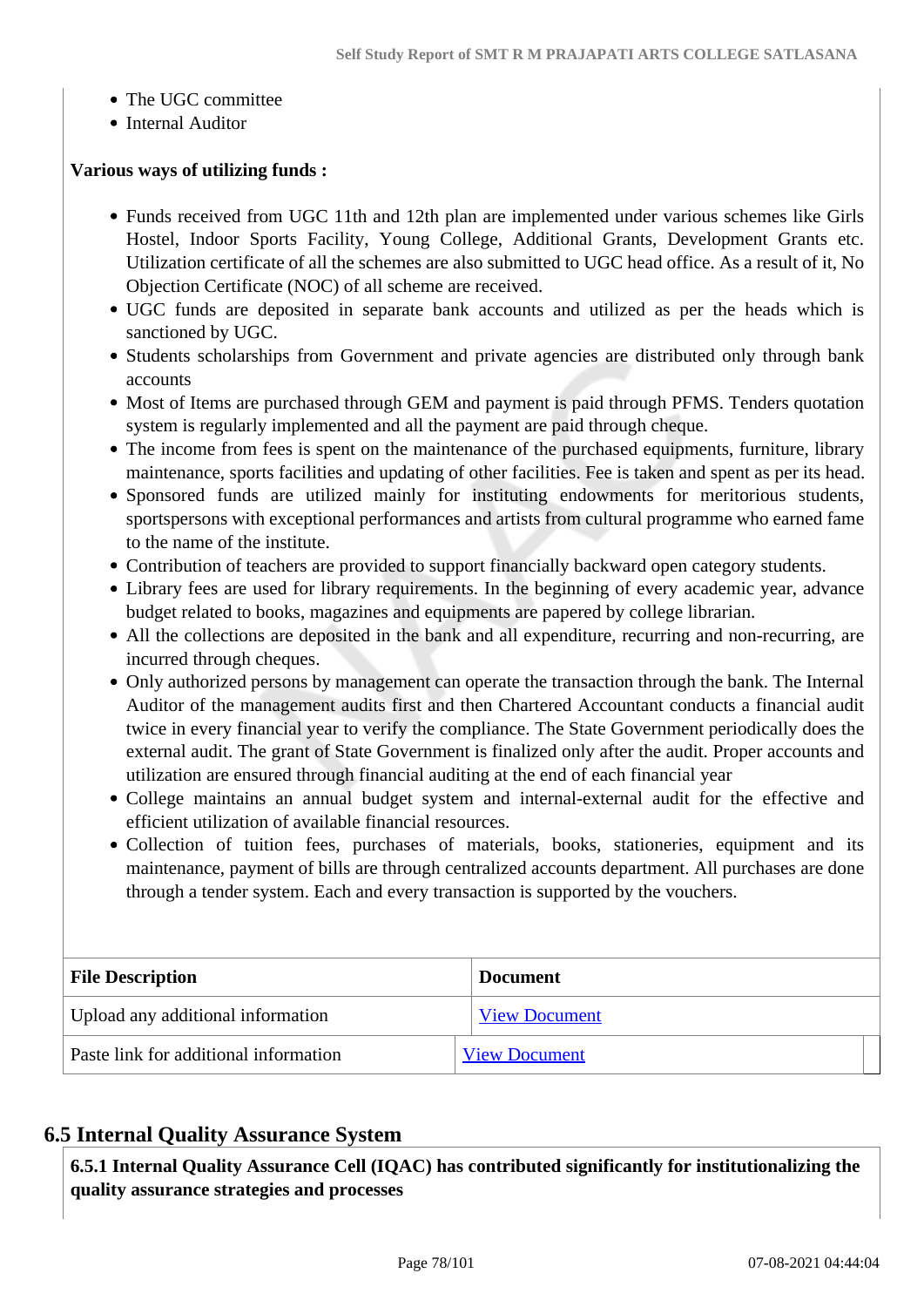## **Response:**

## **Response:**

 Inter Quality Assurance Cell has contributed significantly for institutionalizing the quality assurance strategies and processes, as per the guidelines of the National Accreditation and Assessment Council. In the beginning of the academic year, IQAC arranges meeting under the guidance of the Principal and IQAC co-ordinator regarding academic and administrative planning. The co-ordinators of various committee submit their proposal related to planning of various students centric awareness programme and activities. IQAC also reviews the result of earlier semester and suggest the strategies of improving students results by conducting various teaching programmes for slow learners. AQAR is also submitted annually to NAAC

 Following the academic calendar, under the keen observation of IQAC, proposals of the Induction Programme, Saptdhara, Unnat Bharat, NSS and NCC Orientation programme, Add-on courses and programme related to competitive exams and job oriented programmes are prepared in proper performa. More over, planning and proposal about organization of various national and state level seminars, university shibirs, expert lectures are prepared in advance under guidance of the IQAC. Every teacher has to maintain academic diary to record every day activities done by him / her. The diary shows overall performance of the teachers' teaching learning, research and co-curricular activities.

 The IQAC meticulously document the participation of faculty and students in various curricular and extracurricular activities. The IQAC monitors the departmental documents by providing clear guidelines and documentation materials. Each faculty and department is asked to maintain a record of their academic activities. All the documents are collected by the IQAC at the end of the Year. The activities are reflected in the Annual Report published by the College.

The institution is planned and implemented annually to realize new potentials under College With Potential For Excellence (CPE). Awareness, Guidance and special coaching for various competitive examination for Job Opportunity and Add-on courses for Skill enhancement are notable initiative of the institute as part of IQAC initiative.

Under various competitive examination for Job Opportunity, every year more than 150 students attend regular lectures. During 2018-2019 around 300 students have participated in the activity. In the special lectures we deal with the current topics, G.K., Reasoning ability and numerical ability. The mock tests are also conducted through OMR on the relevant topics. Advertisements of the vacant posts and related exams are displayed on the notice board. We have provided a special coaching to exams such as Deputy section officer, Talati, TET, Revenue Officer etc. Under various add-on courses we provide skill oriented education and develop overall personality of the students. By joining various add-on courses like computer skill, communicative skill, Scope, Personality Development, Spoken English, Knitting, Sewing, Jewellery Designing etc Students can get the maximum benefit of making over all development and also prepare them for job opportunities.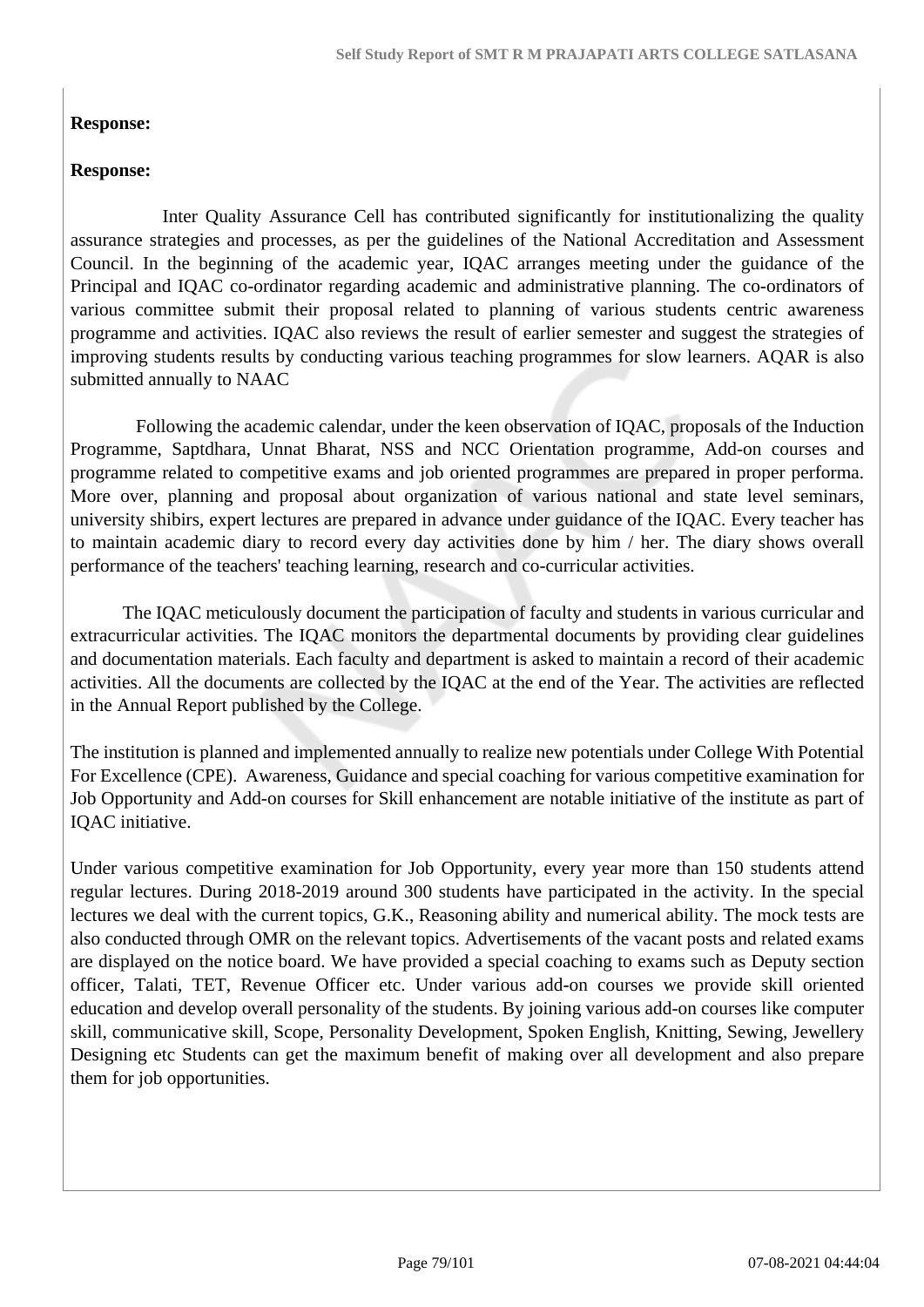| <b>File Description</b>               | <b>Document</b>      |
|---------------------------------------|----------------------|
| Paste link for additional information | <b>View Document</b> |

 **6.5.2 The institution reviews its teaching learning process, structures & methodologies of operations and learning outcomes at periodic intervals through IQAC set up as per norms and recorded the incremental improvement in various activities ( For first cycle - Incremental improvements made for the preceding five years with regard to quality For second and subsequent cycles - Incremental improvements made for the preceding five years with regard to quality and post accreditation quality initiatives )** 

**Response:** 

| <b>Sr No</b> | An identified area of improvement                                                                    | <b>Improvements made</b>                             |             |
|--------------|------------------------------------------------------------------------------------------------------|------------------------------------------------------|-------------|
|              | To Start relevant PG courses in applied social sciences The P.G. courses like Qualitative Social Res |                                                      |             |
|              | such as rural and tribal development                                                                 | Trible people in Semester II and Regiona             |             |
|              |                                                                                                      | Sociology have been introduced in sen                |             |
|              |                                                                                                      | curriculum, the students of the institute have       |             |
|              |                                                                                                      | of the rural/ tribal area, data collection and       |             |
|              |                                                                                                      | supervision of the faculty.                          |             |
| 12           | To Start Commerce and Science courses at the UG Level                                                | Well-equipped self finance Commerce and S            |             |
|              |                                                                                                      | started in 2016 with the affiliation of He           |             |
|              |                                                                                                      | Gujarat University.                                  |             |
| B            | To enhance the English language and soft skills of The concept of the Finishing School Program       |                                                      |             |
|              | students                                                                                             | to improve students' soft skills and life skills     |             |
|              |                                                                                                      | skill and employability related programmes           |             |
|              |                                                                                                      | problem solving, critical thinking etc. are o        |             |
|              |                                                                                                      | Oriented Programmes, 20 credit Spoken E              |             |
|              |                                                                                                      | introduced with the affiliaction to mother un        |             |
|              |                                                                                                      | courses help the students to enchance their var      |             |
| 14           | To prepare students for successful careers in teaching, Under Career Counselling Cell,               |                                                      | <b>UDIS</b> |
|              | research and administrative services                                                                 | programme and Gyandhara, proper guidanc              |             |
|              |                                                                                                      | regarding various competitive exams like             |             |
|              |                                                                                                      | Aptitude Test, Teachers Eligibility Test, Jur        |             |
|              |                                                                                                      | given to the students. SC, ST, OBC and oth           |             |
|              |                                                                                                      | provided study material in xerox and book for        |             |
| 15           | To initiate a formal feedback mechanism from all the The College has a clearly set mechanism of      |                                                      |             |
|              | stakeholder                                                                                          | from the students to improve the performance         |             |
|              |                                                                                                      |                                                      |             |
|              |                                                                                                      | a) The Principal, IQAC and the Feedback co           |             |
|              |                                                                                                      | with the students about their experience reg         |             |
|              |                                                                                                      | performance.                                         |             |
|              |                                                                                                      |                                                      |             |
|              |                                                                                                      | b) The students are instructed to fill up their form |             |
|              |                                                                                                      | assessed by the respective Head of the Depart        |             |
|              |                                                                                                      |                                                      |             |
|              |                                                                                                      | c) The Committee analyses the forms and the          |             |
|              |                                                                                                      |                                                      |             |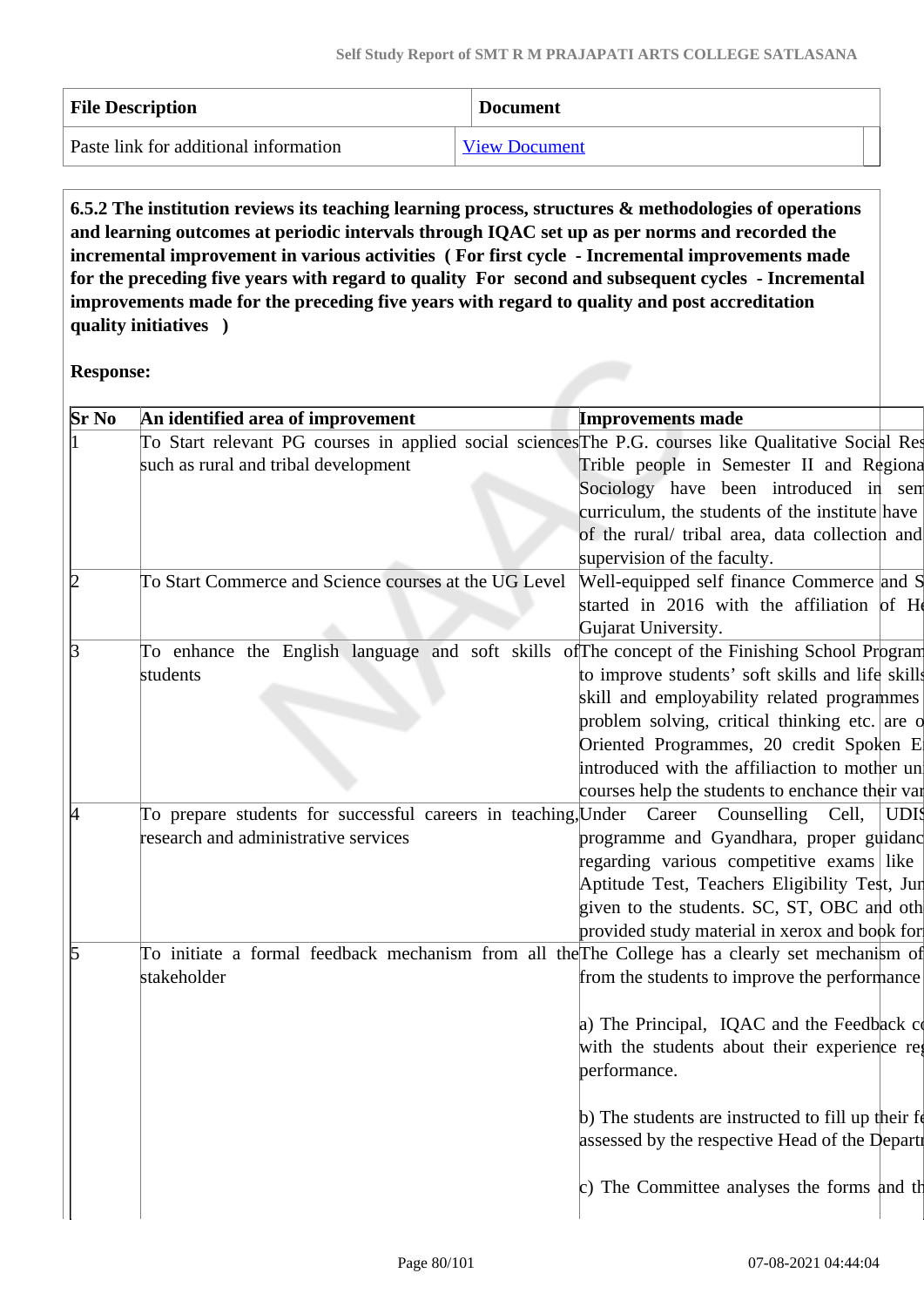|                  |                                                                     | into a report with a chart. The principal as the<br>the Heads give necessary instructions to the $\frac{1}{2}$<br>staff on the bases of that analysis. The cl<br>uploaded on college website.                                                                                                                                                                                                                                                  |  |
|------------------|---------------------------------------------------------------------|------------------------------------------------------------------------------------------------------------------------------------------------------------------------------------------------------------------------------------------------------------------------------------------------------------------------------------------------------------------------------------------------------------------------------------------------|--|
| $\vert 6 \vert$  | library with bigger reading room facility                           | To take measures for the complete automation of the The newly constructed seperate Library build<br>of 200 students with 20 computers, Printer, 2<br>The library is enabled with SOUL Software a<br>Students can access books from OPAC<br>automation in various academic spheres like<br>fee payment, teaching, evaluation, finance a<br>has also seperate facility for the faculty for d<br>works. Overall, the library is having full autor |  |
| l7               | multilingual, translation projects                                  | To motivate teachers to apply for major research project <sup>12</sup> research projects have been completed b<br>from the UGC and other funding agencies and carry out CPE scheme. 05 teachers have applied for maj                                                                                                                                                                                                                           |  |
| $\vert 8$        | professional peer reviewed journals                                 | To encourage teachers to publish research articles in The college has encouraged its faculty for qu<br>peer - reviewed journals and for quality book<br>faculty members of the college has also publi<br>than 132 research articles in refereed and $\mathbf I$<br>Moreover, our college magazine "Arvalli no T<br>publishing every year in the month of Fe<br>menbers, students and other invitees cont<br>journal.                           |  |
| $\boldsymbol{9}$ | To organize more national seminars and workshops                    | 06 national seminars and 12 workshops have<br>the period of last five years through all the<br>subjects                                                                                                                                                                                                                                                                                                                                        |  |
| 10               | initiate<br>measures for regular<br>To<br>maintenance of the campus | and The campus is made neat and clean by fittin<br>cleanliness<br>also renovated toilets and washroom. R<br>maintenance are done by out sourcing sta<br>campaign, we have organized various awa<br>Swachhata Abhiyan, No Plastic Zone, Use D<br>boards for maintaning cleanliness are also put<br>premises.                                                                                                                                    |  |
| 11               | remote hilly areas                                                  | To start bus facility for students and a hostel for boys form Extra bus facilities have been started for the<br>and remote areas by Gujarat ST nigam. The<br>hostel because students come from surround<br>morning college. So, ST bus facility is enough                                                                                                                                                                                      |  |
| $ 12\rangle$     | female staff.                                                       | To initiate measures for attracting more girl students and During Last five years, ratio of girls students a<br>add-on courses and career related programm<br>safety and healthy environment in the campu<br>staff members have been appointed by gove<br>female staff is working.                                                                                                                                                             |  |
|                  | <b>File Description</b>                                             | <b>Document</b>                                                                                                                                                                                                                                                                                                                                                                                                                                |  |
|                  | Paste link for additional information                               | <b>View Document</b>                                                                                                                                                                                                                                                                                                                                                                                                                           |  |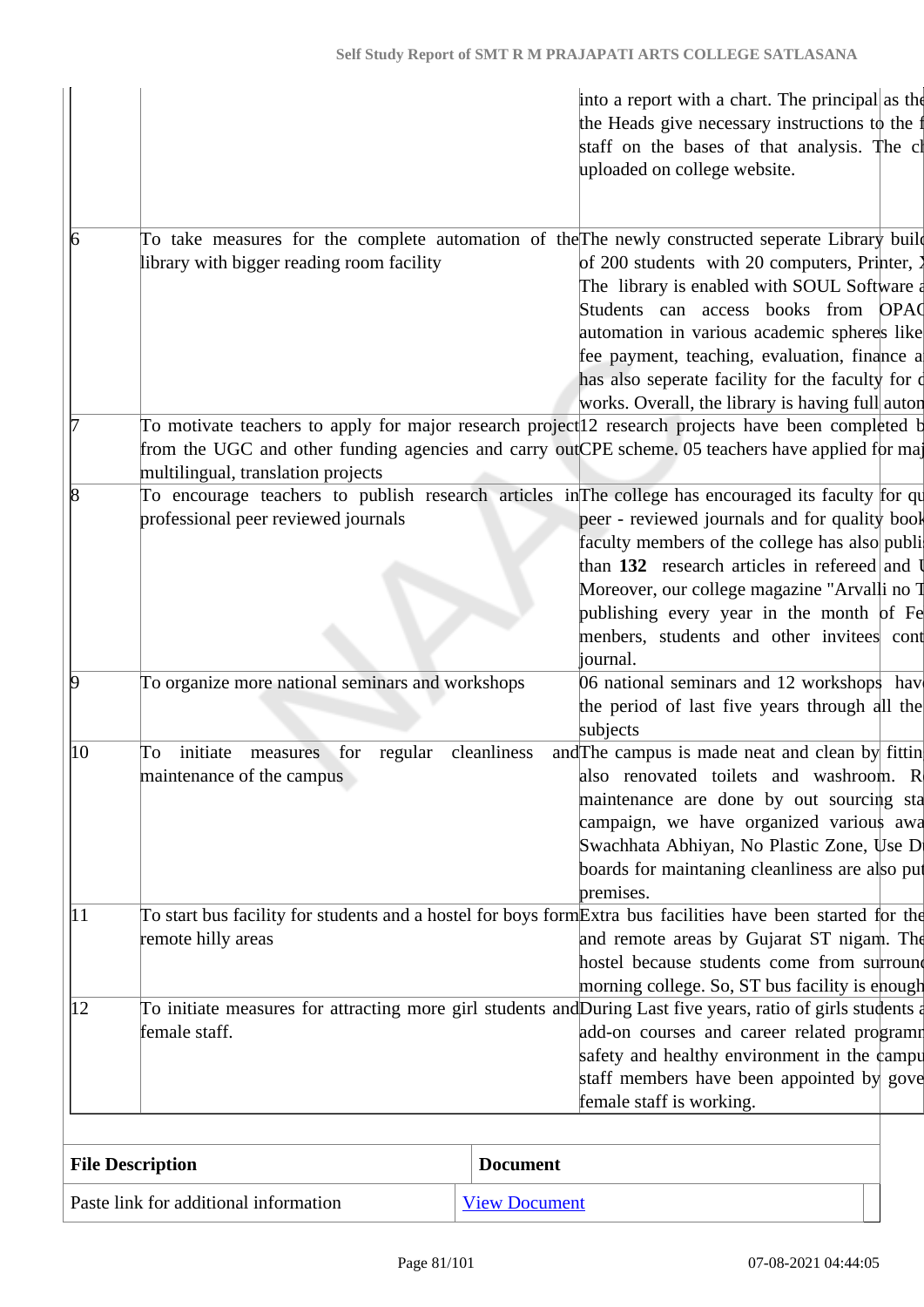| $\pm$ 6.5.3 Quality assurance initiatives of the institution include: |
|-----------------------------------------------------------------------|
|                                                                       |

- **1.Regular meeting of Internal Quality Assurance Cell (IQAC); Feedback collected, analysed and used for improvements**
- **2.Collaborative quality intitiatives with other institution(s)**
- **3.Participation in NIRF**
- **4.any other quality audit recognized by state, national or international agencies (ISO Certification, NBA)**

**Response:** A. All of the above

| <b>File Description</b>                                               | <b>Document</b>      |
|-----------------------------------------------------------------------|----------------------|
| Upload e-copies of the accreditations and<br>certifications           | <b>View Document</b> |
| Upload details of Quality assurance initiatives of the<br>institution | <b>View Document</b> |
| Paste web link of Annual reports of Institution                       | <b>View Document</b> |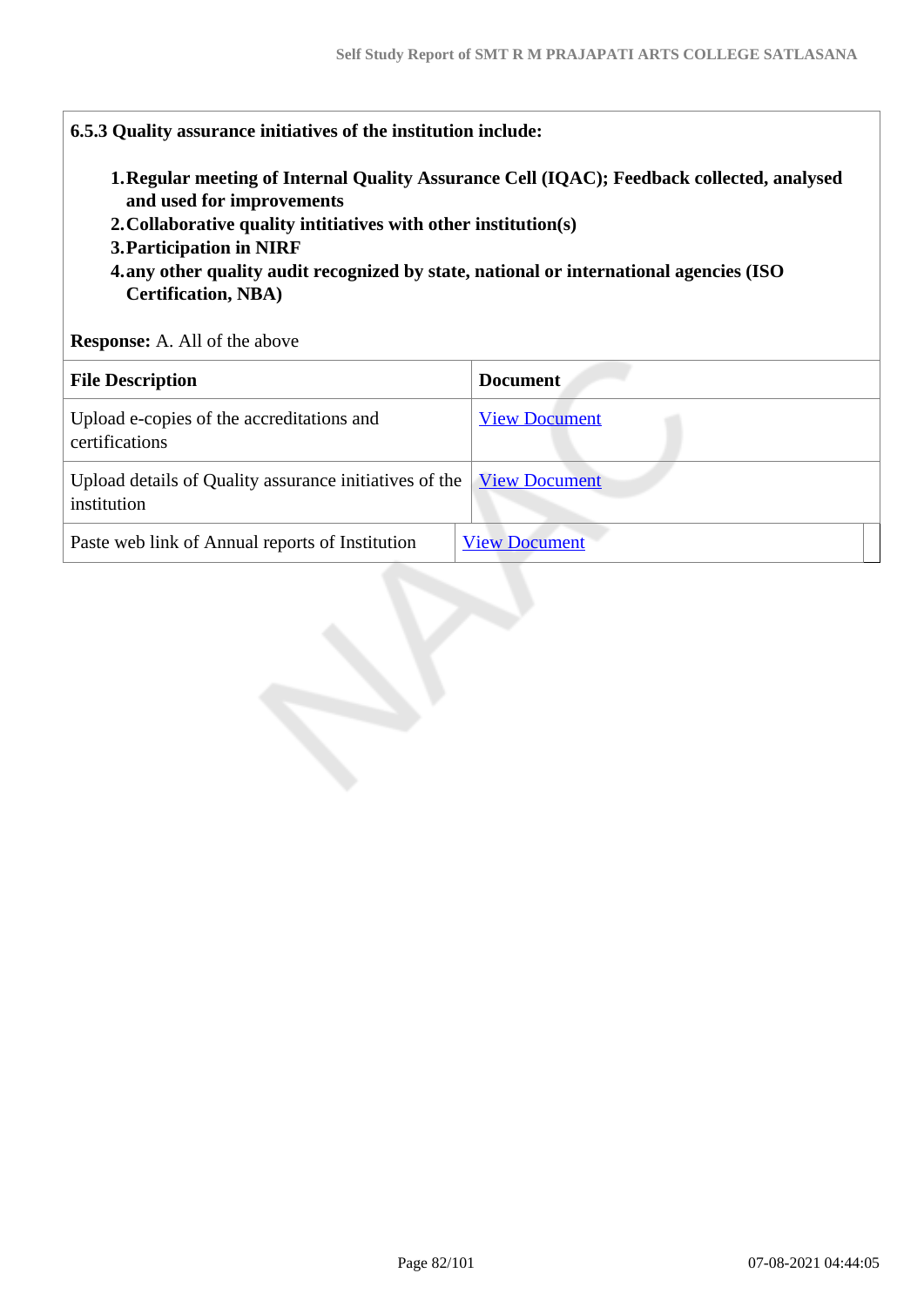# **Criterion 7 - Institutional Values and Best Practices**

## **7.1 Institutional Values and Social Responsibilities**

 **7.1.1 Measures initiated by the Institution for the promotion of gender equity during the last five years.**

## **Response:**

To promote gender equity and sense of harmony , the students of the college are given various facilities and special attraction. Following are the measures initiated by the institute for promotion of gender equity and sensitization.

- Identity card is compulsory for all students.
- The campus is under CCTV surveillance. More than 48 CCTV cameras spread over the campus ensure safety of students and their vehicles.
- **The Woman Cell** has been functioning in the institute which provides a common platform for the girl student to come to gather and share their views
- Every year International Women Day is celebrated on 8th March in the presence of eminent female speaker
- In order to provide safety to students, our college has installed 10 fire extinguishers installed in the college building
- Programmes like **ABHAYAM 181**, Traffic Awareness Week, general awareness about Anti Ragging, road safety , women security, cyber security, and Drug Prohibition week are organized regularly
- The institute also organized expert lecture of local female gynecologist to guide girls student for health and hygiene related issues.
- College library with Reading room facility of 200 students provides equal space for both the genders
- As per the guidelines of central government, Anti Ragging Cell has been established. Though, Ragging in any form is strictly prohibited inside the college campus. ABHAYAM 181 is a toll free number of Gujarat Police to stop Ragging and girls harassment.
- For the safety of girls students, special training like Karate is given.
- **Student Grievance Redressed Cell** is one of the best mechanisms for redressing the complains of the students belonging to both the genders. The Cell provides an atmosphere of safety to them. Till today, no serious grievance has been noticed
- To empower girls students, Dept. of sociology organized various seminars and workshop on the Role of Woman in Society.
- The Girls Room is provisioned on the ground floor with the sanitary pad machine and other needs of the girls student
- Complaint box and first aid box are also put in college building.
- Students from both the genders are given proper counselling related to career and other issues by regular teachers of the colleges.
- Girls' students are given first preference in N.S.S. and N.C.C. registration as well as Annual camp. Students from both the gender are treated with equal importance by teachers, librarian, physical instructor and administrative staff.
- The girl students of the institute is also given preference in admission process, scholarship etc.
- The girl students are provided equal opportunity in all the programmes of the institute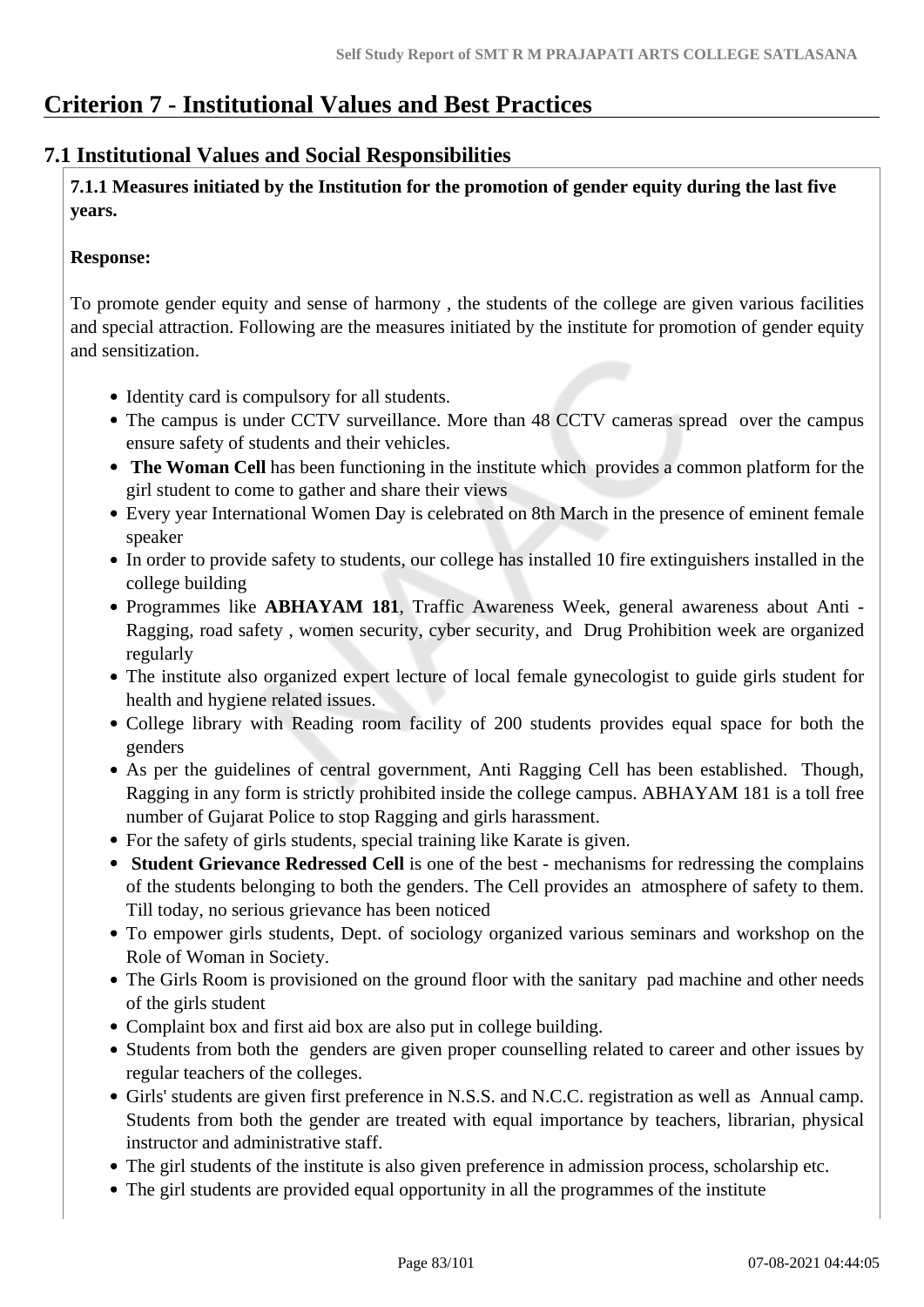- In order to promote gender equality, the institute oranised guest lectures by female officers on some higher rank in the government sector.
- Under 'Beti Bachao and Beti Padhao' abhiyan, girl students are encouraged to participate in various awareness programmes like Eloquence, drawing competition, drama, quiz, essay writing etc.

| <b>File Description</b>                                                                                                                                                                             | <b>Document</b>      |
|-----------------------------------------------------------------------------------------------------------------------------------------------------------------------------------------------------|----------------------|
| Link for specific facilities provided for women in<br>terms of: a. Safety and security b. Counselling c.<br>Common Rooms d. Day care center for young<br>children e. Any other relevant information | <b>View Document</b> |
| Link for annual gender sensitization action plan                                                                                                                                                    | <b>View Document</b> |

## **7.1.2 The Institution has facilities for alternate sources of energy and energy conservation measures**

- **1.Solar energy**
- **2.Biogas plant**
- **3.Wheeling to the Grid**
- **4.Sensor-based energy conservation**
- **5.Use of LED bulbs/ power efficient equipment**

#### **Response:** B. 3 of the above

| <b>File Description</b>        | <b>Document</b>      |
|--------------------------------|----------------------|
| Geotagged Photographs          | <b>View Document</b> |
| Any other relevant information | <b>View Document</b> |
| Any other relevant information | <b>View Document</b> |

## **7.1.3 Describe the facilities in the Institution for the management of the following types of degradable and non-degradable waste (within 500 words)**

- **Solid waste management**
- **Liquid waste management**
- **Biomedical waste management**
- **E-waste management**
- **Waste recycling system**
- **Hazardous chemicals and radioactive waste management**

#### **Response:**

With the support from the management, following, steps are taken to handle waste material graded as solid, liquid and E -waste.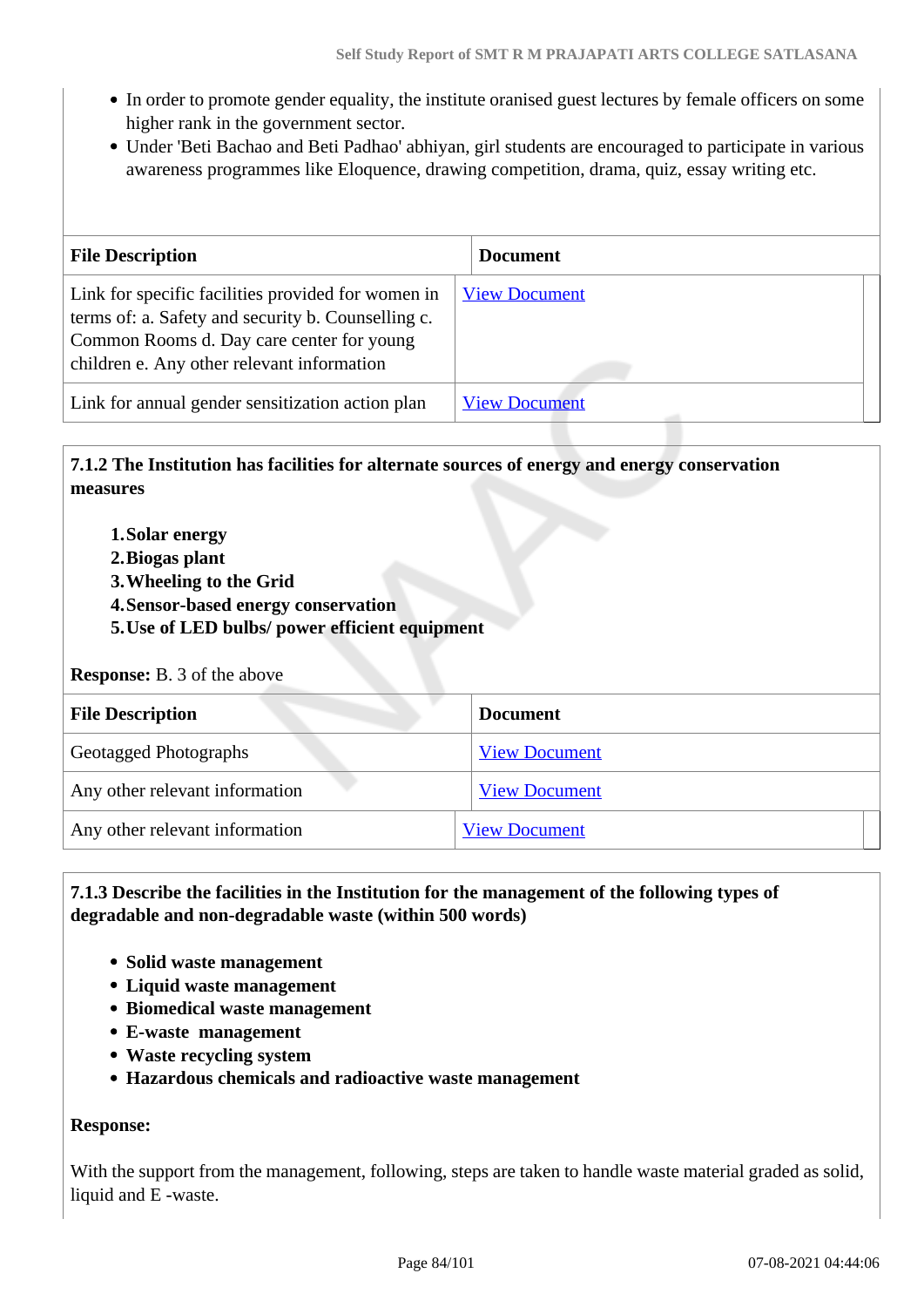## [ 1 ] **Solid Waste Management**

ours is a dust free campus. So, we give first priority to maintain cleanliness and echo - balance as a part of SWACHHA BHARAT ABHIYAN.Green Campus, Clean Campus is the motto of our college. The college is declared Plastic Free zone by NSS and NCC . Every year, Plastic Awareness programme is organized to make students aware of the dangers of plastic in coming days. Waste like plastic and paper are also sold to scrap dealers. The dustbins are put in the lobby, garden and other necessary places in the premises. Awareness slogans are also written at important places of the institute.

Our college got 200th rank in **UNNAT BHARAT ABHIYAN** So, awareness about cleanliness is naturally seen in students and staff. Each classroom, staffroom, office and library is provided with dustbin. So, all the solid waste is biodegradable and in the form of leaf and papers which thrown into the dug pit and converted into natural fertilizer by providing a suitable environment.

## **[2] Liquid Waste Management**

ours is an arts college. So, the liquid waste is not generated. Under **Save the water campaign** , the college authority manages wastage water from water purifier. Wastage water from water purifier is used in Ayurvedic Garden for three years. But now that place is used for new construction. So, the management thinks other way to manage liquid waste .

Rain water harvesting structure is developed by the college to recycle water of rain and purifier. The college has created**04 big tanks** with capacity of 100000liters adjacent to a college building and connected them with pipes from a terrace of the building. TheNSS and NCC with of the college encouraged students for water recycling.

## **[3] E - Waste Management**

In order to manage E-waste, the college has collaborated with service provider for annual maintenance of electronic equipments and disposal of e- waste. As such, there is minimum generation of E - waste. The non - renewable E - waste is sold but the e - waste which is renewable is handed over to the authorized vender for the recycle. Even cartage of printers are given back and recycled by the dealer.

## **[4] Waste recycling system**

Recycling is the process of converting waste material into new material and objects. Our institute follow this concept by recycling waste like garden waste, paper waste etc. The garden waste like branches, leaves, and other parts , lawn etc. are converted to compost fertiliser. It aims at reducing water and air pollution. The institute is having proper mechanism for collection of the waste. In this way, recycling aims towards environment sustainability by substituting raw material inputs into and redirecting waste outputs out of economic system.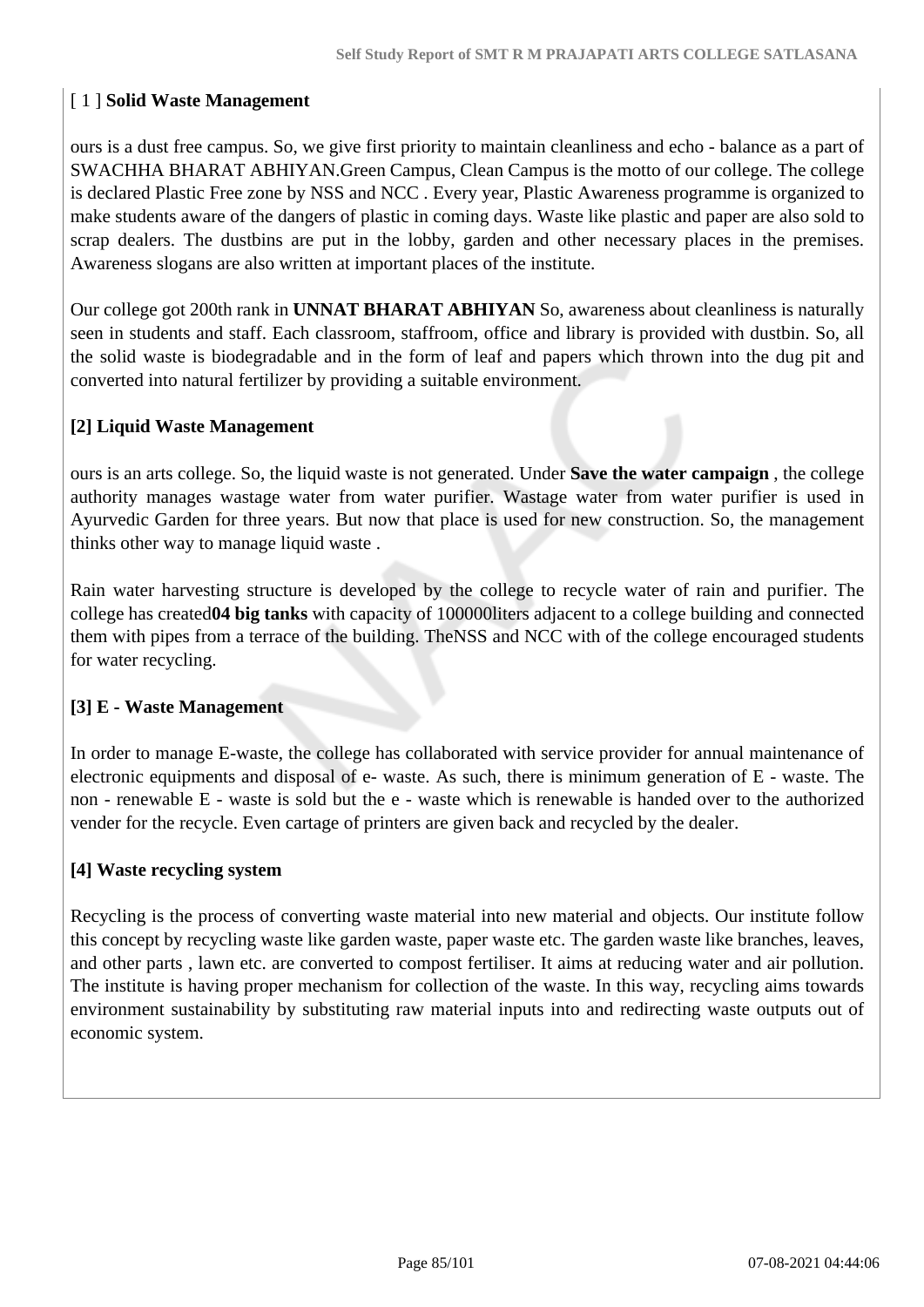| <b>File Description</b>                                                                            | <b>Document</b>      |
|----------------------------------------------------------------------------------------------------|----------------------|
| Any other relevant information                                                                     | <b>View Document</b> |
| Link for Geotagged photographs of the facilities                                                   | <b>View Document</b> |
| Link for Relevant documents like<br>agreements/MoUs with Government and other<br>approved agencies | <b>View Document</b> |

| 7.1.4 Water conservation facilities available in the Institution:<br>1. Rain water harvesting<br>2. Borewell /Open well recharge<br>3. Construction of tanks and bunds<br>4. Waste water recycling<br>5. Maintenance of water bodies and distribution system in the campus |                      |  |
|----------------------------------------------------------------------------------------------------------------------------------------------------------------------------------------------------------------------------------------------------------------------------|----------------------|--|
|                                                                                                                                                                                                                                                                            |                      |  |
| <b>Response:</b> A. Any 4 or all of the above                                                                                                                                                                                                                              |                      |  |
| <b>File Description</b>                                                                                                                                                                                                                                                    | <b>Document</b>      |  |
| Geotagged photographs / videos of the facilities                                                                                                                                                                                                                           | <b>View Document</b> |  |

| 7.1.5 Green campus initiatives include:<br>1. Restricted entry of automobiles<br>2. Use of Bicycles/ Battery powered vehicles<br>3. Pedestrian Friendly pathways<br><b>4. Ban on use of Plastic</b><br>5. landscaping with trees and plants<br><b>Response:</b> B. 3 of the above |                      |  |
|-----------------------------------------------------------------------------------------------------------------------------------------------------------------------------------------------------------------------------------------------------------------------------------|----------------------|--|
| <b>File Description</b>                                                                                                                                                                                                                                                           | <b>Document</b>      |  |
| Various policy documents / decisions circulated for<br>implementation                                                                                                                                                                                                             | <b>View Document</b> |  |
| Geotagged photos / videos of the facilities                                                                                                                                                                                                                                       | <b>View Document</b> |  |
| Link for any other relevant information                                                                                                                                                                                                                                           | <b>View Document</b> |  |

## **7.1.6 Quality audits on environment and energy regularly undertaken by the Institution and any awards received for such green campus initiatives:**

## **1.Green audit**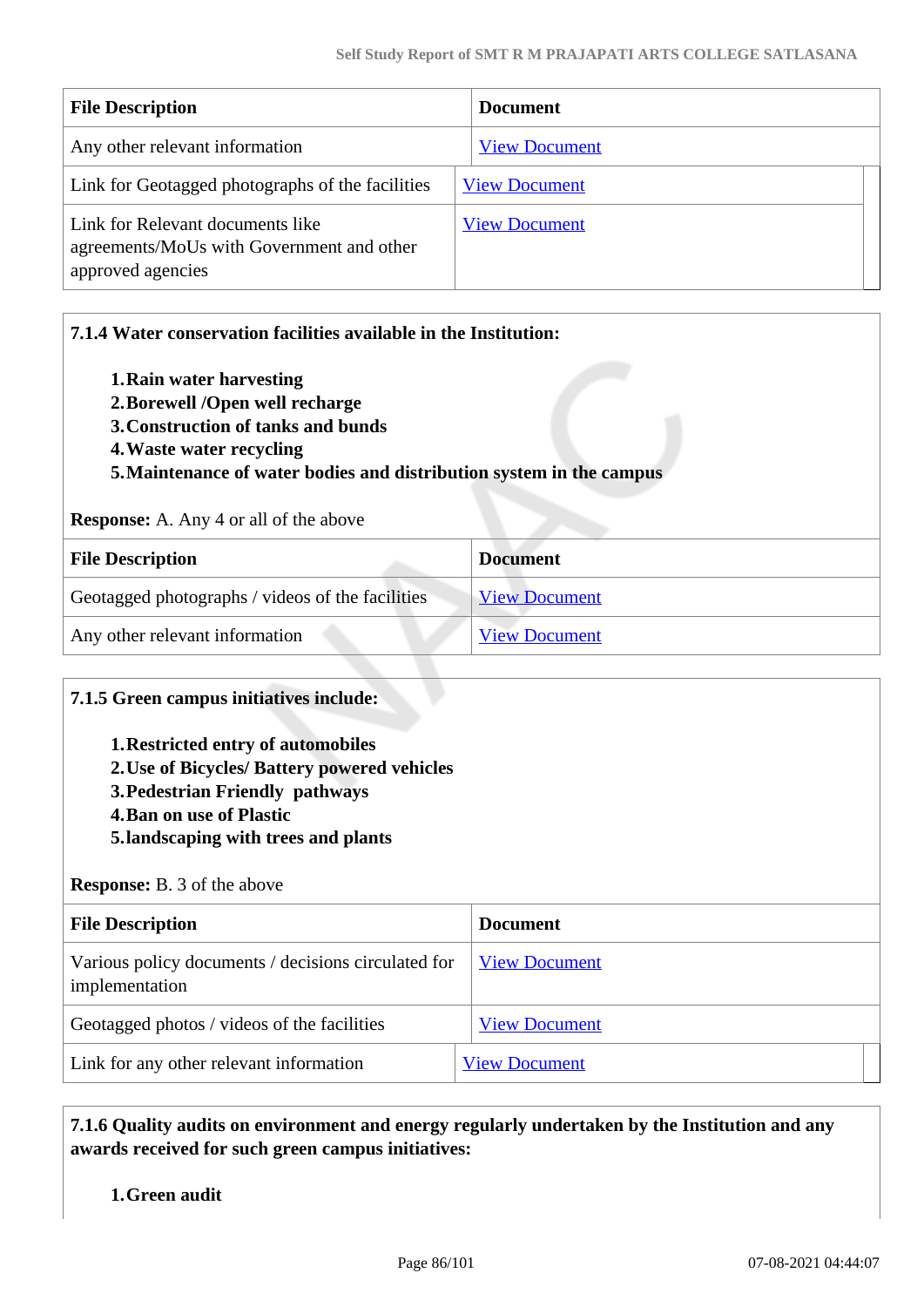## **2.Energy audit**

- **3.Environment audit**
- **4.Clean and green campus recognitions / awards**
- **5.Beyond the campus environmental promotion activities**

**Response:** A. Any 4 or all of the above

| <b>File Description</b>                                                      | <b>Document</b>      |
|------------------------------------------------------------------------------|----------------------|
| Reports on environment and energy audits<br>submitted by the auditing agency | <b>View Document</b> |
| Certification by the auditing agency                                         | <b>View Document</b> |
| Certificates of the awards received                                          | <b>View Document</b> |
| Link for any other relevant information                                      | <b>View Document</b> |

#### **7.1.7 The Institution has disabled-friendly, barrier free environment**

- **1.Built environment with ramps/lifts for easy access to classrooms.**
- **2.Disabled-friendly washrooms**
- **3.Signage including tactile path, lights, display boards and signposts**
- **4.Assistive technology and facilities for persons with disabilities ( Divyangjan) accessible website, screen-reading software, mechanized equipment**
- **5.Provision for enquiry and information : Human assistance, reader, scribe, soft copies of reading material, screen reading**

**Response:** B. 3 of the above

| <b>File Description</b>                                                     | <b>Document</b>      |
|-----------------------------------------------------------------------------|----------------------|
| Policy documents and information brochures on the<br>support to be provided | <b>View Document</b> |
| Geotagged photographs / videos of the facilities                            | <b>View Document</b> |
| Any other relevant information                                              | <b>View Document</b> |
| Link for any other relevant information                                     | <b>View Document</b> |

 **7.1.8 Describe the Institutional efforts/initiatives in providing an inclusive environment i.e., tolerance and harmony towards cultural, regional, linguistic, communal socioeconomic and other diversities (within 500 words).**

## **Response:**

Under **Unity In Diversity and Ek Bharat Shresth Bharat,** following are the initiatives taken by the institute to create an environment of tolerance and harmony towards cultural, regional, linguistic and communal socio economic field.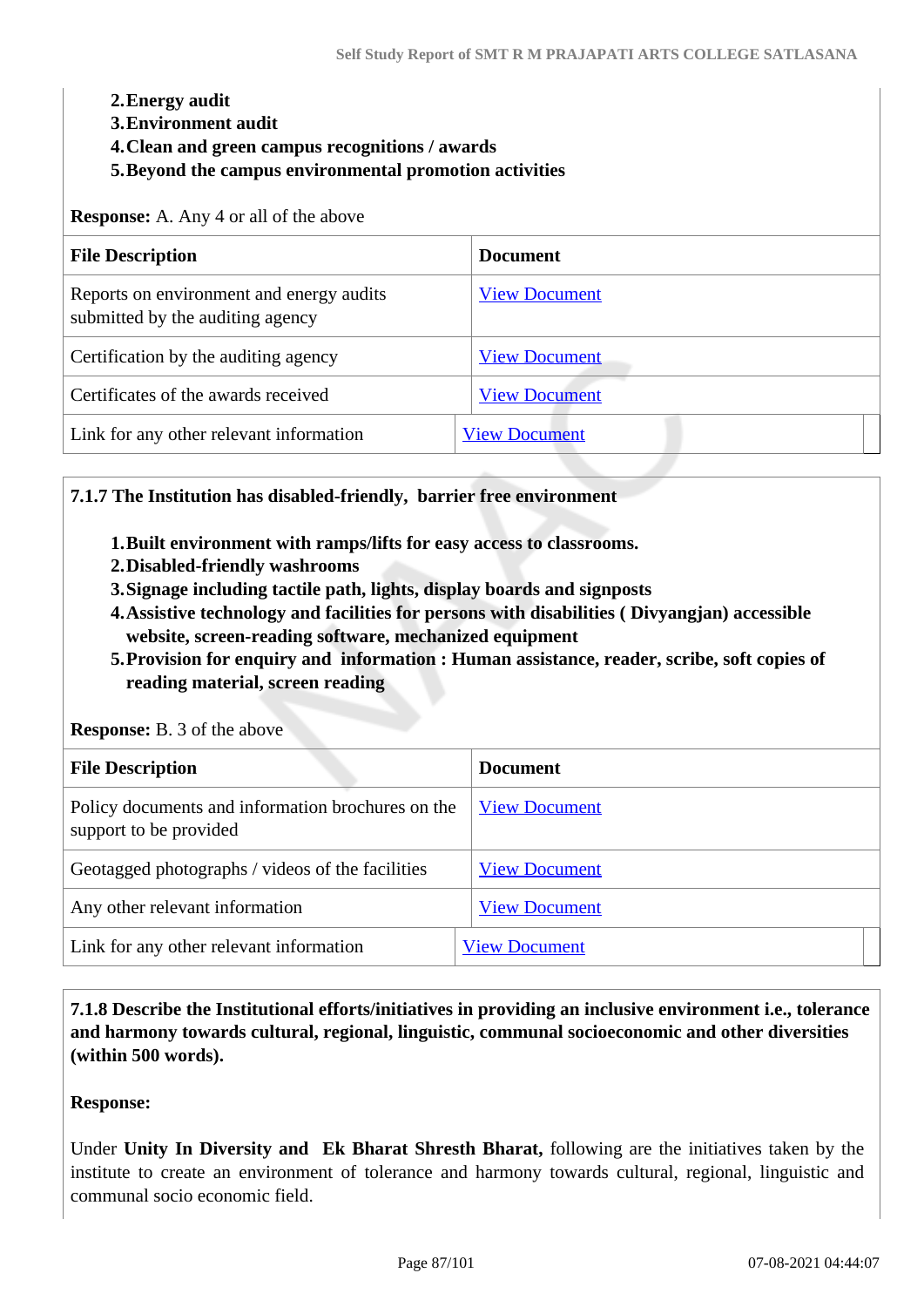**International Non - Violence Day** is celebrated in the form of birth anniversary Gandhi Jayanti on 2nd October to create an environment of tolerance and harmony. The day starts with **Vaishnavjan** bhajan. On that day, students take an oath to follow the principles of truth and non violence given by Gandhiji. The G.K test on life of Mahatma Gandhi is also conducted. Students from all castes take part in various competitions on Gandhi's message. Cleanliness programme is also organized on that day. In 2019, we organized a national seminar on **Impact of Mahatma Gandhi on life and literature** to celebrate 150th birth anniversary of Mahatma Gandhi .

**National Youth Day** is celebrated to give special tribute to swami Vivekanand, the youth icon of India. On that day, students participate in various competitions and take an oath to follow the values and message given by swamiji. Students are motivated by delivering lectures on the thoughts of Swami Vivekananda.

## **International Mother Tongue Day**

21st February is celebrated as World Mother Tongue day to make people aware of the importance of their mother tongue. On that day, we organize elocution competition on the contribution of major Gujarati poets and writers who made Gujarati language very popular all over the world.

**Hindi day** is celebrated on 14th September with great enthusiasm in our college to give importance to Hindi as a national language. Students from other subjects also take part in different competition based on the significance of Hindi language in our life. On that day most of the students talk with one other in Hindi.

 **Dr. Babasaheb Ambedkar Janm Jaynti** is celebrated on 14th April in our institute to create an environment of communal harmony, social justice, equality and tolerance. This day is also celebrated as International Equality Day.

**World Heritage Day** is celebrated on 18 April by visiting world heritage site Ranki Vav and other cultural heritage site. Even the subject **Cultural Heritage of Gujarat** is offered to the students of B.A.Semester IV as part of Elective Generic.

**Sardar Patel Janma Jaynati** is celebrated on 31st October in our institute as National Unity Day to strengthen unity, integrity and security of our country. Under Run for Unity campaign, we organized Cycle rally to full fill the concept of Fit India.

**During N.S.S. and N.C.C** annual camp, students from SC, ST and minority are treated with equality and social justice. They are taught lessons of tolerance and harmony by the principal and faculty. Since its establishment, our college becomes a unique example of communal harmony. Even trible students are given priority in various competitions. They are always motivated to participate in various competitions. Celebration of Dr. Ambedkar Jayanti and World Adivasi Day provide proper platform to highlight hidden potentiality of SC and ST students.

| <b>File Description</b>                                                                                                                                                                        | <b>Document</b> |
|------------------------------------------------------------------------------------------------------------------------------------------------------------------------------------------------|-----------------|
| Link for supporting documents on the information $\sqrt{\frac{V_{\text{icW}}}{V_{\text{icW}}}}$<br>provided (as reflected in the administrative and<br>academic activities of the Institution) |                 |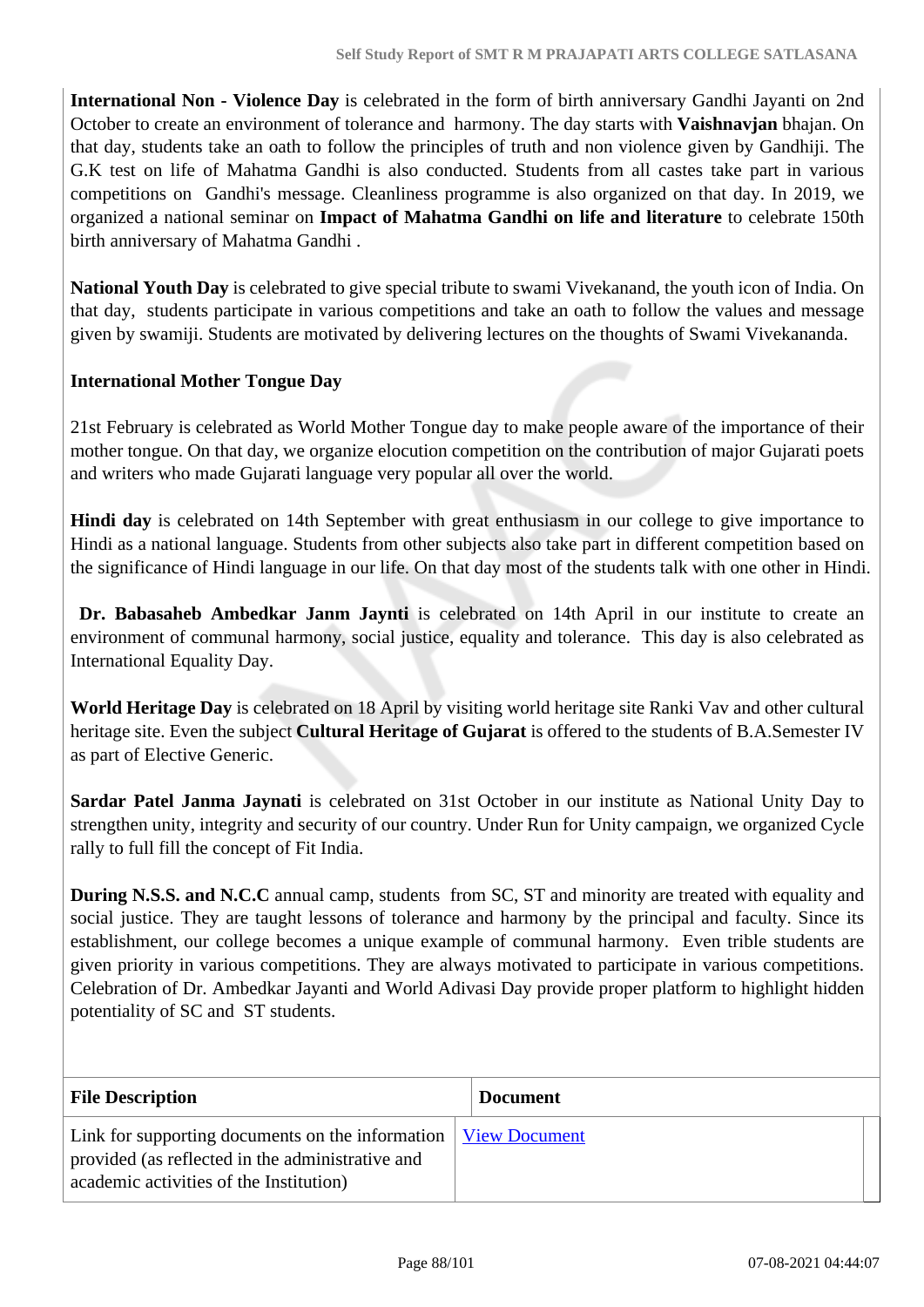**7.1.9 Sensitization of students and employees of the Institution to the constitutional obligations: values, rights, duties and responsibilities of citizens (within 500 words).**

## **Response:**

Various awareness programmes are organized by the institute in collaboration with various NGOS and institutes to sensitize students and employee of the institution to the constitutional obligation.

**Indian Constitution Day** is celebration on 26th November with great enthusiasm and spirit. An expert lecture was also organized on the Fundamental Rights and Duties of the citizen of India. On that day, students along with total staff take an oath to obey fundamental duties of Indian constitution.

**Tree Plantation Week** starts from World Environment day - 5th June to make society aware of the importance of trees in human life. During this week, N.S.S. unit of the college grow number of trees in college and surrounding areas.

**World Ozone Day** is also celebrated on 16th September to make students aware of dangers of global warning.

**World Water Day, World Earth Day and Earth Hour Day** are also celebrated regularly in the institute.

**Indian Independence Day, Indian Republic Day** and **Gandhi Niravan Day** are celebrated with an environment of nationalism. Most of the students remain present on these national days. Quiz and G.K test are also conducted on certain topics likes Indian History, History of Gujarat, Cultural Heritage of Gujarat, Life and contribution of freedom fighters, Indian Constitution to make students aware of their duties and responsibilities.

**National Votters Day** is celebrated on 25th January in the presence of Taluka Mamlatdar to make students aware of their rights of vote to elect honest representative from their area.

**International Blind Day and Divyang Day** are also celebrated by NSS and NCC units of the college. On those days, we collect financial contribution from the staff and students and also sent to the Andhajan Mandal for the welfare of Blind people. Divyang students of the college is treated with sympathy and give them priority in various co-curricular activities.

Even Indian History, Cultural Heritage of Gujarat, Indian Constitution, Panchayati Raj, Disaster Management etc subjects are offered to the students of different semesters as a part of their E.G papers to make them aware of their duties and responsibilities towards nation.

In collaboration with Lions Club of Satlasana, Indian Red Cross Society and Red Ribbon Club, the college organized various programmes like aids awareness, Thalessemia awareness, save the water awareness, trees plantation etc. On that day, students are given prizes and certificates as part of their contribution in various programmes.

Under **Karuna Abhiyan**, Students are distributed shelter and pot for birds by paying Rs.10/- in collaboration with the financial assistance from Lions Club of Satlasana and college staff. **Poor Students Relief Fund** is an initiative run by college parivar through which we provide scholarship to the needy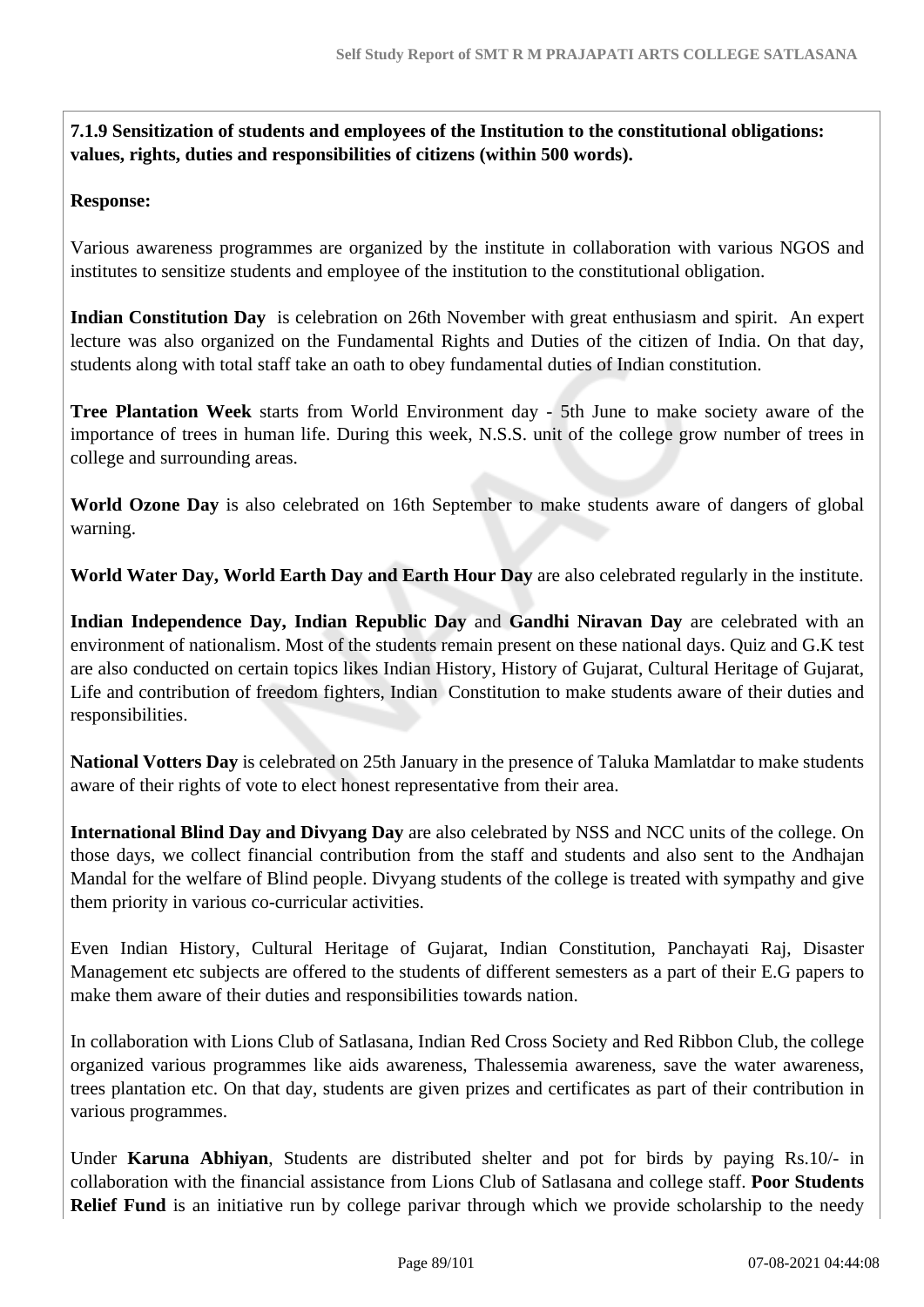students studying in the college.

| <b>File Description</b>                                                                                            | <b>Document</b>      |
|--------------------------------------------------------------------------------------------------------------------|----------------------|
| Link for details of activities that inculcate values<br>necessary to render students in to responsible<br>citizens | <b>View Document</b> |

 **7.1.10 The Institution has a prescribed code of conduct for students, teachers, administrators and other staff and conducts periodic programmes in this regard.** 

- **1.The Code of Conduct is displayed on the website**
- **2.There is a committee to monitor adherence to the Code of Conduct**
- **3.Institution organizes professional ethics programmes for students, teachers, administrators and other staff**
- **4.Annual awareness programmes on Code of Conduct are organized**

## **Response:** B. 3 of the above

| <b>File Description</b>                                                                                                                                                                   | <b>Document</b>      |
|-------------------------------------------------------------------------------------------------------------------------------------------------------------------------------------------|----------------------|
| Details of the monitoring committee composition<br>and minutes of the committee meeting number of<br>programmes organized reports on the various<br>programs etc in support of the claims | <b>View Document</b> |
| Code of ethics policy document                                                                                                                                                            | <b>View Document</b> |
| Any other relevant information                                                                                                                                                            | <b>View Document</b> |

 **7.1.11 Institution celebrates / organizes national and international commemorative days, events and festivals (within 500 words).**

**Response:** 

Following is the list of various national and international days celebrated by the institute.

**International Yoga Day** is celebrated with great enthusiasm on 21st June. On that day, students participate in different yoga competition under the guidance of physical director.

**Martyr Day**: Every year martyr day is celebrated as Gandhi Nirvan day by the institute on 30th January to pay great tribute to our national martyrs. On that, day we also pay tribute to Mahatma Gandhi and organize various competitions based on the life and message of Mahatma Gandhi.

 **Teachers Day :**Teachers Day is celebrated in the honour of our first vice president Dr.Sarvapalli Radhakrishna. On that day, Students play role of teachers and take an oath to walk on the path of honesty and truth.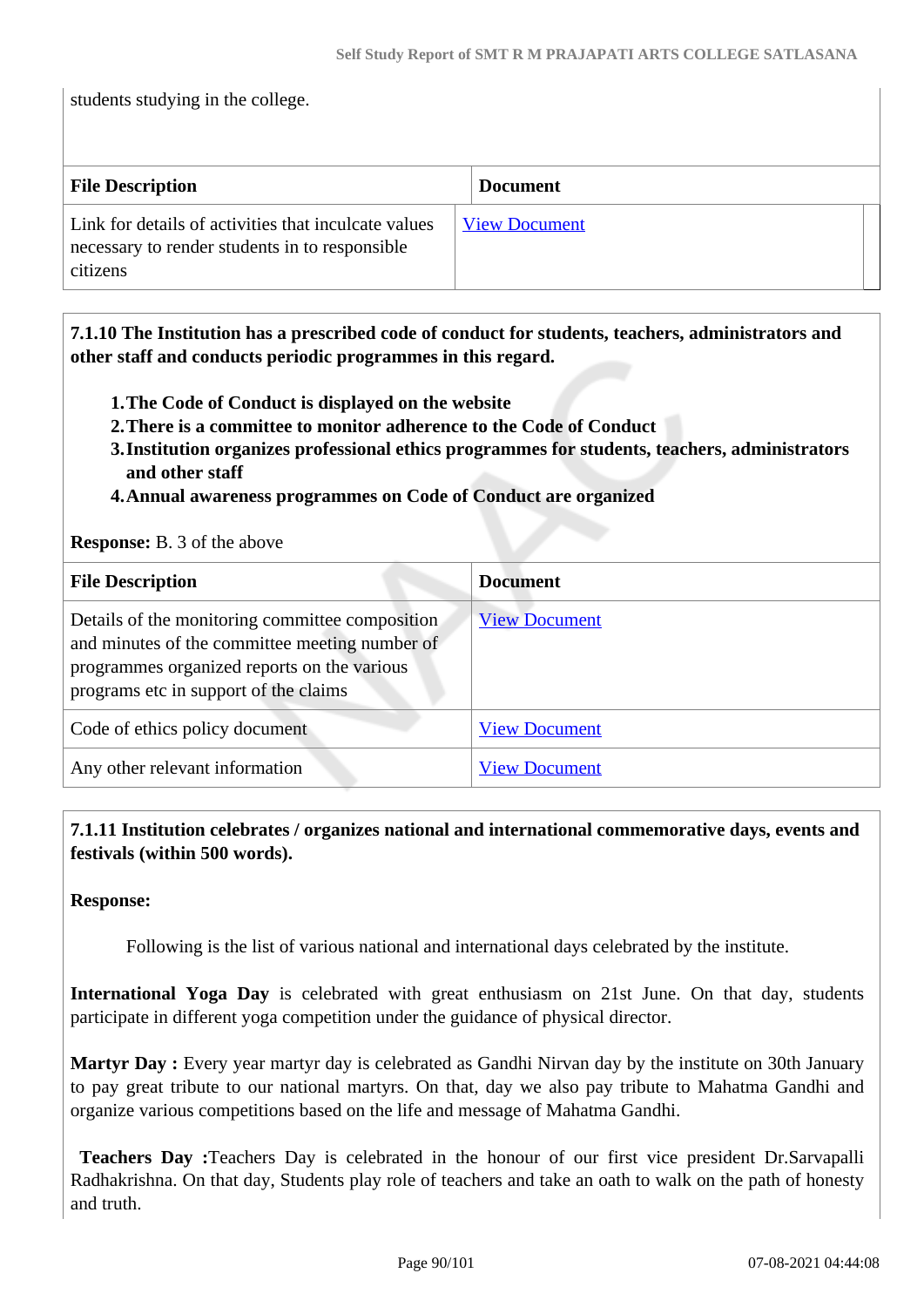**National E-Governance Day:** Every year 25th December is celebrated as Samarsata day in the honour the prime minister Atal Bihali Vajpayee to make students aware of the principles of good governance in every field.

**Traffic Awareness week** is also celebrated by the college to make students aware of the rules of traffic.

**International Aids Day** is celebrated by organizing various awareness programmes like Aids awareness Ralley and elocution competition on Aids.

**Gurupurnima** is regularly celebrated by the institute by organizing Guru - Vandana progamme in the presence of spiritual speaker and the principal.

**Gita Jayanti** is regularly celebrated with great enthusiasm. On that day, students participate in elocution competition on the importance of Bhagvad Geeta in our life.

**Rakshabandhan** is also celebrated by college in collaboration with Brahmakumari visvavidyalaya, Satlasana branch. The eminent speaker from this organization delivers his speech on the importance of Rakshabandhan.

**Birth Anniversary of Netaji Subhash Chandra Boze :** Netai Subhash Chandra Boze birth anniversary is celebrated as Parakram Diwas or Day of courage on 23rd January. On that day, students participate in elocution and G.K. Competition based on the life and contribution of Netaji Subhash.

**World Red Cross Day :** World Red Cross Day is celebrated on 8th May by organizing Thalassemia Awareness Programme in collaboration with Indian Red Cross Society, Ahmedabad.

 **Cleanliness Campaign and Save the Water Campaign** are the big celebrations of our institute. Under **Unnat Bharat Abhiyan**, we have adopted five villages of our taluka and organized various cleanliness programmes based on cleanliness and plastic free village in collaboration with local committee of village.

**Umashankar Joshi birth Anniversary, Ravji Patel Death Annversary, Pannalala Patel Birth Anniversary and Premchand Birth Anniversary** are the permanent regional celebrations of our institute.

International Womens Day is celebrated on 08 March every years in our insitutute. Women's day marks the anniverrsary of the great women's march of 1956, where women marched to the Union Buildings to Protest gainst the currying of Pass Books.

International womens day is a day to acknowledge and honor women around the world for the contributions we make each day to society.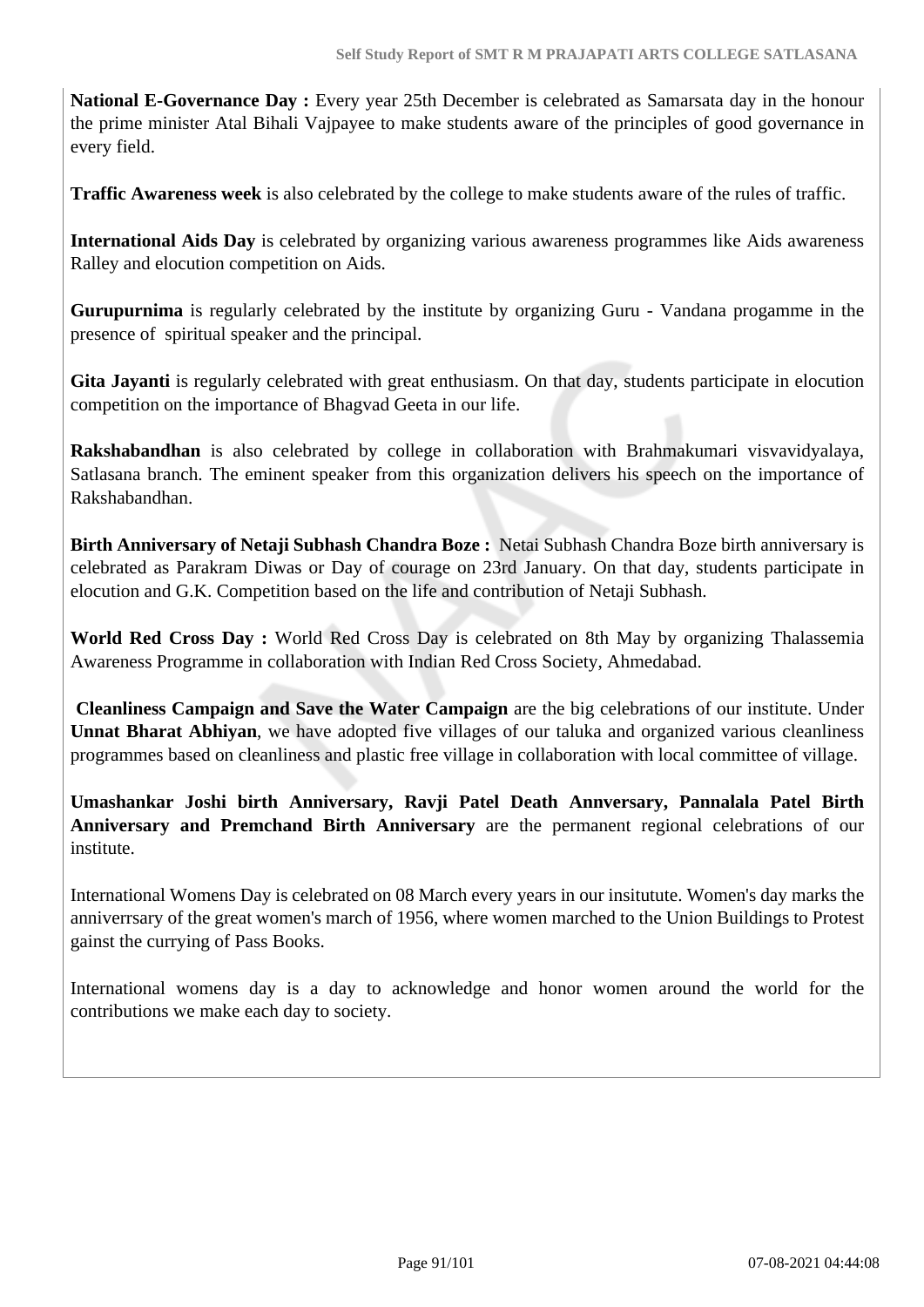| <b>File Description</b>                                                                        | <b>Document</b>      |
|------------------------------------------------------------------------------------------------|----------------------|
| Link for Annual report of the celebrations and<br>commemorative events for the last five years | <b>View Document</b> |
| Link for Geotagged photographs of some of the<br>events                                        | <b>View Document</b> |

## **7.2 Best Practices**

 **7.2.1 Describe two best practices successfully implemented by the Institution as per NAAC format provided in the Manual.**

**Response:** 

**Best Practices 1. Title of the Practice : Add - On- Courses**

## **Objectives of the practice**

- To impart Skill oriented Vocational training
- To enable students to acquire an additional certificate along with degree certificate
- To provide free training to interested students
- To increase students' curiosity in various add-on courses
- To provide latest information and inspire them for new innovations
- To enhance soft skill and life skill of the students
- To make students capable for job
- To prepare girls students to face challenges of life through self employment
- To provide opportunity for computer related jobs
- To increase hidden potentiality of students
- To develop communication skill of the students
- To develop overall personality of the students
- To enhance social responsibility and leadership of the students
- To train students for various professional skills
- To enable girl students for enhancing various skills of self-employability
- To develop self-confidence among the students

## **The Context :-**

After completion of graduation in arts faculty, it is bit difficult to get job opportunities. Ours is a rural and semi tribal area, where there is no big industry and other job related firms. So, skilled based programme provided enough Scope for job opportunity. By joining various add-on courses like computer skill, communicative skill, Scope, Personality Development, Spoken English, Diamond Polishing, Beauty Parlour, Sewing, Jewellery Designing etc. Students can get the maximum benefit of making over all development and also to prepare them for job opportunities. Courses like sewing, Mehndi, Beauty Parlour, Diamond Polishing, Computer etc would be helpful to girl students for getting jobs and also provide opportunities to earn bread and butter in a rural area. Even students would become self reliant and self confident. After the discussion with the college management and IQAC, it was decided that the rural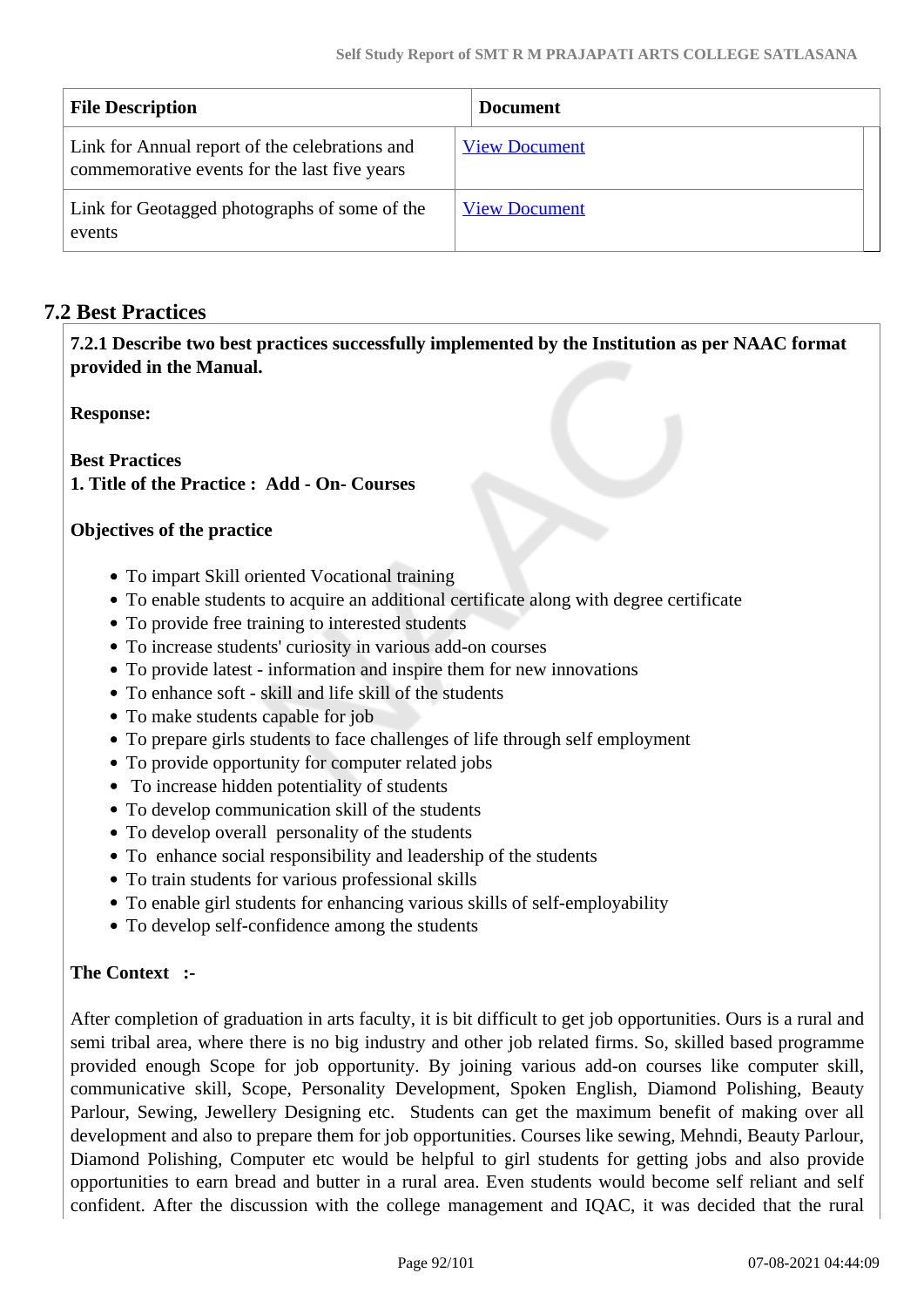students studying in the college should be provided skill oriented vocational training with certification to make them economically self sufficient. As a result of that discussion, the institute finalized to start various add - on courses under different UGC and state government scheme.

| $Sr$ No          | Course                                    | Agency                            |
|------------------|-------------------------------------------|-----------------------------------|
|                  | Sewing course                             | Technical Edu. Board, Gandhinagar |
| 12               | Certificate course in Mehdi               | Institution                       |
| ß                | Certificate course in Beauty Parlour      | Institution                       |
| 14               | <b>Basic Computer skill</b>               | <b>UGC CPE</b> scheme             |
| 5                | <b>Personality Development</b>            | <b>UGC CPE scheme</b>             |
| 6                | <b>Communication skill</b>                | <b>UGC CPE scheme</b>             |
|                  | Certificate course of Jewellary Designing | Technical Edu. Board, Gandhinagar |
| $\vert 8$        | Diamond polishing                         | Technical Edu. Board, Gandhinagar |
| $\boldsymbol{9}$ | Scope                                     | <b>KCG</b> Gujarat                |
| 10               | <b>Finishing School Progrmme</b>          | <b>KCG</b> Gujarat                |
| 11               | U.G.C - C.O.C Spoken English              | H.N.G. Univeristy                 |

Following is the list of add - on - courses under various collaborating agencies

## **[ 3 ] The practice**

The practice is unique in the context of higher education in India as it supplements academic qualification with skill for employability. The add - on- course also supports the vision of government to provide skill oriented learning to students. Besides, it aims to educate women for social transformation and self esteem. **Sewing, Mahedi** and **Beauty Parlour** are certificate courses which help girls students to get employability in private sectors. They can earn money by starting their own business of sewing and beauty parlour. **Basic computer skill, communication skill, Personality Development, SCOPE and Spoken English, Diamond Polishing** provide better opportunity to students to enhance their life and employability skill. Student can get job in private and government sectors by completing their certificate courses. They can also highlight their hidden potentiality by joining these types of job oriented courses. By joining course of Personality Development, students can learn certain topics like leadership, body language, critical thinking, problem solving and prepare them selves to face challenges in the society. These courses have been publicized by Orientation Programme, Notice board, TV Displayed and personal meetings of the students etc. Students who have genuine interest in the courses are inspired and motivated to join such courses. When the Career Guidance Cell assures the students for every kind of help, it increases its accountability and reliability. It is a noble task to provide assistance and guidance to the needy students. Our experience says that it helps us in developing a lifelong relationship with the students. The special lectures of career guidance should be arranged either in the slot after college hours or on weekends so that alumni students also can participate.

#### **Evidence of success**

 During the last five years, **1179** students successfully completed certificate courses offered by college. During 2018 - 2019, 46 students enrolled under Finishing School programme and received certificates from Knowledge Consortium of Gujarat, an initiative of higher education department.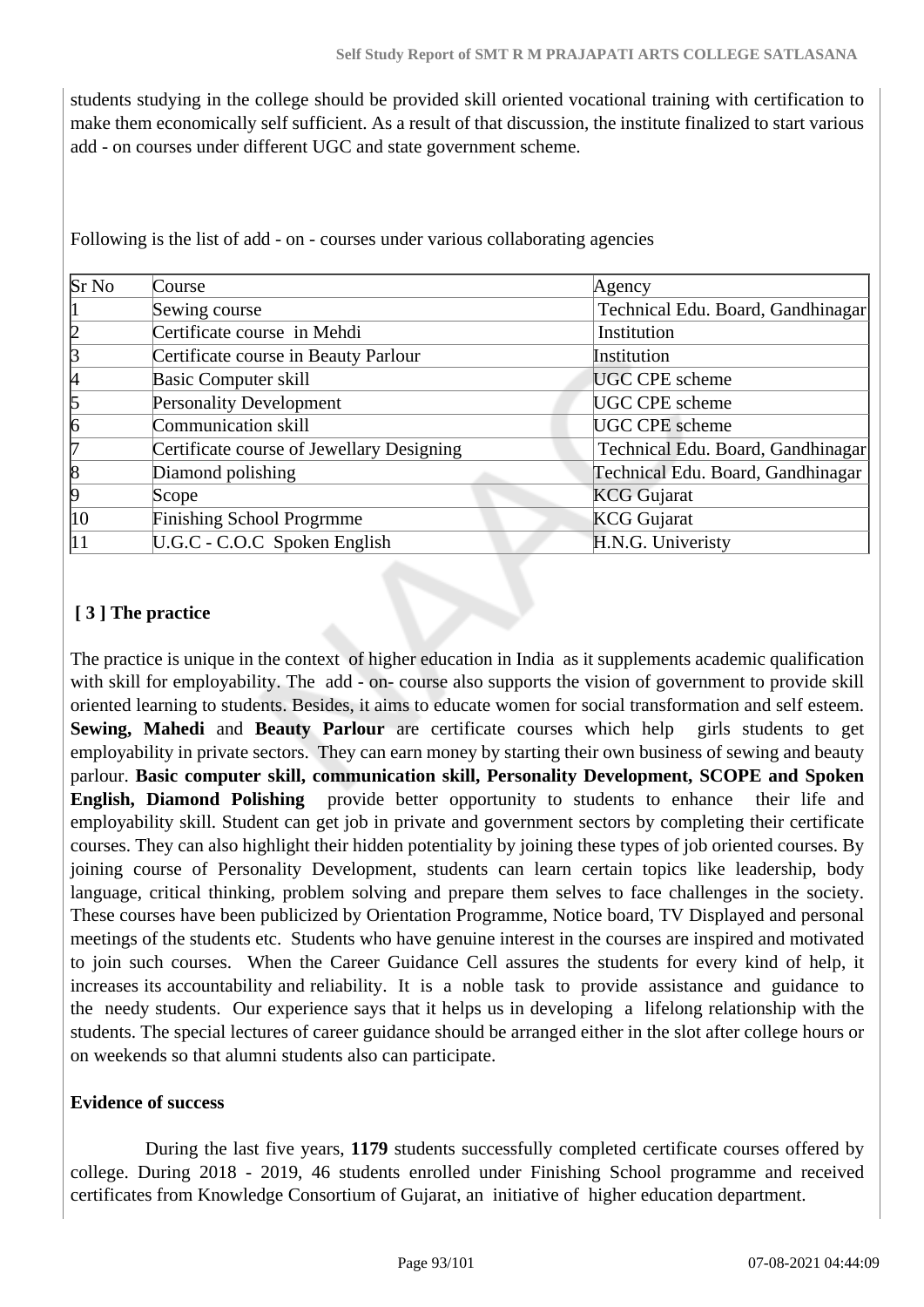After completing Finishing School Programme, students have succeeded in enhancing their life and employability skill and prepare them for job opportunity. By joining SCOPE – (Society for Creating Opportunities through Proficiency in English) **234** students successfully completed various levels and awarded certificates.

By joining U.G.C. sponsored Career Oriented Spoken English course, 136 students earned 20 credit extra along with their graduation credit. This course is affiliated by HNGU Patan.

#### **Problems encountered and Resources Required**

 Ours is an arts college situated in rural area. Even transportation facilities are also not available at their suitable time on some routes. Moreover, many of the students coming from backward area are not interested in joining these courses. They are not interested in getting jobs because of the lack of awareness. Even their parents are not able to inspire them in joining these courses. Moreover, the student from rural tribal area are not willingly joined add - on course because their families are economically dependent on farming. So, the students are supposed to help their parents in doing farm/household work at home. Though, here it should be noted that, due to our sincere efforts, we got success in add-on courses. The registered students learnt life and employability skill by joining these types of courses.

## **Resources required for Sewing and Beauty Parlour**

- [1] Sewing machine
- [2] Cloth for stitching and practice
- [3] Trained Instructor
- [4] Enough space for practice

 **Resources required for Scope, Spoken English, Finishing School, Personality Development , Computer skill, Communication Skill.** 

- [1] English language lab
- [2] Computer centre with internet facility
- [3] Three Digital Classrooms
- [4] Hall for organizing seminar
- [5] Empanelled trainer for Finishing School
- [6] Co-ordinator of Each add on course
- [7] Facility of ICT
- [8] Rich Library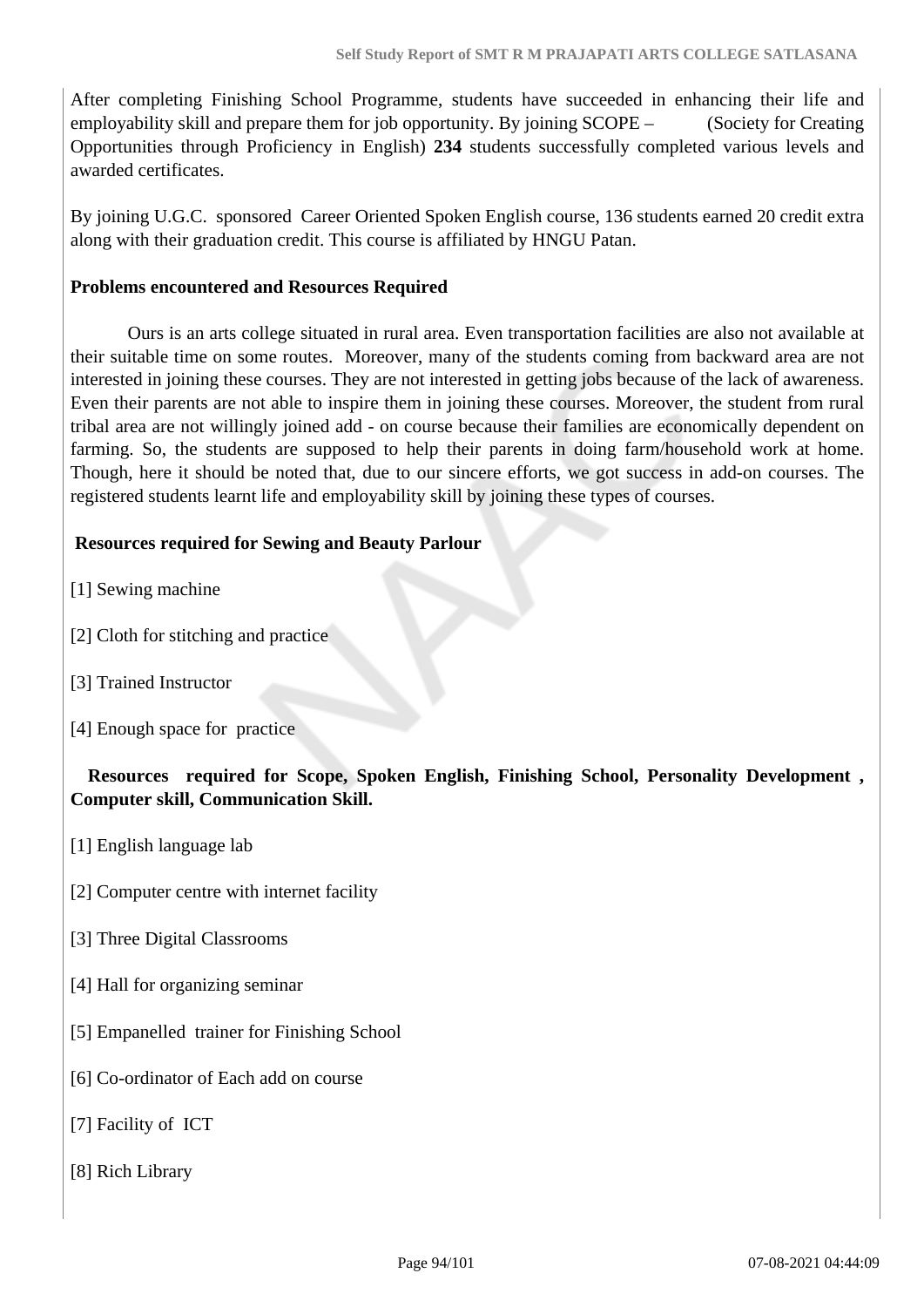## **[2] Title of the Practice: Guidance for Competitive Examination**

## **Objectives of the Practice:**

- To enhance the employability skill of the students.
- To prepare students for various competitive exams.
- To create proper environment for exam preparation.
- To motivate students to face challenges of society.
- To provide job opportunities by organizing Placement fair.
- To make students aware of various exams by giving guidance.
- To make students familiar with career oriented programmes.
- To prepare SC, ST and minority students for employment.
- To enhance life and employability skill of students.
- To provide free of cost coaching to the interested students on various topics related to class II and III exams.
- To inform the students regarding competitive examinations held at various levels by various agencies and Boards.
- To guide the students regarding the format, syllabus, paper style and eligibility for a particular post.
- To arrange various programmes for career orientation and inspire students to take interest in them.
- To provide them books, material and sources for the competitive exams.
- To help them fill up and submit the on-line Application forms.

#### **The Context :**

 It is a dream of every student to get a good job and be self-dependent as early as possible. These students are not so aware about how and where to apply to get a good job. They have doubts regarding the eligibility and scope while studying for graduation. Most of them think that they cannot apply anywhere before graduation. Some such misconceptions are removed from the students by the Career Guidance Cell, Udisha cell and UGC sponsored Entry in service programme. Students whose parents are not farmers are left with few opportunities of jobs because there are no big industries in this area. It becomes our duty them to guide and show the students the right access where they can get jobs. We help them by showing right direction and by preparing them for better performance. The rural students need our guidance at every level and we provide it by running this Cell in the college. Students are trained for the competitive exams. We brush up their General Knowledge and provide books, magazines and conduct exams and tests. We have also conducted mock-interviews to boost their confidence level. We have conducted MCQ exam to make them aware of the present system of examination. Taking into consideration the need of employability of the students in the present scenario, the institution started various career oriented programmes to prepare students for job opportunities.

| $\bf No$  | Name of the programme             | <b>Funding / Collaborating agency</b> |
|-----------|-----------------------------------|---------------------------------------|
| $\vert$ 1 | Entry In Service Programme        | University Grants Commission          |
| 12        | Udisha                            | Knowledge Consortium of Gujarat       |
| B         | Gyandhara as a part of Saptadhara | Knowledge Consortium of Gujarat       |
| B         | Career Counselling Cell           | <b>University Grants Commission</b>   |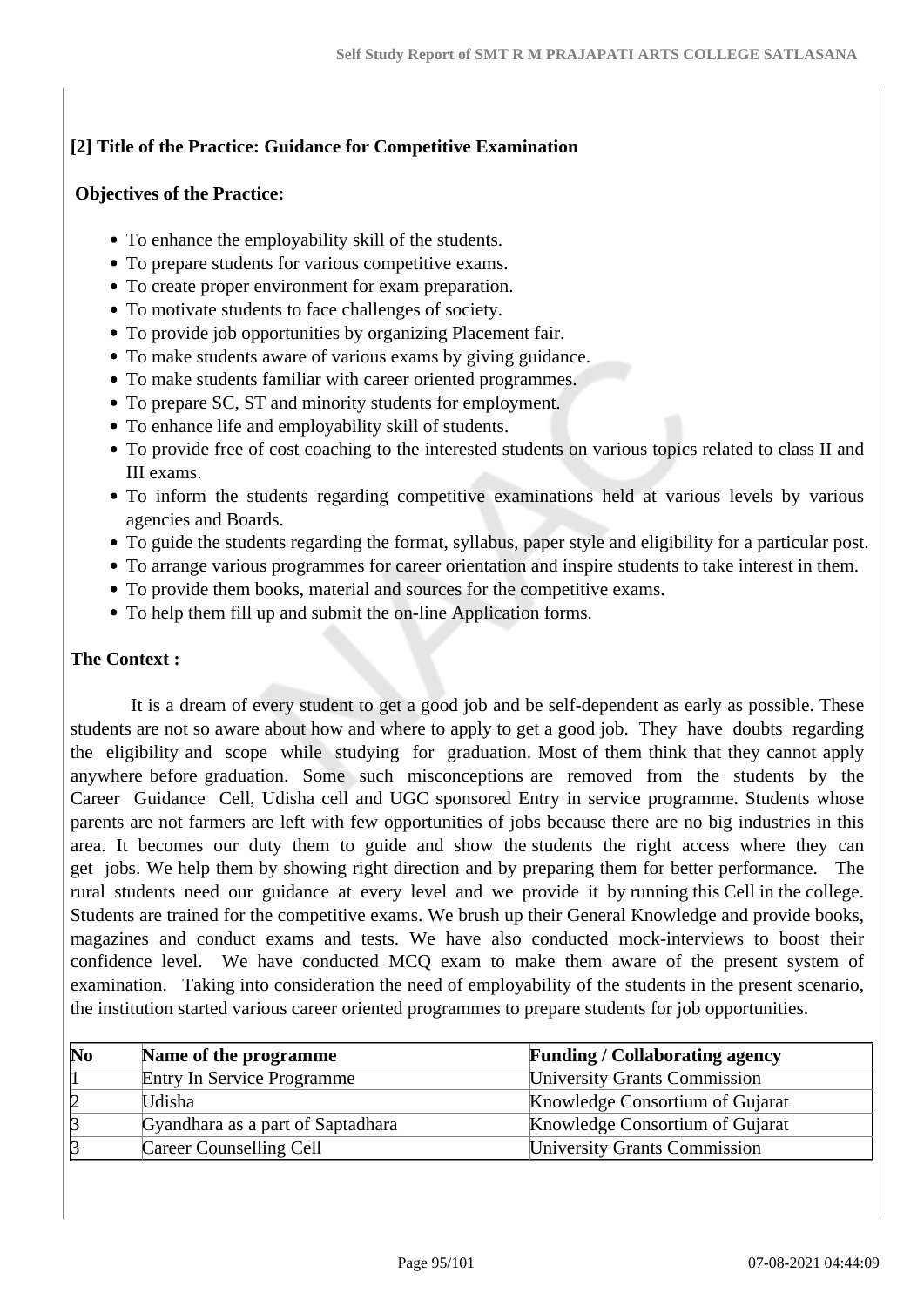## **Financial Assistance Under Various Programmes :**

 Under UGC sponsored Entry In service programme for SC, ST and minority students, the financial assistance is available in the form of one time grant as **Seed Money**. The amount may be utilized for the purchase of books and journals, equipments, contingency and payment of remuneration to the guest and Internal Faculty.

 Under Udisha Programme, an initiative of knowledge consortium of Gujarat, the financial assistance is provided by KCG to organize expert lectures on different topics like interview skill, leadership, body language, reading skill, Indian Constitution, Guidance for competitive examination, communication skill etc. Expert faculty from various institute are paid remuneration and T.A. as per rules of KCG.

 Under Gyandhara, one of the dharas of Saptadahara, an initiative of KCG, the financial assistance is provided under Saptadhara to conduct G K quiz on the current topics and to organize expert lectures on the celebration of birth anniversary of eminent writers and freedom fighters.

 In each programme, co-ordinator is appointed by the principal to manage particular programme in a proper way. Students are also registered in each programme and they are given proper coaching and guidance related to their life and employability skills. Students are distributed free of cost study materials in xerox and book form for a specific examination. Mock test on various topics are conducted with the help of OMR reader. Seminars on GPSC, Police Constable, TAT, TET, Revenue Talati, and Personality Development provide proper guidance to prepare students for various exams.

## **The Practice :**

 UGC sponsored Entry In Service programme for SC, ST and minority students, Udisha, Gyandhara and career counselling cell provided enough opportunity for the students preparing themselves for various competitive exams. They are also provided proper platform to highlight their life and employability skill by organizing workshops seminars, G K Test, quiz and expert lectures on various topics related to the syllabus of competitive exam. A special workshop on 'How to start preparation of competitive exam' is regularly organized in the beginning of academic year. Students are made familiar with importance of career oriented programmes. They are given extra coaching regarding various topics based on syllabus. Students registered under various programmes are encouraged to participate in various competitions to highlight their hidden potentiality. In order to develop over all personality of the students, a special lecture on Personality Development and communication skill are organized. In semester -6, subject of personality development is offered to the students as a part of Elective Generic. Here it should be noted that the institute tries its best to make this activity publicized by the way of prospectus, website, Orientation Programme, personal meetings of the students etc. It is also verified that the students who have genuine interest in the activity become more sincere and responsible. When the Career Guidance Cell assures the students for every kind of help, it increases its accountability and reliability. It is a noble task to provide assistance and guidance to the needy students. Our experience says that it helps us develop a lifelong relationship with the students. The special lectures of career guidance should be arranged either in the slot after college hours or on weekends so that alumni students also can participate.

## **Evidence of success**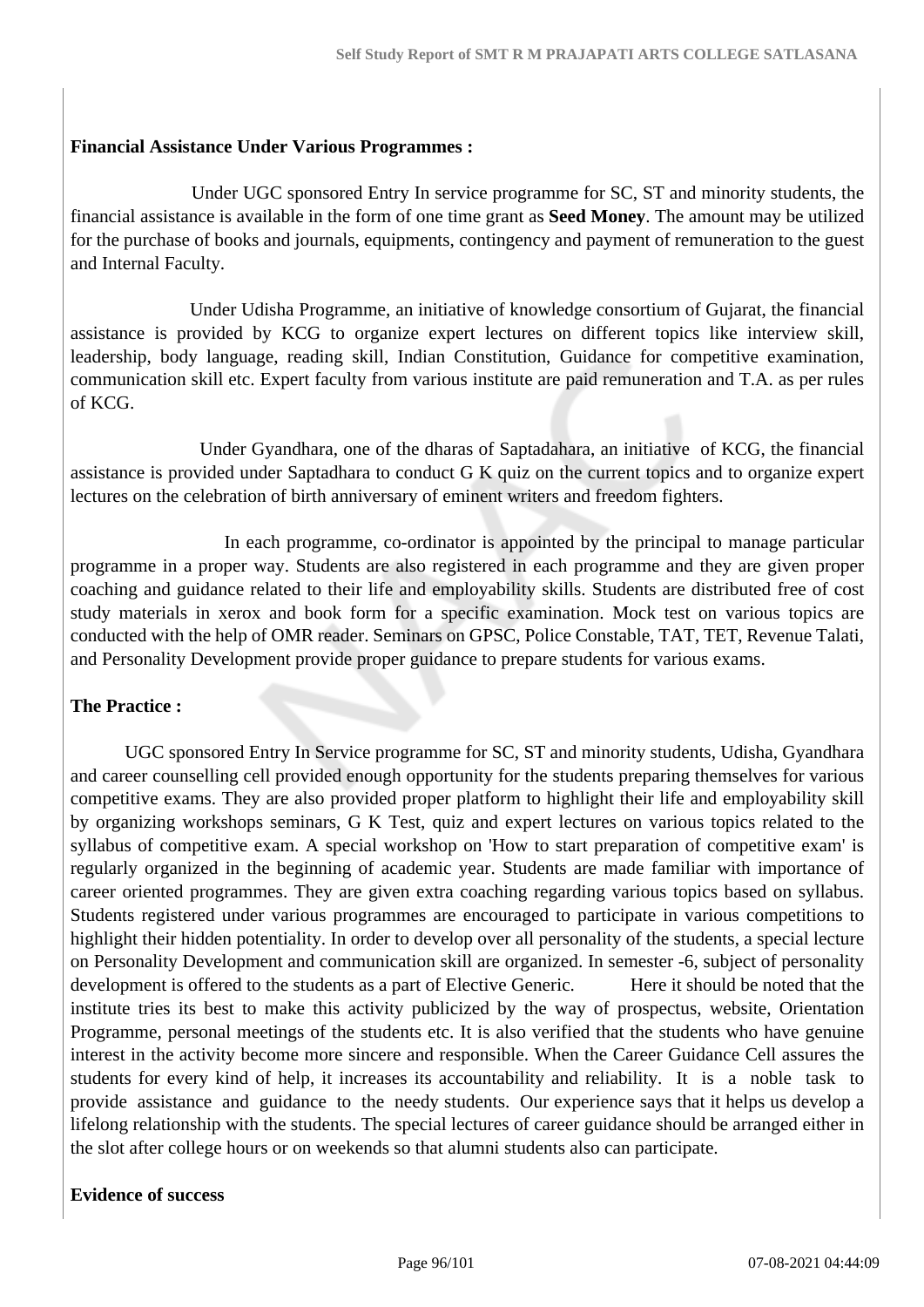During last five years **264** students were selected on different posts like police constable, Indian army, primary and secondary teacher , conductor , revenue talati etc. After getting guidance from various career oriented programmes, students stared their career in the private and corporate field. They proved themselves better in their field by attending seminars like personality development

#### **Problems encountered and Recourses requirement**

## **Problem encountered in U.G.C. sponsored Entry in service programme, Udisha, Career Counseling Cell**

 Financial assistance is provided by U.G.C. So, finance is not a major problem but resource persons in a particular subject are not available easily because of rural area. As Satlasana is a remote place, very often the Resource Person coming from cities like Ahmedabad could not reach in time. On such occasions, our GPSC selected faculty Dr.R.R.Joshi and other faculty members had to manage the things. Moreover, students from minority and ST category are not willingly interested in joining regular coaching. Agriculture is a major profession of the people of this area. So, they help their parents in farming and household activities. SC students feel hesitation to talk with coordinator of career counselling cell.

## **Resources required for Entry in service programme, Udisha and Career Counselling Cell :**

[1] Financial assistance from U.G.C. and K.C.G.

- [2] Co-ordinator in each programme
- [3] Hall for organizing expect lectures
- [4] Three digital class rooms
- [5] Well equipped library with reading room
- [6] NAMO wi-fi facility for downloading study material
- [7] Computer centre
- [8] Rich Library

| <b>File Description</b>                                  | <b>Document</b>      |
|----------------------------------------------------------|----------------------|
| Link for Best practices in the Institutional web<br>site | <b>View Document</b> |
| Link for any other relevant information                  | <b>View Document</b> |

## **7.3 Institutional Distinctiveness**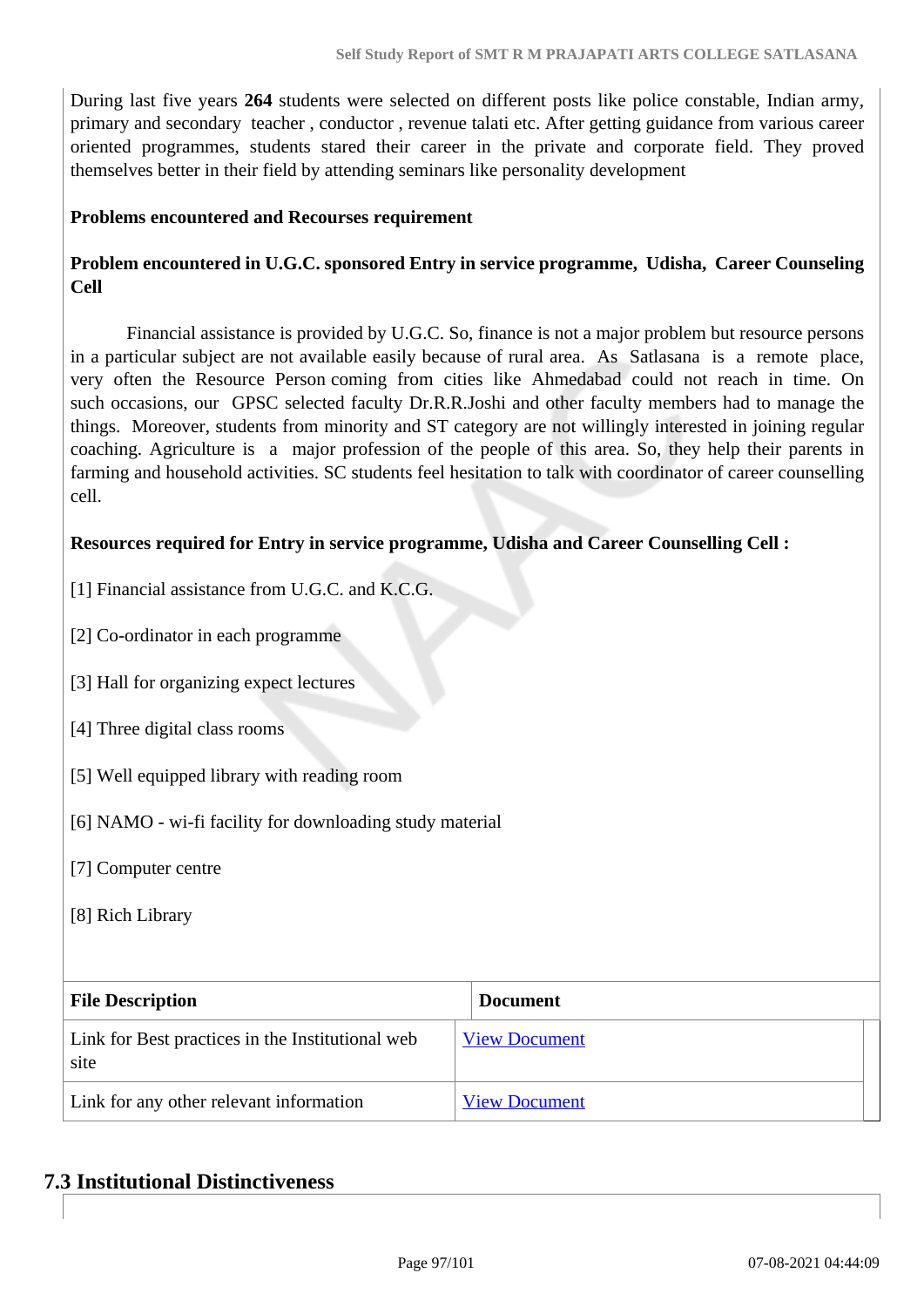## **7.3.1 Portray the performance of the Institution in one area distinctive to its priority and thrust within 1000 words**

## **Response:**

## **Role of Library to fulfill vision and mission :**

 The priority and thrust of the institute is in tune with the vision and mission of the institute. The vision of Smt R. M. Prajapati Arts College, Satlasana is to impart higher education to the local youths, especially to those girls who live in and around remote rural / tribal areas, to prepare them in the context of social and economic needs. The institution tries to develop the overall healthy personality of the students to contribute in the development of the nation. By following its vision, the institute is committed in the path of empowerment of rural youths (especially girls) through access to quality higher education, enabling them to develop educationally intellectually, socially, and morally to inculcate in them the values of social, economic and national responsibilities. It aims at attaining excellence of students in academic world and preparing them to face the challenges of 21st Century world to inculcate the skills and values necessary to succeed in real life and above all making them responsible citizens and real human beings with compassion and love.

 The vision and mission of the institute is reflected in most of the activities done by our college library. In the present world of extra-curious techno-savvy generation, the library is the best learning supportive system in all higher educational institutions. The role of library can be more effective with some innovative edge added to it.

With the vision of providing students more opportunities to get acquainted with the world of knowledge and information, our college has always given priority to the promotion of enlargement of college library. To cater to the needs of students and scholars and provide them services to their satisfaction has been our main objective. The richness of the library is such that it helps the students not only in their studies but also their career development. The library has nearly **33356 books and 12543 Titles**, audio - video material, internal and university previous exam papers, manuscript, rare books etc. The newly constructed library is well equipped with OPAC, INFLIBNET and N-List. On the first floor reading hall with the capacity of 200 students with 15 computers and wi-fi internet facility is available. Book bank is always useful for the needy students.

 Book exhibition, celebration of various days, guest lecture, workshop on reading and writing skill, book review etc are the regular activities done by the college in collaboration with library committee. The first 3 students in reading skill are given prize and certificate on annual day. In this way ,library plays a vital role to develop overall personality of the students.

## **Empowerment of Women :**

 In order to fulfil the vision and mission of the institute, we organize various programmes related to empowerment of women. Girls' students are always given priority in admission process. They are made self - reliant by organizing various seminars like Role and status of women in society. Girls' students are encouraged to participate in NSS, NCC, Saptdhara and sports. By organizing career and skill oriented programmes, girls are prepared for competitive exam. Women cell plays active role in motivating girls students by organizing women empowerment week, international woman day etc. Abhayam 181 is a toll fee no of Gujarat police to look after girls safety. A special lecture on health and hygiene related issues is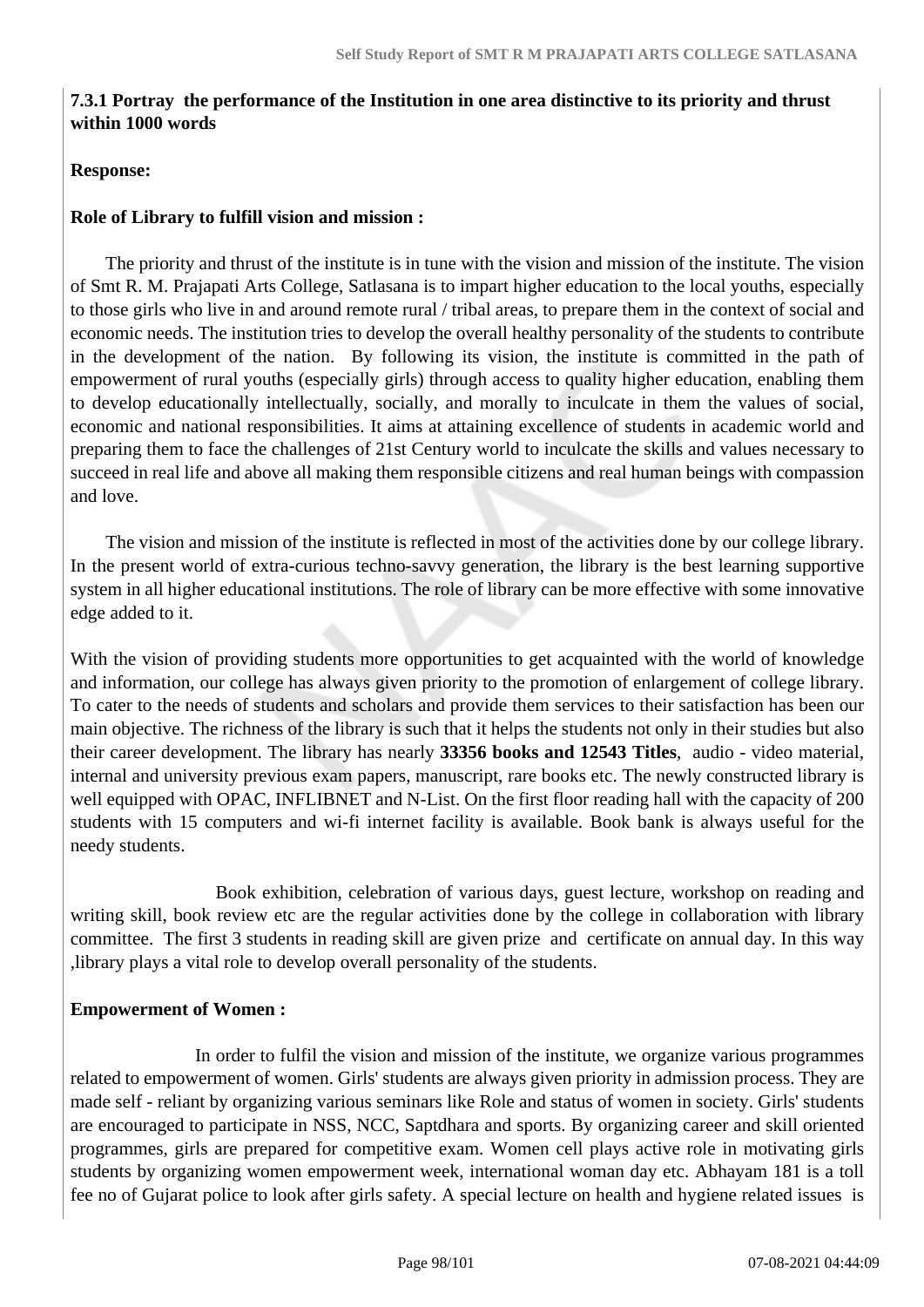organized. By conducting a lecture on rights of women in the various fields, girls students are made aware of their rights and duties in the society. Girls' students are motivated to register themselves in various addon courses like Sewing, Beauty parlour, Mahendi, Jewellery Designing etc to make them self reliant in socio - economic field. Special scholarship is given to the needy girls students from Poor Boys Relief Fund.

#### **Holistic Development of the students :**

 To develop overall healthy personality of the students, the college organizes various value, skill and employability based programmes from time to time. Finishing school programme provides proper platform to the interested students to develop their life and employability skill. 150th Birth anniversary of Mahatma Gandhi is celebrated by organizing national seminar on the **Impact of Mahatma Gandhi on life and literature**. Participation in co-curricular and extension activities always help students to highlight their hidden potentiality. University level two days Youth Festival celebration provides a perfect plat form to establishe inner skills of the students. Under Jivdaya and Karuna Abhiyan, students involve in various activities like food for birds, shelter for sparrow etc. Very often students visit Vruddhasharma, Sarvoday Asharam and Hospital as a part of activities. Under Udisha and Career Counselling Cell, Seminar on interview skill, personality development and communication skill are also organized. Saptdhara is an initiative of KCG through which various activities are done to high light hidden potentiality of students under various dharas like Gyandhara, Kala Kaushlya dhara, Natya dhara, Samudayik sevadhara, Geet sangit Nrutya dhara etc. Celebration of Yoga and meditation makes students physically and mentally fit.

 Following the vision and mission of the college, the attitude of the students has changed towards society in terms of responsibility and sensitivity. Even the turnout of students in regular classes has risen to a satisfactory level. The students willingly travel to places at a distance of more than 50 km in order to listen to be part of philanthropic activities. They extend their services for public welfare or for the needy whenever they get an opportunity. A spirit of co-operation has been cultivated among the students.

| <b>File Description</b>                                  | <b>Document</b>      |  |
|----------------------------------------------------------|----------------------|--|
| Link for appropriate web in the Institutional<br>website | <b>View Document</b> |  |
| Link for any other relevant information                  | <b>View Document</b> |  |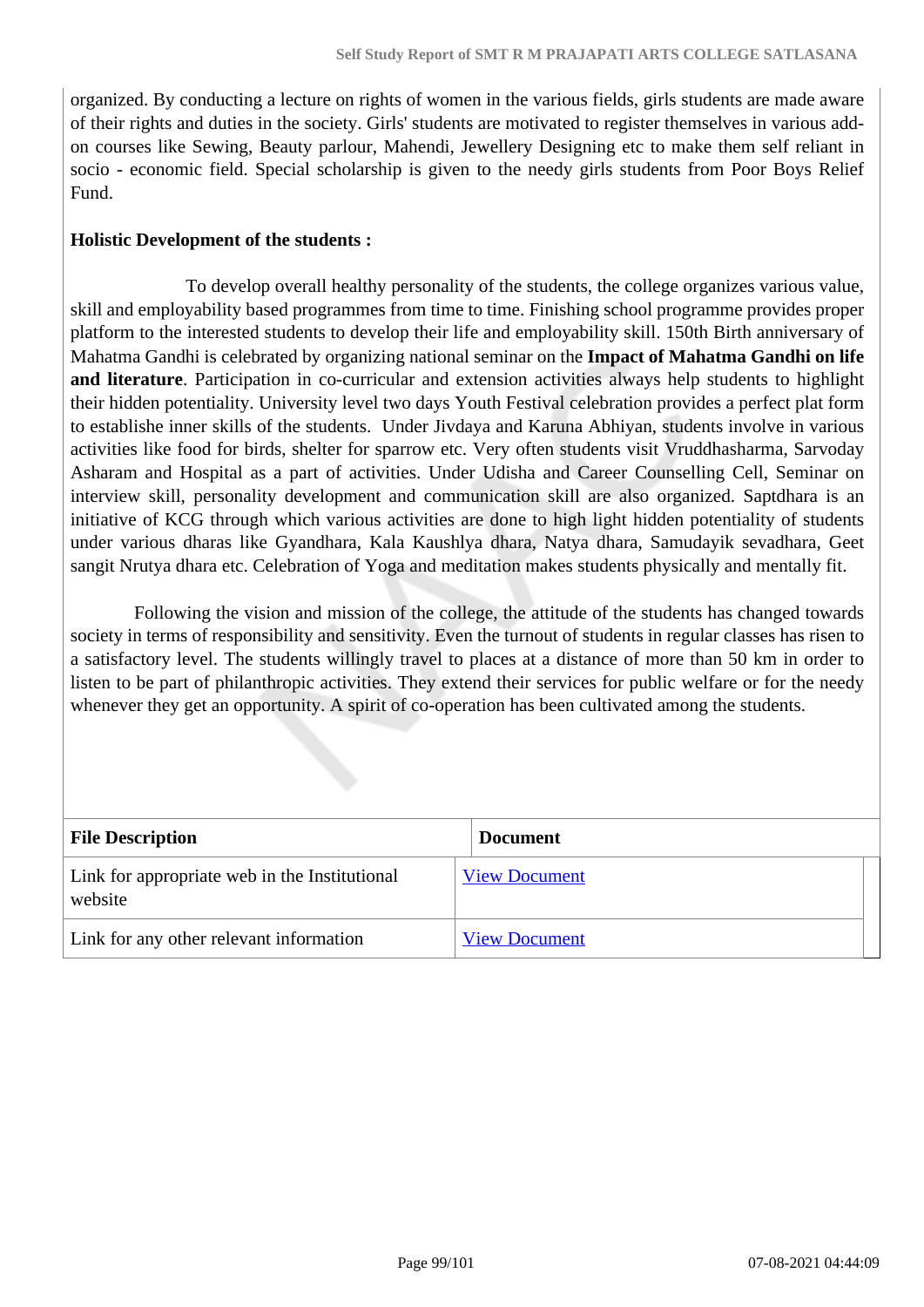# **5. CONCLUSION**

## **Additional Information :**

The institution played a major role in the quality education and infrastructure level over the last decade. Our college is located at **Satlasana** in Mehsana district of Gujarat State. It was established in 1996 with the name "Smt. R. M. Prajapati Arts College". In 2003, a new building of college was built up with the help of a donor 'Shri Babulal Punamchand Shah' as a consequence, the name of the trust was changed and now it is recognized as **'Shri Babulal Punamchand Shah Vidhya Shankul'.** Our college is affiliated with Hemchandracharya North Gujarat University, Patan. Our college has been awarded **College with Potential for Excellence by UGC in 2012**. The college opted for first accreditation in **2009** and was awarded **"B" Grade with 2.51 CGPA.**The institution was awarded **B Grade with 2.79 CGPA** in the 2nd cycle.The college has **recevied 3 star with a CGPA of 2.09 out of 5** in **Category of Colleges** in 2019 and **3 star with a CGPA of 3 out of 5** in **Category of Colleges** in GSIRF in 2021. The institution also accredited with **A Grade in AAA** by KCG .The institute has got 200th rank under **Unnat Bharat Abhayan. The institute has got ISO 9001:2015 certificate.** KCG sanctioned the amount of 200 lacs under RUSA grant for infrastructure development.

The management of the college is always co-operative with overall administation of the college. The management provides sufficient fund for the required facilities for the smooth working of the college. The president along with the entire committee appreciate academic achievements of the students and the faculty.

The management freely involves the faculty in decision making and provides them platform to work accordingly to their own way and capacity and thus to improve the effectiveness and efficiency of the institututional process.

Our management participates in the programmes, functions, seminars, workshops, camps etc. of the institution deliver inspiring speech and encourage the faculty and students for hard work and commitment for the academic enterprise. The management also appreciates and felicitates the achievements of the faculty by honouring them in the annual day and public function.

# **Concluding Remarks :**

Following the vision and mission, the institute has to expand its social dimention responsibiity to society at large and contribute to national priority. During post re-accreditation period, various efforts were put into implimentation for reaching national standard by including skill development programmes. The college also wishes to introduce certain things which can give a boost to the institutional development programme. The institute also wishes to introduce 10 add-on courses to enhance various skills of the students like education management, spoken sanskrit, proof reading, school management etc. affiliated to Children University, Gandhinagar, Gujarat. The institute wishes to start special NCC unit for the girl students of the college. In order to promote nationalism and petriotism among the students, the college wishes to offer NCC as one of the subjects in the elective generic course in the BA programme. Our college tries to incorporate its core values like empowerment of the local youth (especially girl students of the surrounding area), social integration, nation first, moral uprightness, environment awareness and service to humanity in all its efforts. The institution also plans to start Nursing College for providing employability to the students. In order to strengthen the students and the faculty, the institute wishes to give more importance to applied research in the related field, maximum use of ICT in the teaching- learning process, more placement opportunities, campus interview etc. The college